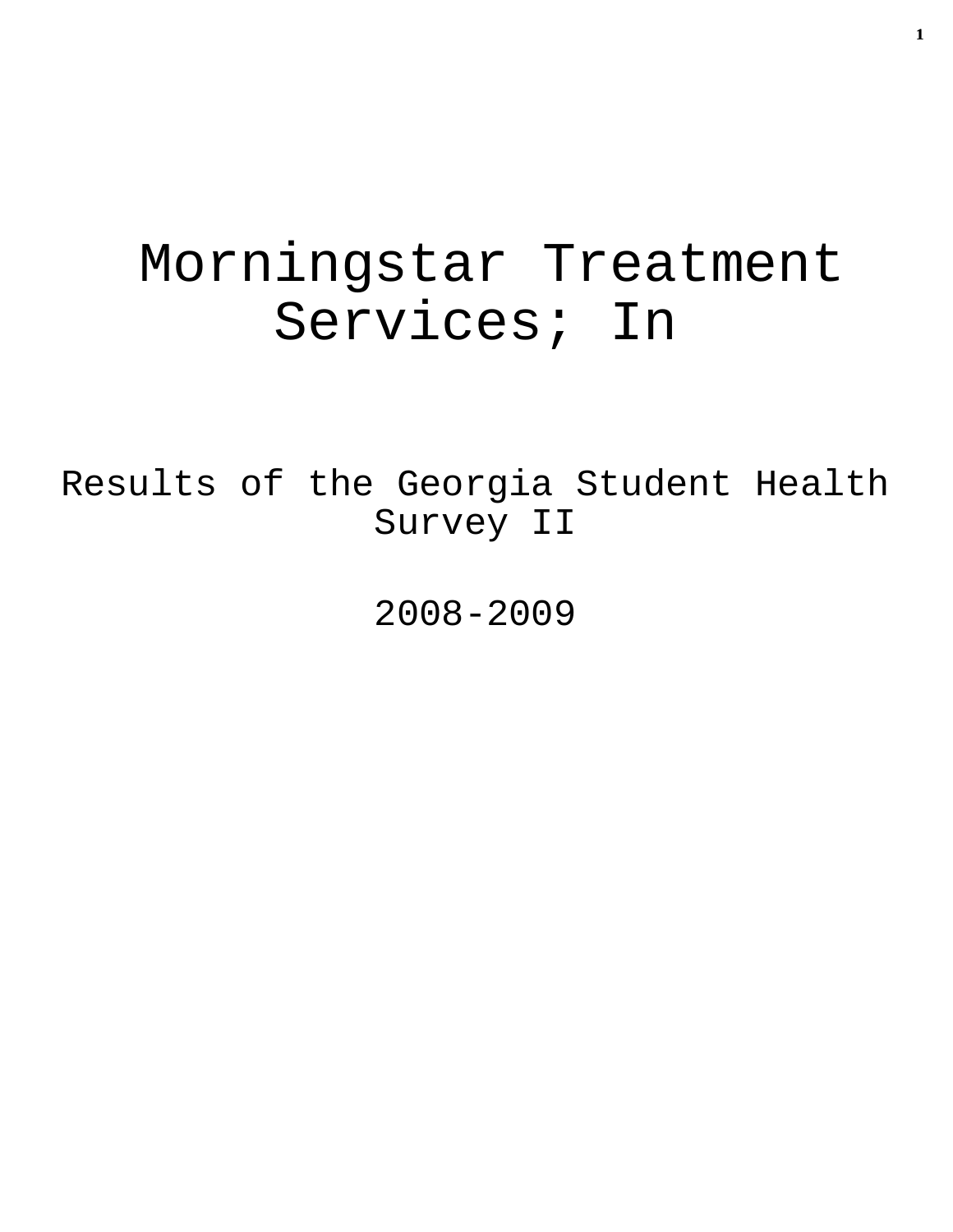# *Demographics* **2**

| <b>Grade</b>           |            |  |  |  |
|------------------------|------------|--|--|--|
| <b>Grade Frequency</b> |            |  |  |  |
| 6                      |            |  |  |  |
| 8                      | 5          |  |  |  |
| 10                     | 8          |  |  |  |
| 12                     | $\epsilon$ |  |  |  |

| Frequency      | <b>Table of Gender by Grade</b> |              |            |       |            |              |
|----------------|---------------------------------|--------------|------------|-------|------------|--------------|
| <b>Col Pct</b> |                                 | Grade(Grade) |            |       |            |              |
|                | Gender(Gender)                  | 6            | 8          | 10    | 12         | <b>Total</b> |
|                | <b>Female</b>                   | 0<br>0.00    | 20.00      | 50.00 | 2<br>40.00 |              |
|                | <b>Male</b>                     | 100.00       | 4<br>80.00 | 50.00 | 3<br>60.00 | 12           |
|                | <b>Total</b>                    |              | 5          | 8     | 5          | 19           |

| <b>Frequency</b> | <b>Table of Ethnicity by Grade</b> |        |              |            |            |              |  |
|------------------|------------------------------------|--------|--------------|------------|------------|--------------|--|
| <b>Col Pct</b>   |                                    |        | Grade(Grade) |            |            |              |  |
|                  | <b>Ethnicity</b> (Ethnicity)       | 6      | 8            | 10         | 12         | <b>Total</b> |  |
|                  | <b>Black</b>                       | 0.00   | 3<br>60.00   | 3<br>37.50 | 4<br>80.00 | 10           |  |
|                  | White                              | 100.00 | 2<br>40.00   | 62.50      | 20.00      | 9            |  |
|                  | <b>Total</b>                       |        | 5            | 8          | 5          | 19           |  |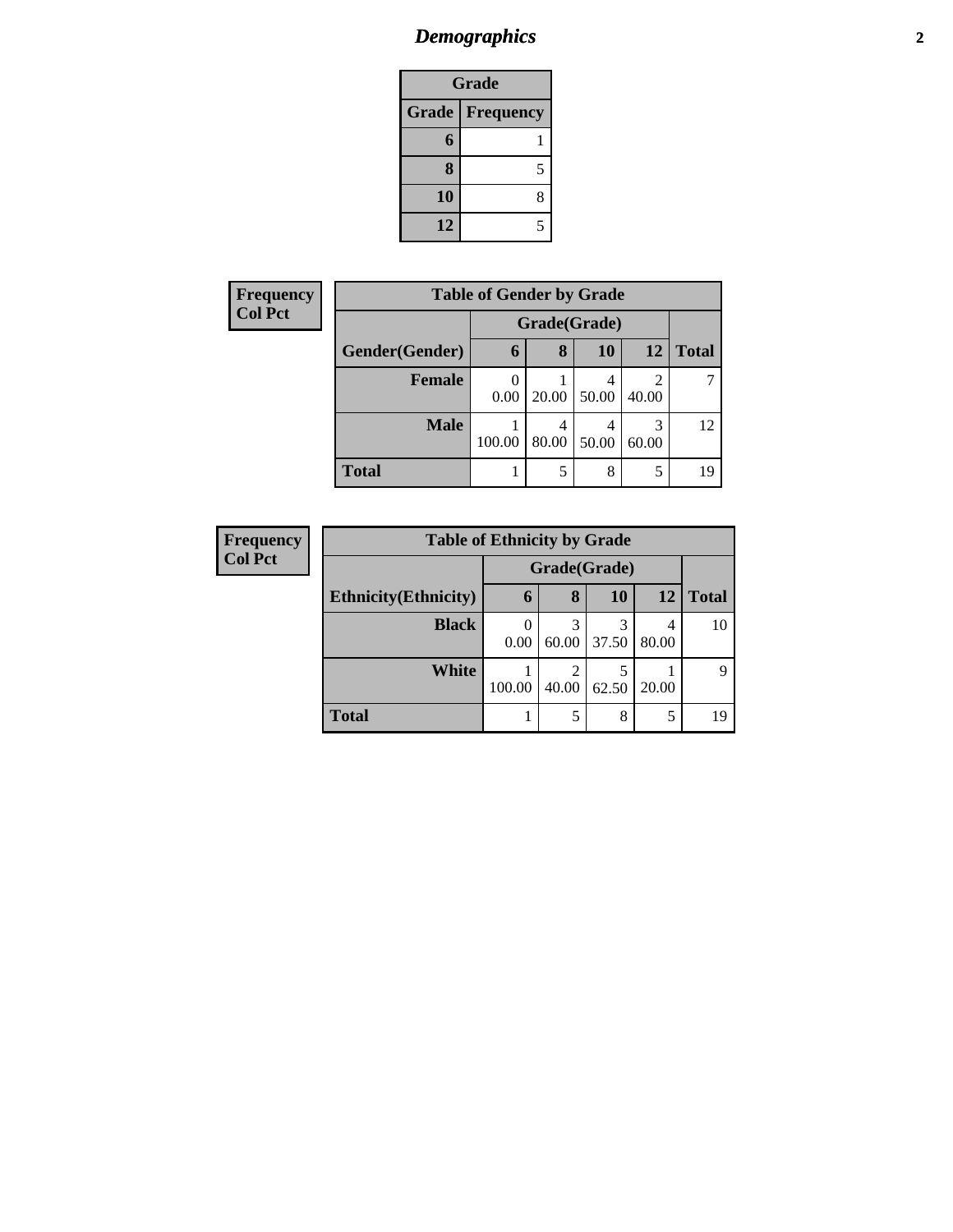#### *Title IV, Part A, Schedule A* **3** *Goal 1: Ensure that all schools are drug-free Baseline Data: Year 2008-2009 Prevalence of Drug Use*

| <b>Frequency</b> | <b>Table of AlcoholAlt by Grade</b> |        |        |       |             |              |  |  |
|------------------|-------------------------------------|--------|--------|-------|-------------|--------------|--|--|
| <b>Col Pct</b>   | Grade(Grade)<br>AlcoholAlt(Alcohol  |        |        |       |             |              |  |  |
|                  | use, past 30 days)                  | 6      | 8      | 10    | 12          | <b>Total</b> |  |  |
|                  | <b>Yes</b>                          | 0.00   | 0.00   | 12.50 | 0.00        |              |  |  |
|                  | N <sub>0</sub>                      | 100.00 | 100.00 | 87.50 | 5<br>100.00 | 18           |  |  |
|                  | <b>Total</b>                        |        |        | 8     | 5           | 19           |  |  |

| <b>Frequency</b> | <b>Table of TobaccoAny by Grade</b> |        |        |             |        |       |  |
|------------------|-------------------------------------|--------|--------|-------------|--------|-------|--|
| <b>Col Pct</b>   | TobaccoAny(Tobacco                  |        |        |             |        |       |  |
|                  | use, past 30 days)                  | n      | 8      | 10          | 12     | Total |  |
|                  | N <sub>0</sub>                      | 100.00 | 100.00 | 8<br>100.00 | 100.00 | 19    |  |
|                  | <b>Total</b>                        |        |        | 8           | 5      | 19    |  |

| Frequency      |                        | <b>Table of MarijuanaAlt by Grade</b> |        |           |        |              |  |  |  |  |
|----------------|------------------------|---------------------------------------|--------|-----------|--------|--------------|--|--|--|--|
| <b>Col Pct</b> | MarijuanaAlt(Marijuana |                                       |        |           |        |              |  |  |  |  |
|                | use, past 30 days)     | O                                     | 8      | <b>10</b> | 12     | <b>Total</b> |  |  |  |  |
|                | N <sub>0</sub>         | 100.00                                | 100.00 | 100.00    | 100.00 | 19           |  |  |  |  |
|                | Total                  |                                       |        | $\Omega$  |        |              |  |  |  |  |

| Frequency      | <b>Table of OtherDrugAny by Grade</b>  |             |        |             |        |              |  |
|----------------|----------------------------------------|-------------|--------|-------------|--------|--------------|--|
| <b>Col Pct</b> | <b>OtherDrugAny(Other</b><br>drug use, |             |        |             |        |              |  |
|                | past 30 days)                          | $\mathbf b$ | 8      | 10          | 12     | <b>Total</b> |  |
|                | N <sub>0</sub>                         | 100.00      | 100.00 | 8<br>100.00 | 100.00 | 19           |  |
|                | <b>Total</b>                           |             | 5      | 8           | 5      | 19           |  |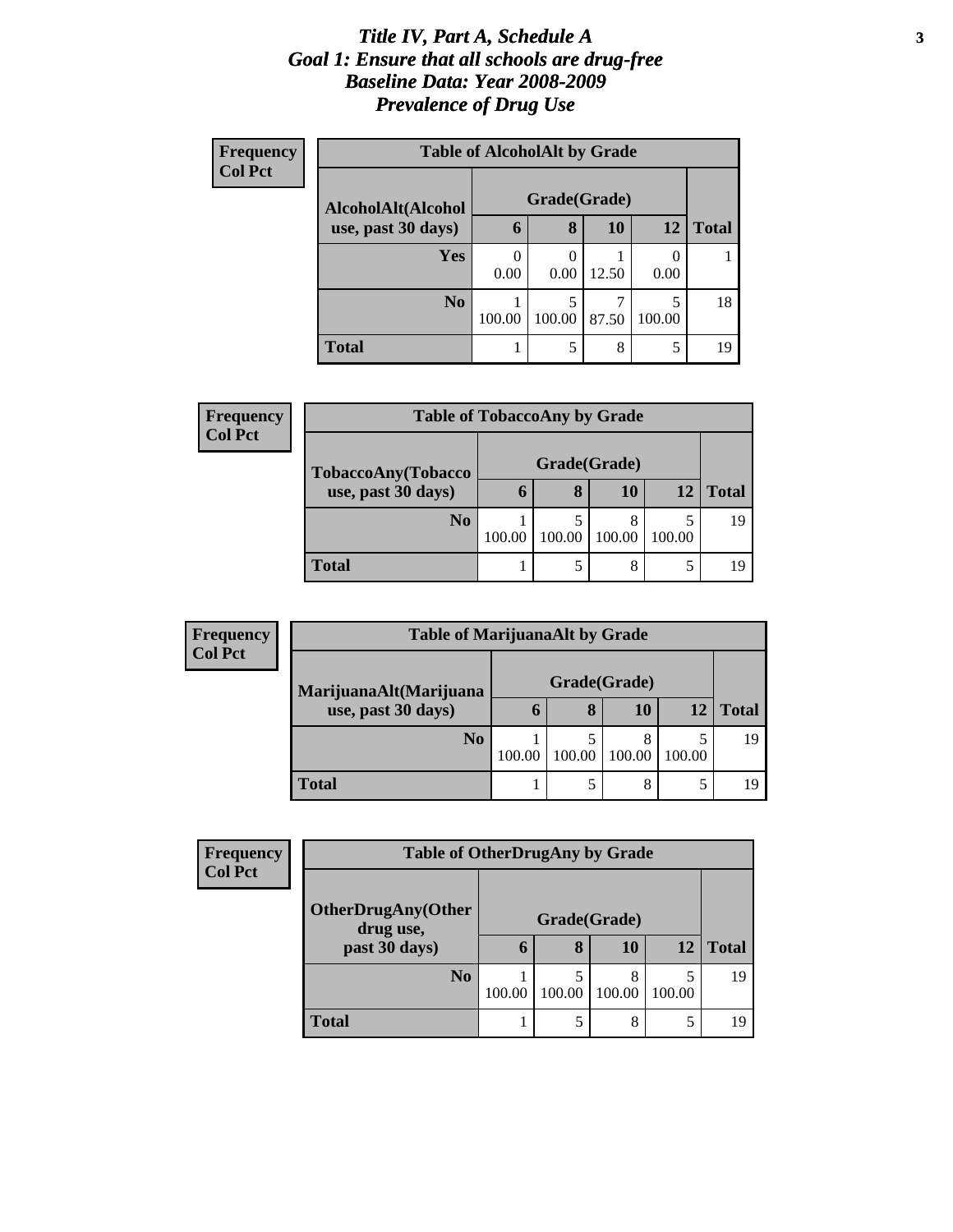#### *Average Age of Onset of Use* **4** *Results for "Average Age of Onset of Use" questions exclude students who said they did not use that substance*

| <b>Variable</b>    | Label                                                              | <b>Mean</b> |
|--------------------|--------------------------------------------------------------------|-------------|
| Alcoholinit2       | I started using alcohol when I was                                 | 12.00       |
| Cigarettesinit2    | I started smoking tobacco when I was                               | 10.40       |
| Smokelessinit2     | I started chewing tobacco when I was                               | 15.00       |
| Marijuanainit2     | I started using marijuana when I was                               | 13.50       |
| Cocaineinit2       | I started using cocaine when I was                                 |             |
| Inhalantsinit2     | I started using inhalants when I was                               | 10.00       |
| Steroidsinit2      | I started using steroids when I was                                |             |
| Ecstasyinit2       | I started using ecstasy when I was                                 |             |
| Methinit2          | I started using methamphetamines when I was                        |             |
| Hallucinogensinit2 | I started using hallucinogens when I was                           |             |
| Prescriptioninit2  | I started using prescription drugs not prescribed to me when I was | 13.00       |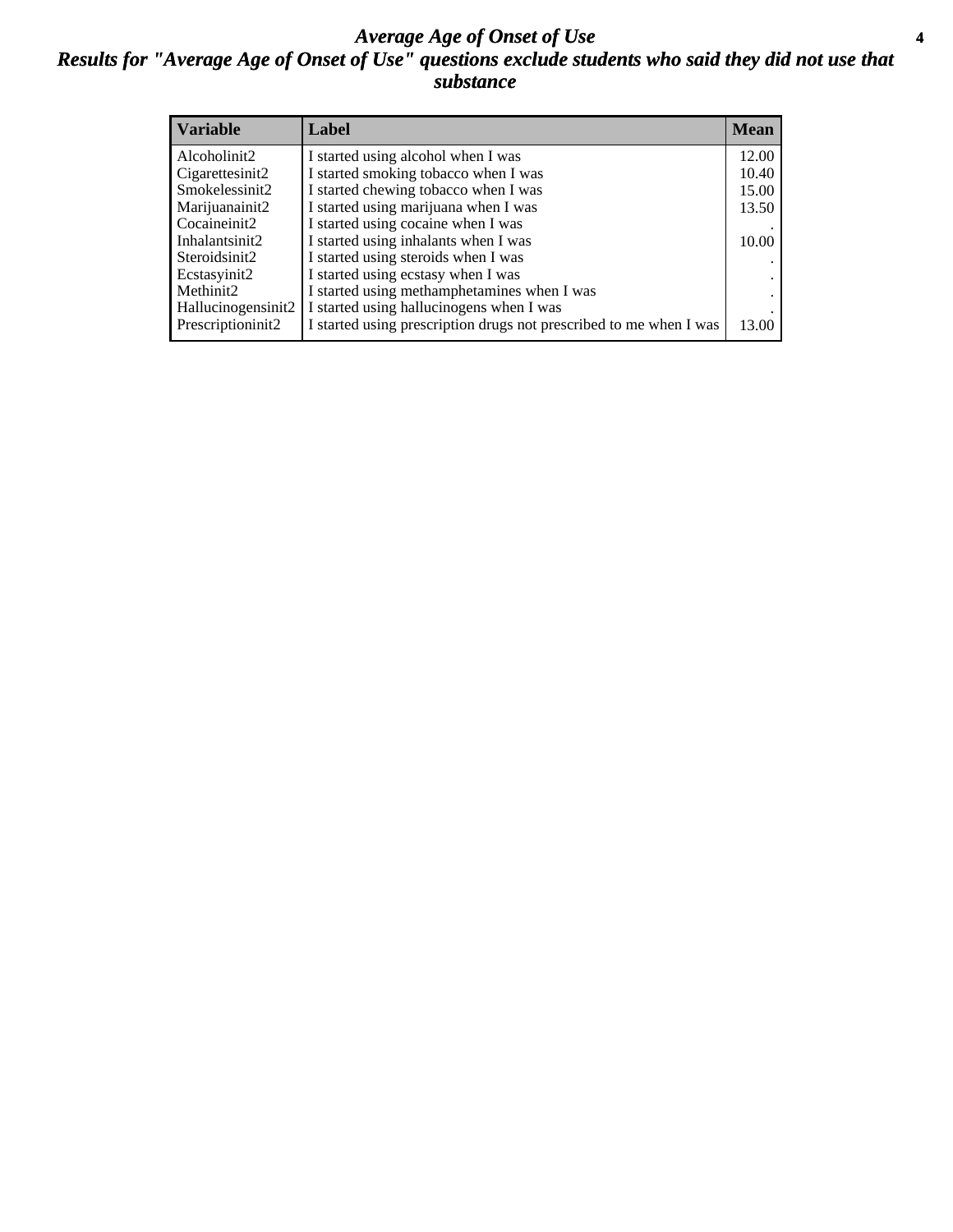# *Perception of Health Risk* **5**

| <b>Frequency</b> | <b>Table of Alcoholharmdich by Grade</b> |        |              |                |       |              |  |
|------------------|------------------------------------------|--------|--------------|----------------|-------|--------------|--|
| <b>Col Pct</b>   | Alcoholharmdich(I                        |        |              |                |       |              |  |
|                  | think alcohol is                         |        | Grade(Grade) |                |       |              |  |
|                  | harmful)                                 | 6      | 8            | 10             | 12    | <b>Total</b> |  |
|                  | Yes                                      |        |              | 6              | 4     | 16           |  |
|                  |                                          | 100.00 | 100.00       | 75.00          | 80.00 |              |  |
|                  | N <sub>0</sub>                           |        |              | $\mathfrak{D}$ |       | 3            |  |
|                  |                                          | 0.00   | 0.00         | 25.00          | 20.00 |              |  |
|                  | <b>Total</b>                             |        | 5            | 8              | 5     | 19           |  |

| <b>Frequency</b> | <b>Table of Tobaccoharmdich by Grade</b> |        |              |            |            |              |
|------------------|------------------------------------------|--------|--------------|------------|------------|--------------|
| <b>Col Pct</b>   | Tobaccoharmdich(I<br>think tobacco is    |        | Grade(Grade) |            |            |              |
|                  | harmful)                                 | 6      | 8            | 10         | <b>12</b>  | <b>Total</b> |
|                  | <b>Yes</b>                               | 100.00 | 5<br>100.00  | 6<br>75.00 | 4<br>80.00 | 16           |
|                  | N <sub>o</sub>                           | 0.00   | 0.00         | 2<br>25.00 | 20.00      |              |
|                  | <b>Total</b>                             |        | 5            | 8          | 5          | 19           |

| Frequency      | <b>Table of Marijuanaharmdich by Grade</b> |              |             |            |            |              |
|----------------|--------------------------------------------|--------------|-------------|------------|------------|--------------|
| <b>Col Pct</b> | Marijuanaharmdich(I<br>think marijuana is  | Grade(Grade) |             |            |            |              |
|                | harmful)                                   | 6            | 8           | <b>10</b>  | <b>12</b>  | <b>Total</b> |
|                | <b>Yes</b>                                 | 100.00       | 5<br>100.00 | 6<br>75.00 | 4<br>80.00 | 16           |
|                | N <sub>0</sub>                             | 0<br>0.00    | 0.00        | 2<br>25.00 | 20.00      | 3            |
|                | <b>Total</b>                               |              | 5           | 8          | 5          | 19           |

| <b>Frequency</b> | <b>Table of Otherdrugharmdich by Grade</b>   |                  |             |       |            |              |
|------------------|----------------------------------------------|------------------|-------------|-------|------------|--------------|
| <b>Col Pct</b>   | Otherdrugharmdich(I<br>think other drugs are | Grade(Grade)     |             |       |            |              |
|                  | harmful)                                     | 6                | 8           | 10    | <b>12</b>  | <b>Total</b> |
|                  | <b>Yes</b>                                   | 100.00           | 5<br>100.00 | 87.50 | 4<br>80.00 | 17           |
|                  | N <sub>0</sub>                               | $\theta$<br>0.00 | 0.00        | 12.50 | 20.00      |              |
|                  | <b>Total</b>                                 |                  | 5           | 8     | 5          | 19           |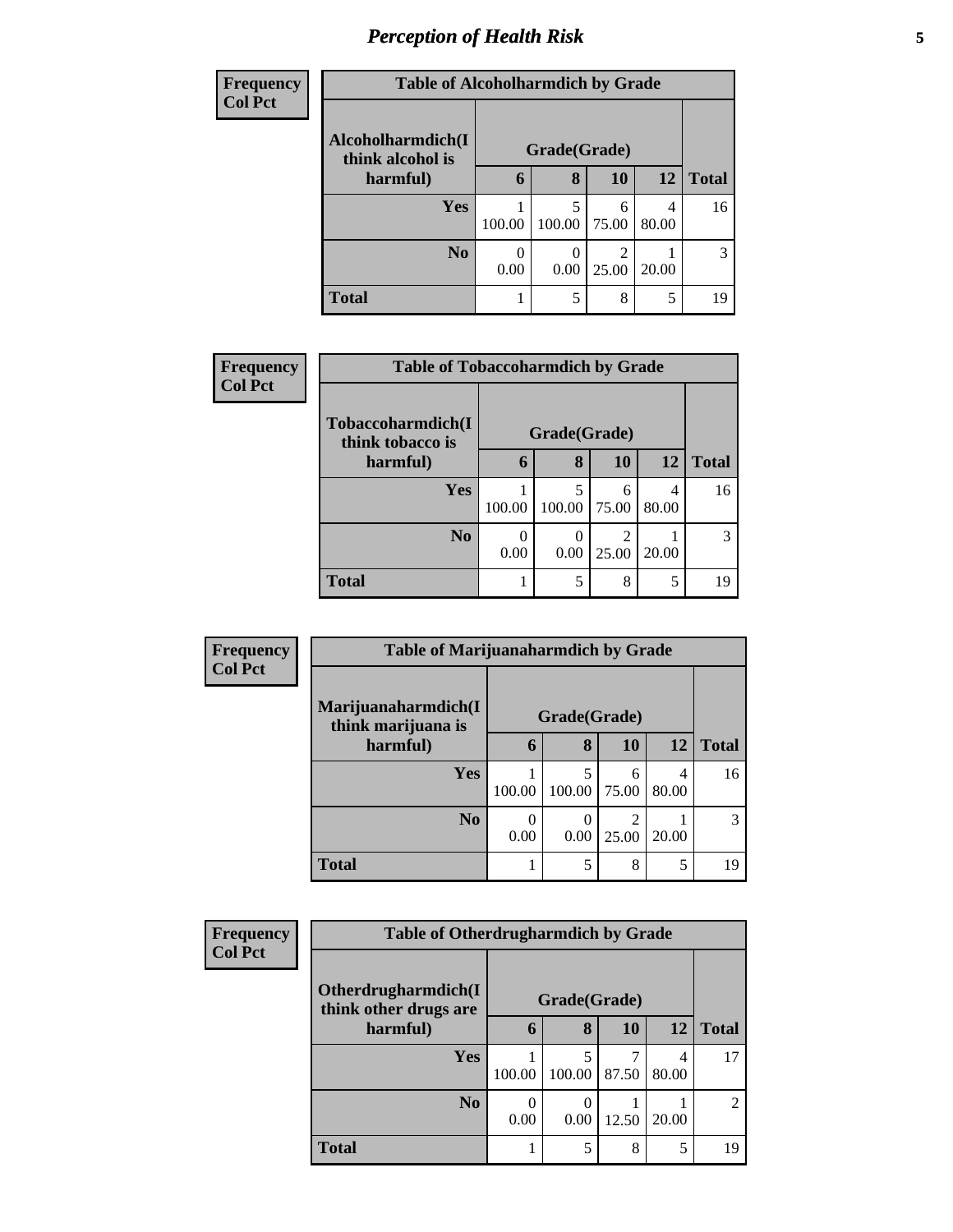## *Social Disapproval* **6**

| <b>Frequency</b> | <b>Table of Alcoholpeerdich by Grade</b>                    |              |                  |            |                                                                                                                                                                          |              |
|------------------|-------------------------------------------------------------|--------------|------------------|------------|--------------------------------------------------------------------------------------------------------------------------------------------------------------------------|--------------|
| <b>Col Pct</b>   | Alcoholpeerdich(My<br>friends would<br>disapprove if I used | Grade(Grade) |                  |            |                                                                                                                                                                          |              |
|                  | alcohol)                                                    | 6            | 8                | 10         | <b>12</b>                                                                                                                                                                | <b>Total</b> |
|                  | <b>Yes</b>                                                  | 100.00       | 5<br>100.00      | 5<br>62.50 | $\mathcal{D}_{\mathcal{A}}^{\mathcal{A}}(\mathcal{A})=\mathcal{D}_{\mathcal{A}}^{\mathcal{A}}(\mathcal{A})\mathcal{D}_{\mathcal{A}}^{\mathcal{A}}(\mathcal{A})$<br>40.00 | 13           |
|                  | N <sub>0</sub>                                              | 0.00         | $\Omega$<br>0.00 | 3<br>37.50 | 60.00                                                                                                                                                                    | 6            |
|                  | <b>Total</b>                                                |              | 5                | 8          | 5                                                                                                                                                                        | 19           |

| <b>Frequency</b> | <b>Table of Tobaccopeerdich by Grade</b>                    |              |             |            |                                      |              |  |
|------------------|-------------------------------------------------------------|--------------|-------------|------------|--------------------------------------|--------------|--|
| <b>Col Pct</b>   | Tobaccopeerdich(My<br>friends would<br>disapprove if I used | Grade(Grade) |             |            |                                      |              |  |
|                  | tobacco)                                                    | $\mathbf b$  | 8           | <b>10</b>  | <b>12</b>                            | <b>Total</b> |  |
|                  | Yes                                                         | 100.00       | 5<br>100.00 | 5<br>62.50 | $\mathcal{D}_{\mathcal{L}}$<br>40.00 | 13           |  |
|                  | N <sub>0</sub>                                              | 0.00         | 0.00        | 37.50      | 3<br>60.00                           | 6            |  |
|                  | <b>Total</b>                                                |              | 5           | 8          | 5                                    | 19           |  |

| <b>Frequency</b> | <b>Table of Marijuanapeerdich by Grade</b>                    |        |              |            |                         |              |
|------------------|---------------------------------------------------------------|--------|--------------|------------|-------------------------|--------------|
| <b>Col Pct</b>   | Marijuanapeerdich(My<br>friends would<br>disapprove if I used |        | Grade(Grade) |            |                         |              |
|                  | marijuana)                                                    | 6      | 8            | <b>10</b>  | 12                      | <b>Total</b> |
|                  | <b>Yes</b>                                                    | 100.00 | 5<br>100.00  | 4<br>50.00 | 3<br>60.00              | 13           |
|                  | N <sub>0</sub>                                                | 0.00   | 0<br>0.00    | 4<br>50.00 | $\mathfrak{D}$<br>40.00 | 6            |
|                  | <b>Total</b>                                                  |        | 5            | 8          | 5                       | 19           |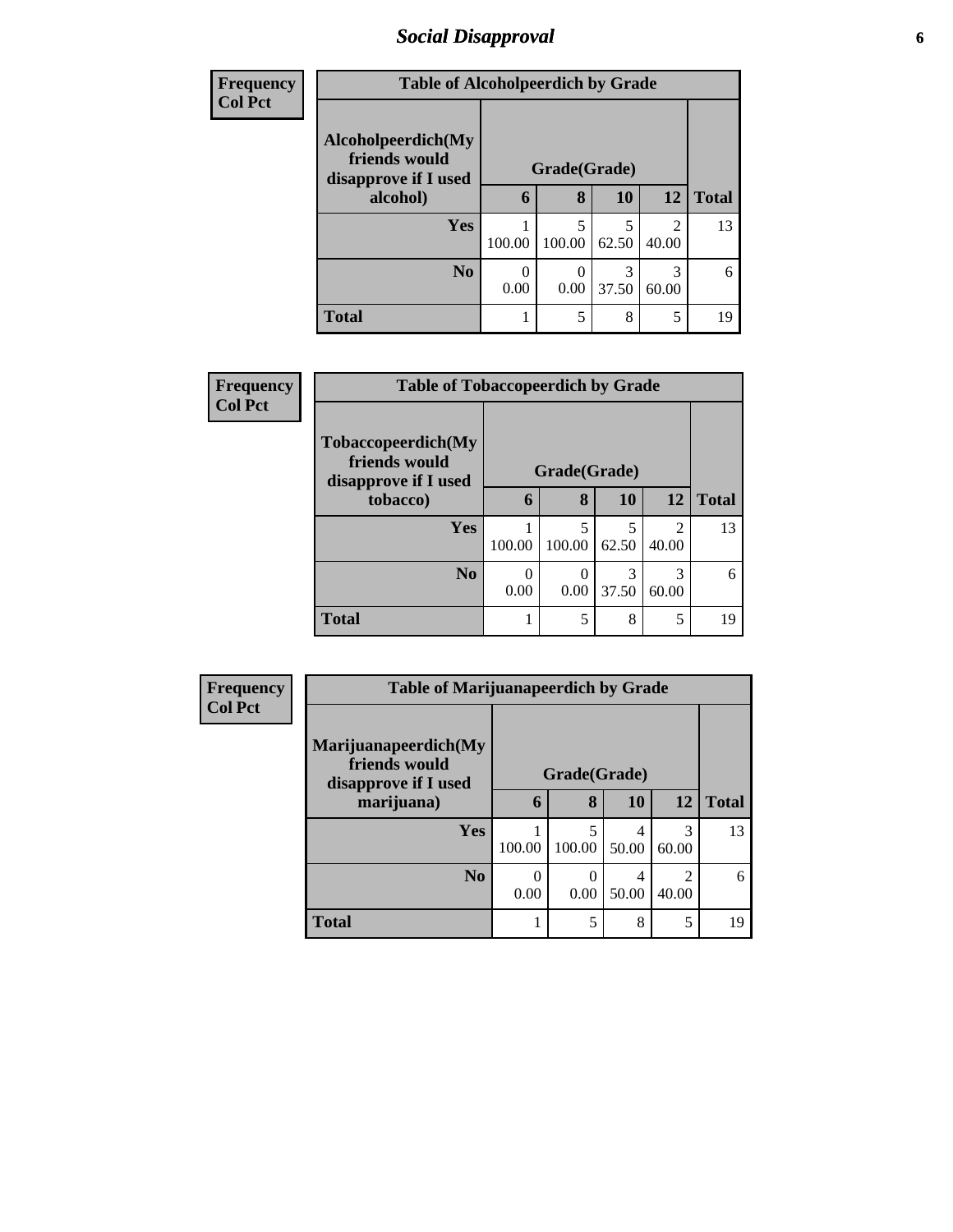## *Social Disapproval* **7**

| <b>Frequency</b> | <b>Table of Otherdrugpeerdich by Grade</b> |           |                   |            |       |              |
|------------------|--------------------------------------------|-----------|-------------------|------------|-------|--------------|
| <b>Col Pct</b>   | Otherdrugpeerdich(My<br>friends would      |           |                   |            |       |              |
|                  | disapprove if I used<br>other drugs)       | 6         | Grade(Grade)<br>8 | 10         | 12    | <b>Total</b> |
|                  | Yes                                        |           |                   | 4          | 4     | 14           |
|                  |                                            | 100.00    | 100.00            | 50.00      | 80.00 |              |
|                  | N <sub>0</sub>                             | 0<br>0.00 | 0.00              | 4<br>50.00 | 20.00 |              |
|                  |                                            |           |                   |            |       |              |
|                  | <b>Total</b>                               |           | 5                 | 8          | 5     | 19           |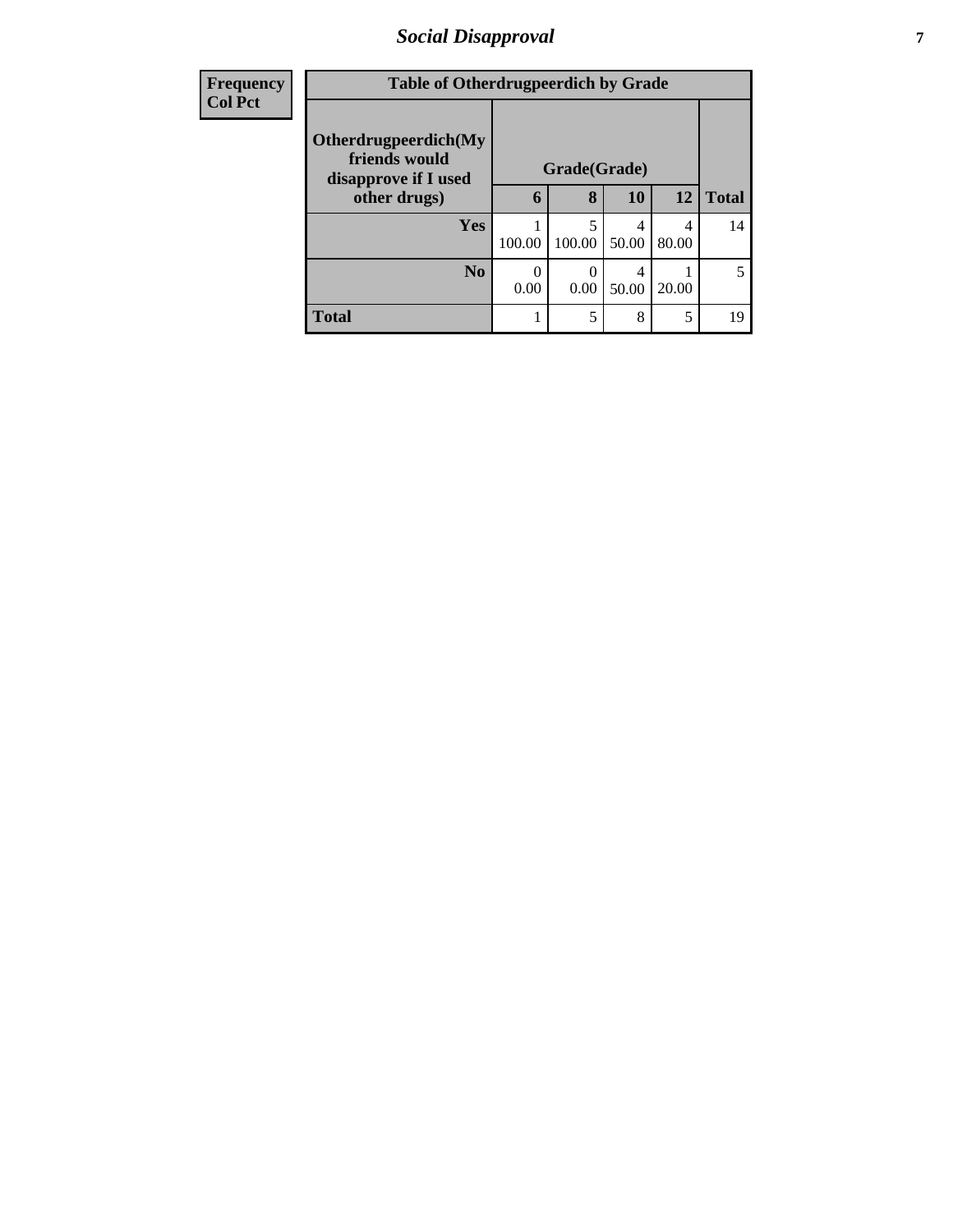#### Title IV, Part A, Schedule A **8** *Goal 2: To help ensure that all schools are safe and disciplined Baseline Data: Year 2008-2009 Student Involvement in Gang Activity*

| Frequency<br><b>Col Pct</b> |                                                                                                   | <b>Table of Gangself by Grade</b> |            |                    |            |              |  |  |
|-----------------------------|---------------------------------------------------------------------------------------------------|-----------------------------------|------------|--------------------|------------|--------------|--|--|
|                             | Gangself(I<br>have<br>participated<br>in illegal<br>gang<br>activities in<br>the past 30<br>days) | 6                                 | 8          | Grade(Grade)<br>10 | 12         | <b>Total</b> |  |  |
|                             | Yes                                                                                               | $\theta$<br>0.00                  | 1<br>20.00 | 1<br>12.50         | 1<br>20.00 | 3            |  |  |
|                             | N <sub>o</sub>                                                                                    | 1<br>100.00                       | 4<br>80.00 | 7<br>87.50         | 4<br>80.00 | 16           |  |  |
|                             | <b>Total</b>                                                                                      | 1                                 | 5          | 8                  | 5          | 19           |  |  |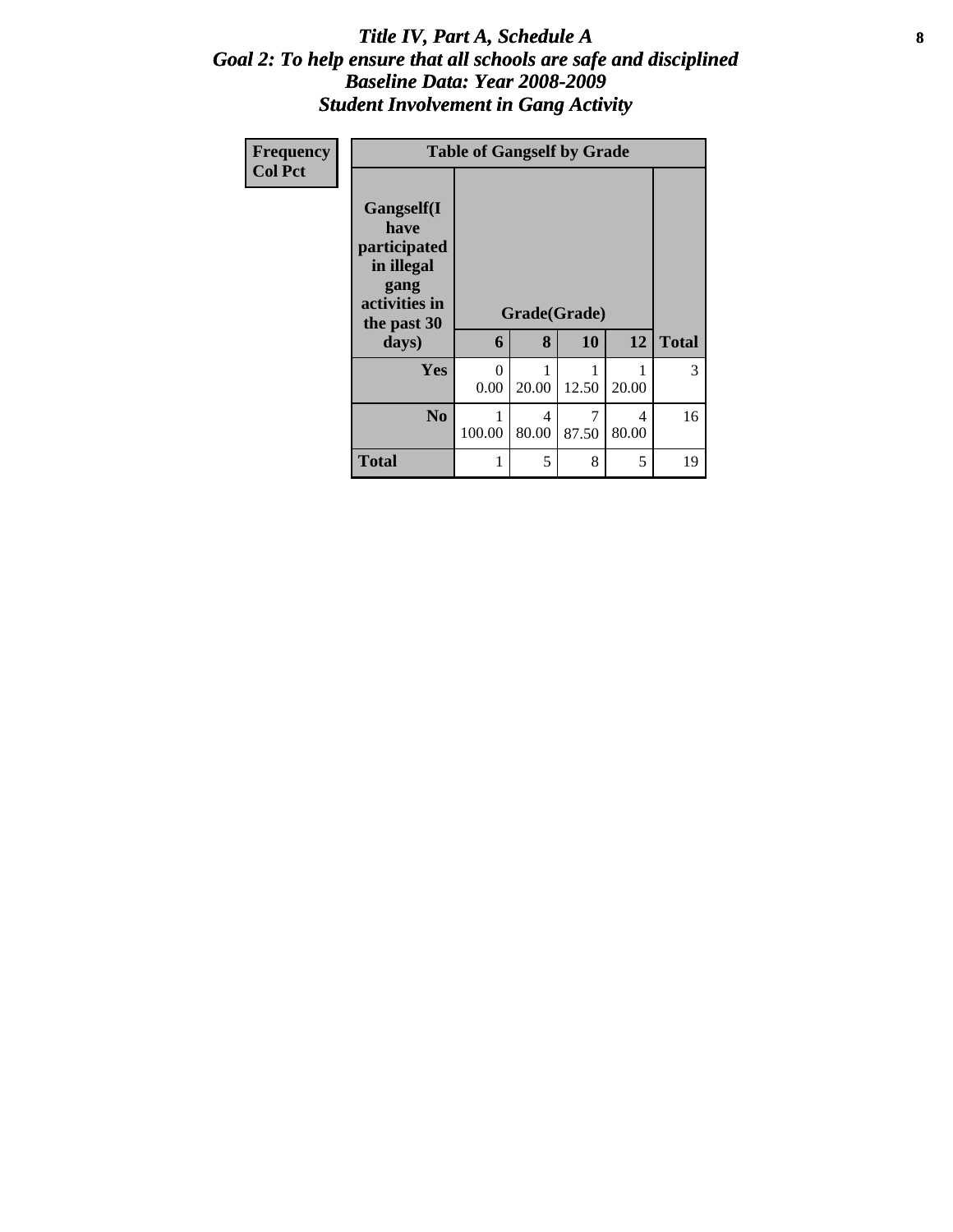# *Student Perception of School Safety* **9**

| <b>Frequency</b> | <b>Table of Grade by Safeschool</b> |                                 |                                                        |                                    |              |  |  |  |
|------------------|-------------------------------------|---------------------------------|--------------------------------------------------------|------------------------------------|--------------|--|--|--|
| <b>Row Pct</b>   |                                     |                                 | Safeschool (School is a place at<br>which I feel safe) |                                    |              |  |  |  |
|                  | Grade(Grade)                        | <b>Strongly</b><br><b>Agree</b> | <b>Somewhat</b><br>Agree                               | <b>Strongly</b><br><b>Disagree</b> | <b>Total</b> |  |  |  |
|                  | 6                                   | 100.00                          | 0<br>0.00                                              | $\Omega$<br>0.00                   |              |  |  |  |
|                  | 8                                   | 5<br>100.00                     | $\Omega$<br>0.00                                       | 0<br>0.00                          | 5            |  |  |  |
|                  | 10                                  | 3<br>37.50                      | 4<br>50.00                                             | 12.50                              | 8            |  |  |  |
|                  | 12                                  | 3<br>60.00                      | $\mathfrak{D}$<br>40.00                                | 0<br>0.00                          | 5            |  |  |  |
|                  | <b>Total</b>                        | 12                              | 6                                                      |                                    | 19           |  |  |  |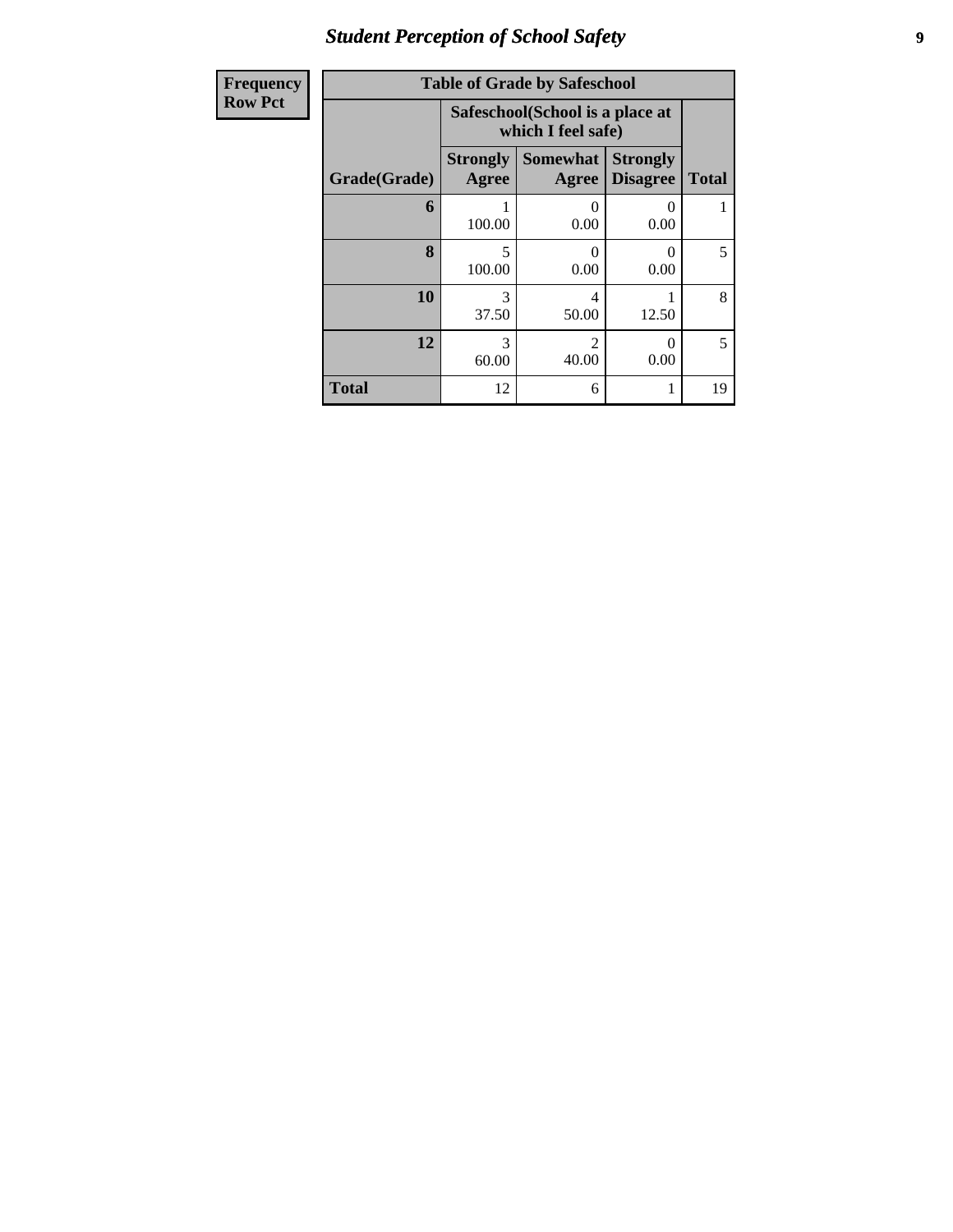#### *Students Who Have Been Bullied* **10**

| Frequency |
|-----------|
| Row Pct   |

| <b>Table of Grade by Bullied</b> |                  |                                                                               |                   |                         |                     |                        |                   |              |  |
|----------------------------------|------------------|-------------------------------------------------------------------------------|-------------------|-------------------------|---------------------|------------------------|-------------------|--------------|--|
|                                  |                  | <b>Bullied</b> (I have been bullied by other students<br>in the past 30 days) |                   |                         |                     |                        |                   |              |  |
| Grade(Grade)   Days              | $\mathbf 0$      | 1 or<br>2<br>days                                                             | 3 to<br>5<br>days | 6 to<br>9<br>days       | 10 to<br>19<br>days | 20<br>to<br>29<br>days | All<br>30<br>days | <b>Total</b> |  |
| 6                                | $\Omega$<br>0.00 | $\Omega$<br>0.00                                                              | $\Omega$<br>0.00  | $\Omega$<br>0.00        | 1<br>100.00         | 0<br>0.00              | $\Omega$<br>0.00  | 1            |  |
| 8                                | 3<br>60.00       | $\Omega$<br>0.00                                                              | $\Omega$<br>0.00  | $\Omega$<br>0.00        | 20.00               | 20.00                  | $\Omega$<br>0.00  | 5            |  |
| 10                               | 3<br>37.50       | $\Omega$<br>0.00                                                              | 12.50             | $\mathfrak{D}$<br>25.00 | $\Omega$<br>0.00    | 12.50                  | 12.50             | 8            |  |
| 12                               | 3<br>60.00       | 1<br>20.00                                                                    | 1<br>20.00        | $\Omega$<br>0.00        | $\Omega$<br>0.00    | $\Omega$<br>0.00       | $\Omega$<br>0.00  | 5            |  |
| <b>Total</b>                     | 9                | 1                                                                             | $\overline{2}$    | 2                       | 2                   | $\overline{2}$         | 1                 | 19           |  |

÷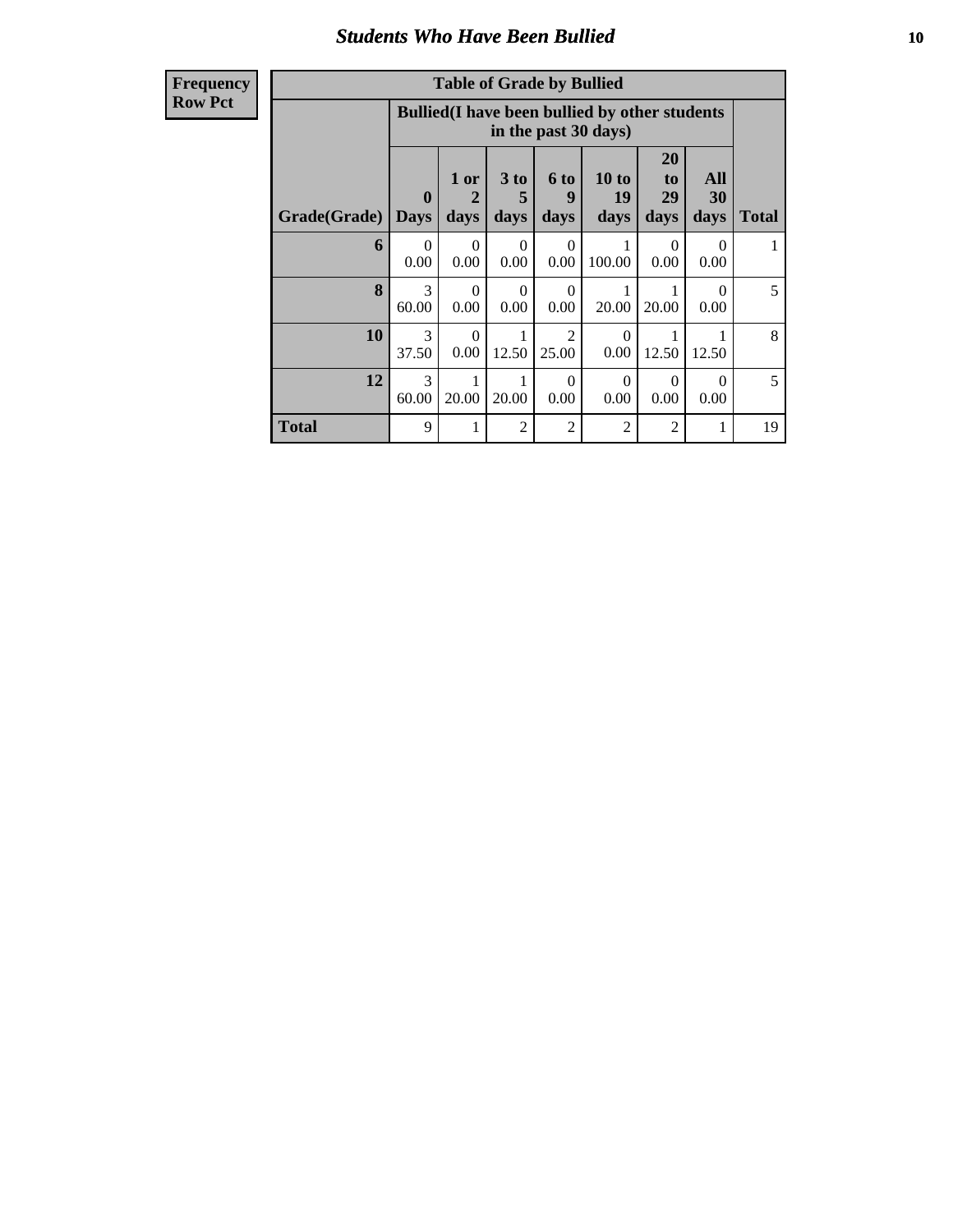#### *School Climate* **11**

| <b>Frequency</b> | <b>Table of SchoolClimate1 by Grade</b> |                  |             |                         |            |                |  |
|------------------|-----------------------------------------|------------------|-------------|-------------------------|------------|----------------|--|
| <b>Col Pct</b>   | SchoolClimate1(I                        | Grade(Grade)     |             |                         |            |                |  |
|                  | like school)                            | 6                | 8           | <b>10</b>               | 12         | <b>Total</b>   |  |
|                  | <b>Strongly Agree</b>                   | 100.00           | 5<br>100.00 | 5<br>62.50              | 3<br>60.00 | 14             |  |
|                  | <b>Somewhat Agree</b>                   | 0<br>0.00        | 0.00        | $\mathfrak{D}$<br>25.00 | 2<br>40.00 | $\overline{4}$ |  |
|                  | <b>Somewhat Disagree</b>                | $\theta$<br>0.00 | 0.00        | 12.50                   | 0.00       |                |  |
|                  | <b>Total</b>                            |                  | 5           | 8                       | 5          | 19             |  |

| <b>Frequency</b> | <b>Table of SchoolClimate2 by Grade</b> |                       |                         |                         |                                      |               |  |
|------------------|-----------------------------------------|-----------------------|-------------------------|-------------------------|--------------------------------------|---------------|--|
| <b>Col Pct</b>   | SchoolClimate2(I<br>feel successful at  | Grade(Grade)          |                         |                         |                                      |               |  |
|                  | school)                                 | 6                     | 8                       | 10                      | <b>12</b>                            | <b>Total</b>  |  |
|                  | <b>Strongly Agree</b>                   | 100.00                | 3<br>60.00              | 4<br>50.00              | 3<br>60.00                           | 11            |  |
|                  | <b>Somewhat Agree</b>                   | $\mathcal{L}$<br>0.00 | $\mathfrak{D}$<br>40.00 | $\mathfrak{D}$<br>25.00 | $\mathcal{D}_{\mathcal{L}}$<br>40.00 | 6             |  |
|                  | <b>Somewhat Disagree</b>                | 0.00                  | $\Omega$<br>0.00        | 25.00                   | $\Omega$<br>0.00                     | $\mathcal{L}$ |  |
|                  | <b>Total</b>                            |                       | 5                       | 8                       | 5                                    | 19            |  |

| <b>Frequency</b> | <b>Table of SchoolClimate3 by Grade</b>               |           |              |                         |             |                |  |
|------------------|-------------------------------------------------------|-----------|--------------|-------------------------|-------------|----------------|--|
| <b>Col Pct</b>   |                                                       |           |              |                         |             |                |  |
|                  | SchoolClimate3(My<br>school has high<br>standards for |           | Grade(Grade) |                         |             |                |  |
|                  | achievement)                                          | 6         | 8            | 10                      | 12          | <b>Total</b>   |  |
|                  | <b>Strongly Agree</b>                                 | 100.00    | 100.00       | 6<br>75.00              | 5<br>100.00 | 17             |  |
|                  | <b>Somewhat Agree</b>                                 | 0<br>0.00 | 0.00         | $\mathfrak{D}$<br>25.00 | 0.00        | $\mathfrak{D}$ |  |
|                  | <b>Total</b>                                          |           | 5            | 8                       | 5           | 19             |  |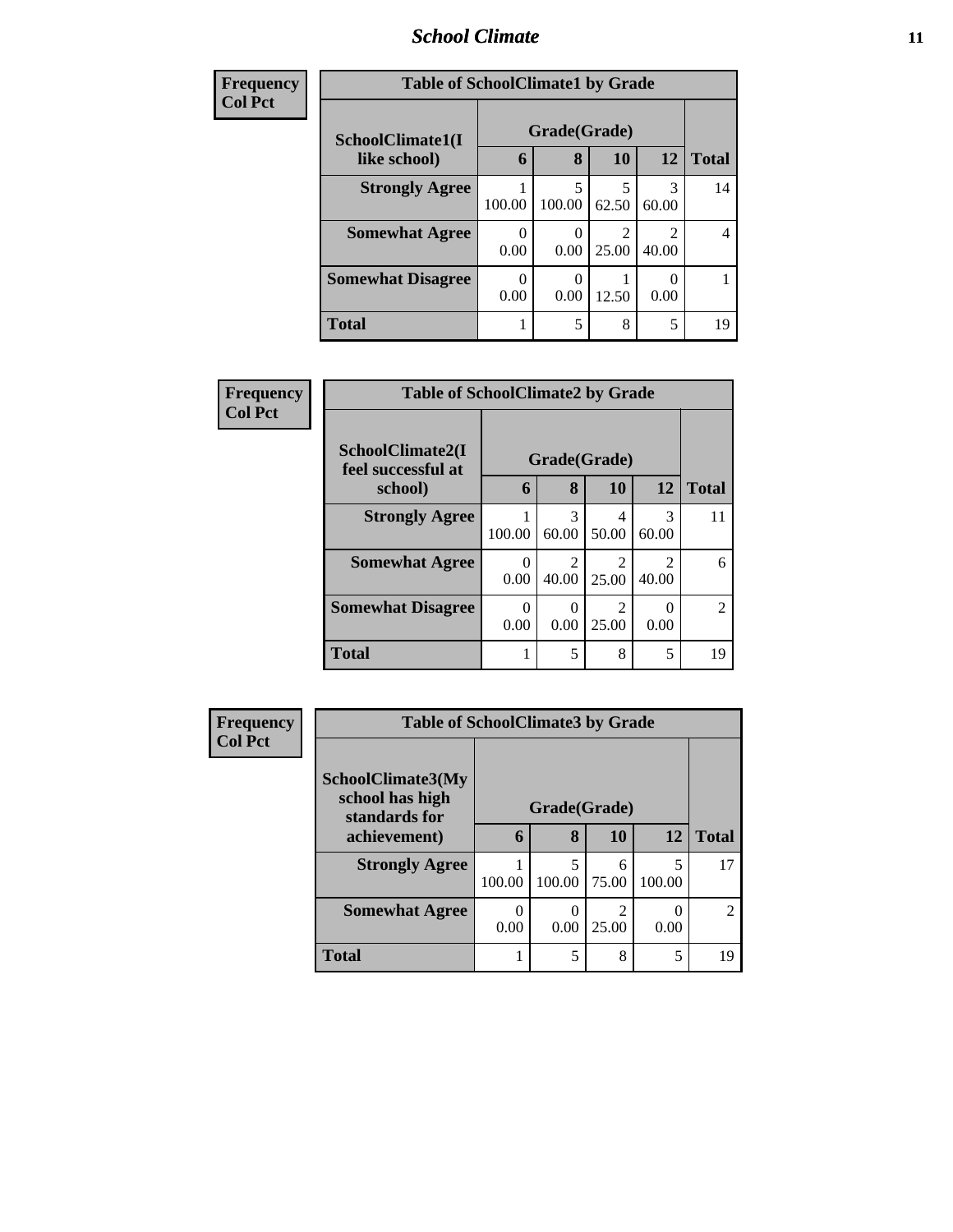#### *School Climate* **12**

| <b>Frequency</b> | <b>Table of SchoolClimate4 by Grade</b>       |        |              |            |        |                |  |
|------------------|-----------------------------------------------|--------|--------------|------------|--------|----------------|--|
| <b>Col Pct</b>   |                                               |        |              |            |        |                |  |
|                  | <b>SchoolClimate4(My</b><br>school sets clear |        | Grade(Grade) |            |        |                |  |
|                  | rules for behavior)                           | 6      | 8            | 10         | 12     | <b>Total</b>   |  |
|                  | <b>Strongly Agree</b>                         | 100.00 | 100.00       | 6<br>75.00 | 100.00 | 17             |  |
|                  |                                               |        |              |            |        |                |  |
|                  | <b>Somewhat Agree</b>                         |        |              |            |        | $\overline{2}$ |  |
|                  |                                               | 0.00   | 0.00         | 25.00      | 0.00   |                |  |
|                  | <b>Total</b>                                  |        | 5            | 8          | 5      | 19             |  |

| Frequency      | <b>Table of SchoolClimate5 by Grade</b>                              |                  |                       |            |            |                |
|----------------|----------------------------------------------------------------------|------------------|-----------------------|------------|------------|----------------|
| <b>Col Pct</b> | SchoolClimate5(I<br>know what to do in<br>an emergency at<br>school) | 6                | Grade(Grade)<br>8     | <b>10</b>  | <b>12</b>  | <b>Total</b>   |
|                |                                                                      |                  |                       |            |            |                |
|                | <b>Strongly Agree</b>                                                | 100.00           | 5<br>100.00           | 6<br>75.00 | 4<br>80.00 | 16             |
|                | <b>Somewhat Agree</b>                                                | 0<br>0.00        | 0.00                  | 12.50      | 20.00      | $\mathfrak{D}$ |
|                | <b>Somewhat Disagree</b>                                             | $\Omega$<br>0.00 | $\mathcal{O}$<br>0.00 | 12.50      | ∩<br>0.00  |                |
|                | <b>Total</b>                                                         | 1                | 5                     | 8          | 5          | 19             |

| Frequency      |                                                          | <b>Table of SchoolClimate6 by Grade</b> |                   |              |                  |    |  |  |
|----------------|----------------------------------------------------------|-----------------------------------------|-------------------|--------------|------------------|----|--|--|
| <b>Col Pct</b> | <b>SchoolClimate6(Teachers</b><br>treat me with respect) | 6                                       | Grade(Grade)<br>8 | <b>Total</b> |                  |    |  |  |
|                | <b>Strongly Agree</b>                                    | 100.00                                  | 100.00            | 62.50        | 4<br>80.00       | 15 |  |  |
|                | <b>Somewhat Agree</b>                                    | 0<br>0.00                               | 0.00              | 25.00        | 20.00            | 3  |  |  |
|                | <b>Somewhat Disagree</b>                                 | $\Omega$<br>0.00                        | 0.00              | 12.50        | $\Omega$<br>0.00 |    |  |  |
|                | <b>Total</b>                                             |                                         | 5                 | 8            | 5                | 19 |  |  |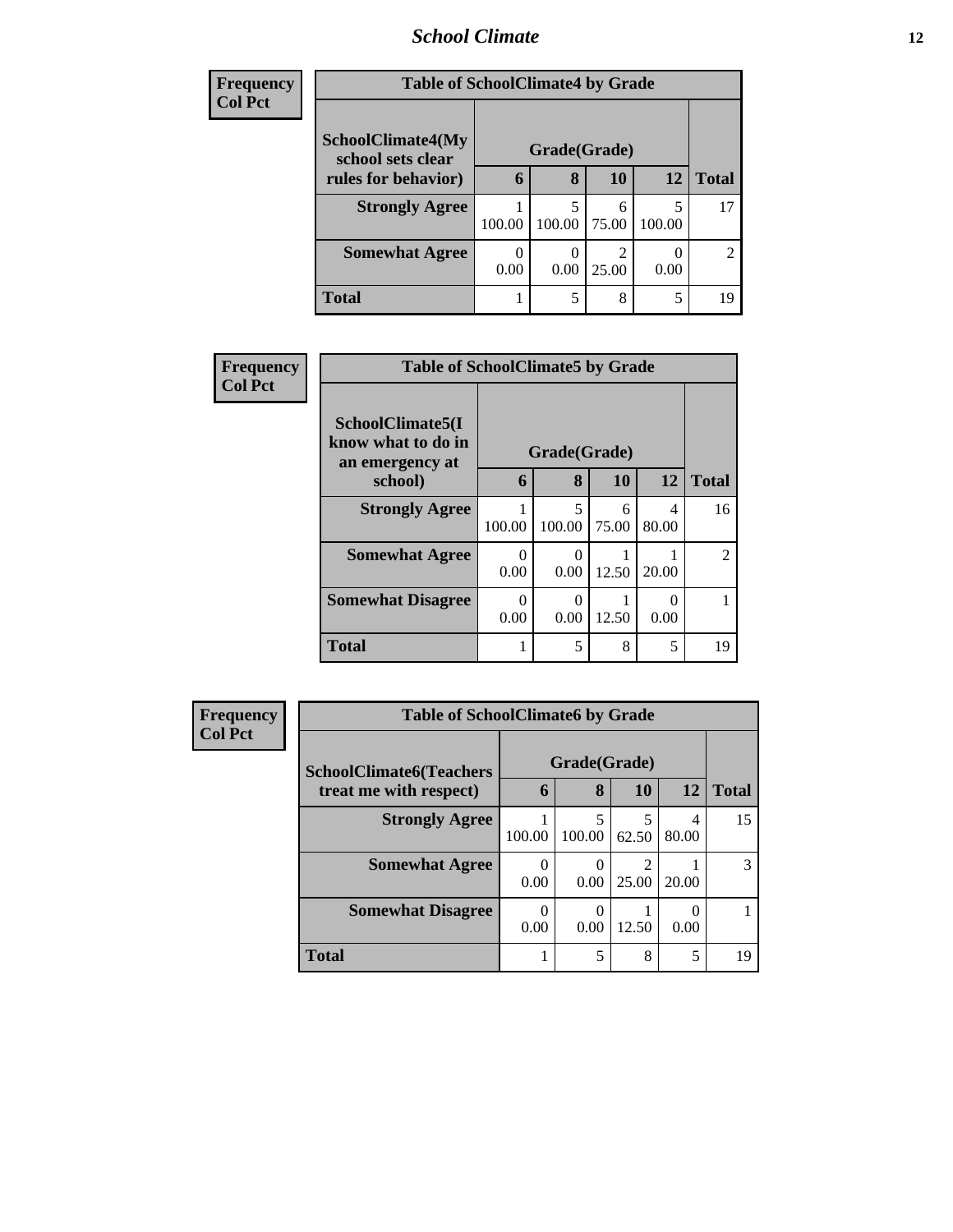#### *School Climate* **13**

| <b>Frequency</b> | <b>Table of SchoolClimate7 by Grade</b>                                       |                  |                   |                       |                        |                |
|------------------|-------------------------------------------------------------------------------|------------------|-------------------|-----------------------|------------------------|----------------|
| <b>Col Pct</b>   | <b>SchoolClimate7(Behaviors</b><br>in my class allow the<br>teacher to teach) | 6                | Grade(Grade)<br>8 | <b>10</b>             | <b>12</b>              | <b>Total</b>   |
|                  | <b>Strongly Agree</b>                                                         | 100.00           | 4<br>80.00        | 12.50                 | $\Omega$<br>0.00       | 6              |
|                  | <b>Somewhat Agree</b>                                                         | 0<br>0.00        | 20.00             | 6<br>75.00            | 20.00                  | 8              |
|                  | <b>Somewhat Disagree</b>                                                      | $\Omega$<br>0.00 | 0<br>0.00         | $\mathcal{O}$<br>0.00 | $\mathcal{D}$<br>40.00 | $\mathfrak{D}$ |
|                  | <b>Strongly Disagree</b>                                                      | $\Omega$<br>0.00 | 0<br>0.00         | 12.50                 | $\mathcal{D}$<br>40.00 | 3              |
|                  | <b>Total</b>                                                                  |                  | 5                 | 8                     | 5                      | 19             |

| <b>Frequency</b> | <b>Table of SchoolClimate8 by Grade</b>                                 |                  |                  |            |            |               |
|------------------|-------------------------------------------------------------------------|------------------|------------------|------------|------------|---------------|
| <b>Col Pct</b>   | <b>SchoolClimate8(Students</b><br>are frequently<br>recognized for good | Grade(Grade)     |                  |            |            |               |
|                  | behavior)                                                               | 6                | 8                | 10         | <b>12</b>  | <b>Total</b>  |
|                  | <b>Strongly Agree</b>                                                   | 100.00           | 4<br>80.00       | 4<br>50.00 | 3<br>60.00 | 12            |
|                  | <b>Somewhat Agree</b>                                                   | $\Omega$<br>0.00 | 20.00            | 25.00      | 20.00      | 4             |
|                  | <b>Somewhat Disagree</b>                                                | $\theta$<br>0.00 | $\Omega$<br>0.00 | 25.00      | 20.00      | $\mathcal{R}$ |
|                  | <b>Total</b>                                                            |                  | 5                | 8          | 5          | 19            |

| Frequency<br><b>Col Pct</b> | <b>Table of SchoolClimate9 by Grade</b>                                           |        |                   |             |             |       |
|-----------------------------|-----------------------------------------------------------------------------------|--------|-------------------|-------------|-------------|-------|
|                             | SchoolClimate9(School<br>counselor would be<br>helpful if I needed<br>assistance) | 6      | Grade(Grade)<br>8 | 10          | 12          | Total |
|                             | <b>Strongly Agree</b>                                                             | 100.00 | 100.00            | 8<br>100.00 | 5<br>100.00 | 19    |
|                             | <b>Total</b>                                                                      |        |                   | 8           | 5           | 19    |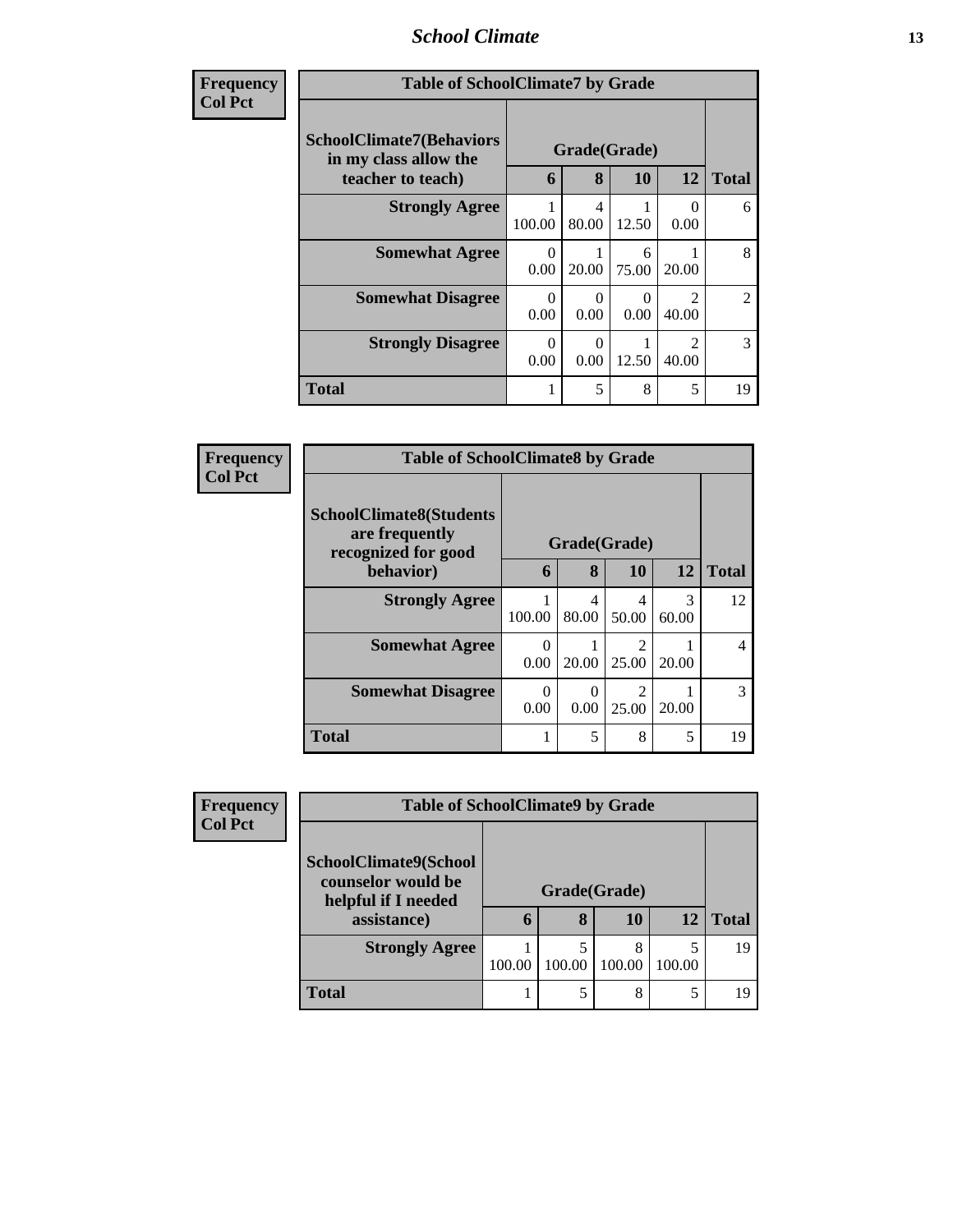## *Reasons for Dropping Out* **14**

#### **Frequency Col Pct**

| cy | <b>Table of Dropoutreason by Grade</b>                |                  |              |                  |                         |              |
|----|-------------------------------------------------------|------------------|--------------|------------------|-------------------------|--------------|
|    | Dropoutreason(If<br>I dropped out the<br>reason would |                  | Grade(Grade) |                  |                         |              |
|    | most likely be)                                       | 6                | 8            | 10               | 12                      | <b>Total</b> |
|    | <b>Won't Drop out</b>                                 | $\theta$<br>0.00 | 3<br>60.00   | 4<br>50.00       | $\mathfrak{D}$<br>40.00 | 9            |
|    | <b>Bored</b>                                          | 1<br>100.00      | 20.00        | $\Omega$<br>0.00 | 20.00                   | 3            |
|    | <b>Being Bullied</b>                                  | $\theta$<br>0.00 | 0<br>0.00    | 12.50            | $\mathbf{0}$<br>0.00    | 1            |
|    | <b>Other</b>                                          | $\theta$<br>0.00 | 20.00        | 3<br>37.50       | $\mathfrak{D}$<br>40.00 | 6            |
|    | <b>Total</b>                                          | 1                | 5            | 8                | 5                       | 19           |

| Frequency |  |
|-----------|--|
| Col Pct   |  |

| <b>Table of Dropout by Grade</b>                            |           |            |              |                         |              |  |
|-------------------------------------------------------------|-----------|------------|--------------|-------------------------|--------------|--|
| Dropout(I<br>have<br>thought<br>about<br>dropping<br>out of |           |            | Grade(Grade) |                         |              |  |
| school)                                                     | 6         | 8          | 10           | 12                      | <b>Total</b> |  |
| Yes                                                         | 100.00    | 2<br>40.00 | 4<br>50.00   | 3<br>60.00              | 10           |  |
| N <sub>0</sub>                                              | 0<br>0.00 | 3<br>60.00 | 4<br>50.00   | $\mathfrak{D}$<br>40.00 | 9            |  |
| <b>Total</b>                                                |           | 5          | 8            | 5                       | 19           |  |

Ŧ.

٦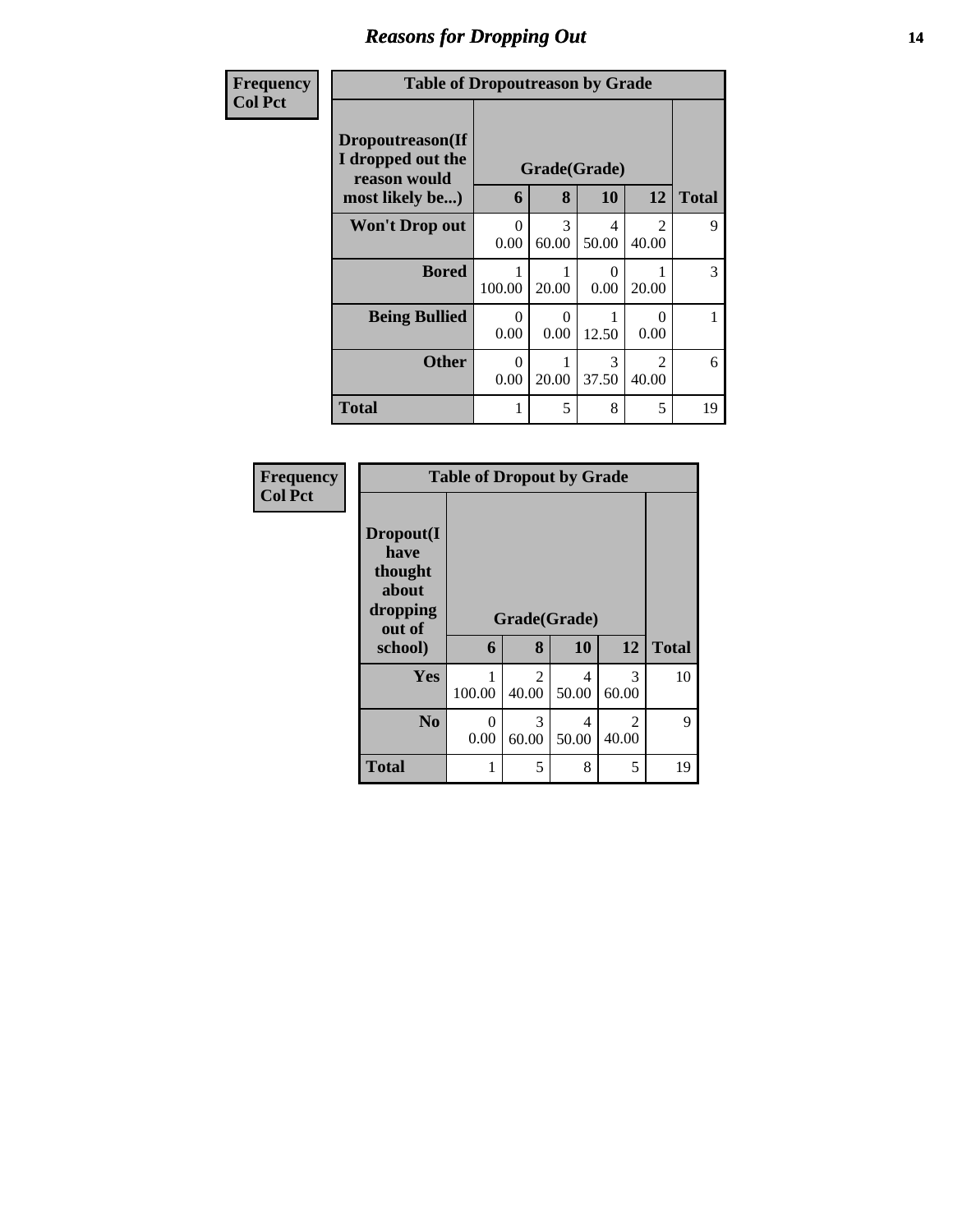*School Safety* **15**

| Frequency<br><b>Col Pct</b> | <b>Table of Gangself by Grade</b>                                                                 |           |                   |            |            |              |
|-----------------------------|---------------------------------------------------------------------------------------------------|-----------|-------------------|------------|------------|--------------|
|                             | Gangself(I<br>have<br>participated<br>in illegal<br>gang<br>activities in<br>the past 30<br>days) | 6         | Grade(Grade)<br>8 | 10         | 12         | <b>Total</b> |
|                             |                                                                                                   |           |                   |            |            |              |
|                             | Yes                                                                                               | 0<br>0.00 | 1<br>20.00        | 12.50      | 20.00      | 3            |
|                             | N <sub>0</sub>                                                                                    | 100.00    | 4<br>80.00        | 7<br>87.50 | 4<br>80.00 | 16           |
|                             | <b>Total</b>                                                                                      | 1         | 5                 | 8          | 5          | 19           |

| Frequency<br><b>Col Pct</b> | <b>Table of Gangpeers by Grade</b>                                                                                             |                  |                         |                    |                         |              |
|-----------------------------|--------------------------------------------------------------------------------------------------------------------------------|------------------|-------------------------|--------------------|-------------------------|--------------|
|                             | <b>Gangpeers</b> (I<br>have friends<br>who have<br>participated<br>in illegal<br>gang<br>activities in<br>the past 30<br>days) | 6                | 8                       | Grade(Grade)<br>10 | 12                      | <b>Total</b> |
|                             | Yes                                                                                                                            | $\theta$<br>0.00 | $\overline{2}$<br>40.00 | 3<br>37.50         | 3<br>60.00              | 8            |
|                             | N <sub>0</sub>                                                                                                                 | 1<br>100.00      | 3<br>60.00              | 5<br>62.50         | $\overline{2}$<br>40.00 | 11           |
|                             | <b>Total</b>                                                                                                                   | 1                | 5                       | 8                  | 5                       | 19           |

| Frequency      |                                                                                    | <b>Table of Pickedon by Grade</b> |              |                         |                                      |                |
|----------------|------------------------------------------------------------------------------------|-----------------------------------|--------------|-------------------------|--------------------------------------|----------------|
| <b>Col Pct</b> | <b>Pickedon</b> (I have<br>been picked on or<br>teased at school<br>in the past 30 |                                   | Grade(Grade) |                         |                                      |                |
|                | days)                                                                              | 6                                 | 8            | 10                      | 12                                   | <b>Total</b>   |
|                | <b>Strongly Agree</b>                                                              | $\Omega$<br>0.00                  | 3<br>60.00   | $\overline{5}$<br>62.50 | 20.00                                | 9              |
|                | <b>Somewhat Agree</b>                                                              | $\Omega$<br>0.00                  | 20.00        | 12.50                   | $\mathcal{D}_{\mathcal{A}}$<br>40.00 | $\overline{4}$ |
|                | <b>Strongly Disagree</b>                                                           | 100.00                            | 20.00        | $\mathcal{D}$<br>25.00  | $\mathcal{D}_{\mathcal{A}}$<br>40.00 | 6              |
|                | Total                                                                              |                                   | 5            | 8                       | 5                                    | 19             |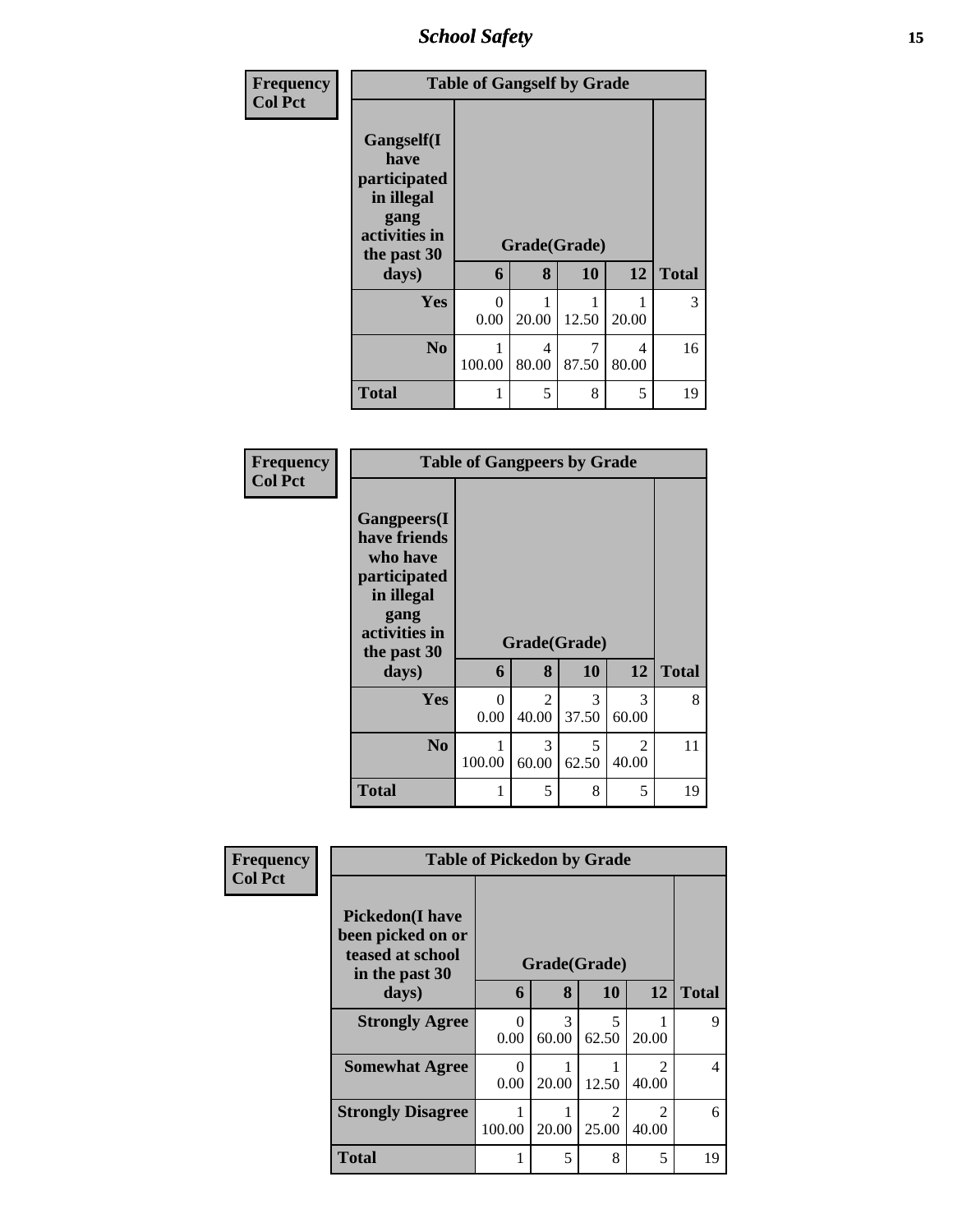*School Safety* **16**

| <b>Frequency</b> | <b>Table of Safeschool by Grade</b> |                  |                  |            |                                                                                                                                                                          |              |
|------------------|-------------------------------------|------------------|------------------|------------|--------------------------------------------------------------------------------------------------------------------------------------------------------------------------|--------------|
| <b>Col Pct</b>   | Safeschool(School<br>is a place at  |                  | Grade(Grade)     |            |                                                                                                                                                                          |              |
|                  | which I feel safe)                  | 6                | 8                | 10         | 12                                                                                                                                                                       | <b>Total</b> |
|                  | <b>Strongly Agree</b>               | 100.00           | 5<br>100.00      | 3<br>37.50 | 3<br>60.00                                                                                                                                                               | 12           |
|                  | <b>Somewhat Agree</b>               | $\Omega$<br>0.00 | $\Omega$<br>0.00 | 4<br>50.00 | $\mathcal{D}_{\mathcal{A}}^{\mathcal{A}}(\mathcal{A})=\mathcal{D}_{\mathcal{A}}^{\mathcal{A}}(\mathcal{A})\mathcal{D}_{\mathcal{A}}^{\mathcal{A}}(\mathcal{A})$<br>40.00 | 6            |
|                  | <b>Strongly Disagree</b>            | 0<br>0.00        | 0<br>0.00        | 12.50      | 0<br>0.00                                                                                                                                                                |              |
|                  | <b>Total</b>                        | 1                | 5                | 8          | 5                                                                                                                                                                        | 19           |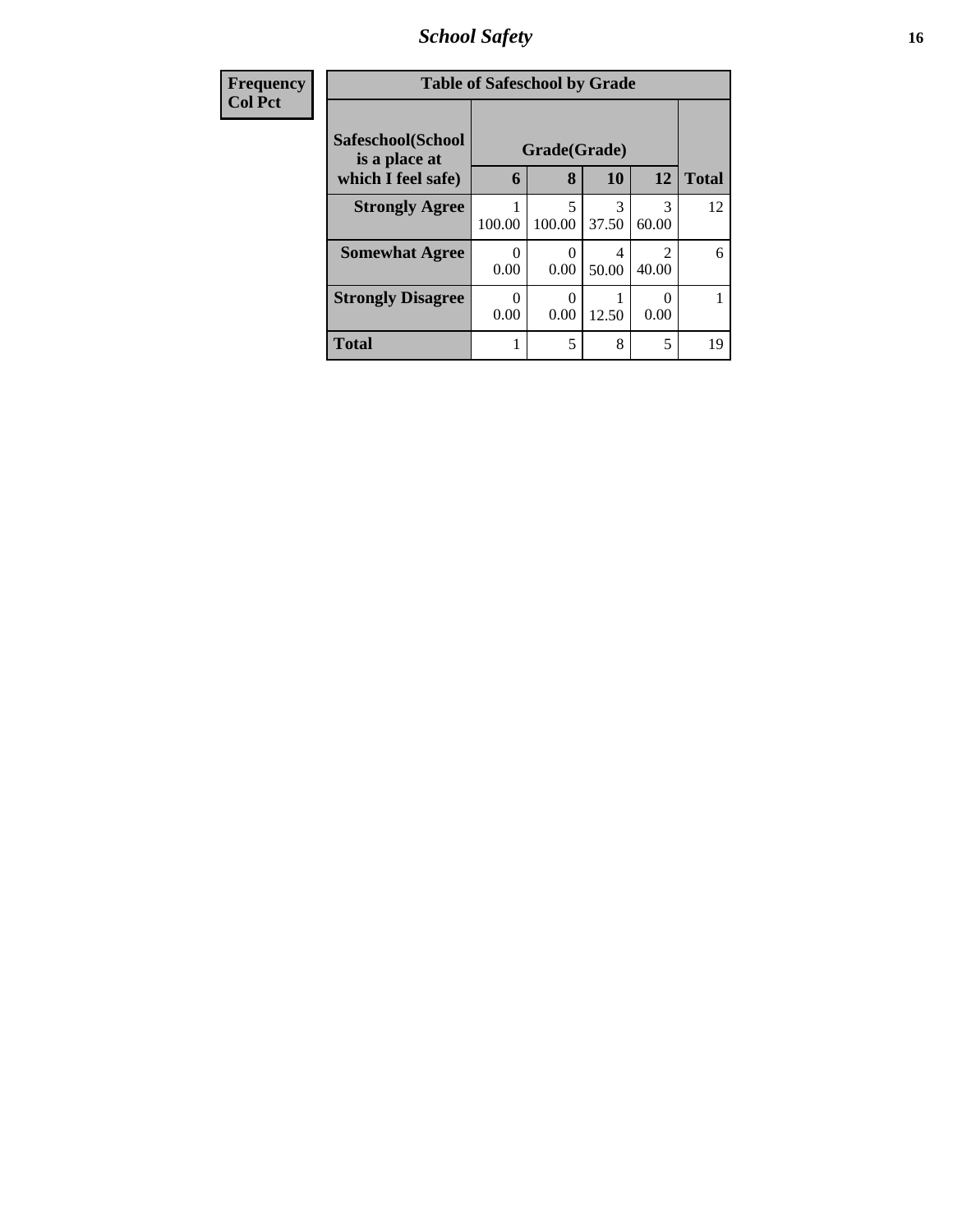*School Safety* **17**

| <b>Frequency</b> |
|------------------|
| <b>Row Pct</b>   |

| <b>Table of Grade by Bullied</b> |                             |                                                                               |                  |                         |                     |                        |                   |       |
|----------------------------------|-----------------------------|-------------------------------------------------------------------------------|------------------|-------------------------|---------------------|------------------------|-------------------|-------|
|                                  |                             | <b>Bullied</b> (I have been bullied by other students<br>in the past 30 days) |                  |                         |                     |                        |                   |       |
| Grade(Grade)                     | $\mathbf{0}$<br><b>Days</b> | 1 or<br>$\mathbf 2$<br>days                                                   | 3 to<br>days     | 6 to<br>9<br>days       | 10 to<br>19<br>days | 20<br>to<br>29<br>days | All<br>30<br>days | Total |
| 6                                | $\Omega$<br>0.00            | $\Omega$<br>0.00                                                              | $\Omega$<br>0.00 | $\Omega$<br>0.00        | 1<br>100.00         | $\Omega$<br>0.00       | 0<br>0.00         |       |
| 8                                | 3<br>60.00                  | $\Omega$<br>0.00                                                              | $\Omega$<br>0.00 | $\Omega$<br>0.00        | 20.00               | 1<br>20.00             | 0<br>0.00         | 5     |
| 10                               | 3<br>37.50                  | $\Omega$<br>0.00                                                              | 1<br>12.50       | $\mathfrak{D}$<br>25.00 | $\Omega$<br>0.00    | 12.50                  | 12.50             | 8     |
| 12                               | 3<br>60.00                  | 1<br>20.00                                                                    | 20.00            | $\Omega$<br>0.00        | $\Omega$<br>0.00    | $\Omega$<br>0.00       | $\Omega$<br>0.00  | 5     |
| Total                            | 9                           | 1                                                                             | $\overline{2}$   | 2                       | $\overline{2}$      | $\overline{2}$         | 1                 | 19    |

| Frequency      |              |                             |                                                                   | <b>Table of Grade by Bulliedothers</b> |                   |       |  |
|----------------|--------------|-----------------------------|-------------------------------------------------------------------|----------------------------------------|-------------------|-------|--|
| <b>Row Pct</b> |              |                             | <b>Bulliedothers</b> (I bullied<br>others in the past 30<br>days) |                                        |                   |       |  |
|                | Grade(Grade) | $\mathbf{0}$<br><b>Days</b> | 1 or<br>2<br>days                                                 | 3 to 5<br>days                         | 6 to<br>9<br>days | Total |  |
|                | 6            | $\theta$<br>0.00            | $\Omega$<br>0.00                                                  | 100.00                                 | 0<br>0.00         |       |  |
|                | 8            | 3<br>60.00                  | 2<br>40.00                                                        | 0<br>0.00                              | 0<br>0.00         | 5     |  |
|                | 10           | 3<br>37.50                  | 1<br>12.50                                                        | 3<br>37.50                             | 12.50             | 8     |  |
|                | 12           | 3<br>60.00                  | 1<br>20.00                                                        | 20.00                                  | $\Omega$<br>0.00  | 5     |  |
|                | Total        | 9                           | 4                                                                 | 5                                      | 1                 | 19    |  |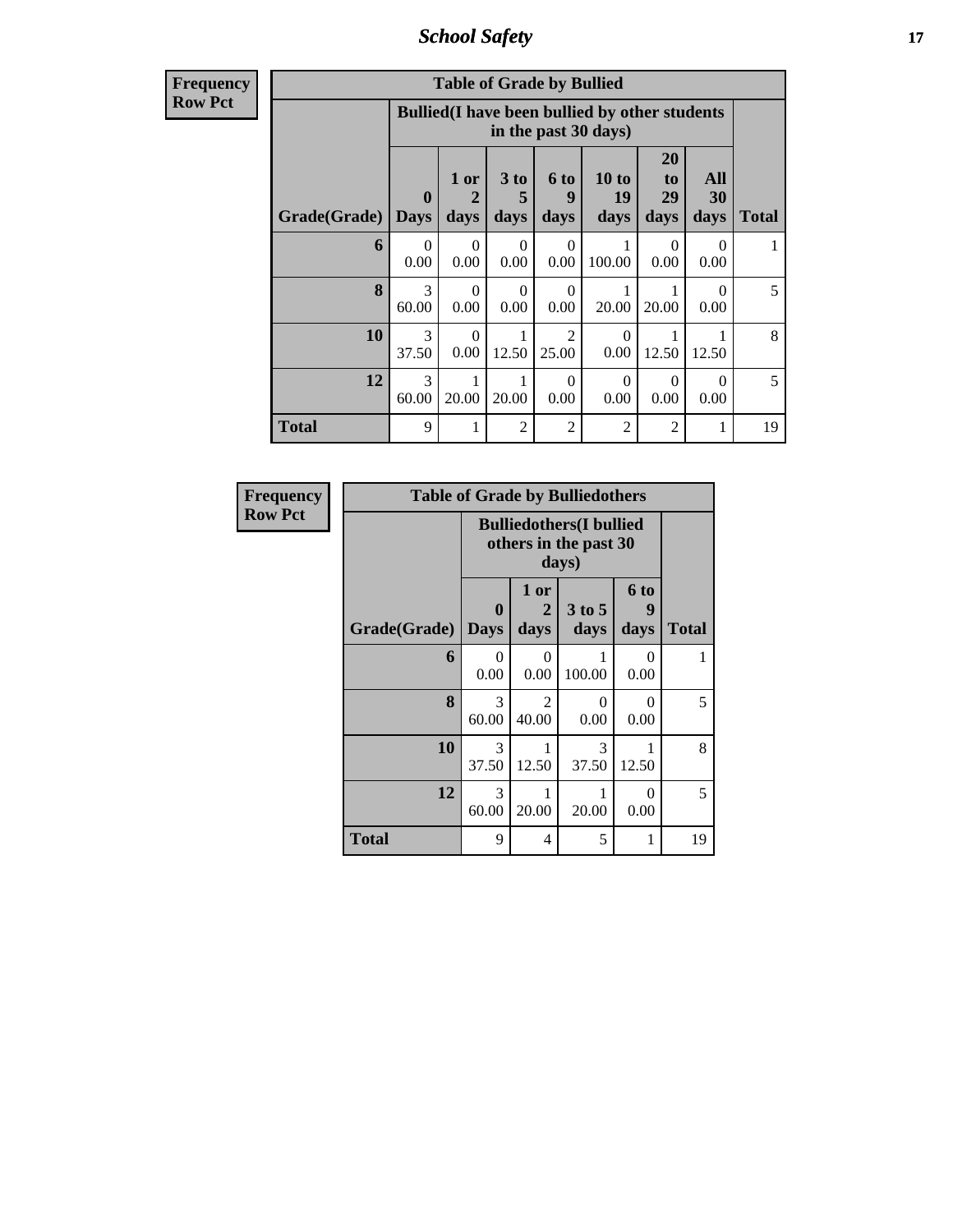*School Safety* **18**

| Frequency      |              | <b>Table of Grade by Weaponschool</b>                                              |              |
|----------------|--------------|------------------------------------------------------------------------------------|--------------|
| <b>Row Pct</b> |              | <b>Weaponschool</b> (I<br>brought a<br>weapon to<br>school in the<br>past 30 days) |              |
|                | Grade(Grade) | 0 Days                                                                             | <b>Total</b> |
|                | 6            | 1<br>100.00                                                                        | 1            |
|                | 8            | 5<br>100.00                                                                        | 5            |
|                | 10           | 8<br>100.00                                                                        | 8            |
|                | 12           | 5<br>100.00                                                                        | 5            |
|                | <b>Total</b> | 19                                                                                 | 19           |

| Frequency      | <b>Table of Grade by Absentunsafe</b> |             |                                                                                           |                  |              |
|----------------|---------------------------------------|-------------|-------------------------------------------------------------------------------------------|------------------|--------------|
| <b>Row Pct</b> |                                       |             | Absentunsafe(I)<br>have missed school<br>because I felt<br>unsafe in the past<br>30 days) |                  |              |
|                |                                       | $\bf{0}$    | 3 <sub>to</sub><br>5                                                                      | <b>6 to</b><br>9 |              |
|                | Grade(Grade)                          | <b>Days</b> | days                                                                                      | days             | <b>Total</b> |
|                | 6                                     | 100.00      | $\theta$<br>0.00                                                                          | 0<br>0.00        | 1            |
|                | 8                                     | 4<br>80.00  | 1<br>20.00                                                                                | 0<br>0.00        | 5            |
|                | 10                                    | 7<br>87.50  | $\theta$<br>0.00                                                                          | 1<br>12.50       | 8            |
|                | 12                                    | 5<br>100.00 | $\Omega$<br>0.00                                                                          | $\theta$<br>0.00 | 5            |
|                | <b>Total</b>                          | 17          | 1                                                                                         | 1                | 19           |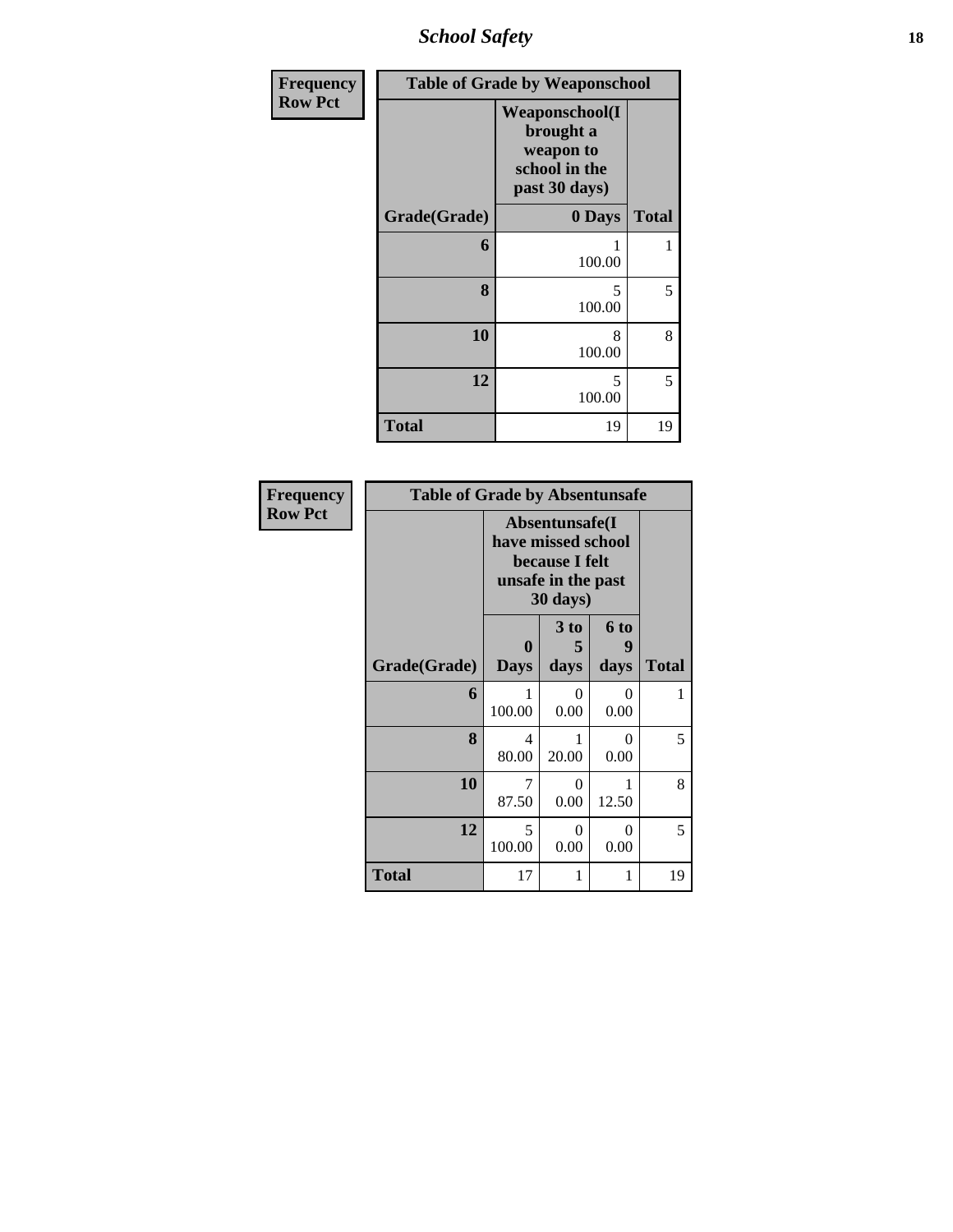## *Drug Use During Last 30 Days* **19**

| <b>Frequency</b> | <b>Table of Grade by Alcohol</b> |                                       |               |              |  |
|------------------|----------------------------------|---------------------------------------|---------------|--------------|--|
| <b>Row Pct</b>   |                                  | Alcohol(Alcohol<br>use, past 30 days) |               |              |  |
|                  | Grade(Grade)                     | Did not<br><b>use</b>                 | $6-9$<br>days | <b>Total</b> |  |
|                  | 6                                | 1<br>100.00                           | 0<br>0.00     | 1            |  |
|                  | 8                                | 5<br>100.00                           | 0<br>0.00     | 5            |  |
|                  | 10                               | 7<br>87.50                            | 12.50         | 8            |  |
|                  | 12                               | 5<br>100.00                           | 0<br>0.00     | 5            |  |
|                  | <b>Total</b>                     | 18                                    | 1             | 19           |  |

| Frequency      | <b>Table of Grade by Cigarettes</b> |                                                             |              |  |  |
|----------------|-------------------------------------|-------------------------------------------------------------|--------------|--|--|
| <b>Row Pct</b> |                                     | <b>Cigarettes</b> (Smoking<br>tobacco use,<br>past 30 days) |              |  |  |
|                | Grade(Grade)                        | Did not use                                                 | <b>Total</b> |  |  |
|                | 6                                   | 100.00                                                      | 1            |  |  |
|                | 8                                   | 5<br>100.00                                                 | 5            |  |  |
|                | 10                                  | 8<br>100.00                                                 | 8            |  |  |
|                | 12                                  | 5<br>100.00                                                 | 5            |  |  |
|                | <b>Total</b>                        | 19                                                          | 19           |  |  |

| Frequency      | <b>Table of Grade by Smokeless</b> |                                                            |              |  |  |
|----------------|------------------------------------|------------------------------------------------------------|--------------|--|--|
| <b>Row Pct</b> |                                    | <b>Smokeless</b> (Chewing<br>tobacco use,<br>past 30 days) |              |  |  |
|                | Grade(Grade)                       | Did not use                                                | <b>Total</b> |  |  |
|                | 6                                  | 100.00                                                     |              |  |  |
|                | 8                                  | 5<br>100.00                                                | 5            |  |  |
|                | 10                                 | 8<br>100.00                                                | 8            |  |  |
|                | 12                                 | 5<br>100.00                                                | 5            |  |  |
|                | <b>Total</b>                       | 19                                                         | 19           |  |  |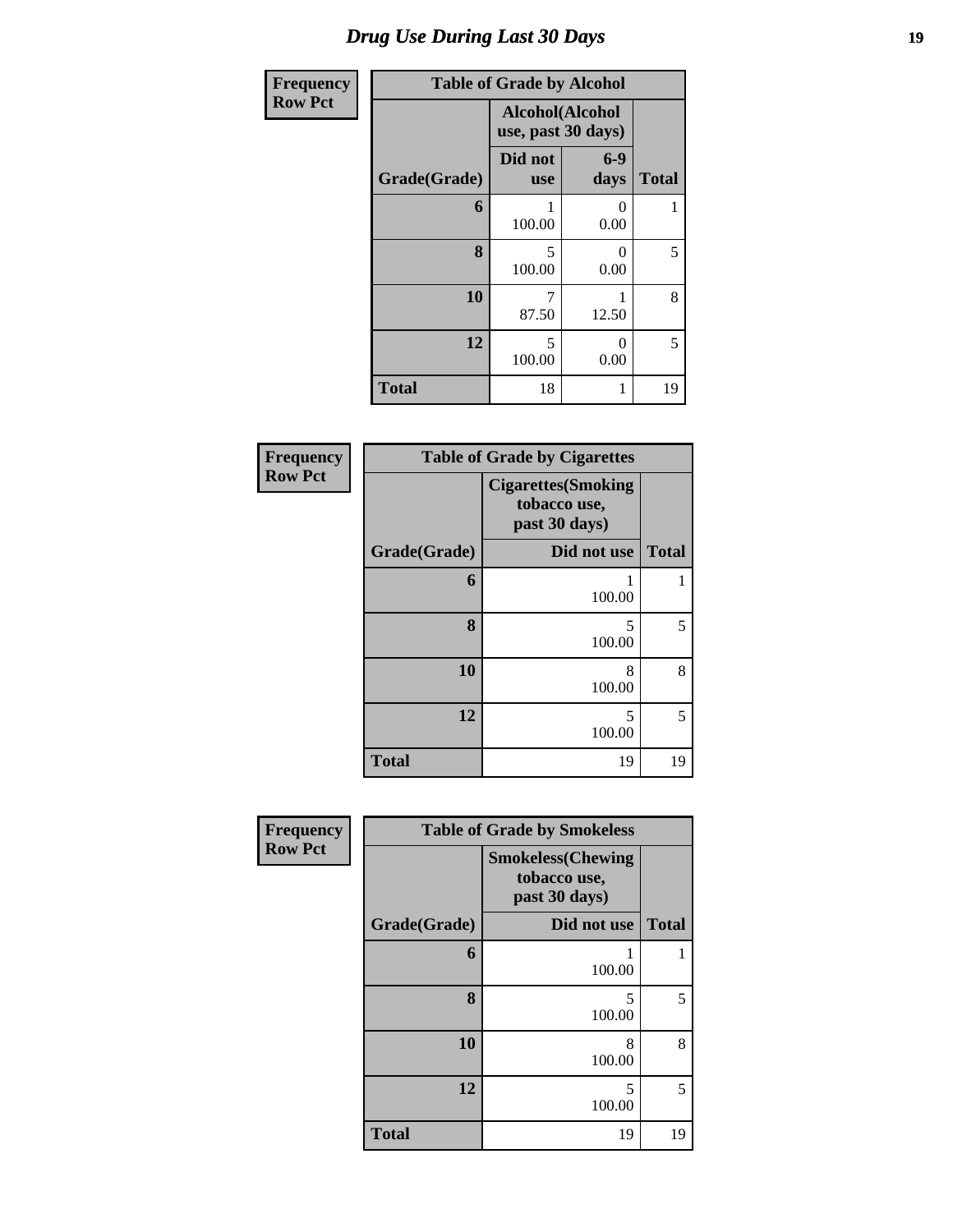| <b>Frequency</b> | <b>Table of Grade by Marijuana</b> |                                            |              |  |  |
|------------------|------------------------------------|--------------------------------------------|--------------|--|--|
| <b>Row Pct</b>   |                                    | Marijuana (Marijuana<br>use, past 30 days) |              |  |  |
|                  | Grade(Grade)                       | Did not use                                | <b>Total</b> |  |  |
|                  | 6                                  | 100.00                                     |              |  |  |
|                  | 8                                  | 5<br>100.00                                | 5            |  |  |
|                  | 10                                 | 8<br>100.00                                | 8            |  |  |
|                  | 12                                 | 5<br>100.00                                | 5            |  |  |
|                  | <b>Total</b>                       | 19                                         | 19           |  |  |

| Frequency      | <b>Table of Grade by Cocaine</b> |                                                  |              |  |
|----------------|----------------------------------|--------------------------------------------------|--------------|--|
| <b>Row Pct</b> |                                  | <b>Cocaine</b> (Cocaine<br>use,<br>past 30 days) |              |  |
|                | Grade(Grade)                     | Did not use                                      | <b>Total</b> |  |
|                | 6                                | 100.00                                           | 1            |  |
|                | 8                                | 5<br>100.00                                      | 5            |  |
|                | 10                               | 8<br>100.00                                      | 8            |  |
|                | 12                               | 5<br>100.00                                      | 5            |  |
|                | <b>Total</b>                     | 19                                               | 19           |  |

| <b>Frequency</b> | <b>Table of Grade by Inhalants</b> |                                                  |              |  |
|------------------|------------------------------------|--------------------------------------------------|--------------|--|
| <b>Row Pct</b>   |                                    | <b>Inhalants</b> (Inhalant<br>use, past 30 days) |              |  |
|                  | Grade(Grade)                       | Did not use                                      | <b>Total</b> |  |
|                  | 6                                  | 100.00                                           |              |  |
|                  | 8                                  | 5<br>100.00                                      | 5            |  |
|                  | 10                                 | 8<br>100.00                                      | 8            |  |
|                  | 12                                 | 5<br>100.00                                      | 5            |  |
|                  | <b>Total</b>                       | 19                                               | 19           |  |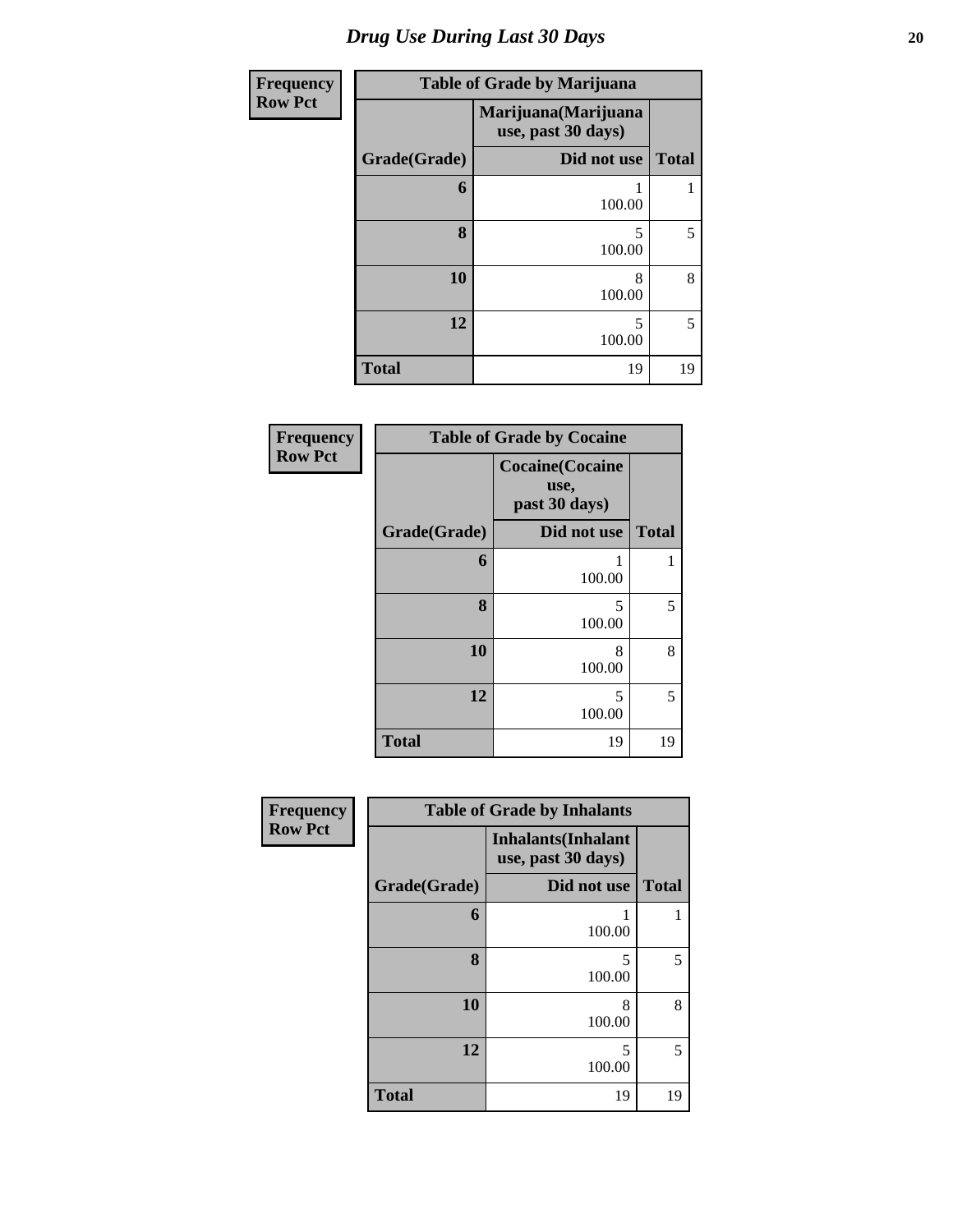| <b>Frequency</b> | <b>Table of Grade by Steroids</b> |                                                   |              |  |
|------------------|-----------------------------------|---------------------------------------------------|--------------|--|
| <b>Row Pct</b>   |                                   | <b>Steroids</b> (Steroid<br>use,<br>past 30 days) |              |  |
|                  | Grade(Grade)                      | Did not use                                       | <b>Total</b> |  |
|                  | 6                                 | 1<br>100.00                                       | 1            |  |
|                  | 8                                 | 5<br>100.00                                       | 5            |  |
|                  | 10                                | 8<br>100.00                                       | 8            |  |
|                  | 12                                | 5<br>100.00                                       | 5            |  |
|                  | <b>Total</b>                      | 19                                                | 19           |  |

| Frequency      |              | <b>Table of Grade by Ecstasy</b>                 |              |
|----------------|--------------|--------------------------------------------------|--------------|
| <b>Row Pct</b> |              | <b>Ecstasy</b> (Ecstasy<br>use,<br>past 30 days) |              |
|                | Grade(Grade) | Did not use                                      | <b>Total</b> |
|                | 6            | 100.00                                           |              |
|                | 8            | 5<br>100.00                                      | 5            |
|                | 10           | 8<br>100.00                                      | 8            |
|                | 12           | 5<br>100.00                                      | 5            |
|                | <b>Total</b> | 19                                               | 19           |

| <b>Frequency</b> | <b>Table of Grade by Meth</b> |                                                    |              |  |  |  |  |
|------------------|-------------------------------|----------------------------------------------------|--------------|--|--|--|--|
| <b>Row Pct</b>   |                               | <b>Meth</b> (Methamphetamine<br>use, past 30 days) |              |  |  |  |  |
|                  | Grade(Grade)                  | Did not use                                        | <b>Total</b> |  |  |  |  |
|                  | 6                             | 100.00                                             |              |  |  |  |  |
|                  | 8                             | 5<br>100.00                                        | 5            |  |  |  |  |
|                  | 10                            | 8<br>100.00                                        | 8            |  |  |  |  |
|                  | 12                            | 5<br>100.00                                        | 5            |  |  |  |  |
|                  | <b>Total</b>                  | 19                                                 | 19           |  |  |  |  |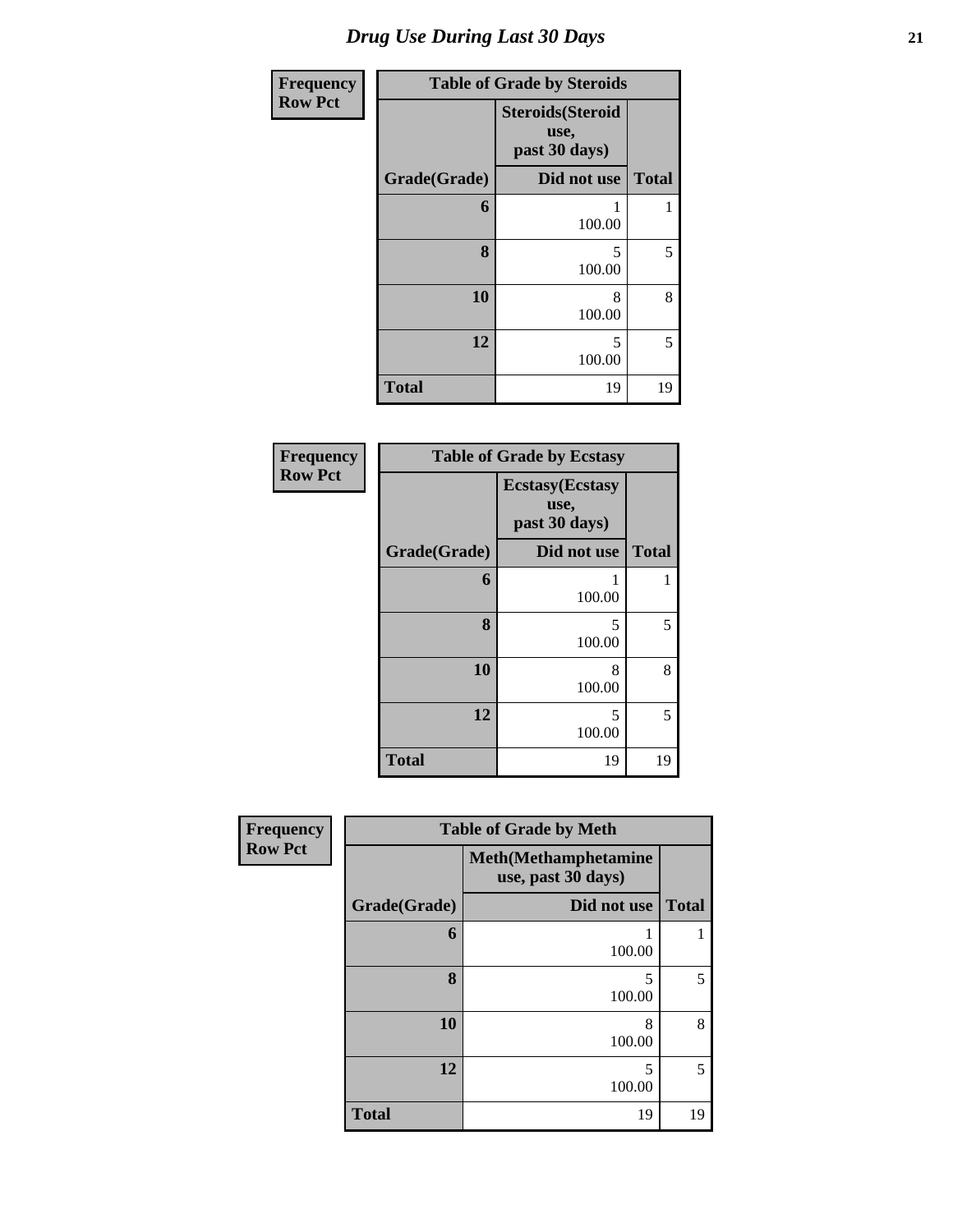# *Drug Use During Last 30 Days* **22**

| <b>Frequency</b> |              | <b>Table of Grade by Hallucinogens</b>            |              |
|------------------|--------------|---------------------------------------------------|--------------|
| <b>Row Pct</b>   |              | Hallucinogens (Hallucinogen<br>use, past 30 days) |              |
|                  | Grade(Grade) | Did not use                                       | <b>Total</b> |
|                  | 6            | 100.00                                            |              |
|                  | 8            | 5<br>100.00                                       | 5            |
|                  | 10           | 8<br>100.00                                       | 8            |
|                  | 12           | 5<br>100.00                                       | 5            |
|                  | <b>Total</b> | 19                                                | 19           |

| Frequency      | <b>Table of Grade by Prescription</b> |                                                                                   |              |  |  |  |
|----------------|---------------------------------------|-----------------------------------------------------------------------------------|--------------|--|--|--|
| <b>Row Pct</b> |                                       | <b>Prescription</b> (Prescription<br>drugs not prescribed to<br>me, past 30 days) |              |  |  |  |
|                | Grade(Grade)                          | Did not use                                                                       | <b>Total</b> |  |  |  |
|                | 6                                     | 100.00                                                                            |              |  |  |  |
|                | 8                                     | 5<br>100.00                                                                       | 5            |  |  |  |
|                | 10                                    | 8<br>100.00                                                                       | 8            |  |  |  |
|                | 12                                    | 5<br>100.00                                                                       | 5            |  |  |  |
|                | <b>Total</b>                          | 19                                                                                | 19           |  |  |  |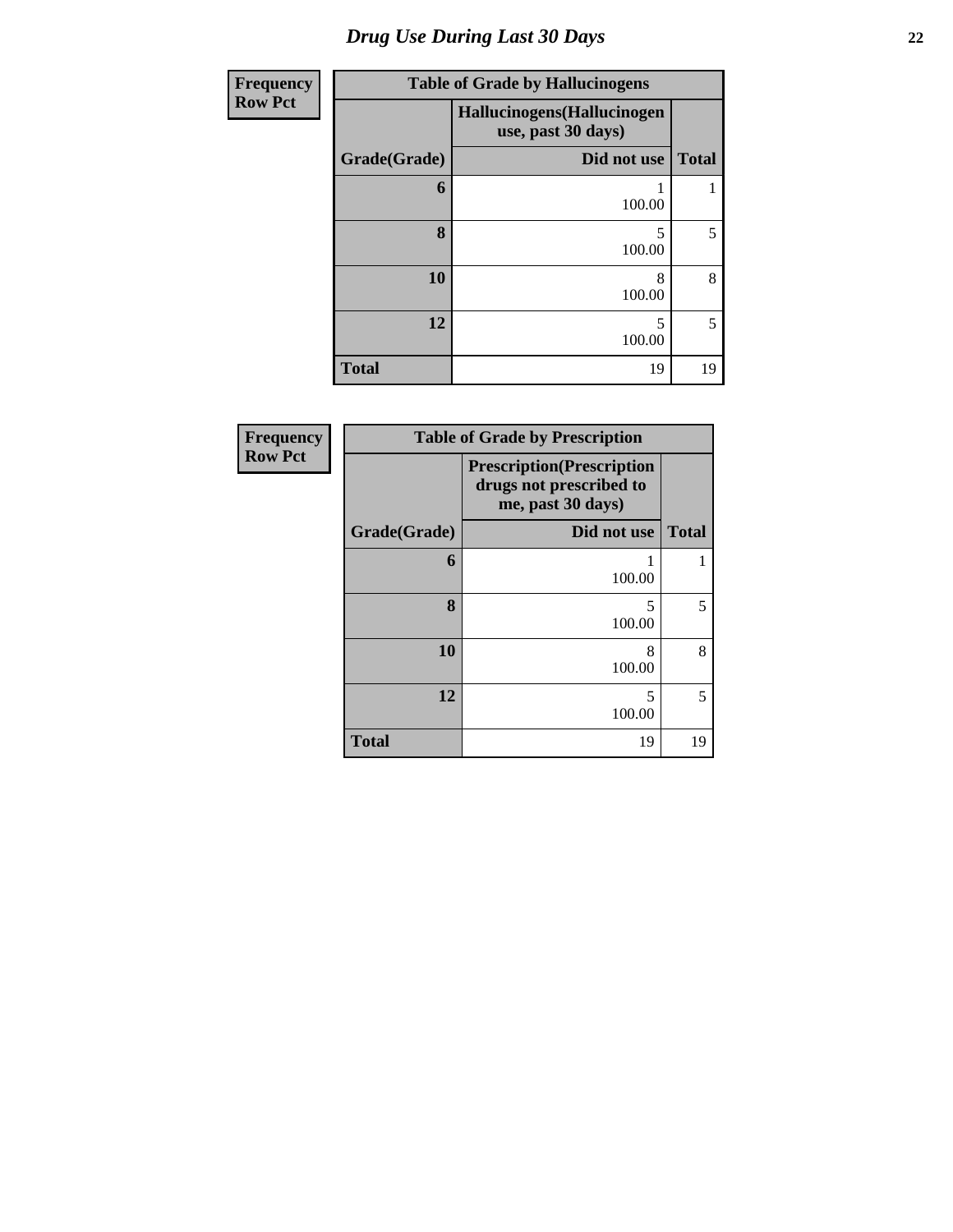## *How Easy Is It to Get the Following* **23**

| <b>Frequency</b> | <b>Table of Alcoholease by Grade</b> |           |              |           |        |              |
|------------------|--------------------------------------|-----------|--------------|-----------|--------|--------------|
| <b>Col Pct</b>   | <b>Alcoholease</b> (It is            |           | Grade(Grade) |           |        |              |
|                  | easy to get<br>alcohol)              | 6         | 8            | <b>10</b> | 12     | <b>Total</b> |
|                  | <b>Strongly Agree</b>                | 0<br>0.00 | 0<br>0.00    | 12.50     | 0.00   |              |
|                  | <b>Strongly Disagree</b>             | 100.00    | 5<br>100.00  | 87.50     | 100.00 | 18           |
|                  | <b>Total</b>                         |           | 5            | 8         | 5      | 19           |

| <b>Frequency</b> | <b>Table of Cigarettesease by Grade</b> |                  |              |            |            |              |
|------------------|-----------------------------------------|------------------|--------------|------------|------------|--------------|
| <b>Col Pct</b>   |                                         |                  |              |            |            |              |
|                  | Cigarettesease(It)<br>is easy to get    |                  | Grade(Grade) |            |            |              |
|                  | smoking tobacco)                        | 6                | 8            | 10         | 12         | <b>Total</b> |
|                  | <b>Strongly Agree</b>                   | 0<br>0.00        | 0<br>0.00    | 12.50      | 0.00       |              |
|                  | <b>Somewhat Agree</b>                   | $\theta$<br>0.00 | 0.00         | 0<br>0.00  | 20.00      |              |
|                  | <b>Strongly Disagree</b>                | 100.00           | 5<br>100.00  | 7<br>87.50 | 4<br>80.00 | 17           |
|                  | <b>Total</b>                            |                  | 5            | 8          | 5          | 19           |

| Frequency      | <b>Table of Smokelessease by Grade</b> |              |        |       |       |              |
|----------------|----------------------------------------|--------------|--------|-------|-------|--------------|
| <b>Col Pct</b> | <b>Smokelessease</b> (It               | Grade(Grade) |        |       |       |              |
|                | is easy to get<br>chewing tobacco)     | 6            | 8      | 10    | 12    | <b>Total</b> |
|                | <b>Somewhat Agree</b>                  | 0<br>0.00    | 0.00   | 12.50 | 20.00 |              |
|                | <b>Strongly Disagree</b>               | 100.00       | 100.00 | 87.50 | 80.00 | 17           |
|                | Total                                  |              |        | 8     | 5     | 19           |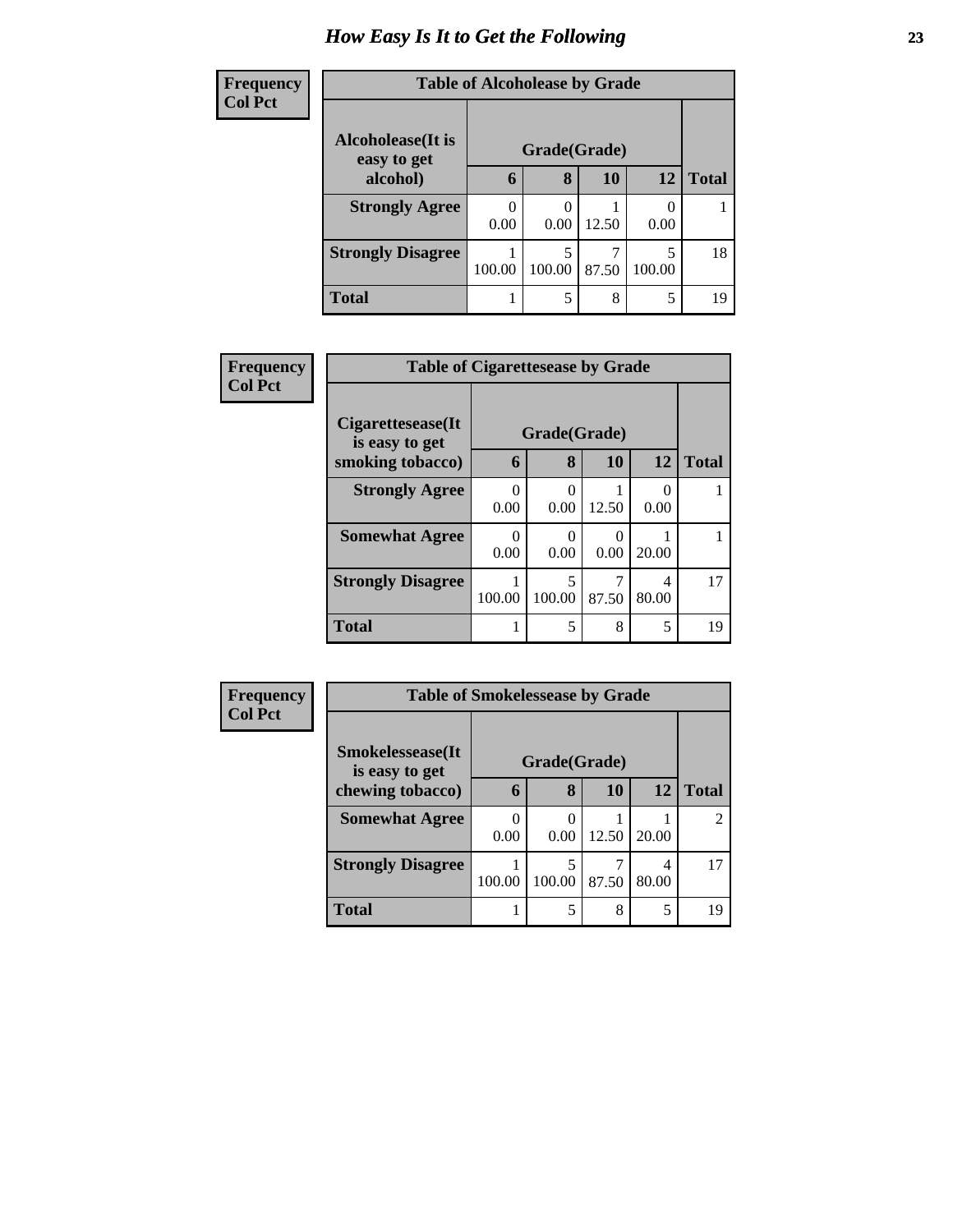## *How Easy Is It to Get the Following* **24**

| <b>Frequency</b> |                                    | <b>Table of Marijuanaease by Grade</b> |              |       |        |              |  |
|------------------|------------------------------------|----------------------------------------|--------------|-------|--------|--------------|--|
| <b>Col Pct</b>   | Marijuanaease(It<br>is easy to get |                                        | Grade(Grade) |       |        |              |  |
|                  | marijuana)                         | 6                                      | 8            | 10    | 12     | <b>Total</b> |  |
|                  | <b>Somewhat Agree</b>              | 0.00                                   | 0.00         | 12.50 | 0.00   |              |  |
|                  | <b>Strongly Disagree</b>           | 100.00                                 | 5<br>100.00  | 87.50 | 100.00 | 18           |  |
|                  | <b>Total</b>                       |                                        | 5            | 8     |        | 19           |  |

| <b>Frequency</b> | <b>Table of Cocaineease by Grade</b> |        |              |       |        |              |
|------------------|--------------------------------------|--------|--------------|-------|--------|--------------|
| <b>Col Pct</b>   | Cocaineease(It is                    |        | Grade(Grade) |       |        |              |
|                  | easy to get cocaine)                 | 6      | 8            | 10    | 12     | <b>Total</b> |
|                  | <b>Somewhat Disagree</b>             | 0.00   | 0.00         | 12.50 | 0.00   |              |
|                  | <b>Strongly Disagree</b>             | 100.00 | 100.00       | 87.50 | 100.00 | 18           |
|                  | <b>Total</b>                         |        |              | 8     | 5      | 19           |

| Frequency      | <b>Table of Inhalantsease by Grade</b>     |        |              |        |        |              |  |  |  |
|----------------|--------------------------------------------|--------|--------------|--------|--------|--------------|--|--|--|
| <b>Col Pct</b> | <b>Inhalantsease</b> (It<br>is easy to get |        | Grade(Grade) |        |        |              |  |  |  |
|                |                                            |        |              |        |        |              |  |  |  |
|                | inhalants)                                 | h      | 8            | 10     | 12     | <b>Total</b> |  |  |  |
|                | <b>Strongly Disagree</b>                   |        |              |        |        | 19           |  |  |  |
|                |                                            | 100.00 | 100.00       | 100.00 | 100.00 |              |  |  |  |
|                | <b>Total</b>                               |        | 5            | 8      | 5      | 1 Q          |  |  |  |

| Frequency      | <b>Table of Steroidsease by Grade</b>               |           |              |             |       |              |  |
|----------------|-----------------------------------------------------|-----------|--------------|-------------|-------|--------------|--|
| <b>Col Pct</b> | <b>Steroidsease</b> (It is<br>easy to get steroids) |           | Grade(Grade) |             |       |              |  |
|                |                                                     | 6         | 8            | 10          | 12    | <b>Total</b> |  |
|                | <b>Somewhat Disagree</b>                            | 0<br>0.00 | 0.00         | 0.00        | 20.00 |              |  |
|                | <b>Strongly Disagree</b>                            | 100.00    | 5<br>100.00  | 8<br>100.00 | 80.00 | 18           |  |
|                | <b>Total</b>                                        |           | 5            | 8           |       | 19           |  |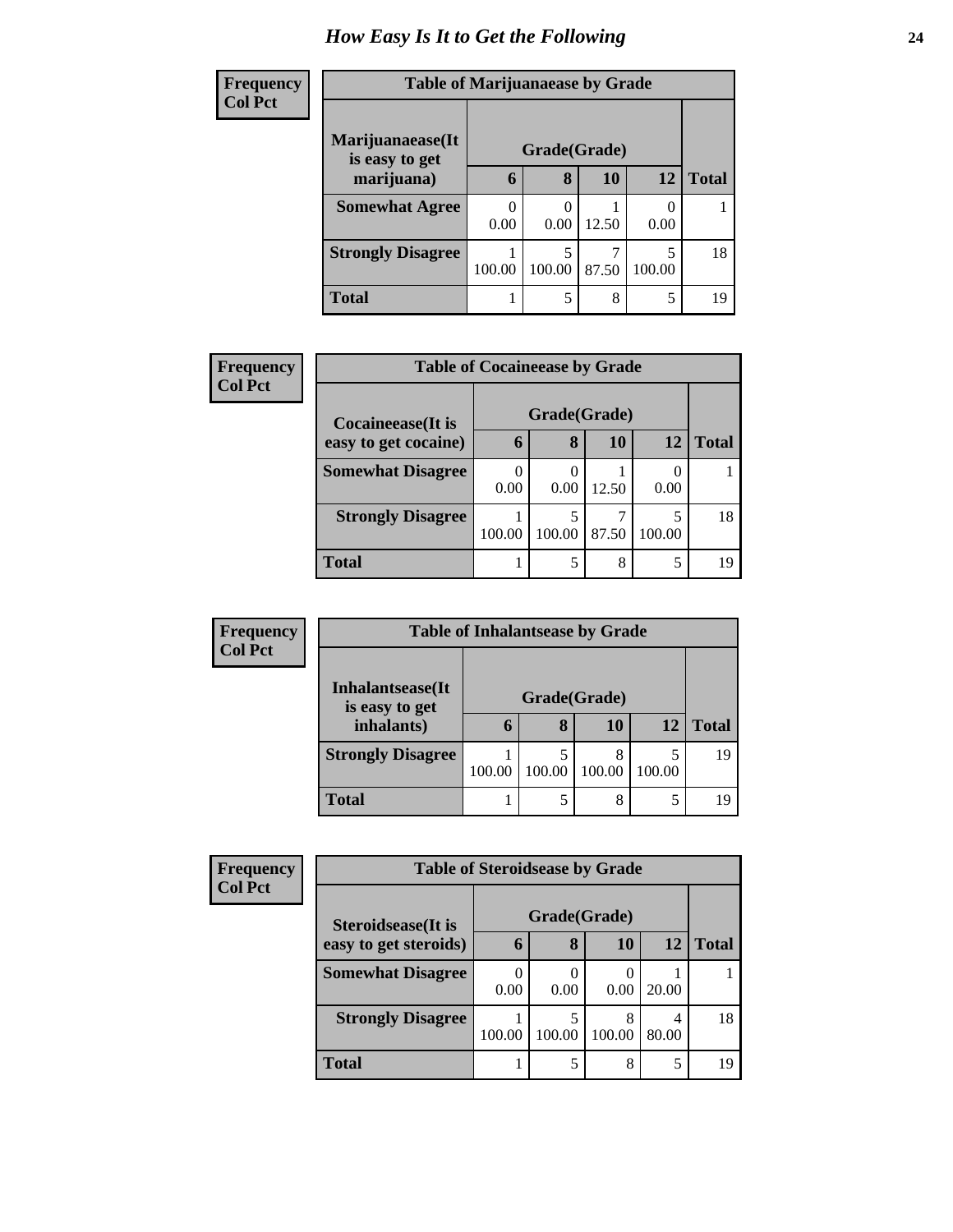## *How Easy Is It to Get the Following* **25**

| <b>Frequency</b> | <b>Table of Ecstasyease by Grade</b>     |        |              |             |            |              |
|------------------|------------------------------------------|--------|--------------|-------------|------------|--------------|
| <b>Col Pct</b>   | <b>Ecstasyease</b> (It is<br>easy to get |        | Grade(Grade) |             |            |              |
|                  | ecstasy)                                 | 6      | 8            | 10          | 12         | <b>Total</b> |
|                  | <b>Somewhat Agree</b>                    | 0.00   | 0.00         | 0.00        | 20.00      |              |
|                  | <b>Strongly Disagree</b>                 | 100.00 | 5<br>100.00  | 8<br>100.00 | 4<br>80.00 | 18           |
|                  | <b>Total</b>                             |        | 5            | 8           | 5          | 19           |

| <b>Frequency</b> | <b>Table of Methease by Grade</b>                          |              |        |             |        |              |  |
|------------------|------------------------------------------------------------|--------------|--------|-------------|--------|--------------|--|
| <b>Col Pct</b>   |                                                            |              |        |             |        |              |  |
|                  | <b>Methease</b> (It is easy<br>to get<br>methamphetamines) | Grade(Grade) |        |             |        |              |  |
|                  |                                                            | $\mathbf b$  | 8      | 10          | 12     | <b>Total</b> |  |
|                  | <b>Strongly Disagree</b>                                   | 100.00       | 100.00 | 8<br>100.00 | 100.00 | 19           |  |
|                  |                                                            |              |        |             |        |              |  |
|                  | <b>Total</b>                                               |              | 5      | 8           | 5      | 19           |  |

| <b>Frequency</b> | <b>Table of Hallucinogensease by Grade</b>               |              |        |             |        |              |
|------------------|----------------------------------------------------------|--------------|--------|-------------|--------|--------------|
| <b>Col Pct</b>   |                                                          |              |        |             |        |              |
|                  | Hallucinogensease(It<br>is easy to get<br>hallucinogens) | Grade(Grade) |        |             |        |              |
|                  |                                                          | $\mathbf b$  | 8      | 10          | 12     | <b>Total</b> |
|                  | <b>Strongly Disagree</b>                                 | 100.00       | 100.00 | 8<br>100.00 | 100.00 | 19           |
|                  | Total                                                    |              | 5      | 8           | 5      | 19           |

| Frequency      | <b>Table of Prescriptionease by Grade</b>      |              |        |       |       |              |
|----------------|------------------------------------------------|--------------|--------|-------|-------|--------------|
| <b>Col Pct</b> | <b>Prescriptionease</b> (It<br>is easy to get  |              |        |       |       |              |
|                | prescription drugs<br>not prescribed to<br>me) | Grade(Grade) |        |       |       |              |
|                |                                                | 6            | 8      | 10    | 12    | <b>Total</b> |
|                | <b>Somewhat Agree</b>                          | 0.00         | 0.00   | 12.50 | 20.00 |              |
|                | <b>Strongly Disagree</b>                       | 100.00       | 100.00 | 87.50 | 80.00 | 17           |
|                | <b>Total</b>                                   |              | 5      | 8     | 5     | 19           |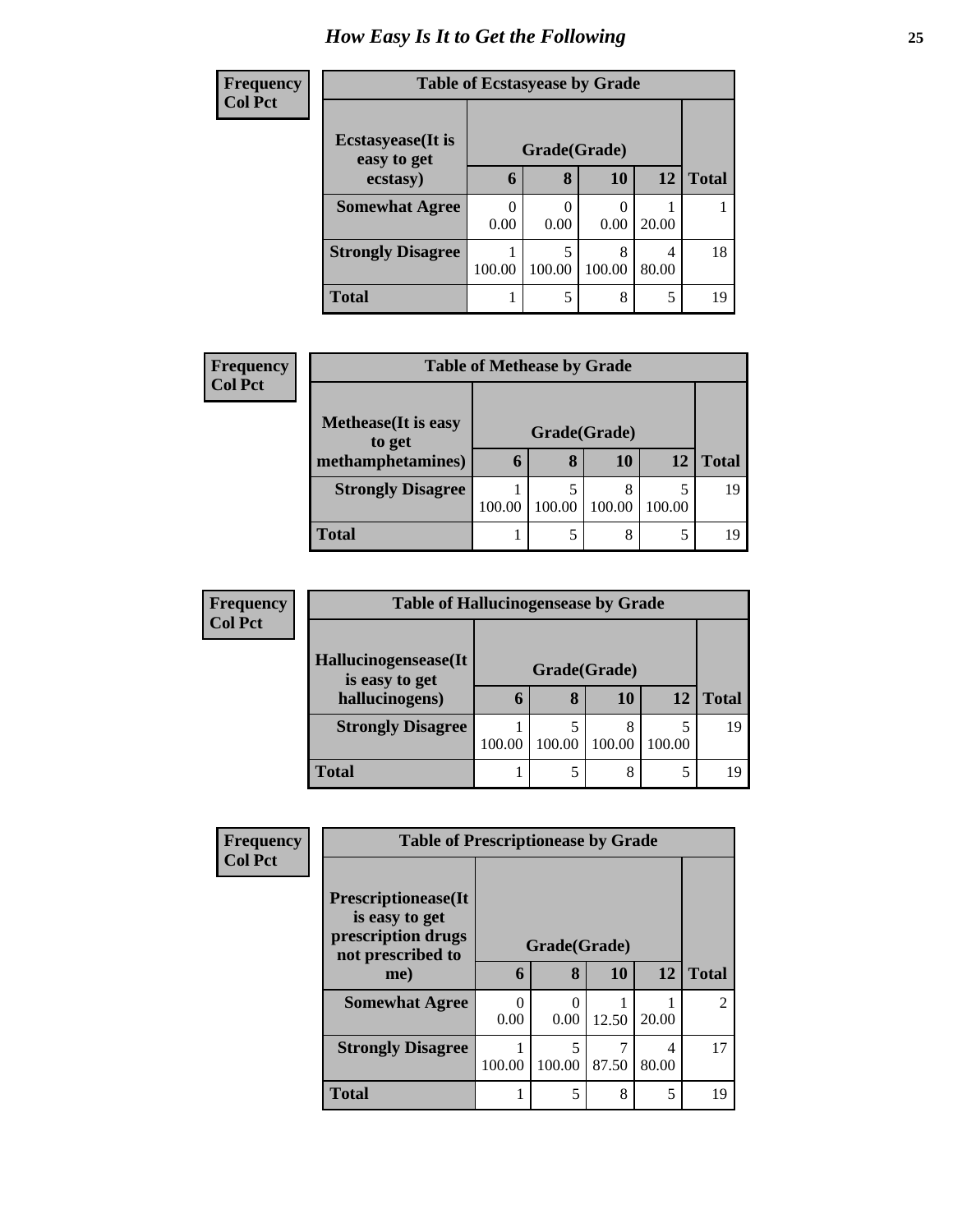#### *Age at Onset of Use* **26** *Results for "Age at Onset of Use" questions exclude students who said they did not use that substance*

| Frequency      | <b>Table of Grade by Alcoholinit</b> |                                                          |                          |              |  |  |
|----------------|--------------------------------------|----------------------------------------------------------|--------------------------|--------------|--|--|
| <b>Row Pct</b> |                                      | Alcoholinit(I<br>started using<br>alcohol when<br>I was) |                          |              |  |  |
|                | Grade(Grade)                         | <b>10</b>                                                | 13                       | <b>Total</b> |  |  |
|                | 6                                    | 0                                                        | 0                        | 0            |  |  |
|                |                                      |                                                          |                          |              |  |  |
|                | 8                                    | 0                                                        | 0                        | 0            |  |  |
|                |                                      |                                                          |                          |              |  |  |
|                | 10                                   | 100.00                                                   | 0<br>0.00                | 1            |  |  |
|                | 12                                   | $\theta$<br>0.00                                         | $\mathfrak{D}$<br>100.00 | 2            |  |  |
|                | <b>Total</b>                         | 1                                                        | 2                        | 3            |  |  |
|                | <b>Frequency Missing = 16</b>        |                                                          |                          |              |  |  |

| <b>Frequency</b> | <b>Table of Grade by Cigarettesinit</b>    |                                                            |                           |                  |           |              |  |
|------------------|--------------------------------------------|------------------------------------------------------------|---------------------------|------------------|-----------|--------------|--|
| <b>Row Pct</b>   |                                            | Cigarettesinit(I started<br>smoking tobacco when I<br>was) |                           |                  |           |              |  |
|                  | Grade(Grade)                               | 8 or<br>younger                                            | 11                        | 12               | 13        | <b>Total</b> |  |
|                  | 6                                          | $\theta$                                                   | 0                         | $\Omega$         | $\Omega$  | $\Omega$     |  |
|                  | 8                                          | 100.00                                                     | $\mathbf{\Omega}$<br>0.00 | $\Omega$<br>0.00 | 0<br>0.00 | 1            |  |
|                  | 10                                         | 1<br>33.33                                                 | 33.33                     | $\Omega$<br>0.00 | 33.33     | 3            |  |
|                  | 12                                         | $\theta$<br>0.00                                           | 0<br>0.00                 | 100.00           | 0<br>0.00 | 1            |  |
|                  | <b>Total</b>                               | $\overline{2}$                                             | 1                         |                  | 1         | 5            |  |
|                  | <b>Frequency Missing <math>= 14</math></b> |                                                            |                           |                  |           |              |  |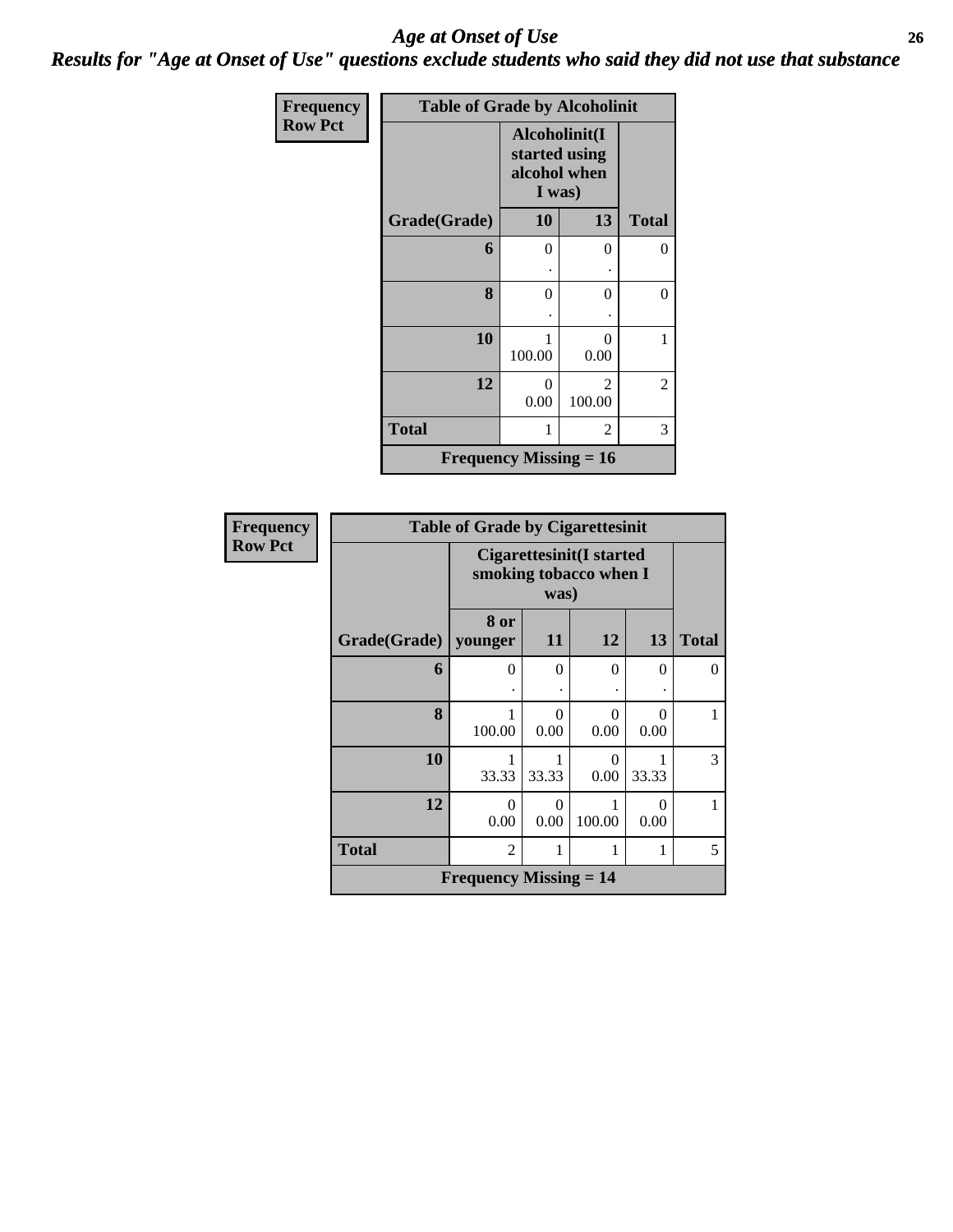#### *Age at Onset of Use* **27**

*Results for "Age at Onset of Use" questions exclude students who said they did not use that substance*

| <b>Frequency</b> | <b>Table of Grade by Smokelessinit</b> |                                                                 |              |  |
|------------------|----------------------------------------|-----------------------------------------------------------------|--------------|--|
| <b>Row Pct</b>   |                                        | Smokelessinit(I<br>started<br>chewing<br>tobacco when I<br>was) |              |  |
|                  | Grade(Grade)                           | 15                                                              | <b>Total</b> |  |
|                  | 6                                      | 0<br>٠                                                          | 0            |  |
|                  | 8                                      | $\Omega$                                                        | $\theta$     |  |
|                  | 10                                     | 1<br>100.00                                                     | 1            |  |
|                  | 12                                     | $\Omega$                                                        | $\theta$     |  |
|                  | <b>Total</b>                           | 1                                                               | 1            |  |
|                  |                                        | <b>Frequency Missing = 18</b>                                   |              |  |

| <b>Frequency</b> | <b>Table of Grade by Marijuanainit</b> |                                                              |             |                |  |
|------------------|----------------------------------------|--------------------------------------------------------------|-------------|----------------|--|
| <b>Row Pct</b>   |                                        | Marijuanainit(I<br>started using<br>marijuana when<br>I was) |             |                |  |
|                  | Grade(Grade)                           | 13                                                           | 14          | <b>Total</b>   |  |
|                  | 6                                      | $\Omega$                                                     | $\theta$    | 0              |  |
|                  |                                        |                                                              |             |                |  |
|                  | 8                                      | 0                                                            | $\theta$    | 0              |  |
|                  | 10                                     | 100.00                                                       | 0<br>0.00   | 1              |  |
|                  | 12                                     | 0<br>0.00                                                    | 1<br>100.00 | 1              |  |
|                  | <b>Total</b>                           | 1                                                            | 1           | $\overline{c}$ |  |
|                  |                                        | <b>Frequency Missing = 17</b>                                |             |                |  |

*For Grade \* Cocaineinit all data are missing since all the levels of variable Cocaineinit are missing.*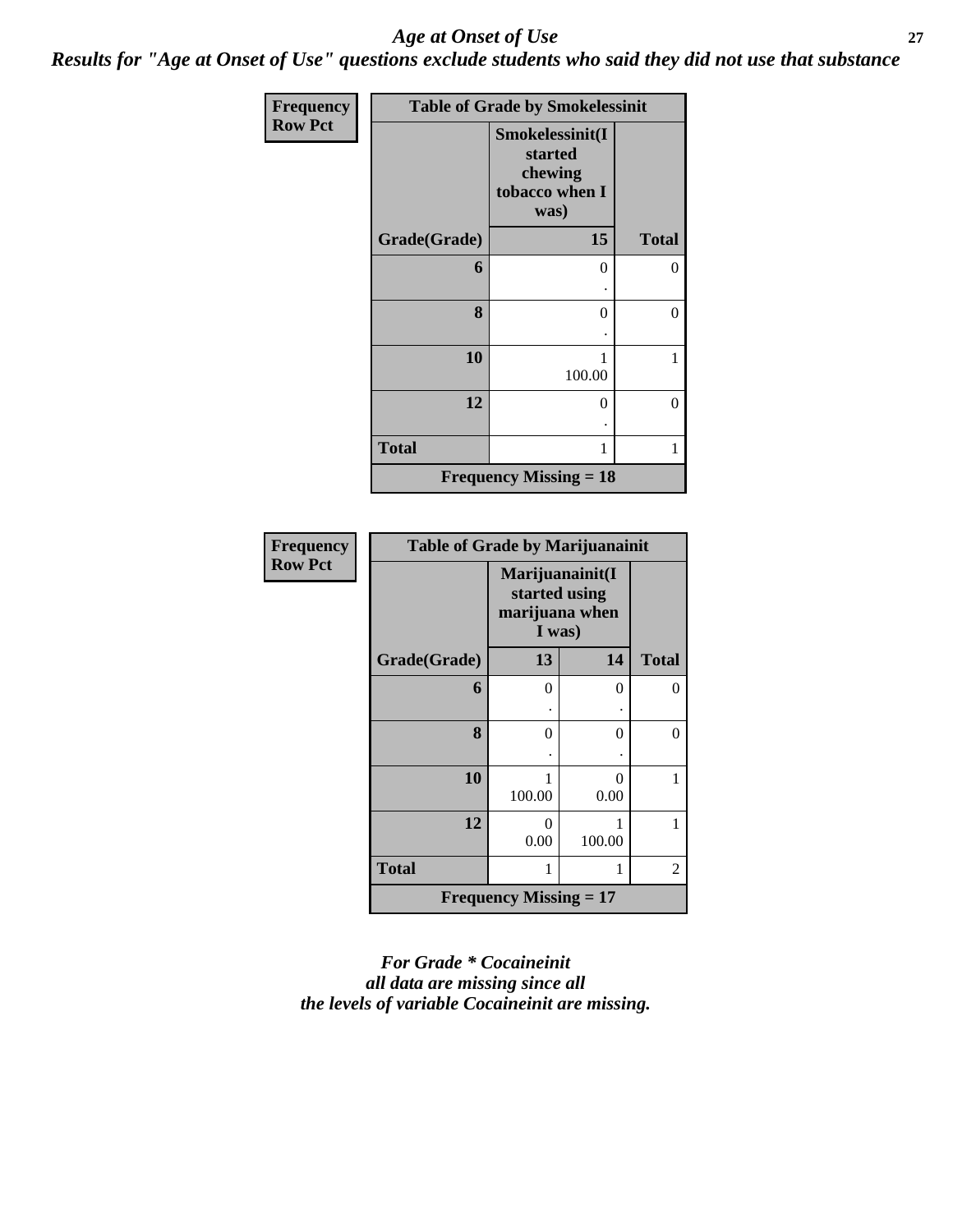#### *Age at Onset of Use* **28**

*Results for "Age at Onset of Use" questions exclude students who said they did not use that substance*

| Frequency      | <b>Table of Grade by Inhalantsinit</b> |                                                                     |              |  |  |
|----------------|----------------------------------------|---------------------------------------------------------------------|--------------|--|--|
| <b>Row Pct</b> |                                        | Inhalantsinit(I<br>started using<br><i>inhalants</i><br>when I was) |              |  |  |
|                | Grade(Grade)                           | 10                                                                  | <b>Total</b> |  |  |
|                | 6                                      | 0                                                                   | 0            |  |  |
|                | 8                                      | 0                                                                   | $\theta$     |  |  |
|                | 10                                     | 100.00                                                              | 1            |  |  |
|                | 12                                     | 0                                                                   | 0            |  |  |
|                | <b>Total</b>                           |                                                                     | 1            |  |  |
|                |                                        | <b>Frequency Missing = 18</b>                                       |              |  |  |

*For Grade \* Steroidsinit all data are missing since all the levels of variable Steroidsinit are missing.*

*For Grade \* Ecstasyinit all data are missing since all the levels of variable Ecstasyinit are missing.*

*For Grade \* Methinit all data are missing since all the levels of variable Methinit are missing.*

*For Grade \* Hallucinogensinit all data are missing since all the levels of variable Hallucinogensinit are missing.*

| Frequency<br><b>Row Pct</b> | <b>Table of Grade by Prescriptioninit</b> |                                                                                                     |              |  |  |
|-----------------------------|-------------------------------------------|-----------------------------------------------------------------------------------------------------|--------------|--|--|
|                             |                                           | Prescriptioninit(I<br>started using<br>prescription<br>drugs not<br>prescribed to me<br>when I was) |              |  |  |
|                             | Grade(Grade)                              | 13                                                                                                  | <b>Total</b> |  |  |
|                             | 6                                         | 0                                                                                                   | 0            |  |  |
|                             | 8                                         | 0                                                                                                   | 0            |  |  |
|                             | 10                                        | 100.00                                                                                              |              |  |  |
|                             | 12                                        | 0                                                                                                   | 0            |  |  |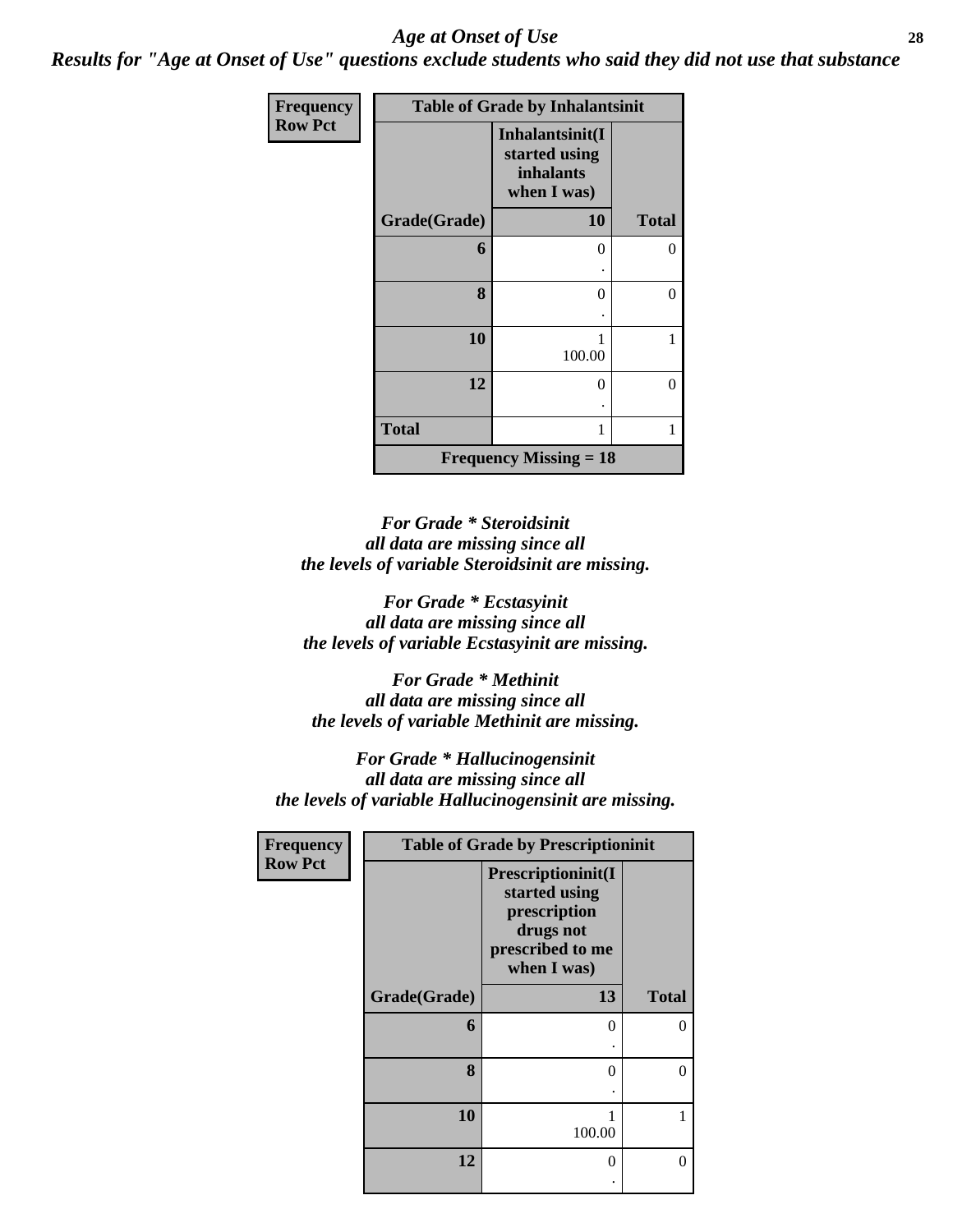#### *Age at Onset of Use* **29**

*Results for "Age at Onset of Use" questions exclude students who said they did not use that substance*

| <b>Frequency</b> | <b>Table of Grade by Prescriptioninit</b> |                                                                                                             |              |  |  |
|------------------|-------------------------------------------|-------------------------------------------------------------------------------------------------------------|--------------|--|--|
| <b>Row Pct</b>   |                                           | <b>Prescriptioninit(I)</b><br>started using<br>prescription<br>drugs not<br>prescribed to me<br>when I was) |              |  |  |
|                  | Grade(Grade)                              | 13                                                                                                          | <b>Total</b> |  |  |
|                  | <b>Total</b>                              |                                                                                                             |              |  |  |
|                  | <b>Frequency Missing = 18</b>             |                                                                                                             |              |  |  |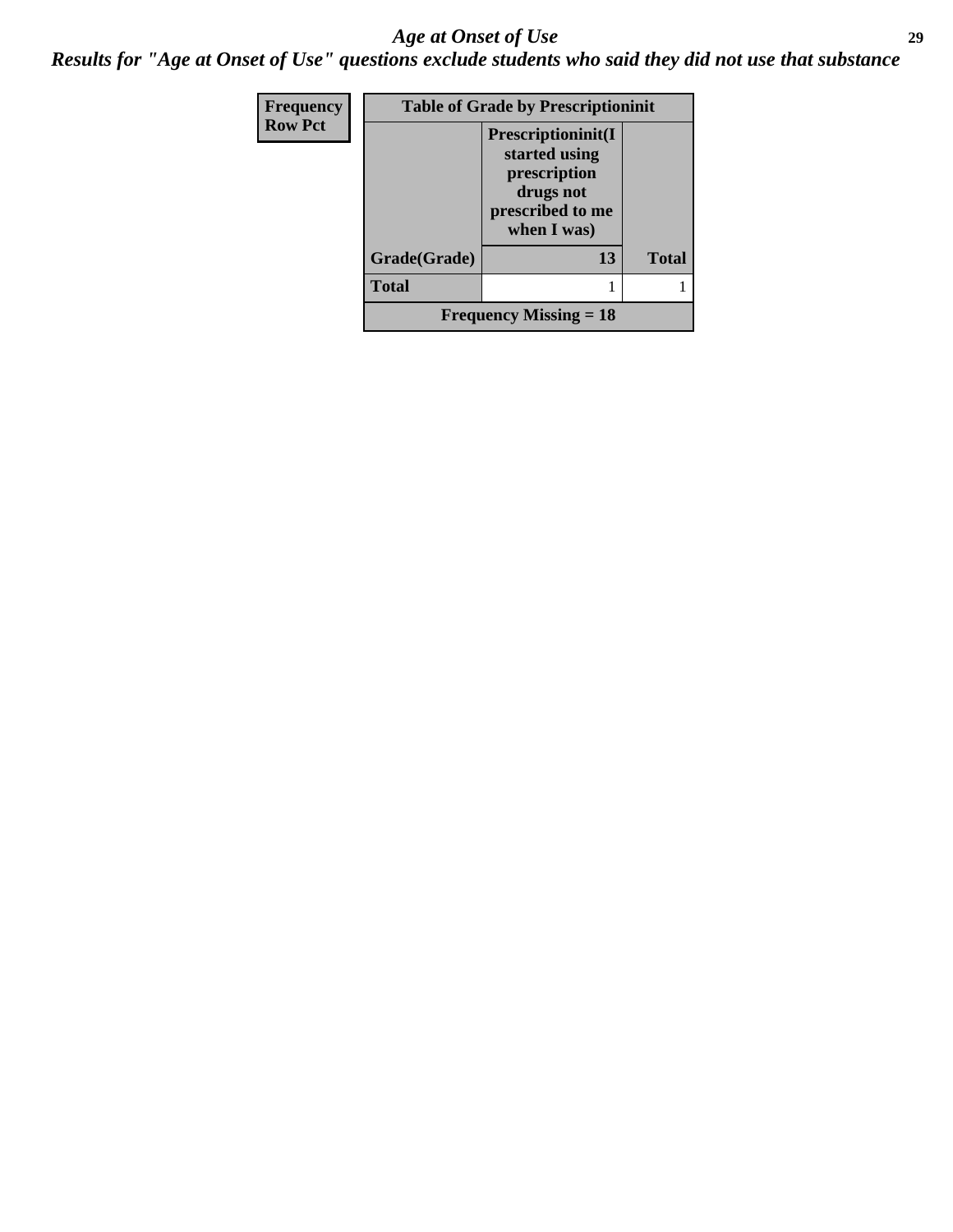| Frequency      | <b>Table of Alcoholharm by Grade</b>          |                      |                   |            |                                      |                |
|----------------|-----------------------------------------------|----------------------|-------------------|------------|--------------------------------------|----------------|
| <b>Col Pct</b> | Alcoholharm(I<br>think alcohol is<br>harmful) | 6                    | Grade(Grade)<br>8 | 10         | 12                                   | <b>Total</b>   |
|                | <b>Strongly Agree</b>                         | $\Omega$<br>0.00     | 4<br>80.00        | 6<br>75.00 | $\mathcal{D}_{\mathcal{L}}$<br>40.00 | 12             |
|                | <b>Somewhat Agree</b>                         | 100.00               | 20.00             | ∩<br>0.00  | $\mathcal{D}_{\mathcal{A}}$<br>40.00 | 4              |
|                | <b>Somewhat Disagree</b>                      | $\mathbf{0}$<br>0.00 | $\cup$<br>0.00    | 12.50      | 0.00                                 |                |
|                | <b>Strongly Disagree</b>                      | 0<br>0.00            | 0.00              | 12.50      | 20.00                                | $\overline{c}$ |
|                | <b>Total</b>                                  |                      | 5                 | 8          | 5                                    | 19             |

| Frequency      | <b>Table of Cigarettesharm by Grade</b>                  |           |                           |                           |            |                |
|----------------|----------------------------------------------------------|-----------|---------------------------|---------------------------|------------|----------------|
| <b>Col Pct</b> | Cigarettesharm(I<br>think smoking<br>tobacco is harmful) | 6         | 8                         | Grade(Grade)<br><b>10</b> | 12         | <b>Total</b>   |
|                | <b>Strongly Agree</b>                                    | 0<br>0.00 | 4<br>80.00                | 6<br>75.00                | 3<br>60.00 | 13             |
|                | <b>Somewhat Agree</b>                                    | 100.00    | 20.00                     | $\theta$<br>0.00          | 20.00      | $\mathcal{R}$  |
|                | <b>Somewhat Disagree</b>                                 | 0<br>0.00 | 0.00                      | 12.50                     | 0<br>0.00  |                |
|                | <b>Strongly Disagree</b>                                 | 0<br>0.00 | $\mathbf{\Omega}$<br>0.00 | 12.50                     | 20.00      | $\mathfrak{D}$ |
|                | <b>Total</b>                                             | 1         | 5                         | 8                         | 5          | 19             |

| Frequency      | <b>Table of Smokelessharm by Grade</b> |              |                           |            |            |                |
|----------------|----------------------------------------|--------------|---------------------------|------------|------------|----------------|
| <b>Col Pct</b> | Smokelessharm(I<br>think chewing       | Grade(Grade) |                           |            |            |                |
|                | tobacco is harmful)                    | 6            | 8                         | <b>10</b>  | 12         | <b>Total</b>   |
|                | <b>Strongly Agree</b>                  | 0<br>0.00    | 4<br>80.00                | 6<br>75.00 | 4<br>80.00 | 14             |
|                | <b>Somewhat Agree</b>                  | 0<br>0.00    | 20.00                     | 0<br>0.00  | 0<br>0.00  |                |
|                | <b>Somewhat Disagree</b>               | 100.00       | $\mathbf{\Omega}$<br>0.00 | 12.50      | 0<br>0.00  | $\mathfrak{D}$ |
|                | <b>Strongly Disagree</b>               | 0<br>0.00    | ∩<br>0.00                 | 12.50      | 20.00      | $\mathfrak{D}$ |
|                | <b>Total</b>                           | 1            | 5                         | 8          | 5          | 19             |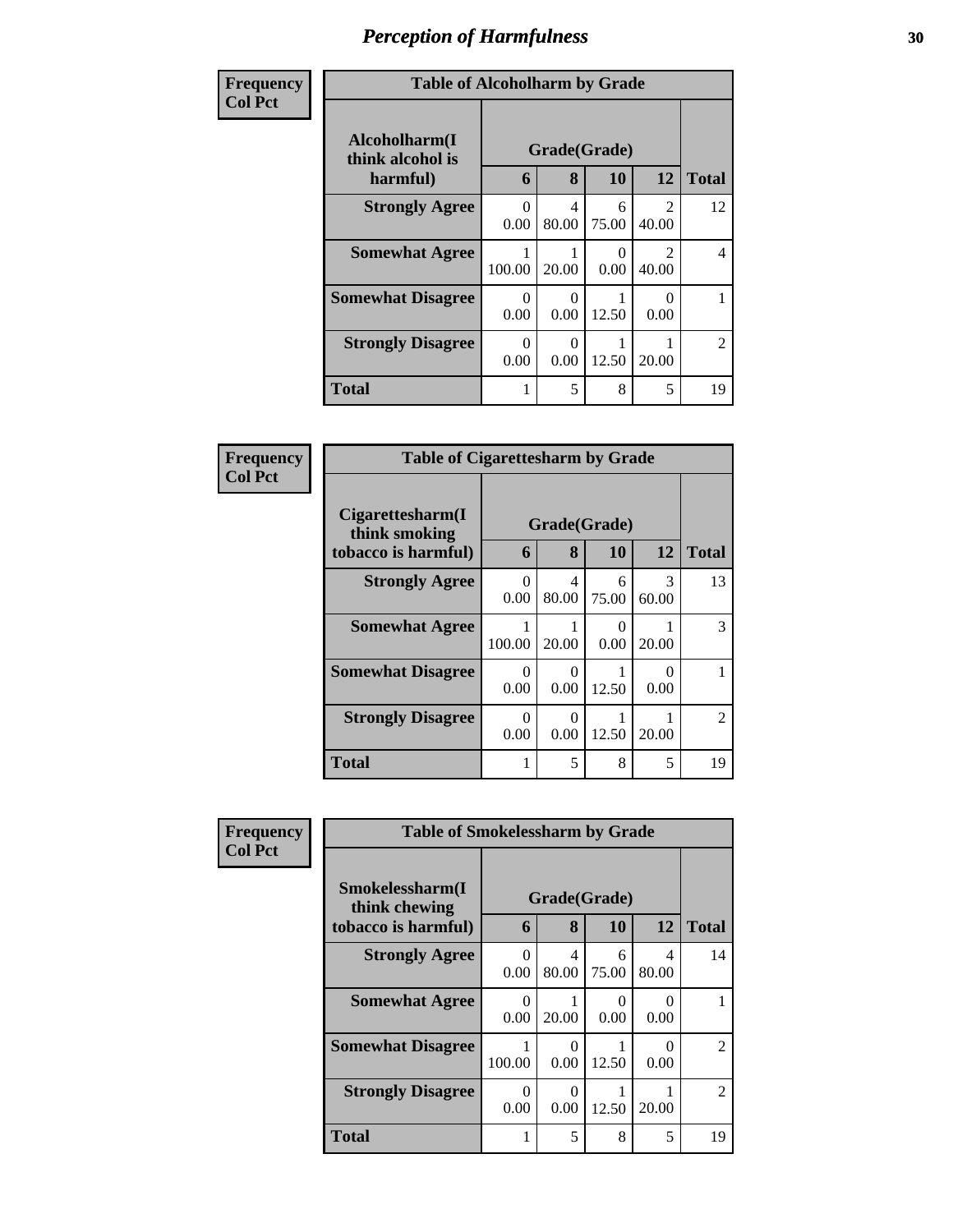| Frequency      | <b>Table of Marijuanaharm by Grade</b>            |                       |                   |            |             |                |  |
|----------------|---------------------------------------------------|-----------------------|-------------------|------------|-------------|----------------|--|
| <b>Col Pct</b> | Marijuanaharm(I<br>think marijuana is<br>harmful) | 6                     | Grade(Grade)<br>8 | 10         | 12          | <b>Total</b>   |  |
|                | <b>Strongly Agree</b>                             | 0<br>0.00             | 5<br>100.00       | 6<br>75.00 | 3<br>60.00  | 14             |  |
|                | <b>Somewhat Agree</b>                             | 100.00                | ∩<br>0.00         | 0<br>0.00  | 20.00       | $\mathfrak{D}$ |  |
|                | <b>Somewhat Disagree</b>                          | $\mathcal{O}$<br>0.00 | $\cup$<br>0.00    | 12.50      | ( )<br>0.00 |                |  |
|                | <b>Strongly Disagree</b>                          | $\mathcal{O}$<br>0.00 | ∩<br>0.00         | 12.50      | 20.00       | $\mathfrak{D}$ |  |
|                | <b>Total</b>                                      |                       | 5                 | 8          | 5           | 19             |  |

| <b>Frequency</b> | <b>Table of Cocaineharm by Grade</b> |                  |             |            |       |               |
|------------------|--------------------------------------|------------------|-------------|------------|-------|---------------|
| <b>Col Pct</b>   | Cocaineharm(I<br>think cocaine is    | Grade(Grade)     |             |            |       |               |
|                  | harmful)                             | 6                | 8           | 10         | 12    | <b>Total</b>  |
|                  | <b>Strongly Agree</b>                | 100.00           | 5<br>100.00 | ⇁<br>87.50 | 80.00 | 17            |
|                  | <b>Strongly Disagree</b>             | $\Omega$<br>0.00 | 0.00        | 12.50      | 20.00 | $\mathcal{D}$ |
|                  | <b>Total</b>                         |                  |             | 8          | 5     | 19            |

| <b>Frequency</b> | <b>Table of Inhalantsharm by Grade</b> |           |              |            |       |                |  |
|------------------|----------------------------------------|-----------|--------------|------------|-------|----------------|--|
| <b>Col Pct</b>   | Inhalantsharm(I)<br>think inhalants    |           | Grade(Grade) |            |       |                |  |
|                  | are harmful)                           | 6         | 8            | 10         | 12    | <b>Total</b>   |  |
|                  | <b>Strongly Agree</b>                  | 100.00    | 5<br>100.00  | 6<br>75.00 | 80.00 | 16             |  |
|                  | <b>Somewhat Agree</b>                  | 0<br>0.00 | 0.00         | 12.50      | 0.00  |                |  |
|                  | <b>Strongly Disagree</b>               | 0<br>0.00 | 0.00         | 12.50      | 20.00 | $\mathfrak{D}$ |  |
|                  | <b>Total</b>                           |           | 5            | 8          | 5     | 19             |  |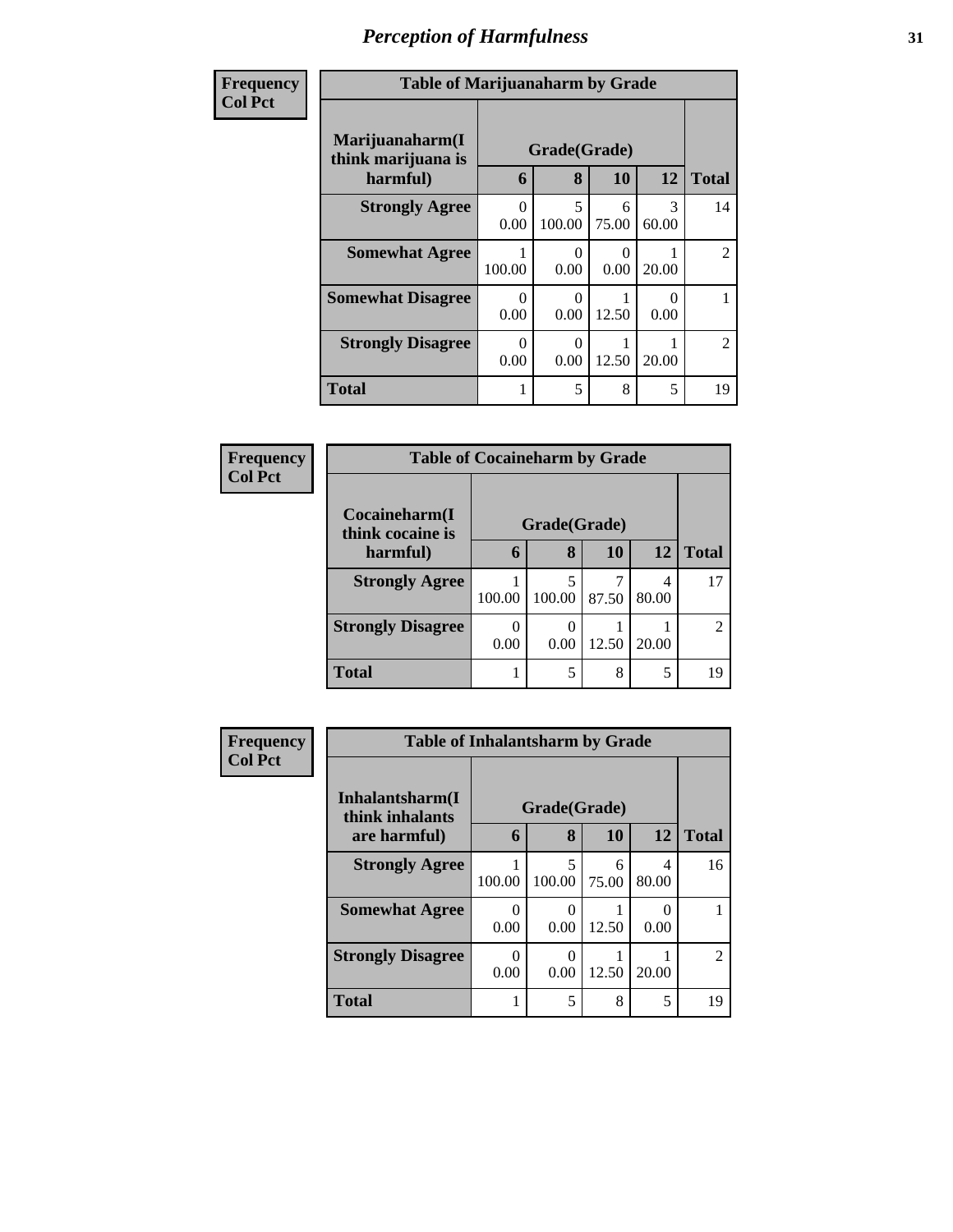| <b>Frequency</b> |                                      | <b>Table of Steroidsharm by Grade</b> |             |            |            |              |  |  |
|------------------|--------------------------------------|---------------------------------------|-------------|------------|------------|--------------|--|--|
| <b>Col Pct</b>   | Steroidsharm(I<br>think steroids are | Grade(Grade)                          |             |            |            |              |  |  |
|                  | harmful)                             | 6                                     | 8           | 10         | 12         | <b>Total</b> |  |  |
|                  | <b>Strongly Agree</b>                | 100.00                                | 5<br>100.00 | 7<br>87.50 | 4<br>80.00 | 17           |  |  |
|                  | <b>Strongly Disagree</b>             | 0.00                                  | 0.00        | 12.50      | 20.00      | 2            |  |  |
|                  | <b>Total</b>                         |                                       | 5           | 8          | 5          | 19           |  |  |

| <b>Frequency</b> | <b>Table of Ecstasyharm by Grade</b> |        |              |       |       |                             |
|------------------|--------------------------------------|--------|--------------|-------|-------|-----------------------------|
| <b>Col Pct</b>   | Ecstasyharm(I<br>think ecstasy is    |        | Grade(Grade) |       |       |                             |
|                  | harmful)                             | 6      | 8            | 10    | 12    | <b>Total</b>                |
|                  | <b>Strongly Agree</b>                | 100.00 | 5<br>100.00  | 87.50 | 80.00 | 17                          |
|                  | <b>Strongly Disagree</b>             | 0.00   | 0.00         | 12.50 | 20.00 | $\mathcal{D}_{\mathcal{L}}$ |
|                  | <b>Total</b>                         |        | 5            | 8     | 5     | 19                          |

| Frequency      | <b>Table of Methharm by Grade</b>            |              |        |       |            |               |
|----------------|----------------------------------------------|--------------|--------|-------|------------|---------------|
| <b>Col Pct</b> | <b>Methharm</b> (I think<br>methamphetamines | Grade(Grade) |        |       |            |               |
|                | are harmful)                                 | 6            | 8      | 10    | 12         | Total         |
|                | <b>Strongly Agree</b>                        | 100.00       | 100.00 | 87.50 | 4<br>80.00 | 17            |
|                | <b>Strongly Disagree</b>                     | 0.00         | 0.00   | 12.50 | 20.00      | $\mathcal{L}$ |
|                | <b>Total</b>                                 |              | 5      | 8     | 5          | 19            |

| Frequency      |                                            | <b>Table of Hallucinogensharm by Grade</b> |             |       |            |                             |  |  |
|----------------|--------------------------------------------|--------------------------------------------|-------------|-------|------------|-----------------------------|--|--|
| <b>Col Pct</b> | Hallucinogensharm(I<br>think hallucinogens | Grade(Grade)                               |             |       |            |                             |  |  |
|                | are harmful)                               | 6                                          | 8           | 10    | 12         | <b>Total</b>                |  |  |
|                | <b>Strongly Agree</b>                      | 100.00                                     | 5<br>100.00 | 87.50 | 4<br>80.00 | 17                          |  |  |
|                | <b>Strongly Disagree</b>                   | 0.00                                       | 0.00        | 12.50 | 20.00      | $\mathcal{D}_{\mathcal{L}}$ |  |  |
|                | <b>Total</b>                               |                                            | 5           | 8     | 5          | 19                          |  |  |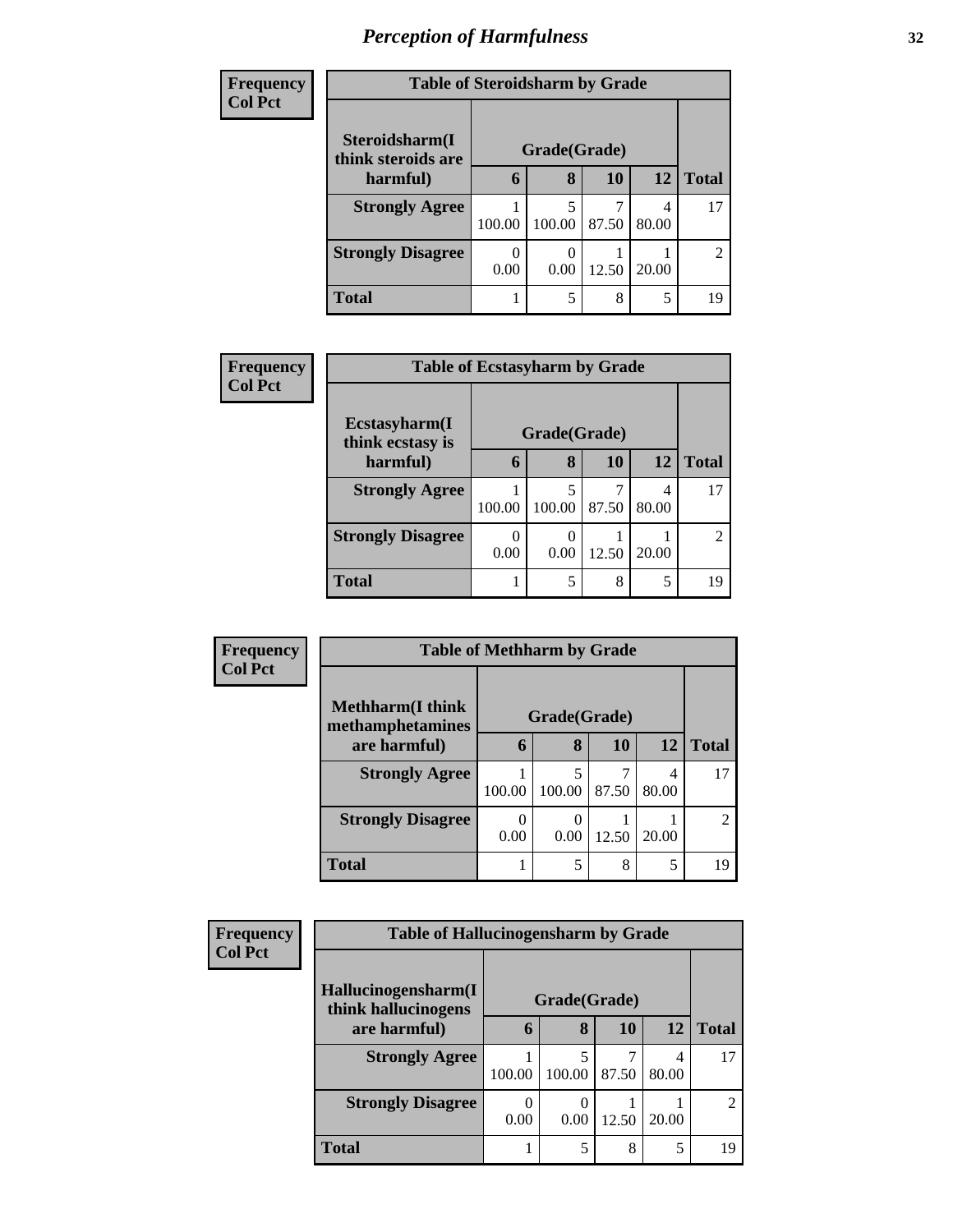| Frequency      | <b>Table of Prescriptionharm by Grade</b>                                         |              |             |                         |            |              |  |
|----------------|-----------------------------------------------------------------------------------|--------------|-------------|-------------------------|------------|--------------|--|
| <b>Col Pct</b> | <b>Prescriptionharm</b> (I<br>think prescription<br>drugs not<br>prescribed to me | Grade(Grade) |             |                         |            |              |  |
|                | are harmful)                                                                      | 6            | 8           | 10                      | 12         | <b>Total</b> |  |
|                | <b>Strongly Agree</b>                                                             | 100.00       | 5<br>100.00 | 6<br>75.00              | 4<br>80.00 | 16           |  |
|                | <b>Strongly Disagree</b>                                                          | 0.00         | 0.00        | $\mathfrak{D}$<br>25.00 | 20.00      | 3            |  |
|                | <b>Total</b>                                                                      |              | 5           | 8                       | 5          | 19           |  |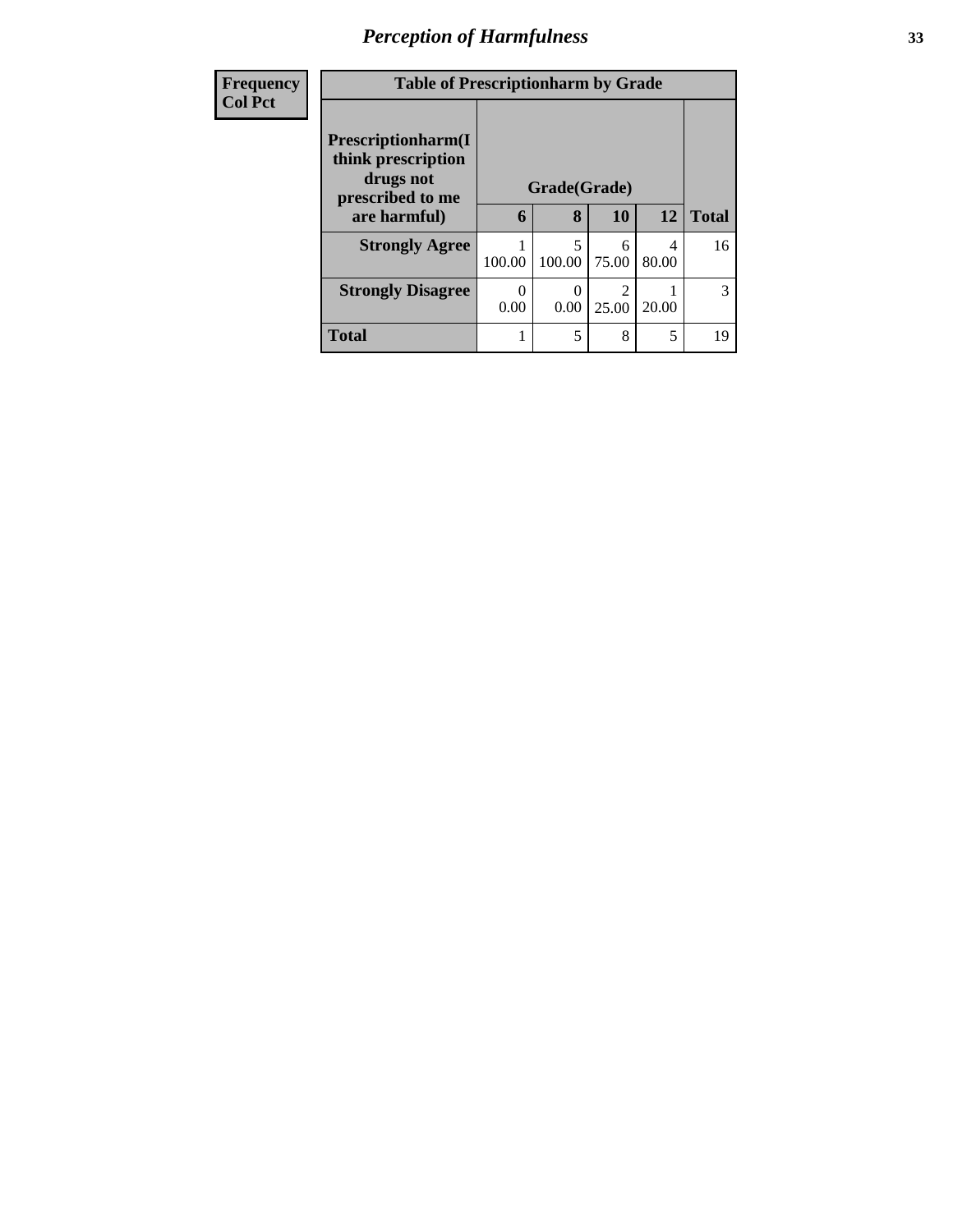## *Disapproval by Adults* **34**

| Frequency<br><b>Col Pct</b> | <b>Table of Alcoholadult by Grade</b>                                 |           |                   |                  |            |                |  |
|-----------------------------|-----------------------------------------------------------------------|-----------|-------------------|------------------|------------|----------------|--|
|                             | <b>Alcoholadult</b> (Adults<br>would disapprove if<br>I used alcohol) | 6         | Grade(Grade)<br>8 | <b>10</b>        | 12         | <b>Total</b>   |  |
|                             | <b>Strongly Agree</b>                                                 | 100.00    | 4<br>80.00        | 87.50            | 3<br>60.00 | 15             |  |
|                             | <b>Somewhat Agree</b>                                                 | 0<br>0.00 | 20.00             | $\theta$<br>0.00 | 20.00      | $\mathfrak{D}$ |  |
|                             | <b>Somewhat Disagree</b>                                              | 0<br>0.00 | ∩<br>0.00         | $\theta$<br>0.00 | 20.00      |                |  |
|                             | <b>Strongly Disagree</b>                                              | 0<br>0.00 | ∩<br>0.00         | 12.50            | ∩<br>0.00  |                |  |
|                             | <b>Total</b>                                                          | 1         | 5                 | 8                | 5          | 19             |  |

| Frequency      | <b>Table of Tobaccoadult by Grade</b>      |                  |            |                  |            |              |
|----------------|--------------------------------------------|------------------|------------|------------------|------------|--------------|
| <b>Col Pct</b> | Tobaccoadult(Adults<br>would disapprove if | Grade(Grade)     |            |                  |            |              |
|                | I used tobacco)                            | 6                | 8          | <b>10</b>        | 12         | <b>Total</b> |
|                | <b>Strongly Agree</b>                      | $\Omega$<br>0.00 | 3<br>60.00 | 87.50            | 4<br>80.00 | 14           |
|                | <b>Somewhat Agree</b>                      | 100.00           | 40.00      | $\left($<br>0.00 | 20.00      | 4            |
|                | <b>Strongly Disagree</b>                   | $\Omega$<br>0.00 | 0<br>0.00  | 12.50            | 0.00       |              |
|                | <b>Total</b>                               |                  | 5          | 8                | 5          | 19           |

| <b>Frequency</b> |                                                | <b>Table of Marijuanaadult by Grade</b> |              |       |        |              |  |
|------------------|------------------------------------------------|-----------------------------------------|--------------|-------|--------|--------------|--|
| <b>Col Pct</b>   | Marijuanaadult(Adults<br>would disapprove if I |                                         | Grade(Grade) |       |        |              |  |
|                  | used marijuana)                                | 6                                       | 8            | 10    | 12     | <b>Total</b> |  |
|                  | <b>Strongly Agree</b>                          | 100.00                                  | 5<br>100.00  | 87.50 | 100.00 | 18           |  |
|                  | <b>Strongly Disagree</b>                       | $\theta$<br>0.00                        | 0<br>0.00    | 12.50 | 0.00   |              |  |
|                  | <b>Total</b>                                   |                                         | 5            | 8     | 5      | 19           |  |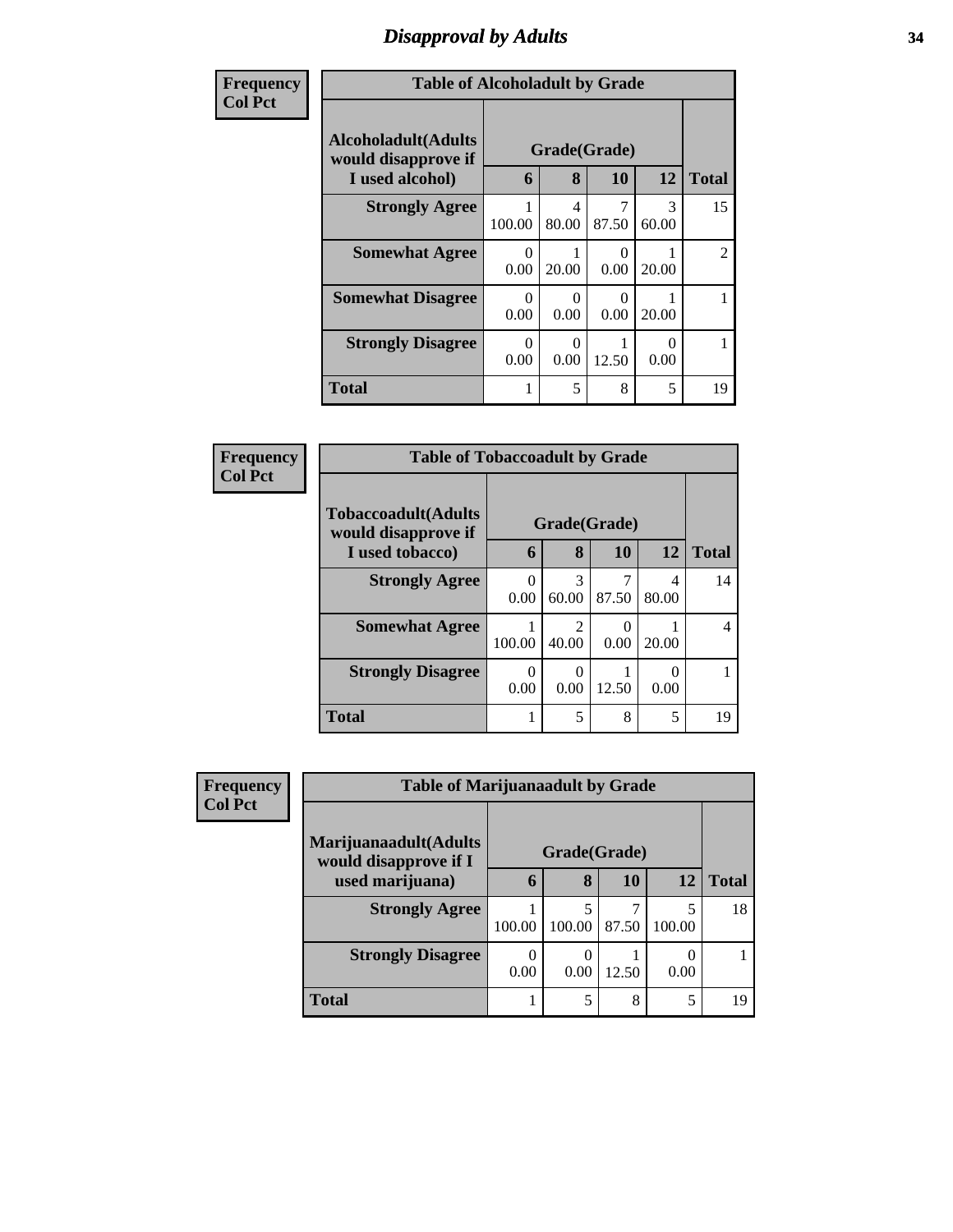# *Disapproval by Adults* **35**

| <b>Frequency</b> | <b>Table of Otherdrugadult by Grade</b>                |                  |             |       |             |              |
|------------------|--------------------------------------------------------|------------------|-------------|-------|-------------|--------------|
| <b>Col Pct</b>   | <b>Otherdrugadult</b> (Adults<br>would disapprove if I | Grade(Grade)     |             |       |             |              |
|                  | used other drugs)                                      | 6                | 8           | 10    | 12          | <b>Total</b> |
|                  | <b>Strongly Agree</b>                                  | 100.00           | 5<br>100.00 | 87.50 | 5<br>100.00 | 18           |
|                  | <b>Strongly Disagree</b>                               | $\Omega$<br>0.00 | 0<br>0.00   | 12.50 | 0.00        |              |
|                  | <b>Total</b>                                           |                  | 5           | 8     | 5           | 19           |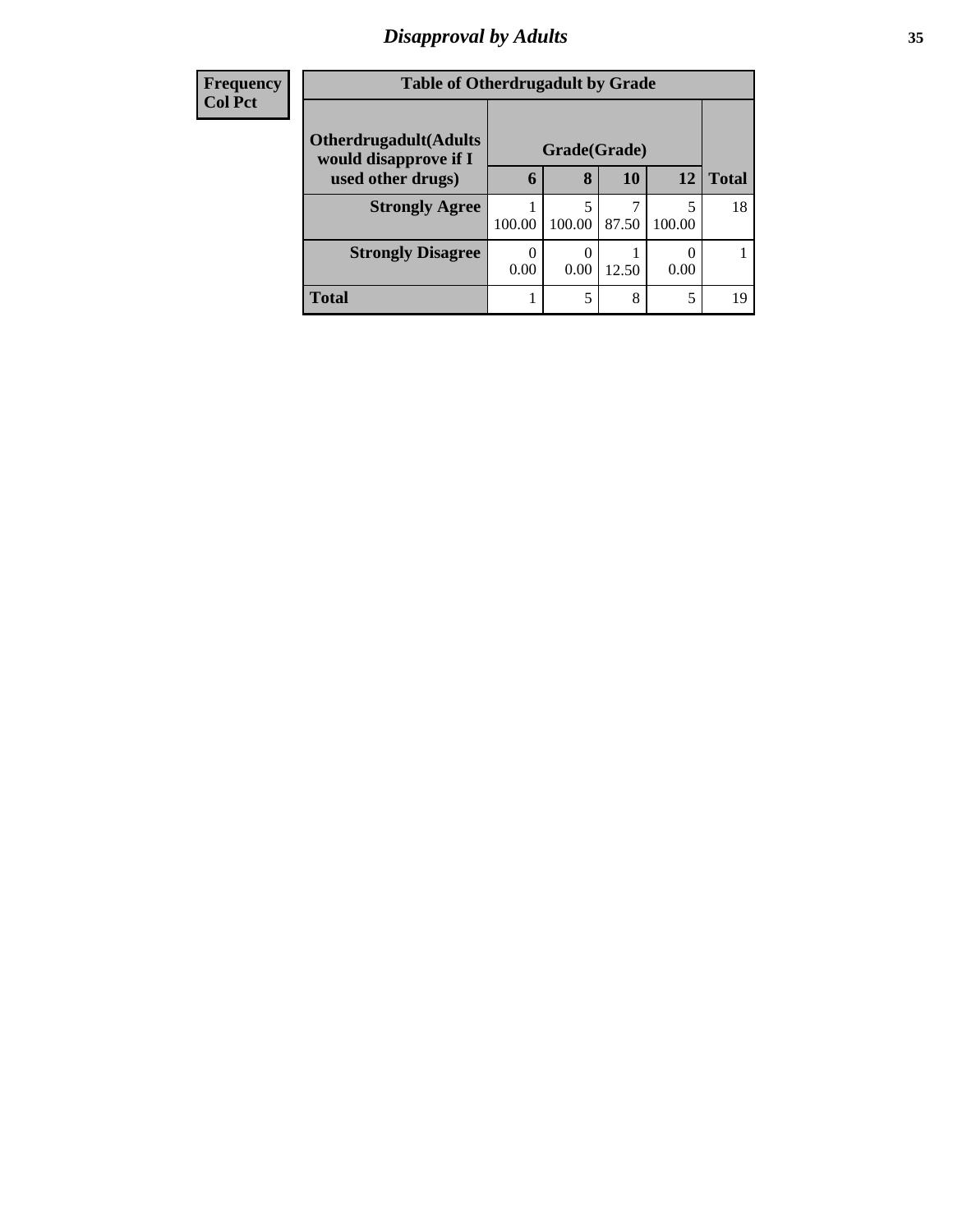# *Disapproval by Peers* **36**

| Frequency      | <b>Table of Alcoholpeer by Grade</b>                    |                  |                         |                         |                        |                |  |
|----------------|---------------------------------------------------------|------------------|-------------------------|-------------------------|------------------------|----------------|--|
| <b>Col Pct</b> | Alcoholpeer(My<br>friends would<br>disapprove if I used | Grade(Grade)     |                         |                         |                        |                |  |
|                | alcohol)                                                | 6                | 8                       | 10                      | 12                     | <b>Total</b>   |  |
|                | <b>Strongly Agree</b>                                   | 0<br>0.00        | 3<br>60.00              | $\mathfrak{D}$<br>25.00 | $\mathcal{D}$<br>40.00 |                |  |
|                | <b>Somewhat Agree</b>                                   | 100.00           | $\mathfrak{D}$<br>40.00 | $\mathcal{R}$<br>37.50  | 0<br>0.00              | 6              |  |
|                | <b>Somewhat Disagree</b>                                | 0<br>0.00        | $\theta$<br>0.00        | 1<br>12.50              | 20.00                  | $\overline{2}$ |  |
|                | <b>Strongly Disagree</b>                                | $\Omega$<br>0.00 | $\theta$<br>0.00        | $\mathfrak{D}$<br>25.00 | $\mathcal{D}$<br>40.00 | $\overline{4}$ |  |
|                | <b>Total</b>                                            |                  | 5                       | 8                       | 5                      | 19             |  |

| Frequency      | <b>Table of Tobaccopeer by Grade</b>                    |                  |                      |                                      |                                      |              |  |
|----------------|---------------------------------------------------------|------------------|----------------------|--------------------------------------|--------------------------------------|--------------|--|
| <b>Col Pct</b> | Tobaccopeer(My<br>friends would<br>disapprove if I used | Grade(Grade)     |                      |                                      |                                      |              |  |
|                | tobacco)                                                | 6                | 8                    | 10                                   | 12                                   | <b>Total</b> |  |
|                | <b>Strongly Agree</b>                                   | $\Omega$<br>0.00 | 4<br>80.00           | $\mathcal{D}_{\mathcal{L}}$<br>25.00 | $\mathfrak{D}$<br>40.00              | 8            |  |
|                | <b>Somewhat Agree</b>                                   | 100.00           | 20.00                | 3<br>37.50                           | 0<br>0.00                            | 5            |  |
|                | <b>Somewhat Disagree</b>                                | $\Omega$<br>0.00 | 0<br>0.00            | 1<br>12.50                           | $\mathcal{D}_{\mathcal{L}}$<br>40.00 | 3            |  |
|                | <b>Strongly Disagree</b>                                | 0<br>0.00        | $\mathbf{0}$<br>0.00 | $\mathfrak{D}$<br>25.00              | 20.00                                | 3            |  |
|                | <b>Total</b>                                            | 1                | 5                    | 8                                    | 5                                    | 19           |  |

| Frequency      | <b>Table of Marijuanapeer by Grade</b>                    |              |            |                                   |            |              |
|----------------|-----------------------------------------------------------|--------------|------------|-----------------------------------|------------|--------------|
| <b>Col Pct</b> | Marijuanapeer(My<br>friends would<br>disapprove if I used | Grade(Grade) |            |                                   |            |              |
|                | marijuana)                                                | 6            | 8          | <b>10</b>                         | 12         | <b>Total</b> |
|                | <b>Strongly Agree</b>                                     | 100.00       | 4<br>80.00 | $\overline{\mathcal{L}}$<br>25.00 | 3<br>60.00 | 10           |
|                | <b>Somewhat Agree</b>                                     | 0.00         | 20.00      | $\overline{\mathcal{L}}$<br>25.00 | 0.00       | 3            |
|                | <b>Somewhat Disagree</b>                                  | 0.00         | 0.00       | 2<br>25.00                        | 20.00      | 3            |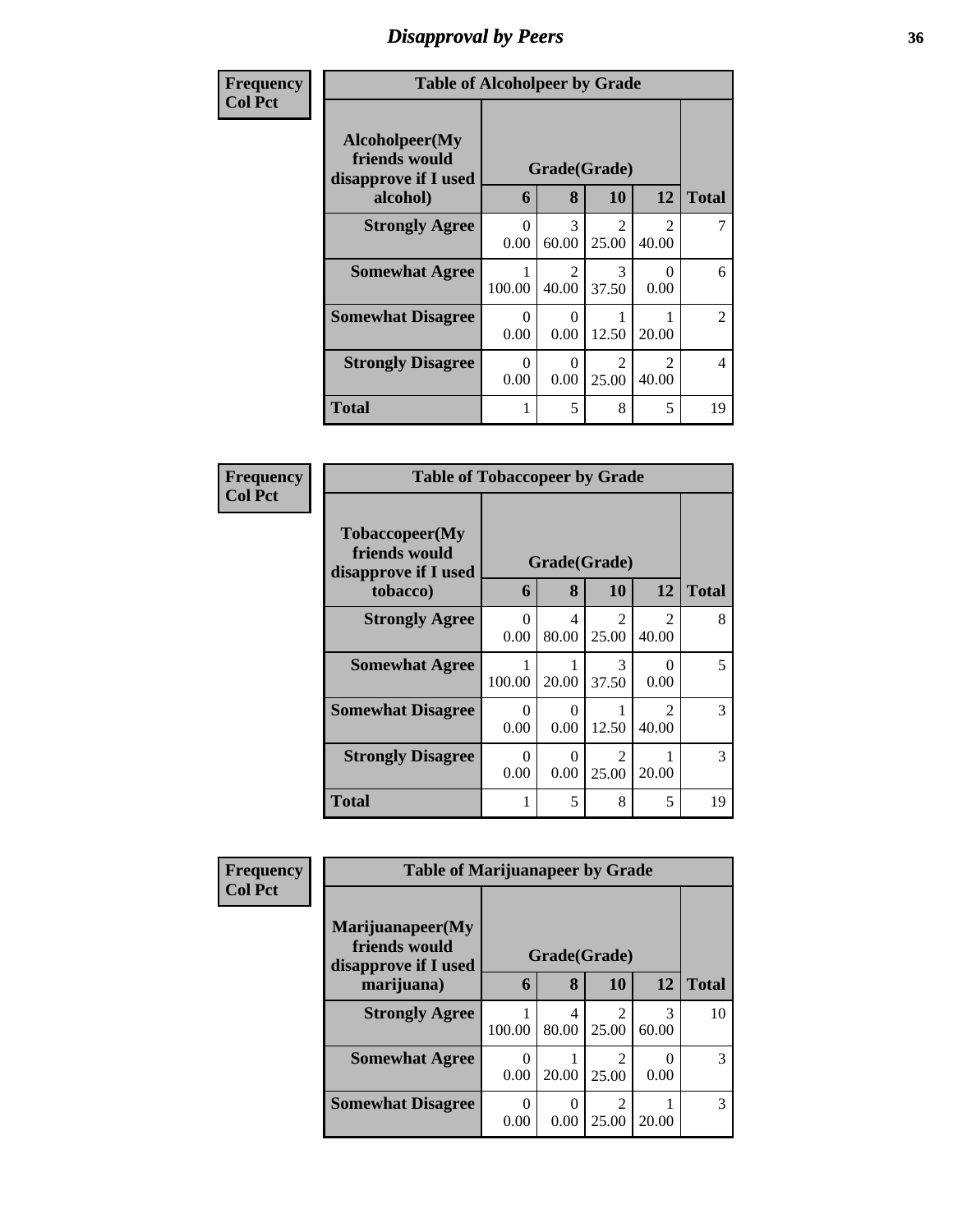# *Disapproval by Peers* **37**

| <b>Frequency</b> | <b>Table of Marijuanapeer by Grade</b>                    |                  |      |            |       |              |
|------------------|-----------------------------------------------------------|------------------|------|------------|-------|--------------|
| <b>Col Pct</b>   |                                                           |                  |      |            |       |              |
|                  | Marijuanapeer(My<br>friends would<br>disapprove if I used | Grade(Grade)     |      |            |       |              |
|                  | marijuana)                                                | 6                | 8    | 10         | 12    | <b>Total</b> |
|                  | <b>Strongly Disagree</b>                                  | $\Omega$<br>0.00 | 0.00 | 2<br>25.00 | 20.00 |              |
|                  | <b>Total</b>                                              |                  | 5    | 8          | 5     | 1 G          |

| <b>Frequency</b> | <b>Table of Otherdrugpeer by Grade</b>                                    |                  |            |                         |                  |                |
|------------------|---------------------------------------------------------------------------|------------------|------------|-------------------------|------------------|----------------|
| <b>Col Pct</b>   | Otherdrugpeer(My<br>friends would<br>disapprove if I used<br>other drugs) | 6                | 8          | Grade(Grade)<br>10      | <b>12</b>        | <b>Total</b>   |
|                  | <b>Strongly Agree</b>                                                     | 100.00           | 4<br>80.00 | $\mathfrak{D}$<br>25.00 | 3<br>60.00       | 10             |
|                  | <b>Somewhat Agree</b>                                                     | $\Omega$<br>0.00 | 20.00      | $\mathfrak{D}$<br>25.00 | 20.00            | $\overline{4}$ |
|                  | <b>Somewhat Disagree</b>                                                  | $\Omega$<br>0.00 | 0<br>0.00  | $\mathfrak{D}$<br>25.00 | $\Omega$<br>0.00 | 2              |
|                  | <b>Strongly Disagree</b>                                                  | 0<br>0.00        | 0<br>0.00  | $\mathfrak{D}$<br>25.00 | 20.00            | 3              |
|                  | Total                                                                     |                  | 5          | 8                       | 5                | 19             |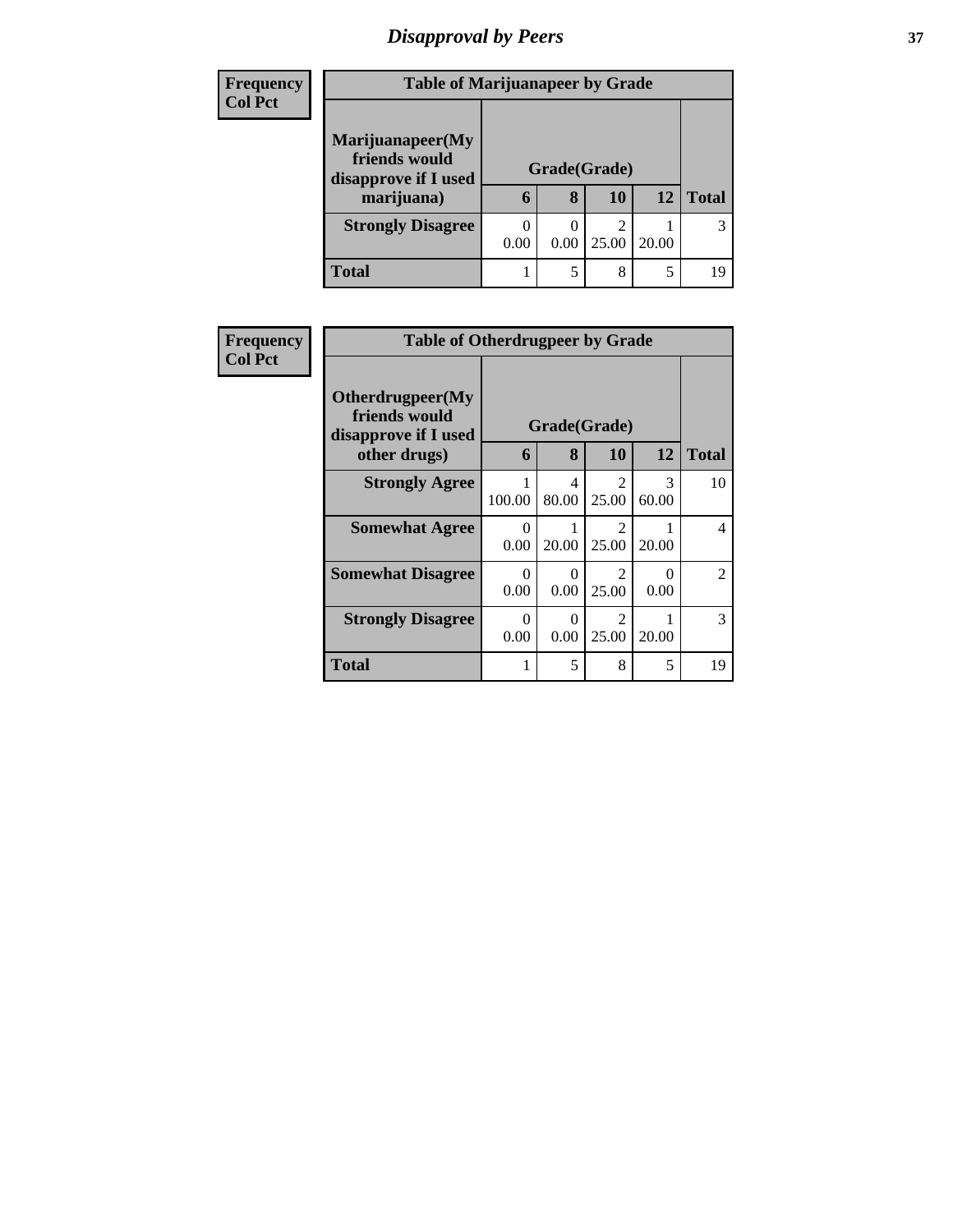| <b>Frequency</b> | <b>Table of Alcohollocation1 by Grade</b> |              |        |            |                         |              |  |  |
|------------------|-------------------------------------------|--------------|--------|------------|-------------------------|--------------|--|--|
| <b>Col Pct</b>   | <b>Alcohollocation1(Places</b>            | Grade(Grade) |        |            |                         |              |  |  |
|                  | <b>Friends Use Alcohol)</b>               | 6            | 8      | 10         | 12                      | <b>Total</b> |  |  |
|                  | $\bullet$                                 | 0.00         | 0.00   | 62.50      | $\mathfrak{D}$<br>40.00 |              |  |  |
|                  | Do Not Use                                | 100.00       | 100.00 | 3<br>37.50 | 3<br>60.00              | 12           |  |  |
|                  | <b>Total</b>                              |              |        | 8          | 5                       | 19           |  |  |

| <b>Frequency</b> |                                                               | <b>Table of Alcohollocation2 by Grade</b> |                   |           |            |              |  |  |  |
|------------------|---------------------------------------------------------------|-------------------------------------------|-------------------|-----------|------------|--------------|--|--|--|
| <b>Col Pct</b>   | <b>Alcohollocation2(Places</b><br><b>Friends Use Alcohol)</b> | 6                                         | Grade(Grade)<br>8 | <b>10</b> | <b>12</b>  | <b>Total</b> |  |  |  |
|                  |                                                               |                                           |                   |           |            |              |  |  |  |
|                  |                                                               | 100.00                                    | 100.00            | 62.50     | 4<br>80.00 | 15           |  |  |  |
|                  | Home                                                          | 0.00                                      | 0.00              | 37.50     | 20.00      |              |  |  |  |
|                  | <b>Total</b>                                                  |                                           | 5                 | 8         | 5          | 19           |  |  |  |

| Frequency      | <b>Table of Alcohollocation 3 by Grade</b> |                          |              |            |                  |                             |
|----------------|--------------------------------------------|--------------------------|--------------|------------|------------------|-----------------------------|
| <b>Col Pct</b> | <b>Alcohollocation3(Places</b>             |                          | Grade(Grade) |            |                  |                             |
|                | <b>Friends Use Alcohol)</b>                | 6                        | 8            | 10         | 12               | Total                       |
|                |                                            | 100.00                   | 100.00       | 6<br>75.00 | 5<br>100.00      | 17                          |
|                | <b>School</b>                              | $\left( \right)$<br>0.00 | 0<br>0.00    | ി<br>25.00 | $\theta$<br>0.00 | $\mathcal{D}_{\mathcal{A}}$ |
|                | <b>Total</b>                               |                          | 5            | 8          | 5                | 19                          |

| <b>Frequency</b> |                                | <b>Table of Alcohollocation4 by Grade</b> |        |            |        |              |  |  |  |
|------------------|--------------------------------|-------------------------------------------|--------|------------|--------|--------------|--|--|--|
| <b>Col Pct</b>   | <b>Alcohollocation4(Places</b> | Grade(Grade)                              |        |            |        |              |  |  |  |
|                  | <b>Friends Use Alcohol)</b>    | 6                                         | 8      | 10         | 12     | <b>Total</b> |  |  |  |
|                  |                                | 100.00                                    | 100.00 | ┑<br>87.50 | 100.00 | 18           |  |  |  |
|                  | Car                            | 0.00                                      | 0.00   | 12.50      | 0.00   |              |  |  |  |
|                  | <b>Total</b>                   |                                           | 5      | 8          | 5      | 19           |  |  |  |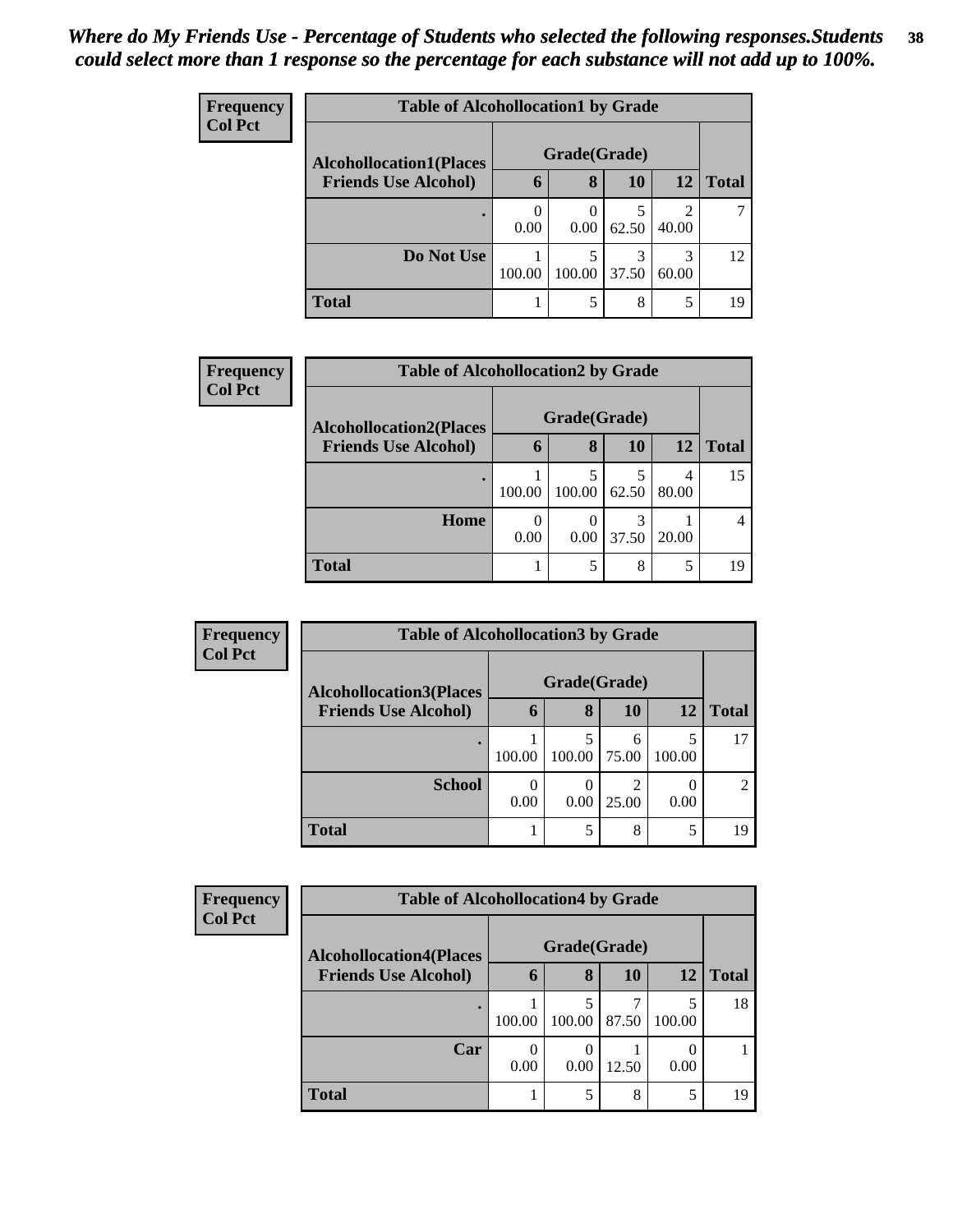| <b>Frequency</b><br><b>Col Pct</b> | <b>Table of Alcohollocation5 by Grade</b> |              |        |       |            |              |  |
|------------------------------------|-------------------------------------------|--------------|--------|-------|------------|--------------|--|
|                                    | <b>Alcohollocation5(Places</b>            | Grade(Grade) |        |       |            |              |  |
|                                    | <b>Friends Use Alcohol)</b>               | 6            | 8      | 10    | 12         | <b>Total</b> |  |
|                                    |                                           | 100.00       | 100.00 | 62.50 | 3<br>60.00 | 14           |  |
|                                    | <b>Friend's House</b>                     | 0.00         | 0.00   | 37.50 | 2<br>40.00 |              |  |
|                                    | <b>Total</b>                              |              |        | 8     | 5          | 19           |  |

| <b>Frequency</b> | <b>Table of Alcohollocation6 by Grade</b> |              |        |           |             |              |
|------------------|-------------------------------------------|--------------|--------|-----------|-------------|--------------|
| <b>Col Pct</b>   | <b>Alcohollocation6(Places</b>            | Grade(Grade) |        |           |             |              |
|                  | <b>Friends Use Alcohol)</b>               | 6            | 8      | <b>10</b> | <b>12</b>   | <b>Total</b> |
|                  |                                           | 100.00       | 100.00 | 62.50     | 5<br>100.00 | 16           |
|                  | <b>Other</b>                              | 0<br>0.00    | 0.00   | 37.50     | 0.00        | 3            |
|                  | <b>Total</b>                              |              | 5      | 8         | 5           | 19           |

| <b>Frequency</b> | <b>Table of Tobaccolocation1 by Grade</b> |              |        |       |                         |              |  |  |
|------------------|-------------------------------------------|--------------|--------|-------|-------------------------|--------------|--|--|
| <b>Col Pct</b>   | <b>Tobaccolocation1(Places</b>            | Grade(Grade) |        |       |                         |              |  |  |
|                  | <b>Friends Use Tobacco)</b>               | 6            | 8      | 10    | 12                      | <b>Total</b> |  |  |
|                  |                                           | 0<br>0.00    | 0.00   | 62.50 | $\overline{c}$<br>40.00 |              |  |  |
|                  | Do Not Use                                | 100.00       | 100.00 | 37.50 | 3<br>60.00              | 12           |  |  |
|                  | <b>Total</b>                              |              |        | 8     | 5                       | 19           |  |  |

| Frequency      | <b>Table of Tobaccolocation2 by Grade</b> |              |        |       |       |              |  |  |
|----------------|-------------------------------------------|--------------|--------|-------|-------|--------------|--|--|
| <b>Col Pct</b> | <b>Tobaccolocation2(Places</b>            | Grade(Grade) |        |       |       |              |  |  |
|                | <b>Friends Use Tobacco)</b>               | n            | 8      | 10    | 12    | <b>Total</b> |  |  |
|                |                                           | 100.00       | 100.00 | 50.00 | 80.00 | 14           |  |  |
|                | Home                                      | 0.00         | 0.00   | 50.00 | 20.00 |              |  |  |
|                | <b>Total</b>                              |              |        | 8     | 5     | 19           |  |  |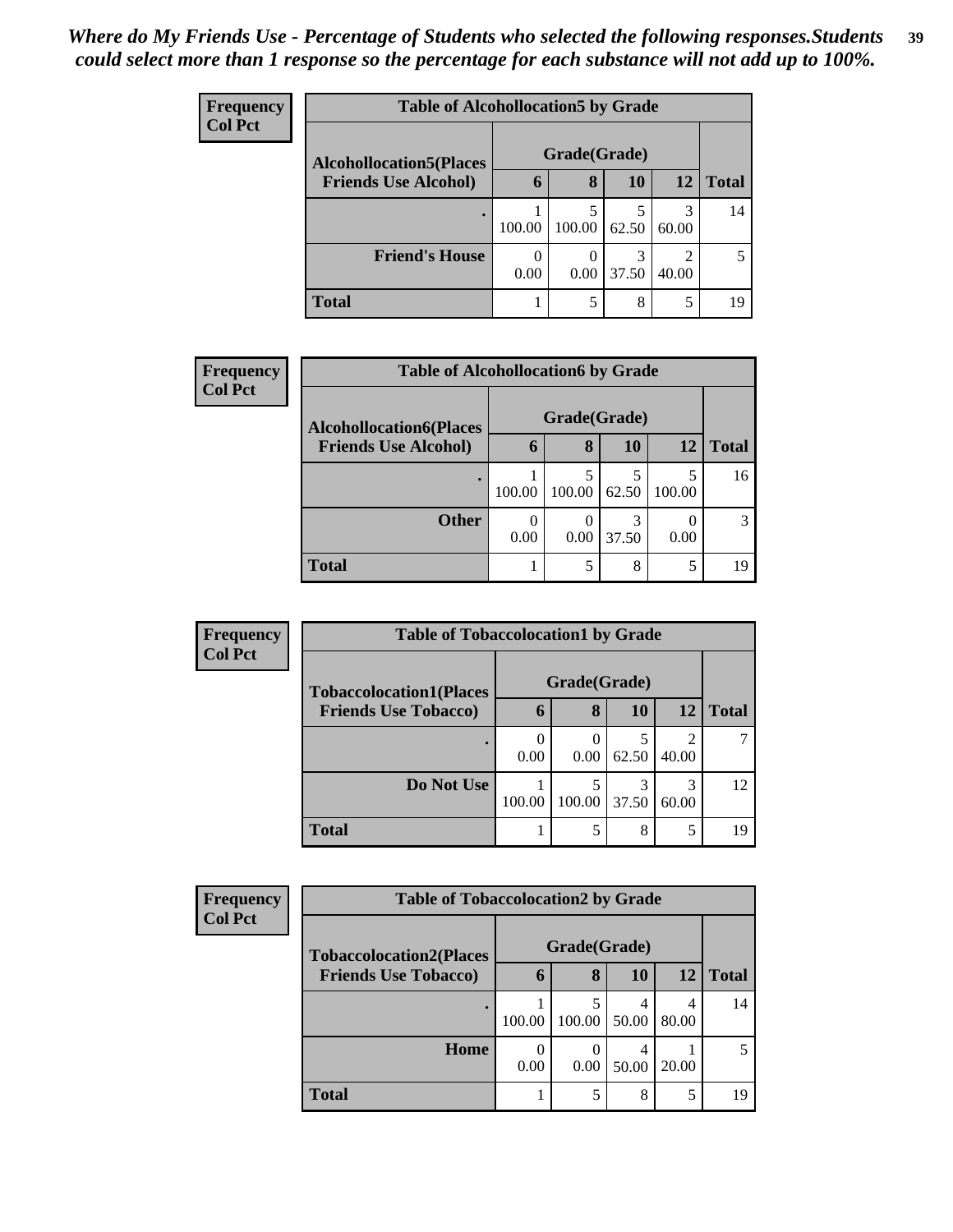| <b>Frequency</b> |                                | <b>Table of Tobaccolocation 3 by Grade</b> |        |            |        |              |  |  |  |  |
|------------------|--------------------------------|--------------------------------------------|--------|------------|--------|--------------|--|--|--|--|
| <b>Col Pct</b>   | <b>Tobaccolocation3(Places</b> | Grade(Grade)                               |        |            |        |              |  |  |  |  |
|                  | <b>Friends Use Tobacco)</b>    | 6                                          | 8      | 10         | 12     | <b>Total</b> |  |  |  |  |
|                  | ٠                              | 100.00                                     | 100.00 | 6<br>75.00 | 100.00 | 17           |  |  |  |  |
|                  | <b>School</b>                  | 0.00                                       | 0.00   | ↑<br>25.00 | 0.00   | 2            |  |  |  |  |
|                  | <b>Total</b>                   |                                            | 5      | 8          | 5      | 19           |  |  |  |  |

| <b>Frequency</b> | <b>Table of Tobaccolocation4 by Grade</b> |        |              |       |            |                |  |  |
|------------------|-------------------------------------------|--------|--------------|-------|------------|----------------|--|--|
| <b>Col Pct</b>   | <b>Tobaccolocation4(Places</b>            |        | Grade(Grade) |       |            |                |  |  |
|                  | <b>Friends Use Tobacco)</b>               | 6      | 8            | 10    | <b>12</b>  | <b>Total</b>   |  |  |
|                  |                                           | 100.00 | 100.00       | 87.50 | 4<br>80.00 | 17             |  |  |
|                  | Car                                       | 0.00   | 0.00         | 12.50 | 20.00      | $\mathfrak{D}$ |  |  |
|                  | <b>Total</b>                              |        | 5            | 8     | 5          | 19             |  |  |

| Frequency      |                                | <b>Table of Tobaccolocation5 by Grade</b> |        |       |            |              |  |  |
|----------------|--------------------------------|-------------------------------------------|--------|-------|------------|--------------|--|--|
| <b>Col Pct</b> | <b>Tobaccolocation5(Places</b> | Grade(Grade)                              |        |       |            |              |  |  |
|                | <b>Friends Use Tobacco)</b>    | 6                                         | 8      | 10    | <b>12</b>  | <b>Total</b> |  |  |
|                |                                | 100.00                                    | 100.00 | 62.50 | 3<br>60.00 | 14           |  |  |
|                | <b>Friend's House</b>          | 0.00                                      | 0.00   | 37.50 | 40.00      |              |  |  |
|                | <b>Total</b>                   |                                           |        | 8     | 5          | 19           |  |  |

| Frequency      |                                | <b>Table of Tobaccolocation6 by Grade</b> |        |            |        |              |  |  |  |  |  |
|----------------|--------------------------------|-------------------------------------------|--------|------------|--------|--------------|--|--|--|--|--|
| <b>Col Pct</b> | <b>Tobaccolocation6(Places</b> | Grade(Grade)                              |        |            |        |              |  |  |  |  |  |
|                | <b>Friends Use Tobacco)</b>    | 6                                         | 8      | 10         | 12     | <b>Total</b> |  |  |  |  |  |
|                |                                | 100.00                                    | 100.00 | 5<br>62.50 | 100.00 | 16           |  |  |  |  |  |
|                | <b>Other</b>                   | 0.00                                      | 0.00   | 3<br>37.50 | 0.00   | 3            |  |  |  |  |  |
|                | <b>Total</b>                   |                                           | 5      | 8          | 5      | 19           |  |  |  |  |  |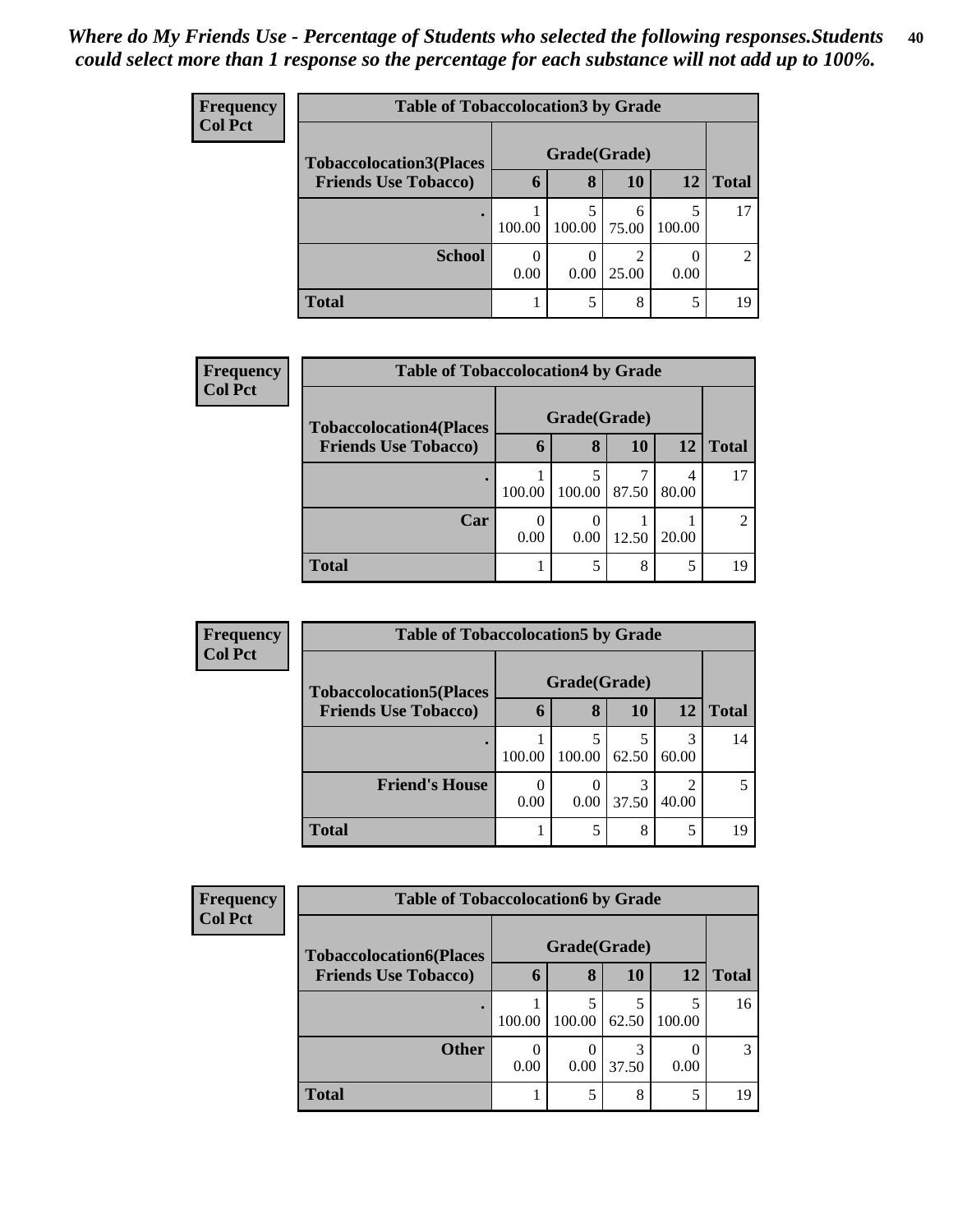| <b>Frequency</b> | <b>Table of Marijuanalocation1 by Grade</b> |              |                  |            |            |              |  |  |
|------------------|---------------------------------------------|--------------|------------------|------------|------------|--------------|--|--|
| <b>Col Pct</b>   | <b>Marijuanalocation1(Places</b>            | Grade(Grade) |                  |            |            |              |  |  |
|                  | <b>Friends Use Marijuana</b> )              | 6            | 8                | 10         | 12         | <b>Total</b> |  |  |
|                  |                                             | 0<br>0.00    | $\theta$<br>0.00 | 62.50      | 20.00      | 6            |  |  |
|                  | Do Not Use                                  | 100.00       | 100.00           | 3<br>37.50 | 4<br>80.00 | 13           |  |  |
|                  | <b>Total</b>                                |              | 5                | 8          | 5          | 19           |  |  |

| <b>Frequency</b> | <b>Table of Marijuanalocation2 by Grade</b> |           |              |            |             |              |  |  |  |
|------------------|---------------------------------------------|-----------|--------------|------------|-------------|--------------|--|--|--|
| <b>Col Pct</b>   | <b>Marijuanalocation2(Places</b>            |           | Grade(Grade) |            |             |              |  |  |  |
|                  | <b>Friends Use Marijuana</b> )              | 6         | 8            | 10         | 12          | <b>Total</b> |  |  |  |
|                  |                                             | 100.00    | 100.00       | 4<br>50.00 | 5<br>100.00 | 15           |  |  |  |
|                  | Home                                        | 0<br>0.00 | 0.00         | 50.00      | 0.00        | 4            |  |  |  |
|                  | <b>Total</b>                                |           | 5            | 8          | 5           | 19           |  |  |  |

| Frequency | <b>Table of Marijuanalocation3 by Grade</b> |              |                          |            |             |                |  |  |
|-----------|---------------------------------------------|--------------|--------------------------|------------|-------------|----------------|--|--|
| Col Pct   | <b>Marijuanalocation3(Places</b>            | Grade(Grade) |                          |            |             |                |  |  |
|           | <b>Friends Use Marijuana</b> )              | 6            | 8                        | 10         | 12          | <b>Total</b>   |  |  |
|           | ٠                                           | 100.00       | 100.00                   | 6<br>75.00 | 5<br>100.00 | 17             |  |  |
|           | <b>School</b>                               | 0.00         | $\left( \right)$<br>0.00 | ∍<br>25.00 | 0.00        | $\mathfrak{D}$ |  |  |
|           | <b>Total</b>                                |              | 5                        | 8          | 5           | 19             |  |  |

| <b>Frequency</b><br><b>Col Pct</b> | <b>Table of Marijuanalocation4 by Grade</b> |              |           |       |        |              |  |
|------------------------------------|---------------------------------------------|--------------|-----------|-------|--------|--------------|--|
|                                    | <b>Marijuanalocation4(Places</b>            | Grade(Grade) |           |       |        |              |  |
|                                    | <b>Friends Use Marijuana</b> )              | h            | 8         | 10    | 12     | <b>Total</b> |  |
|                                    |                                             | 100.00       | 100.00    | 87.50 | 100.00 | 18           |  |
|                                    | Car                                         | 0.00         | 0<br>0.00 | 12.50 | 0.00   |              |  |
|                                    | <b>Total</b>                                |              | 5         | 8     | 5      | 19           |  |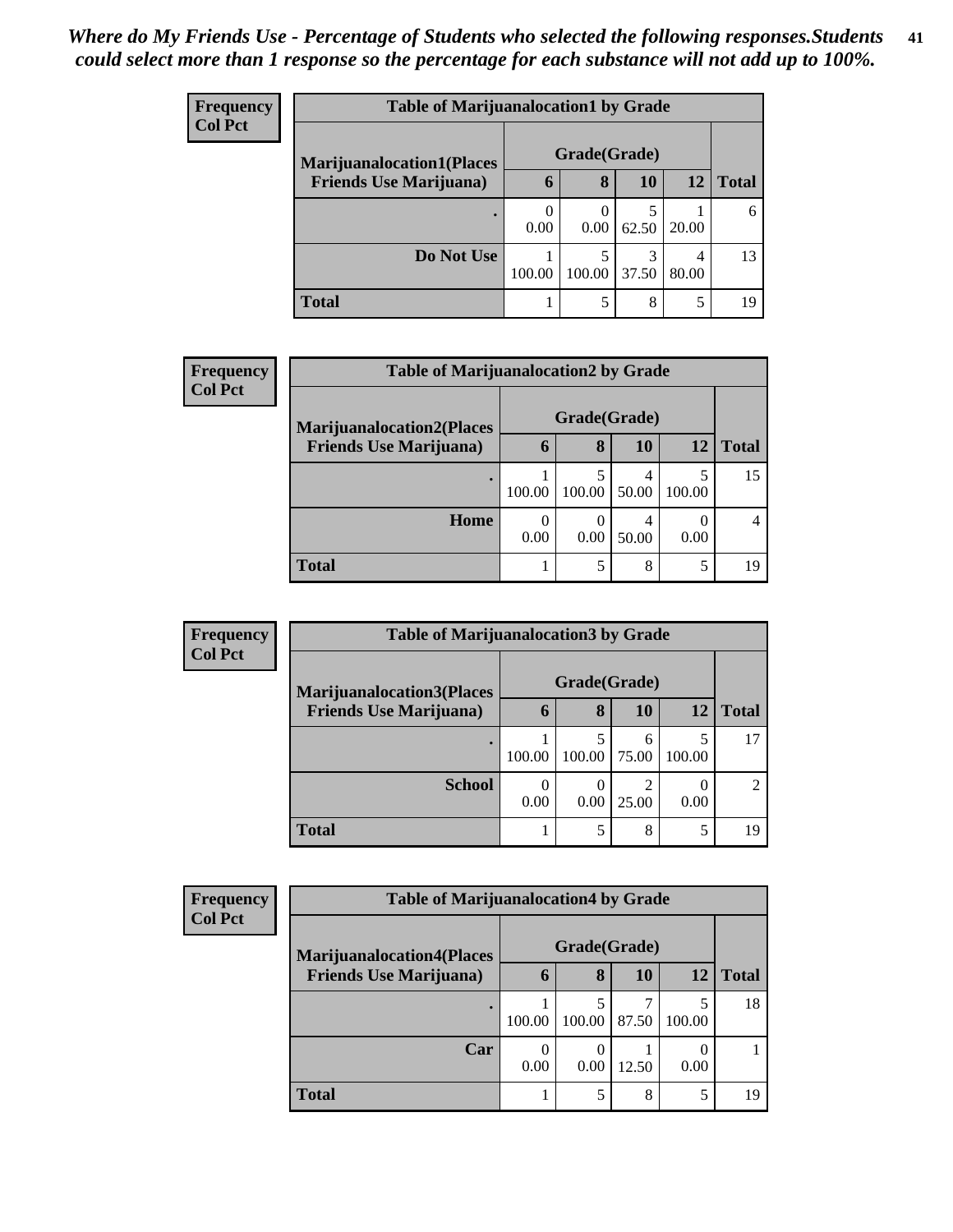| <b>Frequency</b> | <b>Table of Marijuanalocation5 by Grade</b> |                  |             |            |            |              |  |  |
|------------------|---------------------------------------------|------------------|-------------|------------|------------|--------------|--|--|
| Col Pct          | <b>Marijuanalocation5</b> (Places           | Grade(Grade)     |             |            |            |              |  |  |
|                  | <b>Friends Use Marijuana</b> )              | 6                | 8           | 10         | 12         | <b>Total</b> |  |  |
|                  |                                             | 100.00           | 5<br>100.00 | 62.50      | 4<br>80.00 | 15           |  |  |
|                  | <b>Friend's House</b>                       | $\Omega$<br>0.00 | 0.00        | 3<br>37.50 | 20.00      |              |  |  |
|                  | <b>Total</b>                                |                  | 5           | 8          | 5          | 19           |  |  |

| Frequency      | <b>Table of Marijuanalocation6 by Grade</b> |        |                  |            |           |              |  |  |  |
|----------------|---------------------------------------------|--------|------------------|------------|-----------|--------------|--|--|--|
| <b>Col Pct</b> | <b>Marijuanalocation6(Places</b>            |        | Grade(Grade)     |            |           |              |  |  |  |
|                | <b>Friends Use Marijuana</b> )              | 6      | 8                | <b>10</b>  | <b>12</b> | <b>Total</b> |  |  |  |
|                |                                             | 100.00 | 100.00           | 62.50      | 100.00    | 16           |  |  |  |
|                | <b>Other</b>                                | 0.00   | $\theta$<br>0.00 | 3<br>37.50 | 0.00      | 3            |  |  |  |
|                | <b>Total</b>                                |        |                  | 8          | 5         | 19           |  |  |  |

| <b>Frequency</b> | <b>Table of Otherdruglocation1 by Grade</b>                          |              |        |       |            |              |  |
|------------------|----------------------------------------------------------------------|--------------|--------|-------|------------|--------------|--|
| <b>Col Pct</b>   | <b>Otherdruglocation1(Places</b><br><b>Friends Use Other Illegal</b> | Grade(Grade) |        |       |            |              |  |
|                  | Drugs)                                                               | 6            | 8      | 10    | 12         | <b>Total</b> |  |
|                  |                                                                      | 0.00         | 0.00   | 62.50 | 20.00      | 6            |  |
|                  | Do Not Use                                                           | 100.00       | 100.00 | 37.50 | 4<br>80.00 | 13           |  |
|                  | <b>Total</b>                                                         |              | 5      | 8     | 5          | 19           |  |

| <b>Frequency</b> | <b>Table of Otherdruglocation2 by Grade</b> |        |                  |            |             |              |
|------------------|---------------------------------------------|--------|------------------|------------|-------------|--------------|
| <b>Col Pct</b>   | <b>Otherdruglocation2(Places</b>            |        | Grade(Grade)     |            |             |              |
|                  | <b>Friends Use Other Illegal</b><br>Drugs)  | 6      | 8                | <b>10</b>  | 12          | <b>Total</b> |
|                  | $\bullet$                                   | 100.00 | 5<br>100.00      | 4<br>50.00 | 5<br>100.00 | 15           |
|                  | Home                                        | 0.00   | $\Omega$<br>0.00 | 4<br>50.00 | 0<br>0.00   | 4            |
|                  | <b>Total</b>                                |        | 5                | 8          | 5           | 19           |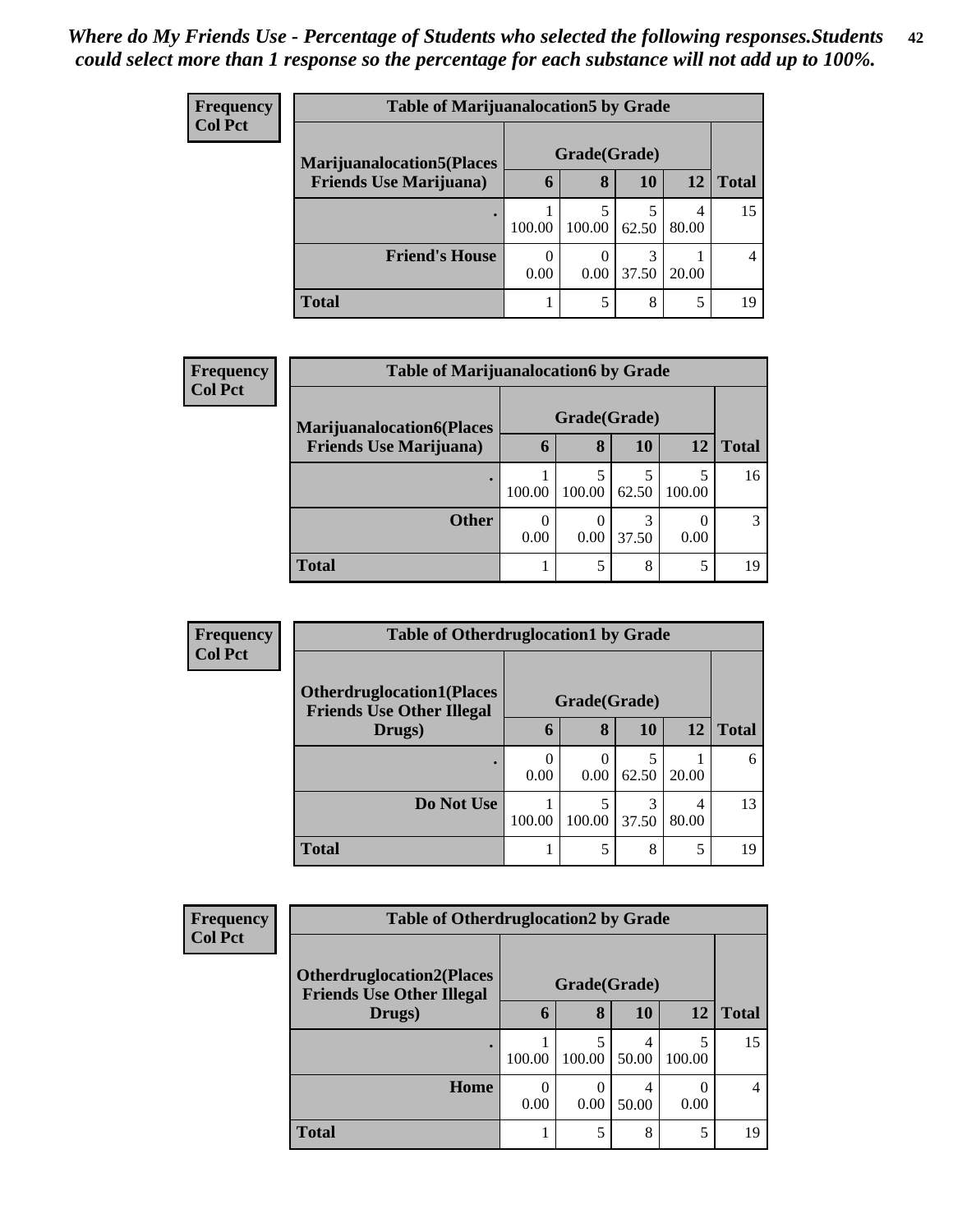| Frequency      |                                                                      | <b>Table of Otherdruglocation 3 by Grade</b> |        |           |        |              |  |  |
|----------------|----------------------------------------------------------------------|----------------------------------------------|--------|-----------|--------|--------------|--|--|
| <b>Col Pct</b> | <b>Otherdruglocation3(Places</b><br><b>Friends Use Other Illegal</b> | Grade(Grade)                                 |        |           |        |              |  |  |
|                | Drugs)                                                               | 6                                            | 8      | <b>10</b> | 12     | <b>Total</b> |  |  |
|                |                                                                      | 100.00                                       | 100.00 | 62.50     | 100.00 | 16           |  |  |
|                | <b>School</b>                                                        | $\Omega$<br>0.00                             | 0.00   | 37.50     | 0.00   | 3            |  |  |
|                | <b>Total</b>                                                         |                                              |        | 8         | 5      | 19           |  |  |

| Frequency      | <b>Table of Otherdruglocation4 by Grade</b>                          |              |        |       |             |              |
|----------------|----------------------------------------------------------------------|--------------|--------|-------|-------------|--------------|
| <b>Col Pct</b> | <b>Otherdruglocation4(Places</b><br><b>Friends Use Other Illegal</b> | Grade(Grade) |        |       |             |              |
|                | Drugs)                                                               | 6            | 8      | 10    | 12          | <b>Total</b> |
|                |                                                                      | 100.00       | 100.00 | 87.50 | 5<br>100.00 | 18           |
|                | Car                                                                  | 0.00         | 0.00   | 12.50 | 0<br>0.00   |              |
|                | <b>Total</b>                                                         |              |        | 8     | 5           | 19           |

| Frequency<br><b>Col Pct</b> | <b>Table of Otherdruglocation5 by Grade</b>                           |           |              |       |            |              |
|-----------------------------|-----------------------------------------------------------------------|-----------|--------------|-------|------------|--------------|
|                             | <b>Otherdruglocation5(Places)</b><br><b>Friends Use Other Illegal</b> |           | Grade(Grade) |       |            |              |
|                             | Drugs)                                                                | 6         | 8            | 10    | 12         | <b>Total</b> |
|                             |                                                                       | 100.00    | 100.00       | 62.50 | 4<br>80.00 | 15           |
|                             | <b>Friend's House</b>                                                 | 0<br>0.00 | 0.00         | 37.50 | 20.00      | 4            |
|                             | <b>Total</b>                                                          |           | 5            | 8     | 5          | 19           |

| <b>Frequency</b> |
|------------------|
| <b>Col Pct</b>   |

| <b>Table of Otherdruglocation6 by Grade</b>                          |        |              |            |        |              |  |  |
|----------------------------------------------------------------------|--------|--------------|------------|--------|--------------|--|--|
| <b>Otherdruglocation6(Places</b><br><b>Friends Use Other Illegal</b> |        | Grade(Grade) |            |        |              |  |  |
| Drugs)                                                               | 6      | 8            | 10         | 12     | <b>Total</b> |  |  |
|                                                                      | 100.00 | 100.00       | 5<br>62.50 | 100.00 | 16           |  |  |
| <b>Other</b>                                                         | 0.00   | 0.00         | 37.50      | 0.00   | 3            |  |  |
| Total                                                                |        | 5            | 8          | 5      | 19           |  |  |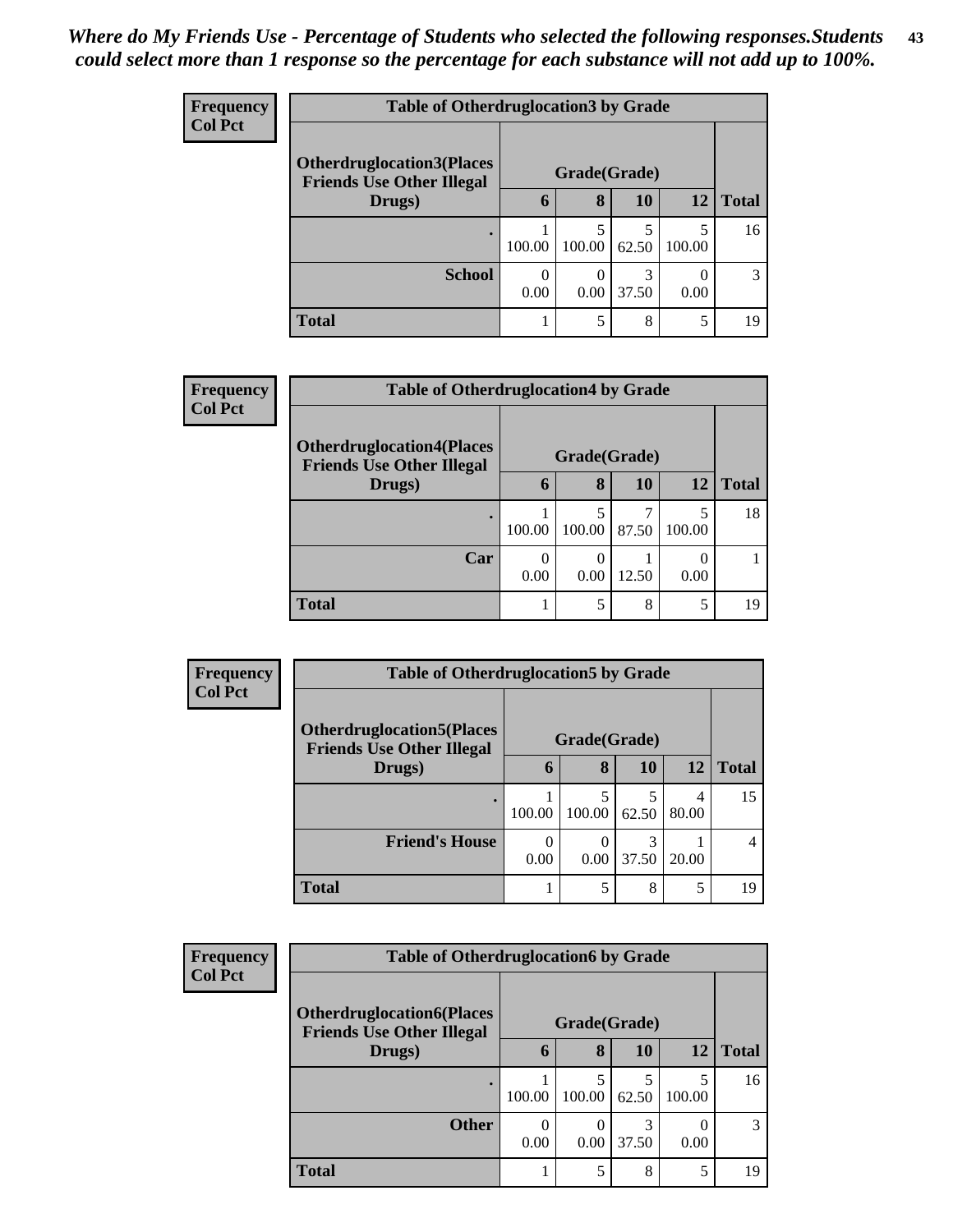| Frequency<br><b>Col Pct</b> | <b>Table of Alcoholtime1 by Grade</b>                           |        |       |            |                         |              |  |
|-----------------------------|-----------------------------------------------------------------|--------|-------|------------|-------------------------|--------------|--|
|                             | <b>Alcoholtime1(Times</b><br>Grade(Grade)<br><b>Friends Use</b> |        |       |            |                         |              |  |
|                             | Alcohol)                                                        | 6      | 8     | 10         | 12                      | <b>Total</b> |  |
|                             | $\bullet$                                                       | 0.00   | 20.00 | 5<br>62.50 | 3<br>60.00              | 9            |  |
|                             | Do Not Use                                                      | 100.00 | 80.00 | 3<br>37.50 | $\mathfrak{D}$<br>40.00 | 10           |  |
|                             | <b>Total</b>                                                    |        | 5     | 8          | 5                       | 19           |  |

| Frequency      |                                                 | <b>Table of Alcoholtime2 by Grade</b> |              |                         |             |                |  |  |
|----------------|-------------------------------------------------|---------------------------------------|--------------|-------------------------|-------------|----------------|--|--|
| <b>Col Pct</b> | <b>Alcoholtime2(Times</b><br><b>Friends Use</b> |                                       | Grade(Grade) |                         |             |                |  |  |
|                | <b>Alcohol</b> )                                | $\mathbf{6}$                          | 8            | 10                      | 12          | <b>Total</b>   |  |  |
|                |                                                 | 100.00                                | 100.00       | 6<br>75.00              | 5<br>100.00 | 17             |  |  |
|                | <b>On Way to School</b>                         | 0.00                                  | 0.00         | $\mathfrak{D}$<br>25.00 | 0.00        | $\mathfrak{D}$ |  |  |
|                | <b>Total</b>                                    |                                       | 5            | 8                       | 5           | 19             |  |  |

| <b>Frequency</b> | <b>Table of Alcoholtime3 by Grade</b>           |        |              |       |        |              |  |
|------------------|-------------------------------------------------|--------|--------------|-------|--------|--------------|--|
| <b>Col Pct</b>   | <b>Alcoholtime3(Times</b><br><b>Friends Use</b> |        | Grade(Grade) |       |        |              |  |
|                  | Alcohol)                                        | 6      | 8            | 10    | 12     | <b>Total</b> |  |
|                  |                                                 | 100.00 | 100.00       | 87.50 | 100.00 | 18           |  |
|                  | <b>During School</b>                            | 0.00   | 0.00         | 12.50 | 0.00   |              |  |
|                  | <b>Total</b>                                    |        |              | 8     | 5      | 19           |  |

| <b>Frequency</b><br><b>Col Pct</b> | <b>Table of Alcoholtime4 by Grade</b> |                  |            |           |             |                |
|------------------------------------|---------------------------------------|------------------|------------|-----------|-------------|----------------|
|                                    | <b>Alcoholtime4(Times</b>             | Grade(Grade)     |            |           |             |                |
|                                    | <b>Friends Use Alcohol)</b>           | $\mathbf b$      | 8          | <b>10</b> | 12          | <b>Total</b>   |
|                                    |                                       | 100.00           | 4<br>80.00 | 87.50     | 5<br>100.00 | 17             |
|                                    | <b>On Way Home From School</b>        | $\Omega$<br>0.00 | 20.00      | 12.50     | 0.00        | $\overline{2}$ |
|                                    | <b>Total</b>                          |                  |            | 8         | 5           | 19             |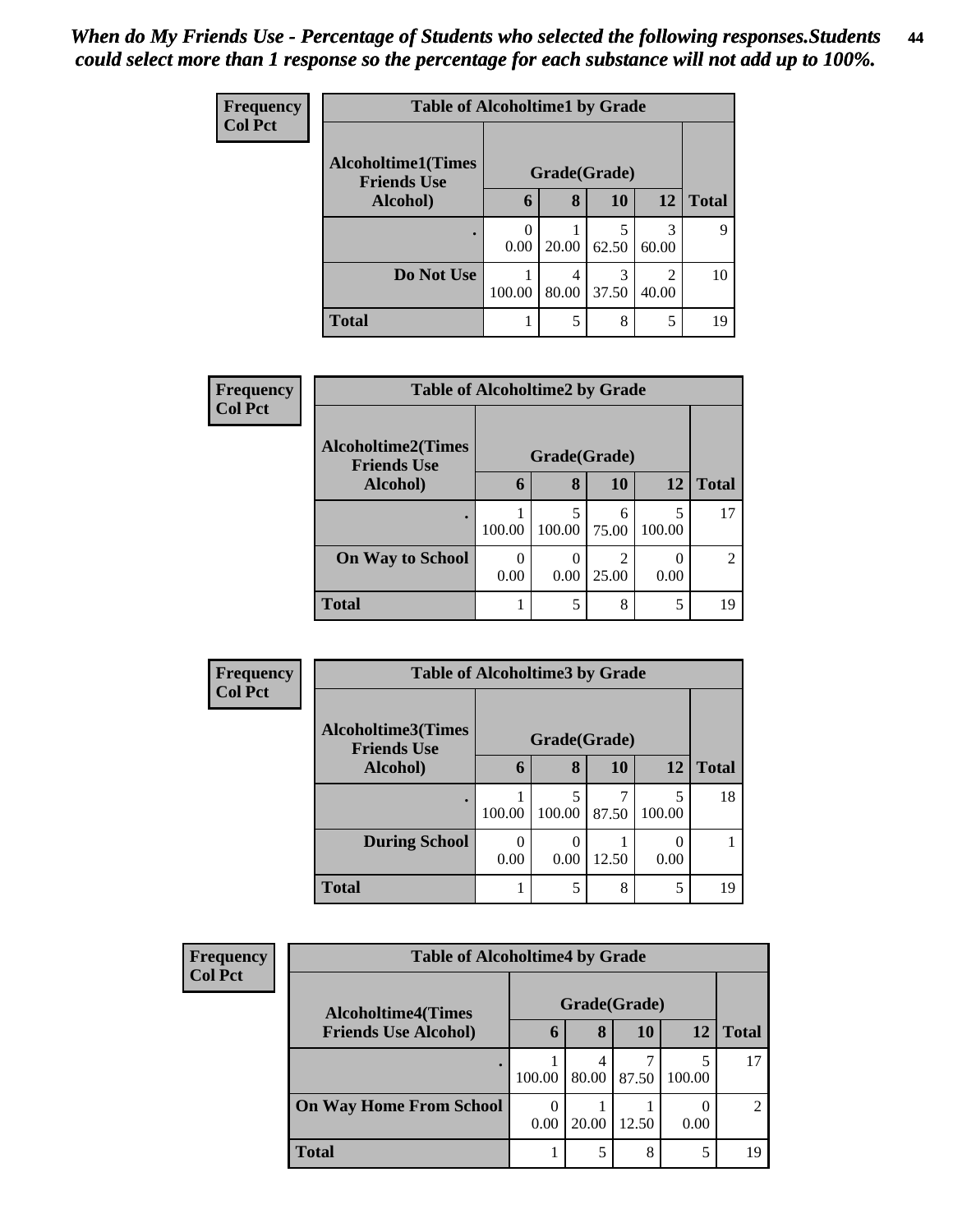| <b>Frequency</b> | <b>Table of Alcoholtime5 by Grade</b>            |                  |             |            |           |              |  |
|------------------|--------------------------------------------------|------------------|-------------|------------|-----------|--------------|--|
| <b>Col Pct</b>   | <b>Alcoholtime5</b> (Times<br><b>Friends Use</b> | Grade(Grade)     |             |            |           |              |  |
|                  | Alcohol)                                         | 6                | 8           | 10         | <b>12</b> | <b>Total</b> |  |
|                  | ٠                                                | 100.00           | 5<br>100.00 | 4<br>50.00 | 80.00     | 14           |  |
|                  | Weeknights                                       | $\Omega$<br>0.00 | 0.00        | 4<br>50.00 | 20.00     | 5            |  |
|                  | <b>Total</b>                                     |                  | 5           | 8          | 5         | 19           |  |

| Frequency      | <b>Table of Alcoholtime6 by Grade</b>    |                  |                           |            |            |              |
|----------------|------------------------------------------|------------------|---------------------------|------------|------------|--------------|
| <b>Col Pct</b> | Alcoholtime6(Times<br><b>Friends Use</b> |                  | Grade(Grade)              |            |            |              |
|                | Alcohol)                                 | 6                | 8                         | 10         | <b>12</b>  | <b>Total</b> |
|                | $\bullet$                                | 100.00           | 5<br>100.00               | 4<br>50.00 | 3<br>60.00 | 13           |
|                | Weekends                                 | $\Omega$<br>0.00 | $\mathbf{\Omega}$<br>0.00 | 4<br>50.00 | 40.00      | 6            |
|                | <b>Total</b>                             |                  | 5                         | 8          | 5          | 19           |

| Frequency<br><b>Col Pct</b> | <b>Table of Tobaccotime1 by Grade</b>           |                  |            |            |                         |              |
|-----------------------------|-------------------------------------------------|------------------|------------|------------|-------------------------|--------------|
|                             | <b>Tobaccotime1(Times</b><br><b>Friends Use</b> | Grade(Grade)     |            |            |                         |              |
|                             | Tobacco)                                        | 6                | 8          | <b>10</b>  | <b>12</b>               | <b>Total</b> |
|                             |                                                 | $\left($<br>0.00 | 20.00      | 62.50      | 3<br>60.00              | 9            |
|                             | Do Not Use                                      | 100.00           | 4<br>80.00 | 3<br>37.50 | $\mathfrak{D}$<br>40.00 | 10           |
|                             | <b>Total</b>                                    |                  | 5          | 8          | 5                       | 19           |

| <b>Frequency</b> | <b>Table of Tobaccotime2 by Grade</b>           |           |              |            |             |              |  |
|------------------|-------------------------------------------------|-----------|--------------|------------|-------------|--------------|--|
| <b>Col Pct</b>   | <b>Tobaccotime2(Times</b><br><b>Friends Use</b> |           | Grade(Grade) |            |             |              |  |
|                  | <b>Tobacco</b> )                                | 6         | 8            | <b>10</b>  | 12          | <b>Total</b> |  |
|                  | ٠                                               | 100.00    | 5<br>100.00  | 5<br>62.50 | 5<br>100.00 | 16           |  |
|                  | <b>On Way to School</b>                         | 0<br>0.00 | 0.00         | 3<br>37.50 | 0.00        | 3            |  |
|                  | <b>Total</b>                                    |           | 5            | 8          | 5           | 19           |  |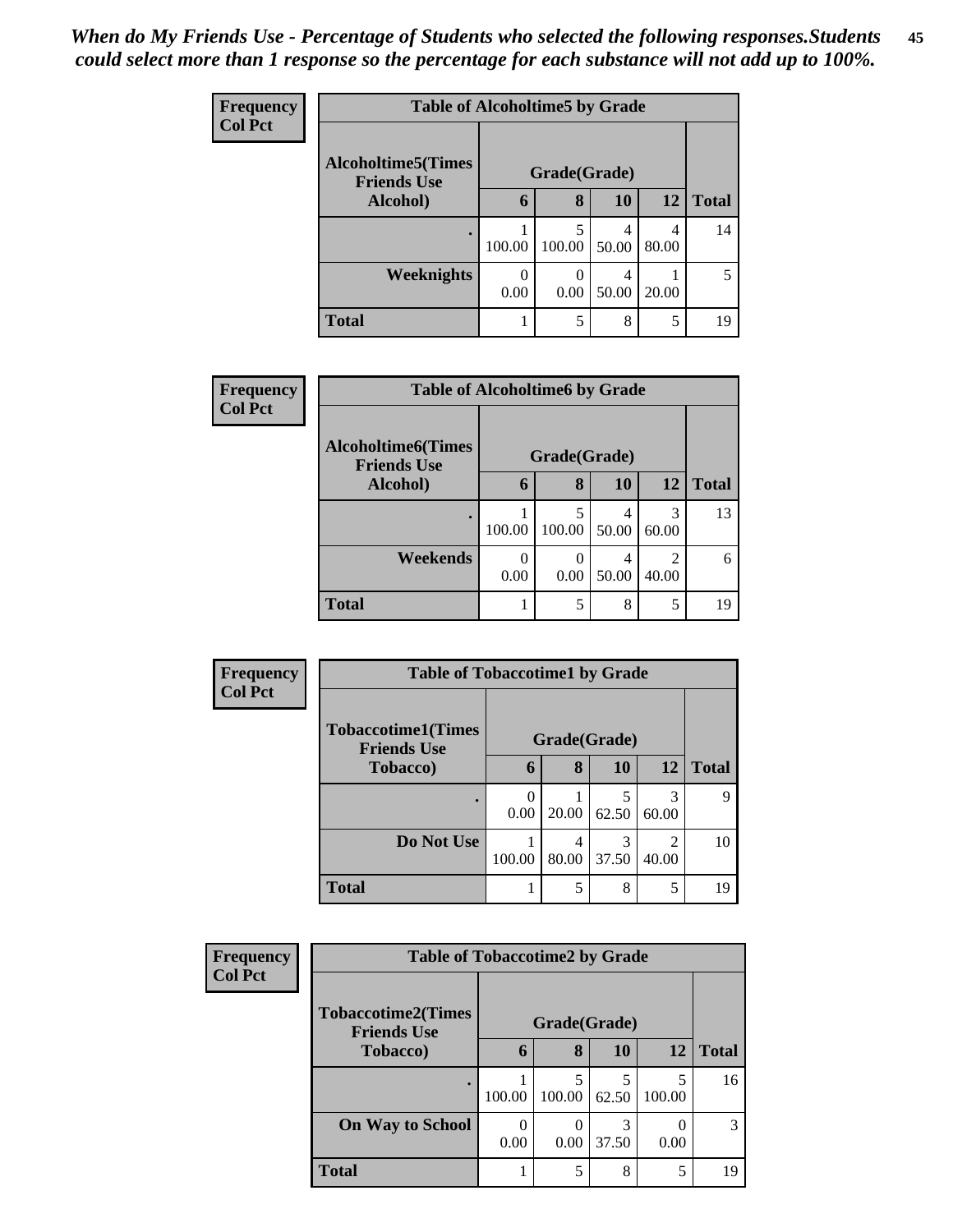| <b>Frequency</b> | <b>Table of Tobaccotime3 by Grade</b>           |              |        |            |        |                |  |
|------------------|-------------------------------------------------|--------------|--------|------------|--------|----------------|--|
| Col Pct          | <b>Tobaccotime3(Times</b><br><b>Friends Use</b> | Grade(Grade) |        |            |        |                |  |
|                  | <b>Tobacco</b> )                                | 6            | 8      | 10         | 12     | <b>Total</b>   |  |
|                  |                                                 | 100.00       | 100.00 | 6<br>75.00 | 100.00 | 17             |  |
|                  | <b>During School</b>                            | 0.00         | 0.00   | 2<br>25.00 | 0.00   | $\overline{2}$ |  |
|                  | <b>Total</b>                                    |              | 5      | 8          | 5      | 19             |  |

| Frequency      |                                | <b>Table of Tobaccotime4 by Grade</b> |              |           |             |                |  |  |  |
|----------------|--------------------------------|---------------------------------------|--------------|-----------|-------------|----------------|--|--|--|
| <b>Col Pct</b> | <b>Tobaccotime4(Times</b>      |                                       | Grade(Grade) |           |             |                |  |  |  |
|                | <b>Friends Use Tobacco)</b>    | $\mathbf b$                           | 8            | <b>10</b> | 12          | <b>Total</b>   |  |  |  |
|                |                                | 100.00                                | 80.00        | 87.50     | 5<br>100.00 | 17             |  |  |  |
|                | <b>On Way Home From School</b> | $\theta$<br>0.00                      | 20.00        | 12.50     | 0.00        | $\mathfrak{D}$ |  |  |  |
|                | <b>Total</b>                   |                                       |              | 8         | 5           | 19             |  |  |  |

| <b>Frequency</b> | <b>Table of Tobaccotime5 by Grade</b>           |                  |             |            |                                      |              |
|------------------|-------------------------------------------------|------------------|-------------|------------|--------------------------------------|--------------|
| <b>Col Pct</b>   | <b>Tobaccotime5(Times</b><br><b>Friends Use</b> | Grade(Grade)     |             |            |                                      |              |
|                  | Tobacco)                                        | 6                | 8           | 10         | 12                                   | <b>Total</b> |
|                  |                                                 | 100.00           | 5<br>100.00 | 62.50      | 3<br>60.00                           | 14           |
|                  | Weeknights                                      | $\theta$<br>0.00 | 0.00        | 3<br>37.50 | $\mathcal{D}_{\mathcal{L}}$<br>40.00 | 5            |
|                  | <b>Total</b>                                    |                  | 5           | 8          | 5                                    | 19           |

| Frequency      |                                                 | <b>Table of Tobaccotime6 by Grade</b> |            |            |            |              |  |  |  |
|----------------|-------------------------------------------------|---------------------------------------|------------|------------|------------|--------------|--|--|--|
| <b>Col Pct</b> | <b>Tobaccotime6(Times</b><br><b>Friends Use</b> | Grade(Grade)                          |            |            |            |              |  |  |  |
|                | <b>Tobacco</b> )                                | 6                                     | 8          | 10         | 12         | <b>Total</b> |  |  |  |
|                |                                                 | 100.00                                | 4<br>80.00 | 4<br>50.00 | 3<br>60.00 | 12           |  |  |  |
|                | Weekends                                        | 0<br>0.00                             | 20.00      | 4<br>50.00 | ∍<br>40.00 |              |  |  |  |
|                | <b>Total</b>                                    |                                       | 5          | 8          | 5          | 19           |  |  |  |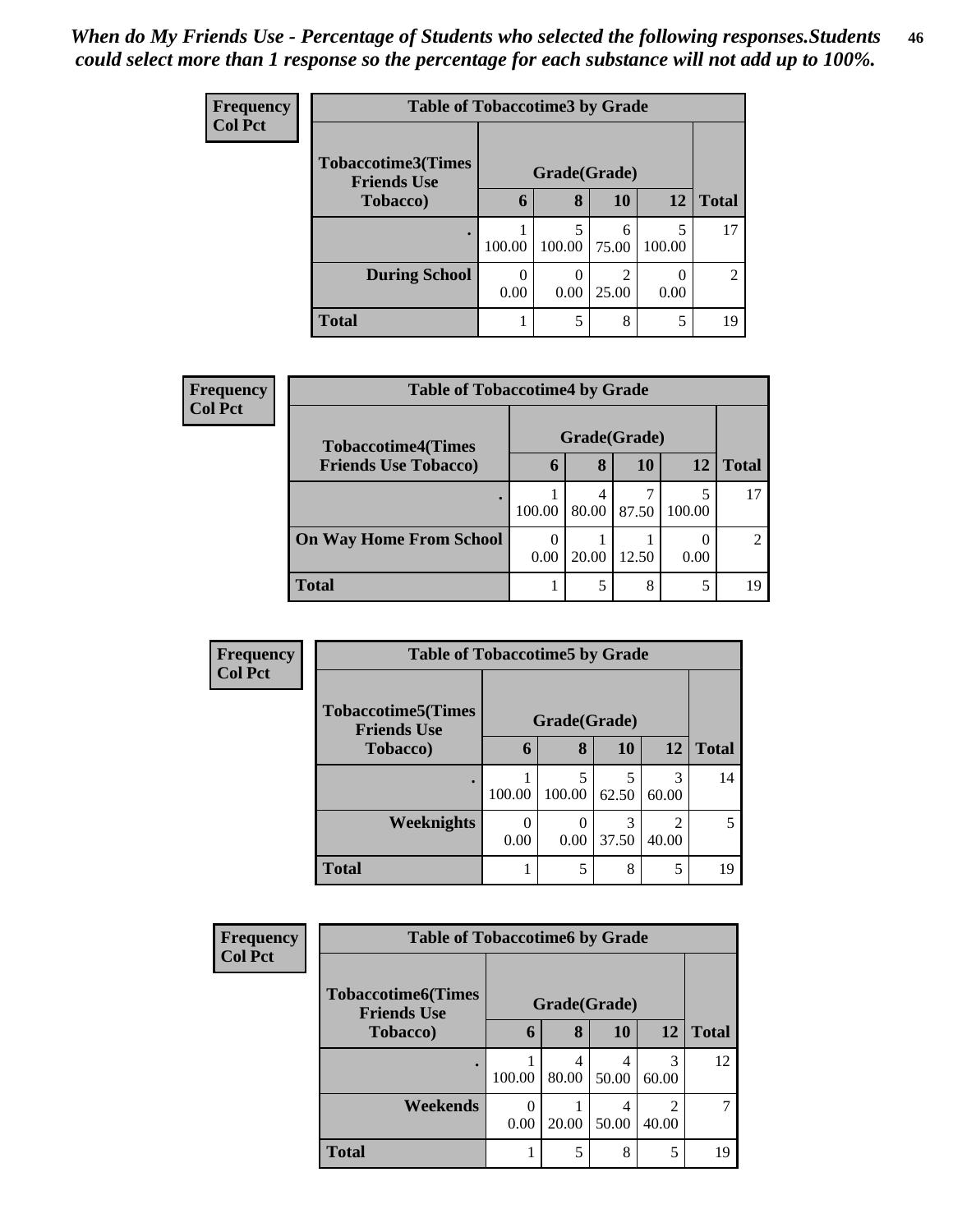| <b>Frequency</b> | <b>Table of Marijuanatime1 by Grade</b>           |              |                  |            |                         |              |  |
|------------------|---------------------------------------------------|--------------|------------------|------------|-------------------------|--------------|--|
| <b>Col Pct</b>   | <b>Marijuanatime1(Times</b><br><b>Friends Use</b> | Grade(Grade) |                  |            |                         |              |  |
|                  | Marijuana)                                        | 6            | 8                | <b>10</b>  | 12                      | <b>Total</b> |  |
|                  |                                                   | 0.00         | $\left($<br>0.00 | 4<br>50.00 | $\mathfrak{D}$<br>40.00 | 6            |  |
|                  | Do Not Use                                        | 100.00       | 5<br>100.00      | 50.00      | 3<br>60.00              | 13           |  |
|                  | <b>Total</b>                                      |              | 5                | 8          | 5                       | 19           |  |

| <b>Frequency</b> | <b>Table of Marijuanatime2 by Grade</b>           |              |             |            |             |                |
|------------------|---------------------------------------------------|--------------|-------------|------------|-------------|----------------|
| <b>Col Pct</b>   | <b>Marijuanatime2(Times</b><br><b>Friends Use</b> | Grade(Grade) |             |            |             |                |
|                  | Marijuana)                                        | b            | 8           | <b>10</b>  | 12          | <b>Total</b>   |
|                  |                                                   | 100.00       | 5<br>100.00 | 6<br>75.00 | 5<br>100.00 | 17             |
|                  | <b>On Way to School</b>                           | 0.00         | 0<br>0.00   | 2<br>25.00 | 0.00        | $\mathfrak{D}$ |
|                  | <b>Total</b>                                      |              | 5           | 8          | 5           | 19             |

| Frequency<br><b>Col Pct</b> |                                            | <b>Table of Marijuanatime3 by Grade</b> |        |            |             |                |  |  |
|-----------------------------|--------------------------------------------|-----------------------------------------|--------|------------|-------------|----------------|--|--|
|                             | Marijuanatime3(Times<br><b>Friends Use</b> | Grade(Grade)                            |        |            |             |                |  |  |
|                             | Marijuana)                                 | 6                                       | 8      | <b>10</b>  | 12          | <b>Total</b>   |  |  |
|                             |                                            | 100.00                                  | 100.00 | 6<br>75.00 | 5<br>100.00 | 17             |  |  |
|                             | <b>During School</b>                       | 0.00                                    | 0.00   | 2<br>25.00 | 0<br>0.00   | $\overline{c}$ |  |  |
|                             | <b>Total</b>                               |                                         | 5      | 8          | 5           | 19             |  |  |

| <b>Frequency</b><br><b>Col Pct</b> | <b>Table of Marijuanatime4 by Grade</b> |                  |        |            |        |              |  |
|------------------------------------|-----------------------------------------|------------------|--------|------------|--------|--------------|--|
|                                    | <b>Marijuanatime4</b> (Times            | Grade(Grade)     |        |            |        |              |  |
|                                    | <b>Friends Use Marijuana</b> )          | 6                | 8      | 10         | 12     | <b>Total</b> |  |
|                                    |                                         | 100.00           | 100.00 | 6<br>75.00 | 100.00 | 17           |  |
|                                    | <b>On Way Home From School</b>          | $\theta$<br>0.00 | 0.00   | 25.00      | 0.00   | ∍            |  |
|                                    | Total                                   |                  |        | 8          |        | 19           |  |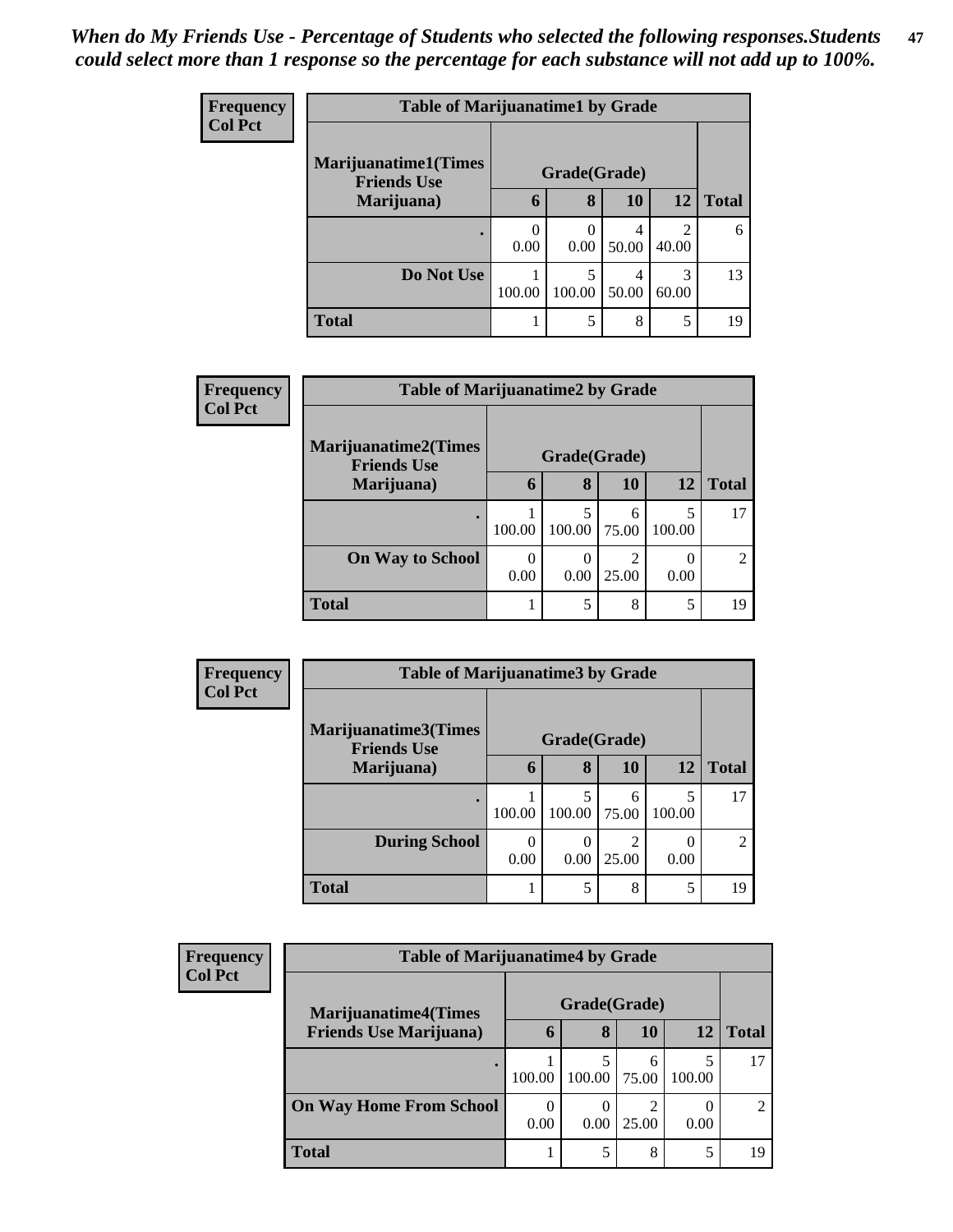| <b>Frequency</b> | <b>Table of Marijuanatime5 by Grade</b>            |              |           |            |            |                |
|------------------|----------------------------------------------------|--------------|-----------|------------|------------|----------------|
| <b>Col Pct</b>   | <b>Marijuanatime5</b> (Times<br><b>Friends Use</b> | Grade(Grade) |           |            |            |                |
|                  | Marijuana)                                         | 6            | 8         | 10         | 12         | <b>Total</b>   |
|                  |                                                    | 100.00       | 100.00    | 62.50      | 4<br>80.00 | 15             |
|                  | <b>Weeknights</b>                                  | 0.00         | 0<br>0.00 | 3<br>37.50 | 20.00      | $\overline{4}$ |
|                  | <b>Total</b>                                       |              | 5         | 8          | 5          | 19             |

| <b>Frequency</b> | <b>Table of Marijuanatime6 by Grade</b>           |              |                  |            |            |              |  |
|------------------|---------------------------------------------------|--------------|------------------|------------|------------|--------------|--|
| <b>Col Pct</b>   | <b>Marijuanatime6(Times</b><br><b>Friends Use</b> | Grade(Grade) |                  |            |            |              |  |
|                  | Marijuana)                                        | 6            | 8                | 10         | 12         | <b>Total</b> |  |
|                  |                                                   | 100.00       | 100.00           | 4<br>50.00 | 4<br>80.00 | 14           |  |
|                  | Weekends                                          | 0.00         | $\theta$<br>0.00 | 4<br>50.00 | 20.00      | 5            |  |
|                  | <b>Total</b>                                      |              | 5                | 8          | 5          | 19           |  |

| <b>Frequency</b><br><b>Col Pct</b> | <b>Table of Otherdrugtime1 by Grade</b>                 |              |             |            |                         |              |  |
|------------------------------------|---------------------------------------------------------|--------------|-------------|------------|-------------------------|--------------|--|
|                                    | <b>Otherdrugtime1(Times</b><br><b>Friends Use Other</b> | Grade(Grade) |             |            |                         |              |  |
|                                    | <b>Illegal Drugs</b> )                                  | 6            | 8           | <b>10</b>  | 12                      | <b>Total</b> |  |
|                                    |                                                         | 0.00         | 0<br>0.00   | 50.00      | $\mathfrak{D}$<br>40.00 | 6            |  |
|                                    | Do Not Use                                              | 100.00       | 5<br>100.00 | 4<br>50.00 | 3<br>60.00              | 13           |  |
|                                    | <b>Total</b>                                            |              | 5           | 8          | 5                       | 19           |  |

| Frequency      |                                                    | <b>Table of Otherdrugtime2 by Grade</b> |              |                         |        |                |  |
|----------------|----------------------------------------------------|-----------------------------------------|--------------|-------------------------|--------|----------------|--|
| <b>Col Pct</b> | <b>Otherdrugtime2(Times</b>                        |                                         | Grade(Grade) |                         |        |                |  |
|                | <b>Friends Use Other</b><br><b>Illegal Drugs</b> ) | 6                                       | 8            | 10                      | 12     | <b>Total</b>   |  |
|                |                                                    | 100.00                                  | 100.00       | 6<br>75.00              | 100.00 | 17             |  |
|                | <b>On Way to School</b>                            | 0<br>0.00                               | 0.00         | $\mathfrak{D}$<br>25.00 | 0.00   | $\mathfrak{D}$ |  |
|                | <b>Total</b>                                       |                                         | 5            | 8                       | 5      | 19             |  |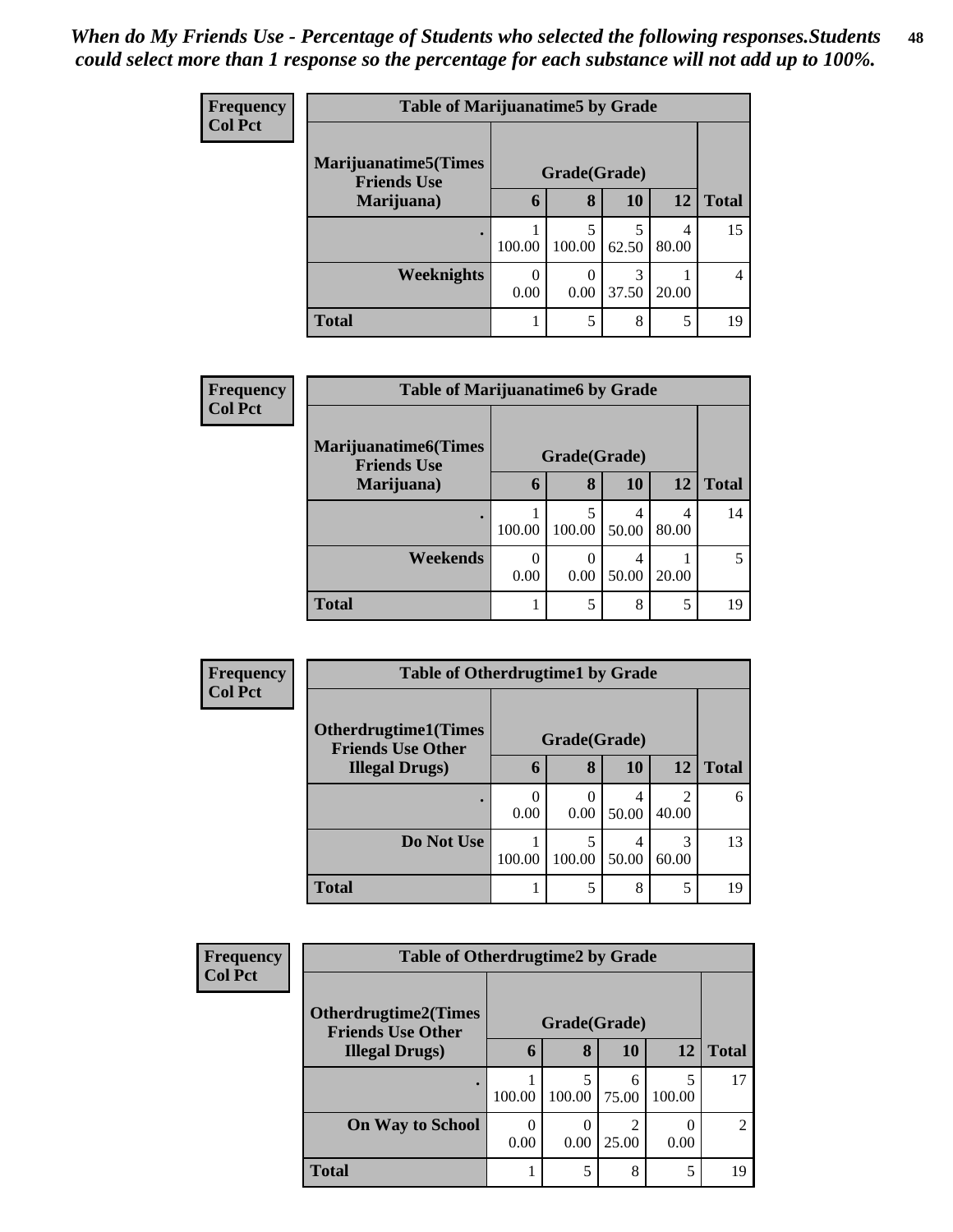*When do My Friends Use - Percentage of Students who selected the following responses.Students could select more than 1 response so the percentage for each substance will not add up to 100%.* **49**

| <b>Frequency</b> | <b>Table of Otherdrugtime3 by Grade</b>            |              |             |            |             |                |
|------------------|----------------------------------------------------|--------------|-------------|------------|-------------|----------------|
| <b>Col Pct</b>   | <b>Otherdrugtime3(Times</b>                        | Grade(Grade) |             |            |             |                |
|                  | <b>Friends Use Other</b><br><b>Illegal Drugs</b> ) | 6            | 8           | 10         | 12          | <b>Total</b>   |
|                  |                                                    | 100.00       | 5<br>100.00 | 6<br>75.00 | 5<br>100.00 | 17             |
|                  | <b>During School</b>                               | 0.00         | 0<br>0.00   | 2<br>25.00 | 0<br>0.00   | $\overline{c}$ |
|                  | <b>Total</b>                                       |              | 5           | 8          | 5           | 19             |

| <b>Frequency</b> | <b>Table of Otherdrugtime4 by Grade</b>                         |                  |        |            |                  |               |
|------------------|-----------------------------------------------------------------|------------------|--------|------------|------------------|---------------|
| <b>Col Pct</b>   | <b>Otherdrugtime4(Times</b><br><b>Friends Use Other Illegal</b> | Grade(Grade)     |        |            |                  |               |
|                  | Drugs)                                                          |                  | 8      | 10         | 12               | <b>Total</b>  |
|                  |                                                                 | 100.00           | 100.00 | 6<br>75.00 | 100.00           | 17            |
|                  | <b>On Way Home From School</b>                                  | $\Omega$<br>0.00 | 0.00   | 25.00      | $\theta$<br>0.00 | $\mathcal{D}$ |
|                  | <b>Total</b>                                                    |                  | 5      | 8          | 5                | 19            |

| <b>Frequency</b> | <b>Table of Otherdrugtime5 by Grade</b>                  |              |                                 |           |            |              |  |
|------------------|----------------------------------------------------------|--------------|---------------------------------|-----------|------------|--------------|--|
| <b>Col Pct</b>   | <b>Otherdrugtime5</b> (Times<br><b>Friends Use Other</b> | Grade(Grade) |                                 |           |            |              |  |
|                  | <b>Illegal Drugs</b> )                                   | 6            | 8                               | <b>10</b> | 12         | <b>Total</b> |  |
|                  |                                                          | 100.00       | 5<br>100.00                     | 62.50     | 4<br>80.00 | 15           |  |
|                  | <b>Weeknights</b>                                        | 0<br>0.00    | $\left( \right)$<br>$0.00\vert$ | 37.50     | 20.00      | 4            |  |
|                  | <b>Total</b>                                             |              | 5                               | 8         | 5          | 19           |  |

| <b>Frequency</b> | <b>Table of Otherdrugtime6 by Grade</b>                 |              |             |           |            |              |
|------------------|---------------------------------------------------------|--------------|-------------|-----------|------------|--------------|
| <b>Col Pct</b>   | <b>Otherdrugtime6(Times</b><br><b>Friends Use Other</b> | Grade(Grade) |             |           |            |              |
|                  | <b>Illegal Drugs</b> )                                  | $\mathbf b$  | 8           | <b>10</b> | <b>12</b>  | <b>Total</b> |
|                  |                                                         | 100.00       | 5<br>100.00 | 50.00     | 4<br>80.00 | 14           |
|                  | Weekends                                                | 0.00         | C<br>0.00   | 50.00     | 20.00      |              |
|                  | <b>Total</b>                                            |              | 5           | 8         | 5          | 19           |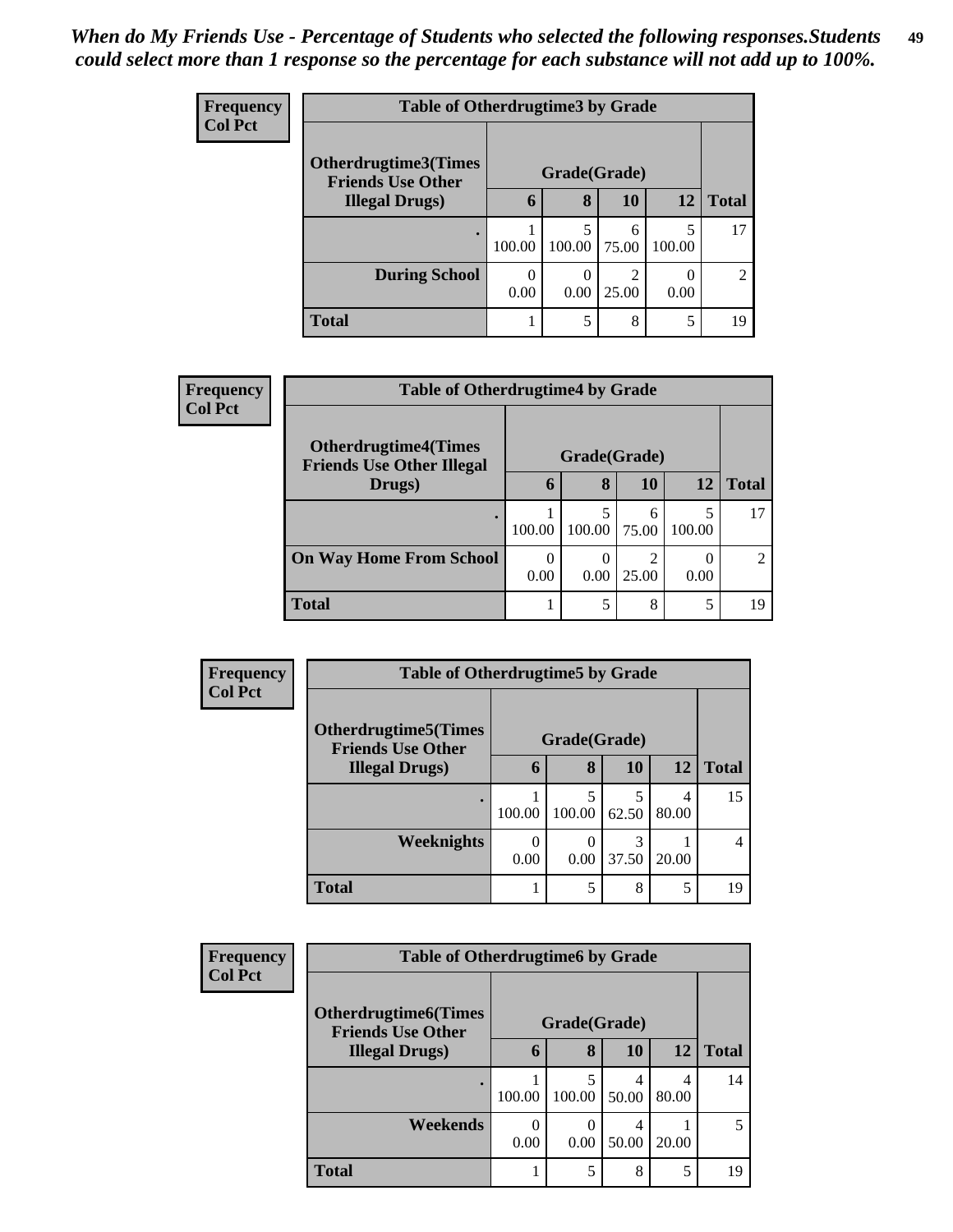| <b>Frequency</b> | <b>Table of Educationalcohol by Grade</b>                                                                                     |                  |                                      |                                   |                                    |              |
|------------------|-------------------------------------------------------------------------------------------------------------------------------|------------------|--------------------------------------|-----------------------------------|------------------------------------|--------------|
| <b>Col Pct</b>   | Educationalcohol(I<br>have been taught<br>about alcohol,<br>tobacco,<br>and other drugs<br>within the last<br>year at school) | 6                | Grade(Grade)<br>8                    | <b>10</b>                         | 12                                 | <b>Total</b> |
|                  | <b>Yes</b>                                                                                                                    | $\Omega$<br>0.00 | 3<br>60.00                           | $\overline{\phantom{0}}$<br>62.50 | $\overline{\mathcal{L}}$<br>100.00 | 13           |
|                  | N <sub>o</sub>                                                                                                                | 100.00           | $\mathcal{D}_{\mathcal{L}}$<br>40.00 | 3<br>37.50                        | 0<br>0.00                          | 6            |
|                  | <b>Total</b>                                                                                                                  |                  | 5                                    | 8                                 | 5                                  | 19           |

| Frequency      |                             | <b>Table of Eversmoked by Grade</b> |            |            |            |              |  |  |
|----------------|-----------------------------|-------------------------------------|------------|------------|------------|--------------|--|--|
| <b>Col Pct</b> | Eversmoked(I<br>have smoked | Grade(Grade)                        |            |            |            |              |  |  |
|                | a cigarette)                | 6                                   | 8          | 10         | 12         | <b>Total</b> |  |  |
|                | <b>Yes</b>                  | $\Omega$<br>0.00                    | 2<br>40.00 | 5<br>62.50 | 20.00      | 8            |  |  |
|                | N <sub>0</sub>              | 100.00                              | 3<br>60.00 | 3<br>37.50 | 4<br>80.00 | 11           |  |  |
|                | <b>Total</b>                |                                     | 5          | 8          | 5          | 19           |  |  |

| Frequency      | <b>Table of Drovedrinking by Grade</b>                                          |          |          |                              |             |              |  |
|----------------|---------------------------------------------------------------------------------|----------|----------|------------------------------|-------------|--------------|--|
| <b>Col Pct</b> | Drovedrinking(In<br>the past 30 days I<br>have driven a car<br>or other vehicle |          |          | Grade(Grade)                 |             |              |  |
|                | while I was<br>drinking alcohol)                                                | 6        | 8        | 10                           | 12          | <b>Total</b> |  |
|                | N <sub>0</sub>                                                                  | $\Omega$ | $\theta$ | 8<br>100.00                  | 5<br>100.00 | 13           |  |
|                | <b>Total</b>                                                                    | $\Omega$ | $\theta$ | 8                            | 5           | 13           |  |
|                |                                                                                 |          |          | <b>Frequency Missing = 6</b> |             |              |  |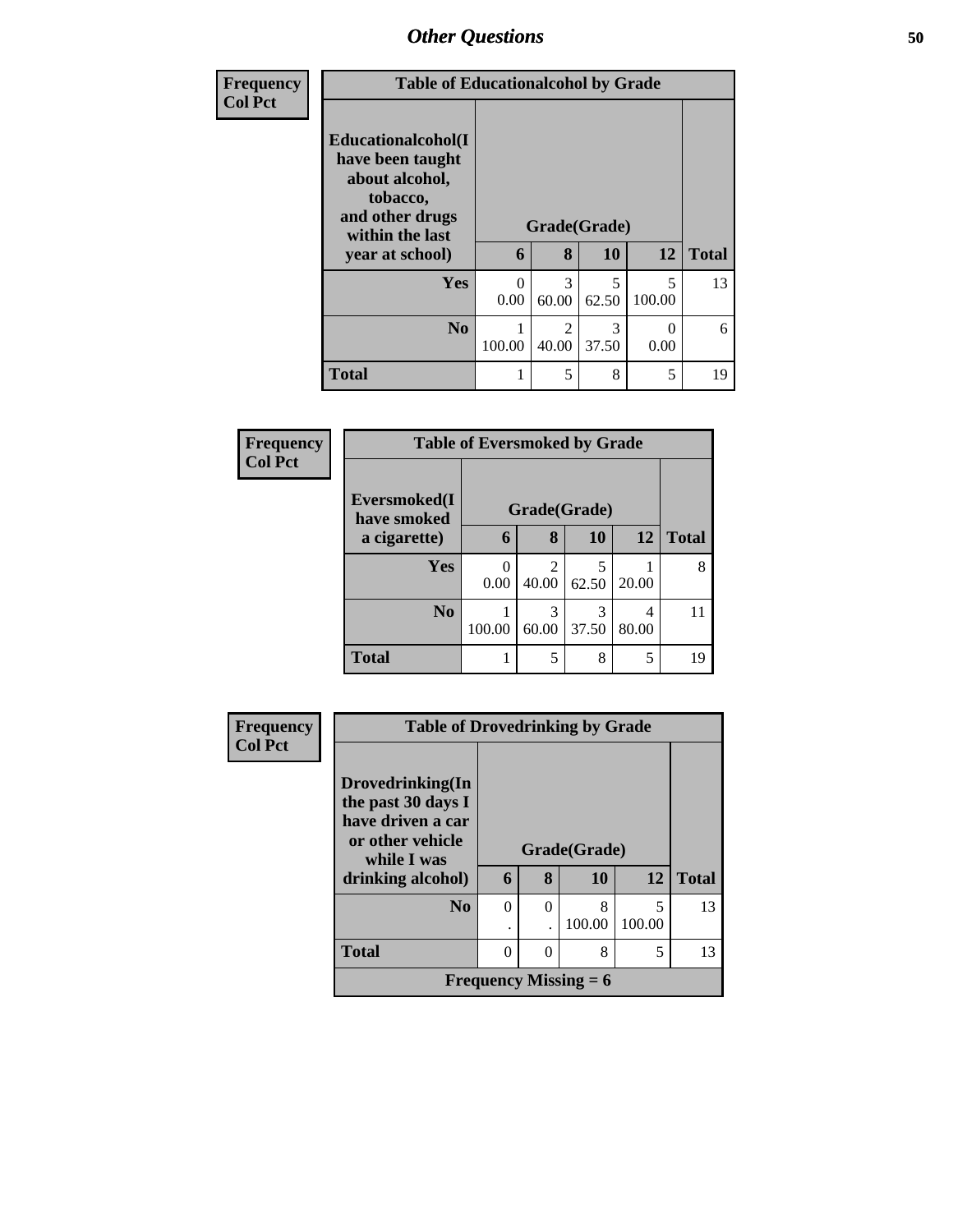| <b>Frequency</b> | <b>Table of Rodedrinking by Grade</b> |        |              |        |                          |              |  |  |
|------------------|---------------------------------------|--------|--------------|--------|--------------------------|--------------|--|--|
| <b>Col Pct</b>   |                                       |        |              |        |                          |              |  |  |
|                  | Rodedrinking(In                       |        |              |        |                          |              |  |  |
|                  | the past 30 days<br>I have ridden in  |        |              |        |                          |              |  |  |
|                  | a car with a                          |        |              |        |                          |              |  |  |
|                  | driver who had<br>been drinking       |        | Grade(Grade) |        |                          |              |  |  |
|                  | alcohol)                              | 6      | 8            | 10     | 12                       | <b>Total</b> |  |  |
|                  | N <sub>0</sub>                        |        |              | 8      | $\overline{\mathcal{L}}$ | 19           |  |  |
|                  |                                       | 100.00 | 100.00       | 100.00 | 100.00                   |              |  |  |
|                  | <b>Total</b>                          |        | 5            | 8      | 5                        | 19           |  |  |

| <b>Frequency</b> | <b>Table of Drugsschool by Grade</b>                                                                                                   |           |                                    |                         |                                    |              |
|------------------|----------------------------------------------------------------------------------------------------------------------------------------|-----------|------------------------------------|-------------------------|------------------------------------|--------------|
| <b>Col Pct</b>   | <b>Drugsschool</b> (During<br>the past 12 months,<br>I have been offered,<br>sold,<br>or given illegal<br>drugs on school<br>property) | 6         | Grade(Grade)<br>8                  | 10                      | 12                                 | <b>Total</b> |
|                  | <b>Yes</b>                                                                                                                             | 0<br>0.00 | 0<br>0.00                          | 12.50                   | 0<br>0.00                          | 1            |
|                  | N <sub>0</sub>                                                                                                                         | 100.00    | $\overline{\phantom{0}}$<br>100.00 | $\overline{7}$<br>87.50 | $\overline{\phantom{0}}$<br>100.00 | 18           |
|                  | <b>Total</b>                                                                                                                           |           | 5                                  | 8                       | 5                                  | 19           |

| <b>Frequency</b> | <b>Table of Helpbullied by Grade</b>           |                  |                  |                        |                  |              |
|------------------|------------------------------------------------|------------------|------------------|------------------------|------------------|--------------|
| <b>Col Pct</b>   | Helpbullied(I<br>would help<br>someone who was |                  | Grade(Grade)     |                        |                  |              |
|                  | being bullied)                                 | 6                | 8                | 10                     | 12               | <b>Total</b> |
|                  | <b>Strongly Agree</b>                          | 100.00           | 5<br>100.00      | 4<br>50.00             | 20.00            | 11           |
|                  | <b>Somewhat Agree</b>                          | $\Omega$<br>0.00 | 0<br>0.00        | $\mathcal{F}$<br>37.50 | 3<br>60.00       | 6            |
|                  | <b>Somewhat Disagree</b>                       | $\Omega$<br>0.00 | $\Omega$<br>0.00 | 0<br>0.00              | 20.00            |              |
|                  | <b>Strongly Disagree</b>                       | $\Omega$<br>0.00 | 0<br>0.00        | 12.50                  | $\Omega$<br>0.00 |              |
|                  | Total                                          | 1                | 5                | 8                      | 5                | 19           |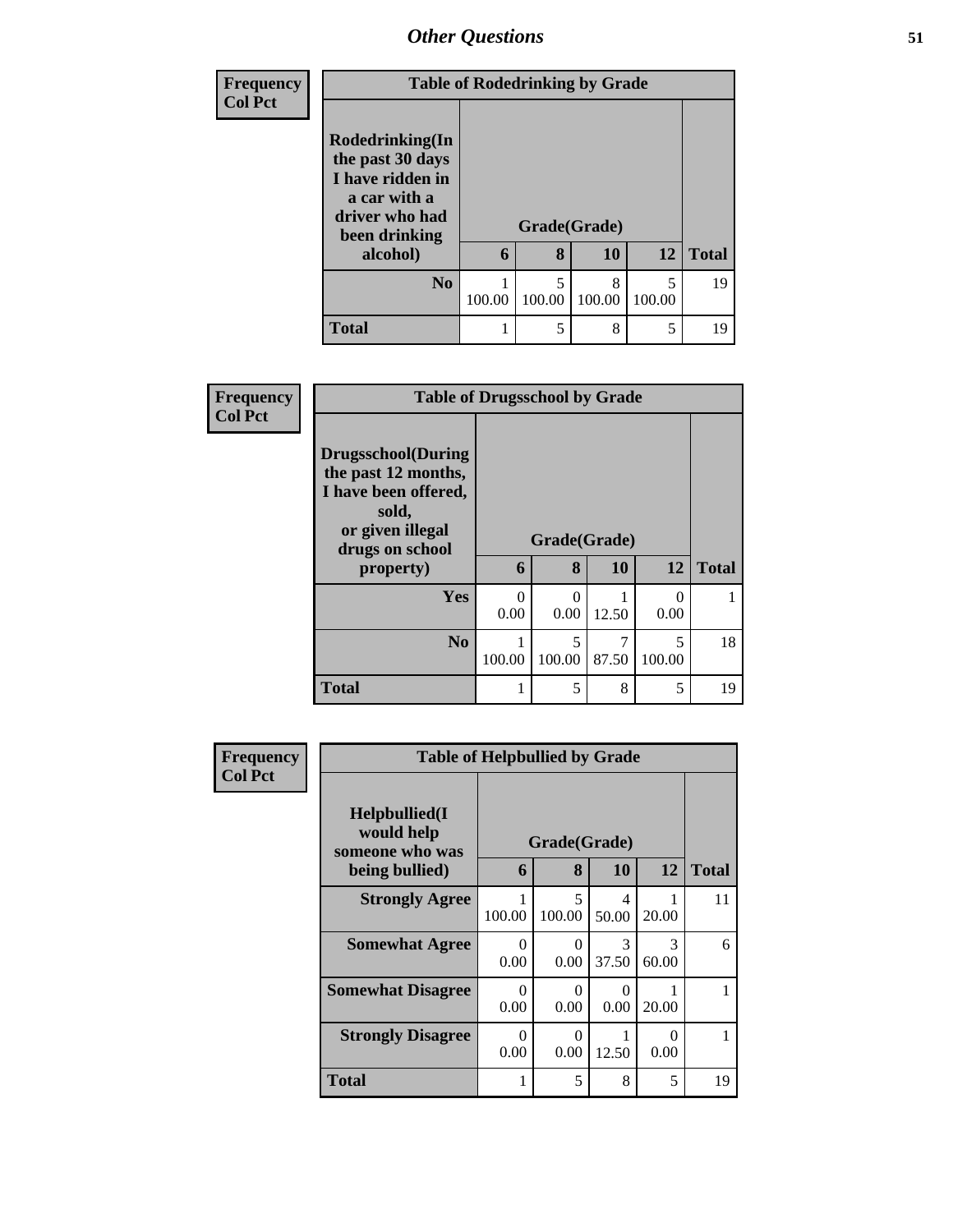| Frequency      |              | <b>Table of Grade by Bingedrinking</b>                                                                                     |              |
|----------------|--------------|----------------------------------------------------------------------------------------------------------------------------|--------------|
| <b>Row Pct</b> |              | <b>Bingedrinking(I</b><br>have drunk five<br>or more drinks<br>of alcohol at<br>one sitting<br>during the last<br>30 days) |              |
|                | Grade(Grade) | 0 Days                                                                                                                     | <b>Total</b> |
|                | 6            | 100.00                                                                                                                     | 1            |
|                | 8            | 5<br>100.00                                                                                                                | 5            |
|                | 10           | 8<br>100.00                                                                                                                | 8            |
|                | 12           | 5<br>100.00                                                                                                                | 5            |
|                | <b>Total</b> | 19                                                                                                                         | 19           |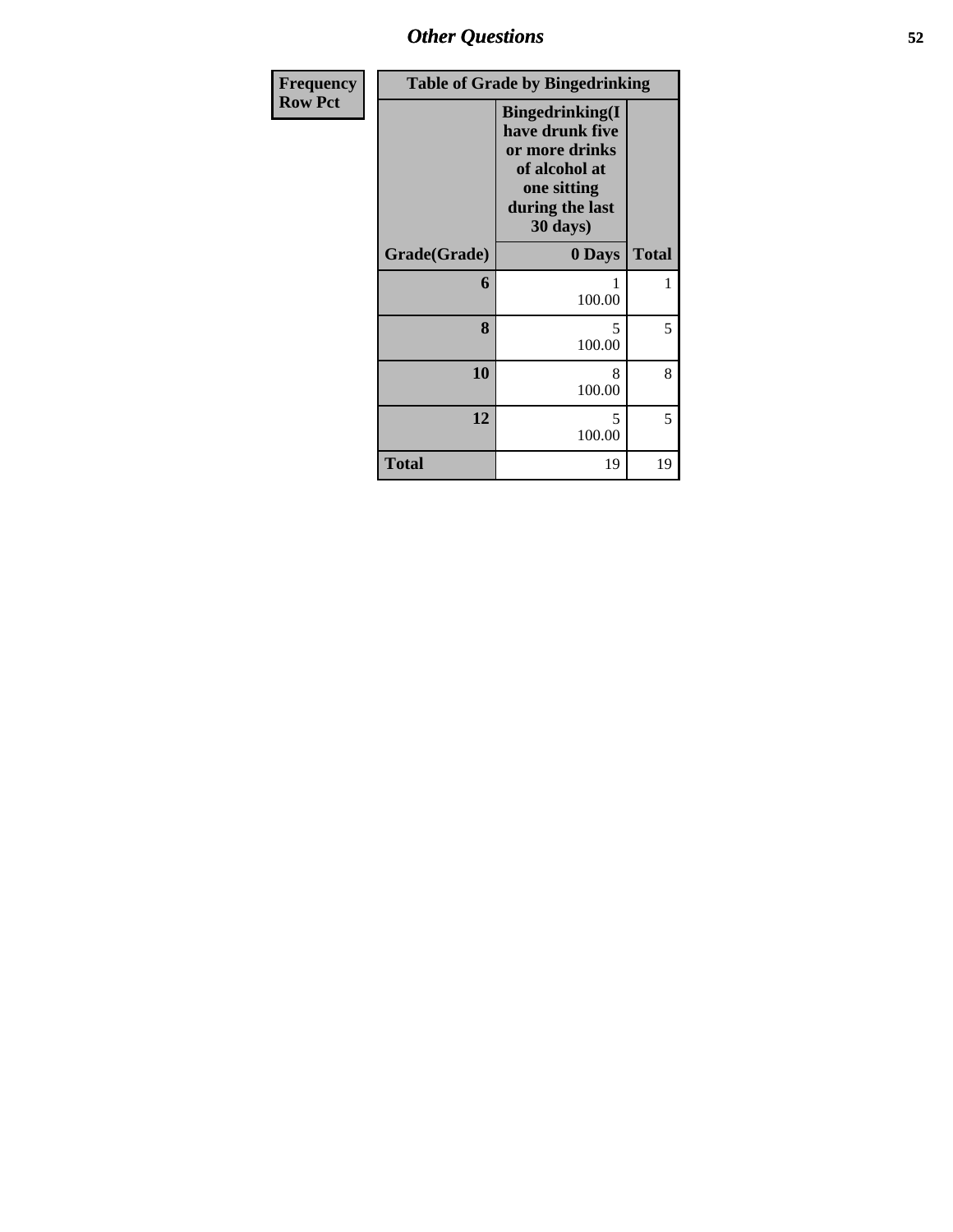| <b>Frequency</b><br>Row Pct |
|-----------------------------|
|                             |

| <b>Table of Grade by Dairy</b> |                          |                                                                                                          |           |                           |    |  |  |  |  |
|--------------------------------|--------------------------|----------------------------------------------------------------------------------------------------------|-----------|---------------------------|----|--|--|--|--|
|                                |                          | Dairy (I eat at least 3 servings of dairy<br>products each day)                                          |           |                           |    |  |  |  |  |
| Grade(Grade)                   | <b>Strongly</b><br>Agree | Somewhat  <br>Somewhat<br><b>Strongly</b><br><b>Disagree</b><br><b>Total</b><br><b>Disagree</b><br>Agree |           |                           |    |  |  |  |  |
| 6                              | 100.00                   | 0.00                                                                                                     | 0.00      | 0<br>0.00                 |    |  |  |  |  |
| 8                              | 4<br>80.00               | 20.00                                                                                                    | 0.00      | $\mathbf{\Omega}$<br>0.00 | 5  |  |  |  |  |
| <b>10</b>                      | 4<br>50.00               | 3<br>37.50                                                                                               | 12.50     | $\mathbf{\Omega}$<br>0.00 | 8  |  |  |  |  |
| 12                             | 3<br>60.00               | 0.00                                                                                                     | 0<br>0.00 | $\mathcal{D}$<br>40.00    |    |  |  |  |  |
| <b>Total</b>                   | 12                       | 4                                                                                                        |           | $\mathfrak{D}$            | 19 |  |  |  |  |

| <b>Frequency</b> |              |                                                                                                                                                                          | <b>Table of Grade by Fruitveg</b>                                           |                                    |              |  |  |
|------------------|--------------|--------------------------------------------------------------------------------------------------------------------------------------------------------------------------|-----------------------------------------------------------------------------|------------------------------------|--------------|--|--|
| <b>Row Pct</b>   |              |                                                                                                                                                                          | Fruitveg(I eat at least 5<br>servings of fruits and<br>vegetables each day) |                                    |              |  |  |
|                  | Grade(Grade) | <b>Strongly</b><br><b>Agree</b>                                                                                                                                          | <b>Somewhat</b><br>Agree                                                    | <b>Strongly</b><br><b>Disagree</b> | <b>Total</b> |  |  |
|                  | 6            | 100.00                                                                                                                                                                   | 0<br>0.00                                                                   | $\Omega$<br>0.00                   |              |  |  |
|                  | $\mathbf{8}$ | $\mathcal{D}_{\mathcal{A}}^{\mathcal{A}}(\mathcal{A})=\mathcal{D}_{\mathcal{A}}^{\mathcal{A}}(\mathcal{A})\mathcal{D}_{\mathcal{A}}^{\mathcal{A}}(\mathcal{A})$<br>40.00 | 3<br>60.00                                                                  | 0<br>0.00                          | 5            |  |  |
|                  | 10           | 6<br>75.00                                                                                                                                                               | 12.50                                                                       | 12.50                              | 8            |  |  |
|                  | 12           | $\mathfrak{D}$<br>40.00                                                                                                                                                  | 20.00                                                                       | $\mathfrak{D}$<br>40.00            | 5            |  |  |
|                  | <b>Total</b> | 11                                                                                                                                                                       | 5                                                                           | 3                                  | 19           |  |  |

| <b>ncy</b> | <b>Table of Grade by Cafeteriahealthy</b> |                          |                                                                       |                                      |                                    |              |  |  |  |  |
|------------|-------------------------------------------|--------------------------|-----------------------------------------------------------------------|--------------------------------------|------------------------------------|--------------|--|--|--|--|
|            |                                           |                          | Cafeteriahealthy (School meals in my<br>school cafeteria are healthy) |                                      |                                    |              |  |  |  |  |
|            | Grade(Grade)                              | <b>Strongly</b><br>Agree | Agree                                                                 | Somewhat Somewhat<br><b>Disagree</b> | <b>Strongly</b><br><b>Disagree</b> | <b>Total</b> |  |  |  |  |
|            | 6                                         | 100.00                   | 0.00                                                                  | 0.00                                 | $\mathbf{\Omega}$<br>0.00          |              |  |  |  |  |
|            | 8                                         | 20.00                    | 3<br>60.00                                                            | 20.00                                | $\Omega$<br>0.00                   | 5            |  |  |  |  |
|            | 10                                        | 3<br>37.50               | 3<br>37.50                                                            | $\mathfrak{D}$<br>25.00              | 0<br>0.00                          | 8            |  |  |  |  |
|            | 12                                        | $\mathfrak{D}$<br>40.00  | $\mathcal{D}_{\mathcal{L}}$<br>40.00                                  | 0.00                                 | 20.00                              | 5            |  |  |  |  |
|            | <b>Total</b>                              | 7                        | 8                                                                     | 3                                    |                                    | 19           |  |  |  |  |

**Frequency Row Pct**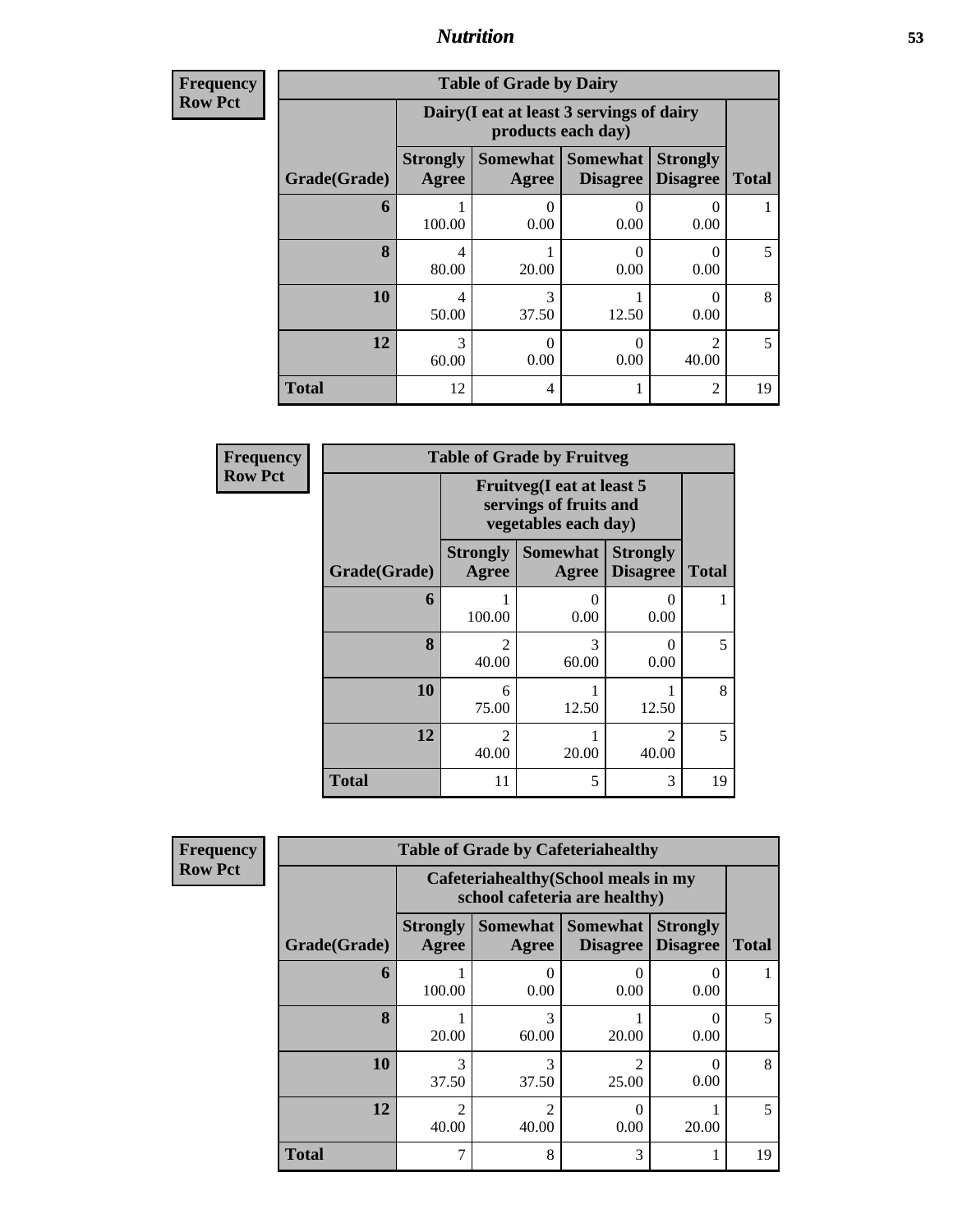| <b>Frequency</b> | <b>Table of Grade by Cafeterianutrition</b> |                                                                                           |                |                                        |                                    |              |  |  |  |  |
|------------------|---------------------------------------------|-------------------------------------------------------------------------------------------|----------------|----------------------------------------|------------------------------------|--------------|--|--|--|--|
| <b>Row Pct</b>   |                                             | <b>Cafeterianutrition</b> (Facts about nutrition<br>are available in my school cafeteria) |                |                                        |                                    |              |  |  |  |  |
|                  | Grade(Grade)                                | <b>Strongly</b><br>Agree                                                                  | Agree          | Somewhat   Somewhat<br><b>Disagree</b> | <b>Strongly</b><br><b>Disagree</b> | <b>Total</b> |  |  |  |  |
|                  | 6                                           | 100.00                                                                                    | 0<br>0.00      | 0.00                                   | 0<br>0.00                          |              |  |  |  |  |
|                  | 8                                           | 100.00                                                                                    | 0<br>0.00      | 0.00                                   | $\Omega$<br>0.00                   | 5            |  |  |  |  |
|                  | 10                                          | 4<br>50.00                                                                                | 12.50          | 12.50                                  | っ<br>25.00                         | 8            |  |  |  |  |
|                  | 12                                          | 3<br>60.00                                                                                | 20.00          | 0.00                                   | 20.00                              | 5            |  |  |  |  |
|                  | <b>Total</b>                                | 13                                                                                        | $\overline{2}$ |                                        | 3                                  | 19           |  |  |  |  |

| <b>Frequency</b> | <b>Table of Grade by Schoollunch</b> |                                                                 |                                                                                                                                                                          |                                        |              |  |  |
|------------------|--------------------------------------|-----------------------------------------------------------------|--------------------------------------------------------------------------------------------------------------------------------------------------------------------------|----------------------------------------|--------------|--|--|
| <b>Row Pct</b>   |                                      | Schoollunch(I eat school lunch<br>three or more times per week) |                                                                                                                                                                          |                                        |              |  |  |
|                  | Grade(Grade)                         | <b>Strongly</b><br>Agree                                        | Agree                                                                                                                                                                    | Somewhat   Somewhat<br><b>Disagree</b> | <b>Total</b> |  |  |
|                  | 6                                    | 100.00                                                          | 0.00                                                                                                                                                                     | 0<br>0.00                              |              |  |  |
|                  | 8                                    | $\mathfrak{D}$<br>40.00                                         | $\mathcal{D}_{\mathcal{A}}^{\mathcal{A}}(\mathcal{A})=\mathcal{D}_{\mathcal{A}}^{\mathcal{A}}(\mathcal{A})\mathcal{D}_{\mathcal{A}}^{\mathcal{A}}(\mathcal{A})$<br>40.00 | 20.00                                  | 5            |  |  |
|                  | 10                                   | 6<br>75.00                                                      | 12.50                                                                                                                                                                    | 12.50                                  | 8            |  |  |
|                  | 12                                   | $\overline{\phantom{0}}$<br>100.00                              | 0.00                                                                                                                                                                     | 0<br>0.00                              | 5            |  |  |
|                  | <b>Total</b>                         | 14                                                              | 3                                                                                                                                                                        | 2                                      | 19           |  |  |

| Frequency      | <b>Table of Grade by Foodchoices</b> |                          |                                                                     |                                    |                                    |              |  |  |  |
|----------------|--------------------------------------|--------------------------|---------------------------------------------------------------------|------------------------------------|------------------------------------|--------------|--|--|--|
| <b>Row Pct</b> |                                      |                          | Foodchoices (I make healthy food choices in<br>my school cafeteria) |                                    |                                    |              |  |  |  |
|                | Grade(Grade)                         | <b>Strongly</b><br>Agree | <b>Somewhat</b><br>Agree                                            | <b>Somewhat</b><br><b>Disagree</b> | <b>Strongly</b><br><b>Disagree</b> | <b>Total</b> |  |  |  |
|                | 6                                    | $\theta$<br>0.00         | 0<br>0.00                                                           | 0.00                               | 100.00                             |              |  |  |  |
|                | 8                                    | 20.00                    | 3<br>60.00                                                          | 20.00                              | 0.00                               | 5            |  |  |  |
|                | 10                                   | 4<br>50.00               | 0<br>0.00                                                           | 3<br>37.50                         | 12.50                              | 8            |  |  |  |
|                | 12                                   | 3<br>60.00               | 0<br>0.00                                                           | 0.00                               | $\mathfrak{D}$<br>40.00            | 5            |  |  |  |
|                | <b>Total</b>                         | 8                        | 3                                                                   | 4                                  | 4                                  | 19           |  |  |  |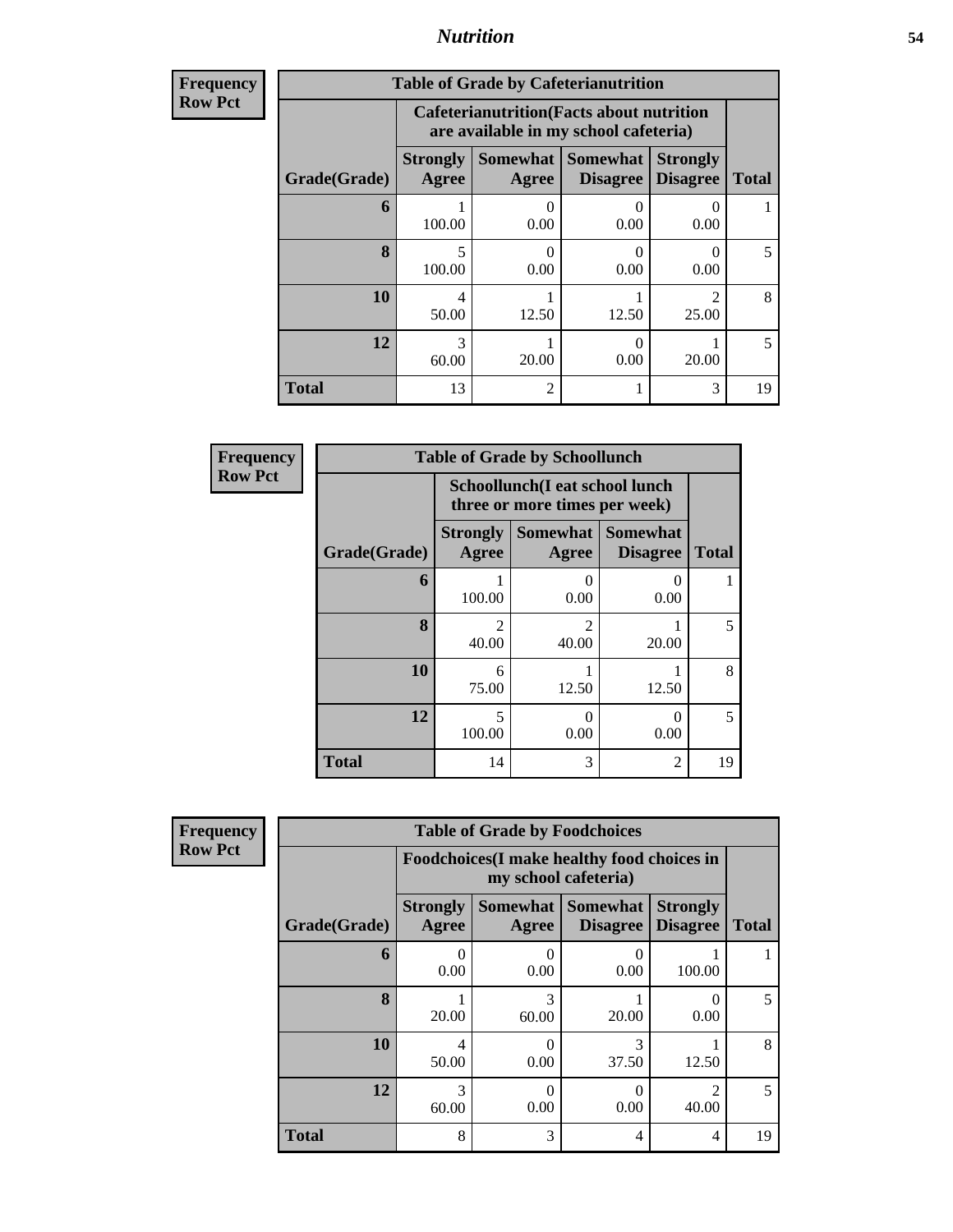| <b>Frequency</b><br>Row Pct |
|-----------------------------|
|                             |

| <b>Table of Grade by Wholewheat</b> |                                           |                                                                                                             |                                               |                                    |              |  |  |  |  |
|-------------------------------------|-------------------------------------------|-------------------------------------------------------------------------------------------------------------|-----------------------------------------------|------------------------------------|--------------|--|--|--|--|
|                                     |                                           | Wholewheat (There are whole wheat and<br>multigrain breads and cereals available in<br>my school cafeteria) |                                               |                                    |              |  |  |  |  |
| Grade(Grade)                        | <b>Strongly</b><br>Agree                  | Agree                                                                                                       | <b>Somewhat   Somewhat</b><br><b>Disagree</b> | <b>Strongly</b><br><b>Disagree</b> | <b>Total</b> |  |  |  |  |
| 6                                   | 0<br>0.00                                 | ∩<br>0.00                                                                                                   | 100.00                                        | 0.00                               |              |  |  |  |  |
| 8                                   | 4<br>80.00                                | ∩<br>0.00                                                                                                   | 20.00                                         | 0<br>0.00                          | 5            |  |  |  |  |
| <b>10</b>                           | 5<br>62.50                                | $\mathfrak{D}$<br>25.00                                                                                     | 0<br>0.00                                     | 12.50                              | 8            |  |  |  |  |
| 12                                  | 3<br>∩<br>60.00<br>20.00<br>0.00<br>20.00 |                                                                                                             |                                               |                                    |              |  |  |  |  |
| <b>Total</b>                        | 12                                        | $\overline{c}$                                                                                              | 3                                             | 2                                  | 19           |  |  |  |  |

**Frequency Row Pct**

| <b>Table of Grade by Healthyvending</b> |                                                                                                                                               |       |                                        |                                    |              |  |  |  |  |
|-----------------------------------------|-----------------------------------------------------------------------------------------------------------------------------------------------|-------|----------------------------------------|------------------------------------|--------------|--|--|--|--|
|                                         | Healthyvending (If only healthy snacks and<br>beverages were available in the vending<br>machines during the school day,<br>I would buy them) |       |                                        |                                    |              |  |  |  |  |
| Grade(Grade)                            | <b>Strongly</b><br>Agree                                                                                                                      | Agree | Somewhat   Somewhat<br><b>Disagree</b> | <b>Strongly</b><br><b>Disagree</b> | <b>Total</b> |  |  |  |  |
| 6                                       | 100.00                                                                                                                                        | 0.00  | 0<br>0.00                              | 0.00                               |              |  |  |  |  |
| $\mathbf{R}$                            | 4<br>80.00                                                                                                                                    | 20.00 | ∩<br>0.00                              | $\mathbf{\Omega}$<br>0.00          | 5            |  |  |  |  |
| 10                                      | 5<br>62.50                                                                                                                                    | 12.50 | $\mathfrak{D}$<br>25.00                | 0.00                               | 8            |  |  |  |  |
| 12                                      | 3<br>$\mathcal{D}$<br>0<br>0.00<br>0.00<br>60.00<br>40.00                                                                                     |       |                                        |                                    |              |  |  |  |  |
| <b>Total</b>                            | 13                                                                                                                                            | 2     | $\overline{2}$                         | $\mathfrak{D}$                     | 19           |  |  |  |  |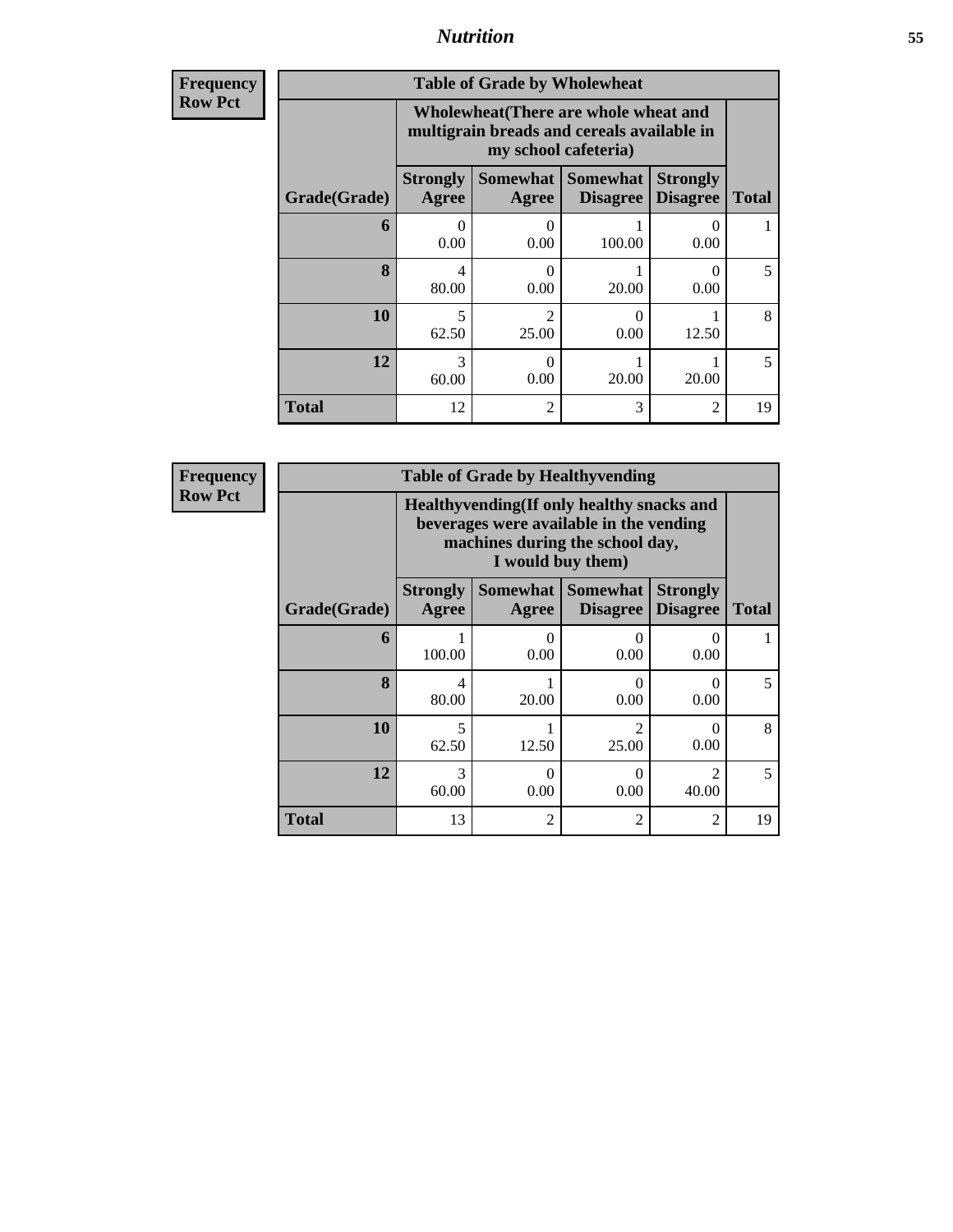**Frequency Row Pct**

| <b>Table of Grade by Schoolbreakfast</b> |                                                                                                                                         |                           |                                        |                                    |              |  |  |  |  |
|------------------------------------------|-----------------------------------------------------------------------------------------------------------------------------------------|---------------------------|----------------------------------------|------------------------------------|--------------|--|--|--|--|
|                                          | Schoolbreakfast (If breakfast were<br>available at school,<br>but outside the cafeteria,<br>I would eat breakfast at school more often) |                           |                                        |                                    |              |  |  |  |  |
| Grade(Grade)                             | <b>Strongly</b><br>Agree                                                                                                                | Agree                     | Somewhat   Somewhat<br><b>Disagree</b> | <b>Strongly</b><br><b>Disagree</b> | <b>Total</b> |  |  |  |  |
| 6                                        | 100.00                                                                                                                                  | $\mathbf{\Omega}$<br>0.00 | 0.00                                   | $\mathbf{\Omega}$<br>0.00          |              |  |  |  |  |
| 8                                        | 4<br>80.00                                                                                                                              | ∩<br>0.00                 | 20.00                                  | $\Omega$<br>0.00                   | 5            |  |  |  |  |
| 10                                       | $\mathfrak{D}$<br>25.00                                                                                                                 | 4<br>50.00                | 12.50                                  | 12.50                              | 8            |  |  |  |  |
| 12                                       | $\mathcal{D}_{\mathcal{L}}$<br>2<br>$\Omega$<br>0.00<br>20.00<br>40.00<br>40.00                                                         |                           |                                        |                                    |              |  |  |  |  |
| Total                                    | 9                                                                                                                                       | 6                         | $\overline{2}$                         | $\mathfrak{D}$                     | 19           |  |  |  |  |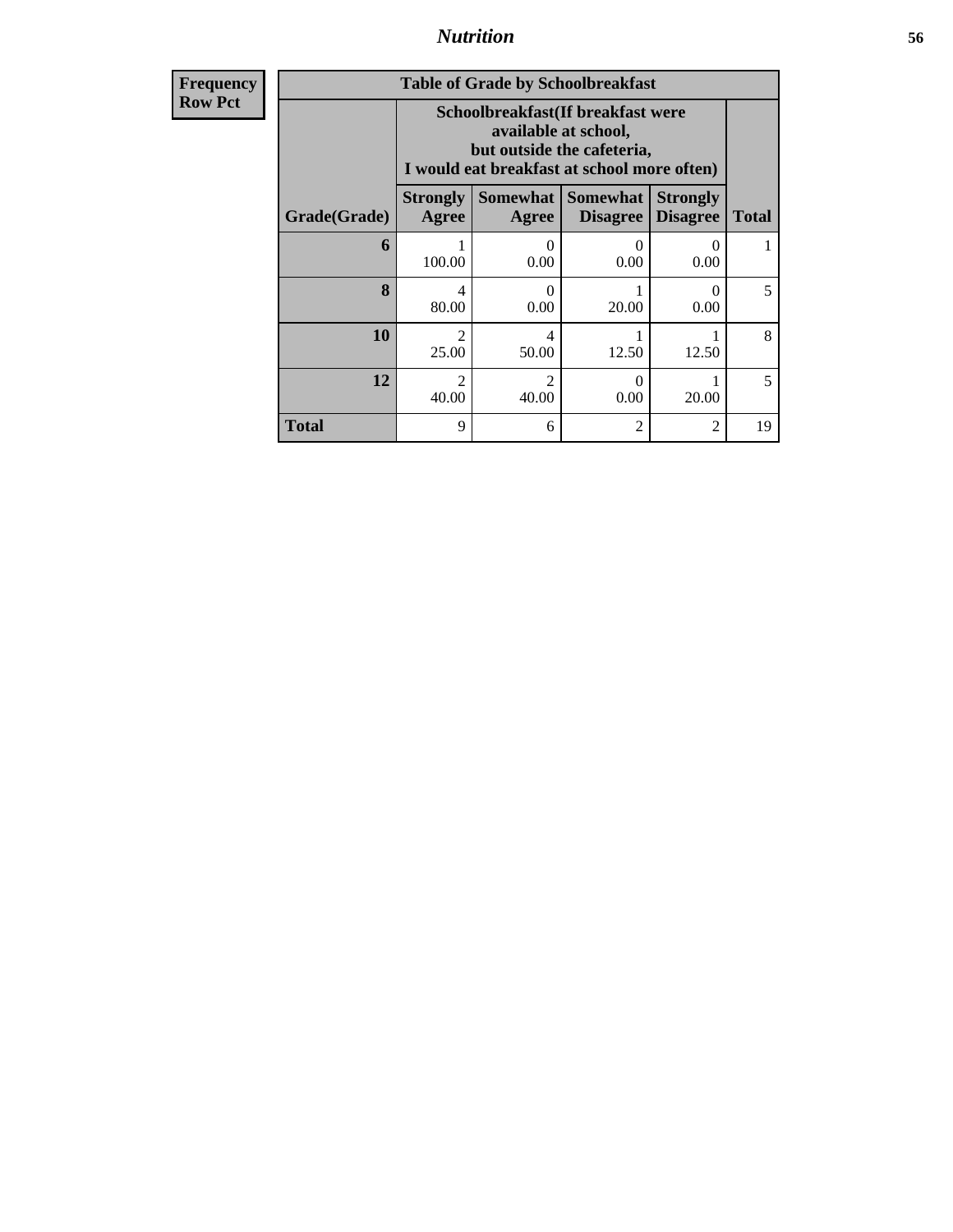| <b>Frequency</b><br><b>Col Pct</b> | <b>Table of Educationaids by Grade</b>                                                      |           |              |                                      |             |              |  |
|------------------------------------|---------------------------------------------------------------------------------------------|-----------|--------------|--------------------------------------|-------------|--------------|--|
|                                    | <b>Educationaids</b> (I<br>have been<br>taught about<br><b>HIV/AIDS</b> at<br>school in the |           | Grade(Grade) |                                      |             |              |  |
|                                    | past year)                                                                                  | 6         | 8            | 10                                   | 12          | <b>Total</b> |  |
|                                    | <b>Yes</b>                                                                                  | 100.00    | 4<br>80.00   | 6<br>75.00                           | 5<br>100.00 | 16           |  |
|                                    | N <sub>0</sub>                                                                              | 0<br>0.00 | 20.00        | $\mathcal{D}_{\mathcal{L}}$<br>25.00 | 0<br>0.00   | 3            |  |
|                                    | <b>Total</b>                                                                                |           | 5            | 8                                    | 5           | 19           |  |

| <b>Frequency</b> | <b>Table of Educationcharacter by Grade</b>                                          |                  |             |            |             |               |  |
|------------------|--------------------------------------------------------------------------------------|------------------|-------------|------------|-------------|---------------|--|
| <b>Col Pct</b>   | Educationcharacter(I<br>have been taught<br>about character<br>education in the past | Grade(Grade)     |             |            |             |               |  |
|                  | year at school)                                                                      | 6                | 8           | 10         | 12          | <b>Total</b>  |  |
|                  | Yes                                                                                  | 100.00           | 5<br>100.00 | 5<br>62.50 | 5<br>100.00 | 16            |  |
|                  | N <sub>o</sub>                                                                       | $\Omega$<br>0.00 | 0<br>0.00   | 3<br>37.50 | O<br>0.00   | $\mathcal{R}$ |  |
|                  | <b>Total</b>                                                                         |                  | 5           | 8          | 5           | 19            |  |

| <b>Frequency</b> |                                                  | <b>Table of Gradcoach1 by Grade</b> |              |            |                         |              |  |
|------------------|--------------------------------------------------|-------------------------------------|--------------|------------|-------------------------|--------------|--|
| <b>Col Pct</b>   | Gradcoach1(I<br>know who my<br><b>Graduation</b> |                                     | Grade(Grade) |            |                         |              |  |
|                  | Coach is)                                        | 6                                   | 8            | <b>10</b>  | 12                      | <b>Total</b> |  |
|                  | Yes                                              | ∩<br>0.00                           | 0<br>0.00    | 5<br>62.50 | $\mathfrak{D}$<br>40.00 | ℸ            |  |
|                  | N <sub>0</sub>                                   | 100.00                              | 5<br>100.00  | 3<br>37.50 | 3<br>60.00              | 12           |  |
|                  | <b>Total</b>                                     |                                     | 5            | 8          | 5                       | 19           |  |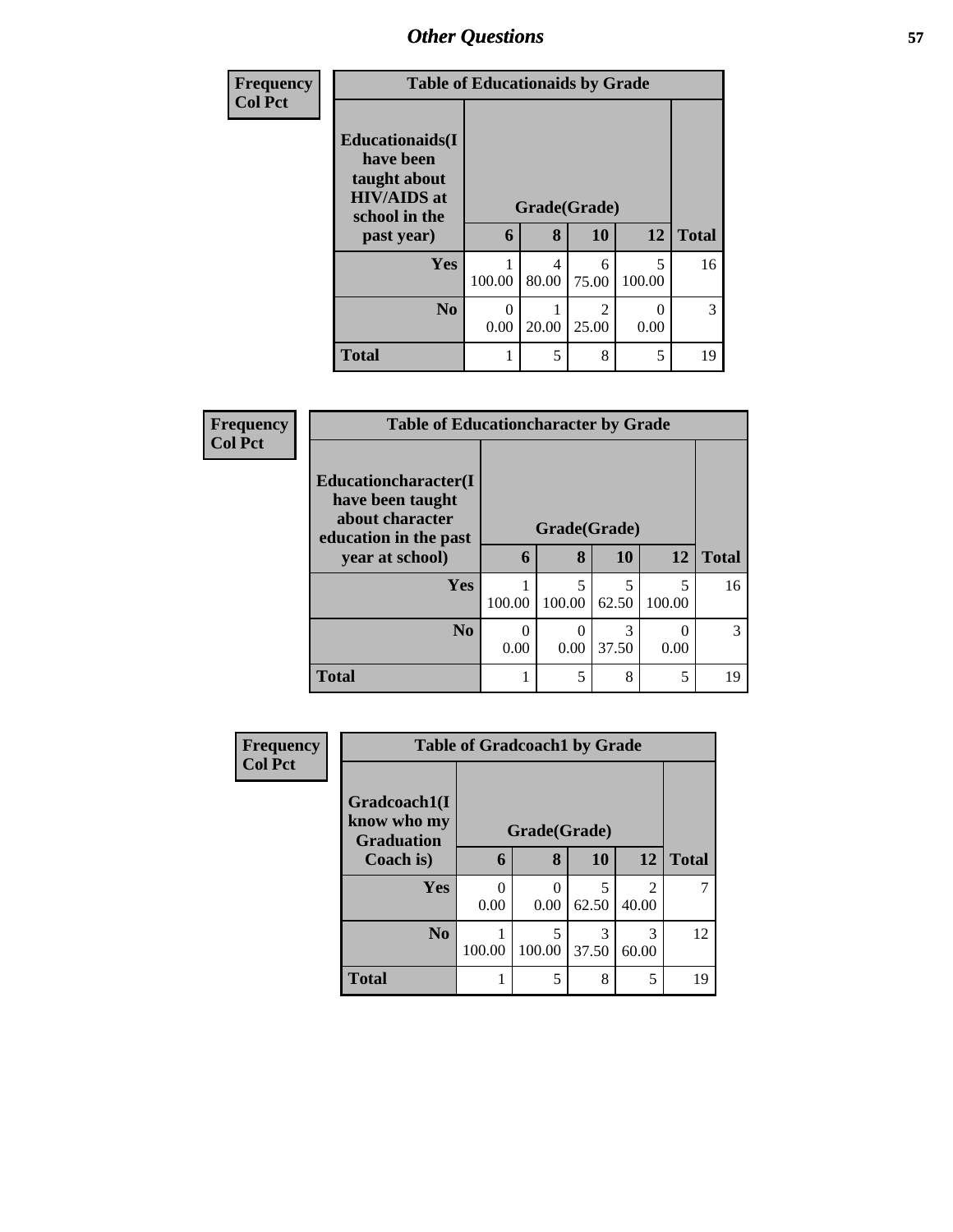| <b>Frequency</b> |                                                           | <b>Table of Gradcoach2 by Grade</b> |             |            |                        |              |  |  |  |
|------------------|-----------------------------------------------------------|-------------------------------------|-------------|------------|------------------------|--------------|--|--|--|
| <b>Col Pct</b>   | Gradcoach2(I<br>have<br>contacted my<br><b>Graduation</b> | Grade(Grade)                        |             |            |                        |              |  |  |  |
|                  | Coach)                                                    | 6                                   | 8           | 10         | 12                     | <b>Total</b> |  |  |  |
|                  | <b>Yes</b>                                                | 0<br>0.00                           | 0.00        | 3<br>37.50 | $\mathcal{D}$<br>40.00 | 5            |  |  |  |
|                  | N <sub>0</sub>                                            | 100.00                              | 5<br>100.00 | 5<br>62.50 | 3<br>60.00             | 14           |  |  |  |
|                  | <b>Total</b>                                              |                                     | 5           | 8          | 5                      | 19           |  |  |  |

| <b>Frequency</b> |                                                                             |                  | <b>Table of Gradcoach3 by Grade</b> |                         |                                      |                |
|------------------|-----------------------------------------------------------------------------|------------------|-------------------------------------|-------------------------|--------------------------------------|----------------|
| <b>Col Pct</b>   | Gradcoach3(I<br>have received<br>assistance<br>from my<br><b>Graduation</b> |                  | Grade(Grade)                        |                         |                                      |                |
|                  | Coach)                                                                      | 6                | 8                                   | 10                      | 12                                   | <b>Total</b>   |
|                  | Yes                                                                         | $\Omega$<br>0.00 | $\Omega$<br>0.00                    | 3<br>37.50              | $\mathcal{D}_{\mathcal{A}}$<br>40.00 | 5              |
|                  | N <sub>0</sub>                                                              | 100.00           | $\theta$<br>0.00                    | $\mathfrak{D}$<br>25.00 | 20.00                                | $\overline{4}$ |
|                  | Don't know                                                                  | $\Omega$<br>0.00 | 5<br>100.00                         | 3<br>37.50              | $\mathcal{D}_{\mathcal{A}}$<br>40.00 | 10             |
|                  | <b>Total</b>                                                                |                  | 5                                   | 8                       | 5                                    | 19             |

| Frequency      |                                                                                                                                                       | <b>Table of Selfharm by Grade</b> |                                   |                         |            |                          |
|----------------|-------------------------------------------------------------------------------------------------------------------------------------------------------|-----------------------------------|-----------------------------------|-------------------------|------------|--------------------------|
| <b>Col Pct</b> | <b>Selfharm</b> (During<br>the past 12<br>months,<br>I harmed myself<br>on purpose<br>Suicideconsider<br>During the past<br>12 months,<br>I seriously |                                   |                                   |                         |            |                          |
|                | considered                                                                                                                                            | Grade(Grade)                      |                                   |                         |            |                          |
|                | suicide)                                                                                                                                              | 6                                 | 8                                 | 10                      | 12         | <b>Total</b>             |
|                | Yes                                                                                                                                                   | $\Omega$<br>0.00                  | 20.00                             | $\mathfrak{D}$<br>25.00 | 20.00      | $\overline{\mathcal{A}}$ |
|                | N <sub>0</sub>                                                                                                                                        | 1<br>100.00                       | $\overline{\mathcal{A}}$<br>80.00 | 6<br>75.00              | 4<br>80.00 | 15                       |
|                | <b>Total</b>                                                                                                                                          | 1                                 | 5                                 | 8                       | 5          | 19                       |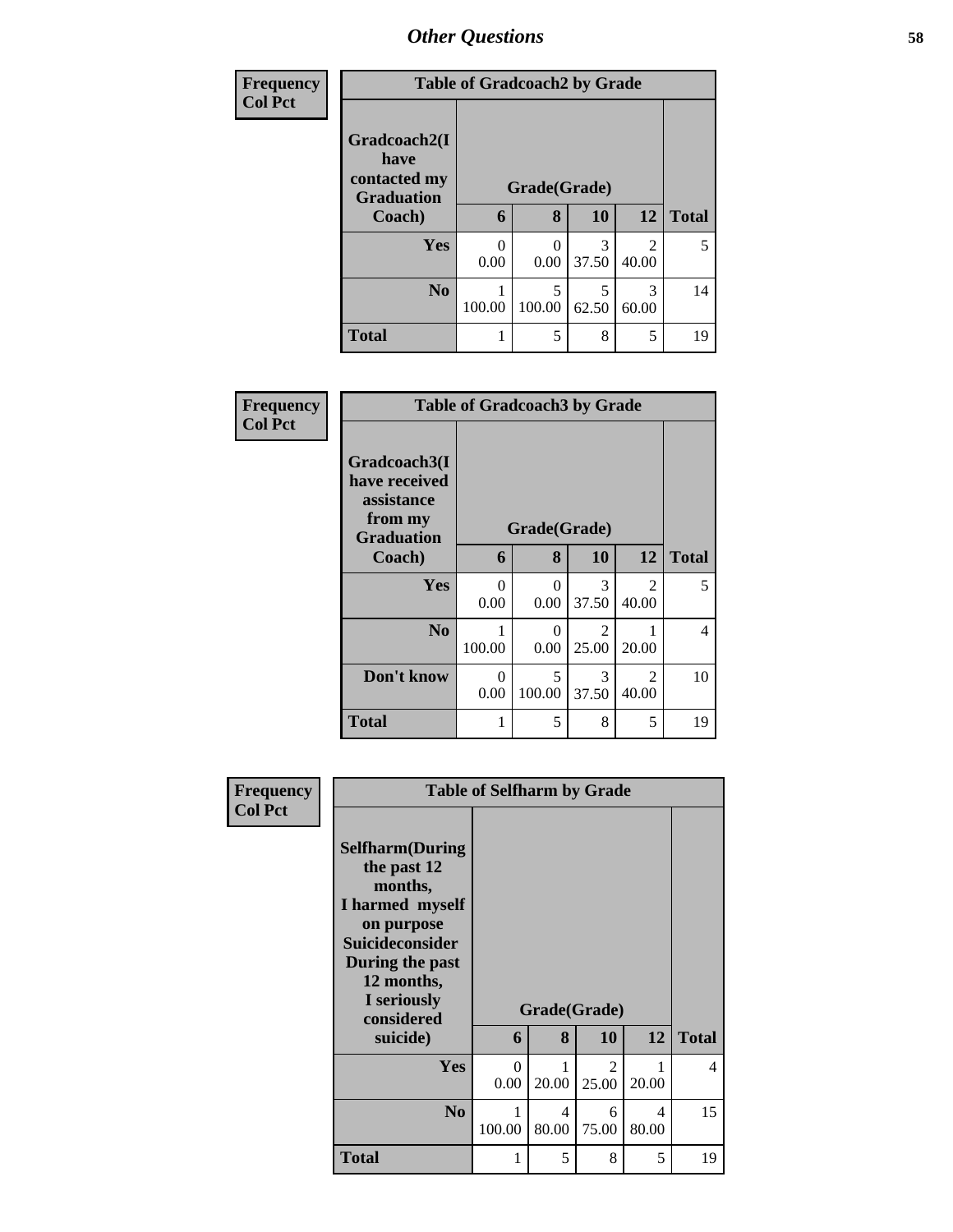| <b>Frequency</b> | <b>Table of Suicideconsider by Grade</b> |        |              |       |             |              |  |
|------------------|------------------------------------------|--------|--------------|-------|-------------|--------------|--|
| <b>Col Pct</b>   |                                          |        | Grade(Grade) |       |             |              |  |
|                  | Suicideconsider                          | 6      | 8            | 10    | 12          | <b>Total</b> |  |
|                  | Yes                                      | 0.00   | 0.00         | 12.50 | 0.00        |              |  |
|                  | N <sub>0</sub>                           | 100.00 | 100.00       | 87.50 | 5<br>100.00 | 18           |  |
|                  | <b>Total</b>                             |        | 5            | 8     | 5           | 19           |  |

| Frequency<br><b>Col Pct</b> |                                                      | <b>Table of Suicideattempt by Grade</b> |                  |             |            |              |  |  |
|-----------------------------|------------------------------------------------------|-----------------------------------------|------------------|-------------|------------|--------------|--|--|
|                             | Suicideattempt(I<br>have attempted<br>suicide in the |                                         | Grade(Grade)     |             |            |              |  |  |
|                             | last year)                                           | 6                                       | 8                | 10          | 12         | <b>Total</b> |  |  |
|                             | Yes                                                  | 0.00                                    | $\Omega$<br>0.00 | 0<br>0.00   | 20.00      |              |  |  |
|                             | N <sub>o</sub>                                       | 100.00                                  | 100.00           | 8<br>100.00 | 4<br>80.00 | 18           |  |  |
|                             | <b>Total</b>                                         |                                         | 5                | 8           | 5          | 19           |  |  |

| Frequency<br><b>Col Pct</b> | <b>Table of Instantmessaged by Grade</b>               |        |              |       |                           |                |  |  |
|-----------------------------|--------------------------------------------------------|--------|--------------|-------|---------------------------|----------------|--|--|
|                             | Instantmessaged(I<br>have instant<br>messaged people I |        | Grade(Grade) |       |                           |                |  |  |
| do not even know)           | 6                                                      | 8      | <b>10</b>    | 12    | <b>Total</b>              |                |  |  |
|                             | Yes                                                    | 0.00   | 20.00        | 12.50 | $\mathbf{\Omega}$<br>0.00 | $\overline{2}$ |  |  |
|                             | N <sub>0</sub>                                         | 100.00 | 4<br>80.00   | 87.50 | 5<br>100.00               | 17             |  |  |
|                             | <b>Total</b>                                           |        | 5            | 8     | 5                         | 19             |  |  |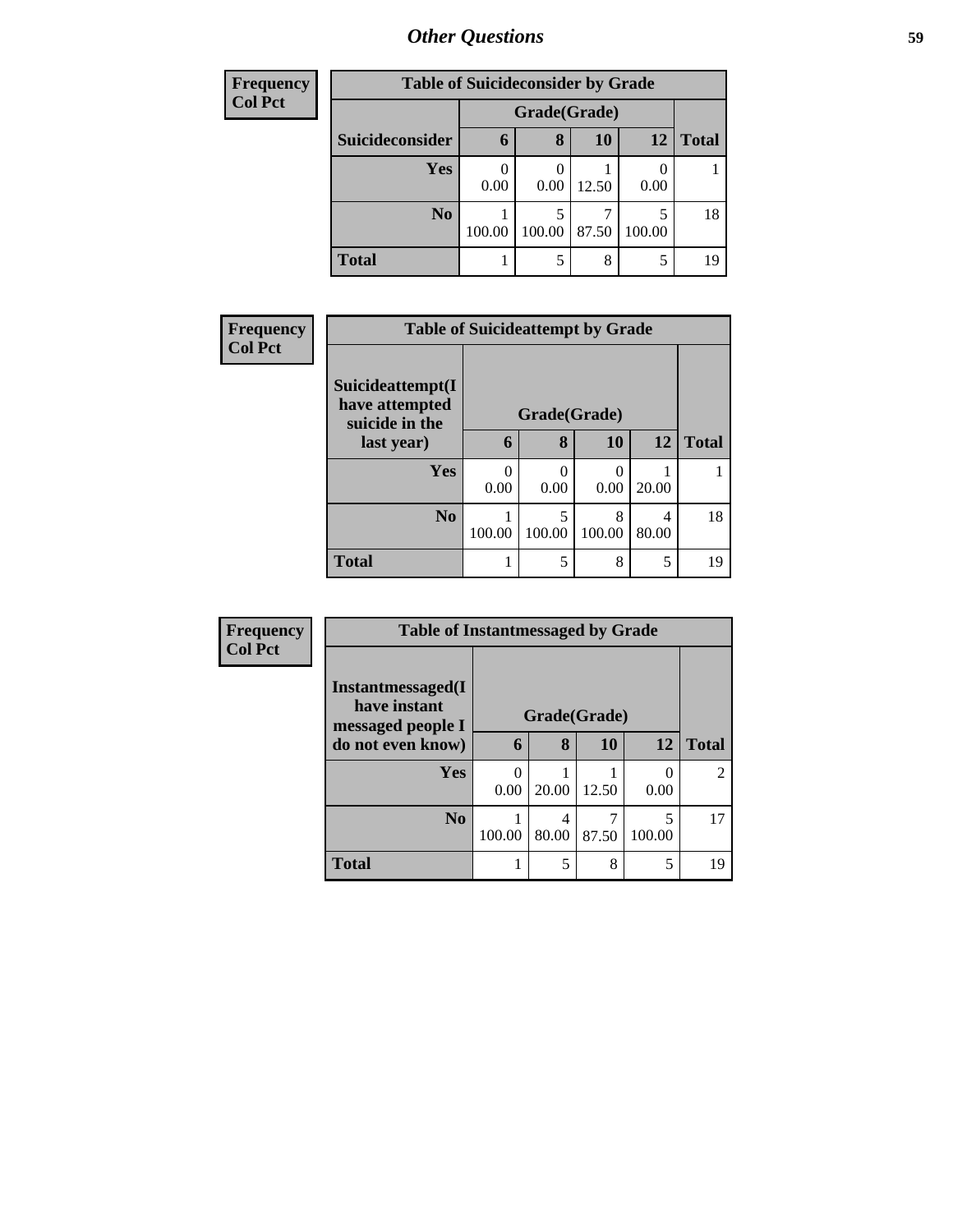| <b>Frequency</b> | <b>Table of Getsalong by Grade</b>                  |                  |                                      |                  |                                      |              |
|------------------|-----------------------------------------------------|------------------|--------------------------------------|------------------|--------------------------------------|--------------|
| <b>Col Pct</b>   | Getsalong(I get<br>along with other<br>students and |                  | Grade(Grade)<br>8                    | 10               | 12                                   | <b>Total</b> |
|                  | adults)                                             | 6                |                                      |                  |                                      |              |
|                  | <b>Strongly Agree</b>                               | 100.00           | $\mathfrak{D}$<br>40.00              | $\Omega$<br>0.00 | $\mathfrak{D}$<br>40.00              | 5            |
|                  | <b>Somewhat Agree</b>                               | $\Omega$<br>0.00 | $\mathcal{D}_{\mathcal{L}}$<br>40.00 | 6<br>75.00       | $\mathcal{D}_{\mathcal{A}}$<br>40.00 | 10           |
|                  | <b>Somewhat Disagree</b>                            | $\Omega$<br>0.00 | 20.00                                | 12.50            | 20.00                                | 3            |
|                  | <b>Strongly Disagree</b>                            | $\Omega$<br>0.00 | $\theta$<br>0.00                     | 12.50            | $\mathbf{O}$<br>0.00                 | 1            |
|                  | Total                                               |                  | 5                                    | 8                | 5                                    | 19           |

| Frequency      |                          | <b>Table of Safehome by Grade</b> |            |                        |            |                |  |  |  |
|----------------|--------------------------|-----------------------------------|------------|------------------------|------------|----------------|--|--|--|
| <b>Col Pct</b> | Safehome(I feel          | Grade(Grade)                      |            |                        |            |                |  |  |  |
|                | safe at home)            | 6                                 | 8          | <b>10</b>              | 12         | <b>Total</b>   |  |  |  |
|                | <b>Strongly Agree</b>    | 100.00                            | 3<br>60.00 | 4<br>50.00             | 4<br>80.00 | 12             |  |  |  |
|                | <b>Somewhat Agree</b>    | 0<br>0.00                         | 20.00      | $\mathcal{D}$<br>25.00 | 20.00      | 4              |  |  |  |
|                | <b>Somewhat Disagree</b> | 0<br>0.00                         | 0.00       | 12.50                  | ∩<br>0.00  |                |  |  |  |
|                | <b>Strongly Disagree</b> | 0.00                              | 20.00      | 12.50                  | 0<br>0.00  | $\mathfrak{D}$ |  |  |  |
|                | <b>Total</b>             | 1                                 | 5          | 8                      | 5          | 19             |  |  |  |

| Frequency      |                                                                                                     |           | <b>Table of Adulttalk by Grade</b> |            |                  |              |
|----------------|-----------------------------------------------------------------------------------------------------|-----------|------------------------------------|------------|------------------|--------------|
| <b>Col Pct</b> | <b>Adulttalk(I</b><br>know an<br>adult at<br>school that<br>I can talk<br>with if $I$<br>need help) | 6         | Grade(Grade)<br>8                  | 10         | 12               | <b>Total</b> |
|                | <b>Yes</b>                                                                                          | 100.00    | 5<br>100.00                        | 5<br>62.50 | 5<br>100.00      | 16           |
|                | N <sub>0</sub>                                                                                      | 0<br>0.00 | $\Omega$<br>0.00                   | 3<br>37.50 | $\Omega$<br>0.00 | 3            |
|                | <b>Total</b>                                                                                        |           | 5                                  | 8          | 5                | 19           |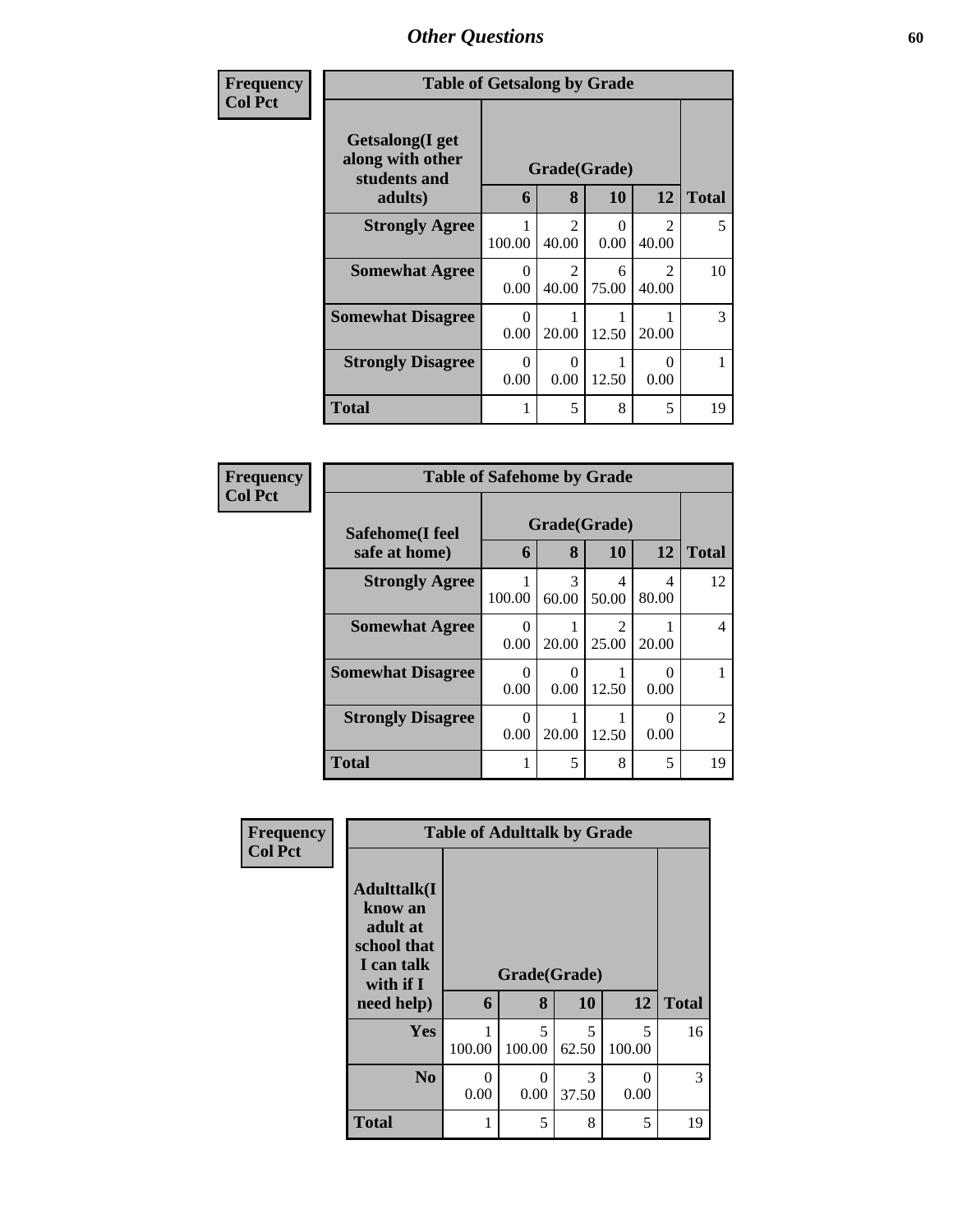**Frequency Row Pct**

| <b>Table of Grade by Tvtime</b> |             |                                                                                          |           |                      |                   |              |  |  |  |
|---------------------------------|-------------|------------------------------------------------------------------------------------------|-----------|----------------------|-------------------|--------------|--|--|--|
|                                 |             | Tvtime(On an average school day,<br>how much unsupervised time do I spend watching<br>TV |           |                      |                   |              |  |  |  |
| Grade(Grade)                    | None        | <b>Less that</b><br>hour/day                                                             | hour/day  | $2 - 3$<br>hours/day | $6+$<br>hours/day | <b>Total</b> |  |  |  |
| 6                               | 100.00      | $\mathbf{0}$<br>0.00                                                                     | 0<br>0.00 | 0.00                 | ∩<br>0.00         |              |  |  |  |
| 8                               | 5<br>100.00 | 0<br>0.00                                                                                | 0<br>0.00 | 0.00                 | ∩<br>0.00         | 5            |  |  |  |
| 10                              | 4<br>50.00  | 12.50                                                                                    | 12.50     | 12.50                | 12.50             | 8            |  |  |  |
| 12                              | 3<br>60.00  | 0<br>0.00                                                                                | 0<br>0.00 | 20.00                | 20.00             | 5            |  |  |  |
| <b>Total</b>                    | 13          |                                                                                          |           | $\overline{c}$       | $\overline{c}$    | 19           |  |  |  |

| <b>Frequency</b> |              |                                      |                                                                                                        | <b>Table of Grade by Computertime</b> |                   |                          |  |  |
|------------------|--------------|--------------------------------------|--------------------------------------------------------------------------------------------------------|---------------------------------------|-------------------|--------------------------|--|--|
| <b>Row Pct</b>   |              |                                      | Computertime(On an average school<br>day,<br>how much unsupervised time do I<br>spend on the computer) |                                       |                   |                          |  |  |
|                  | Grade(Grade) |                                      | <b>Less that</b><br>None   hour/day                                                                    | hour/day                              | $6+$<br>hours/day | <b>Total</b>             |  |  |
|                  | 6            | $\Omega$<br>0.00                     | 100.00                                                                                                 | $\theta$<br>0.00                      | 0<br>0.00         |                          |  |  |
|                  | $\mathbf{R}$ | $\mathcal{D}_{\mathcal{A}}$<br>40.00 | 3<br>60.00                                                                                             | ∩<br>0.00                             | 0<br>0.00         | $\overline{\phantom{0}}$ |  |  |
|                  | 10           | 5<br>62.50                           | 12.50                                                                                                  | 12.50                                 | 12.50             | 8                        |  |  |
|                  | 12           | $\mathfrak{D}$<br>40.00              | 20.00                                                                                                  | 20.00                                 | 20.00             | $\overline{\mathbf{z}}$  |  |  |
|                  | <b>Total</b> | 9                                    | 6                                                                                                      | $\mathfrak{D}$                        | $\overline{c}$    | 19                       |  |  |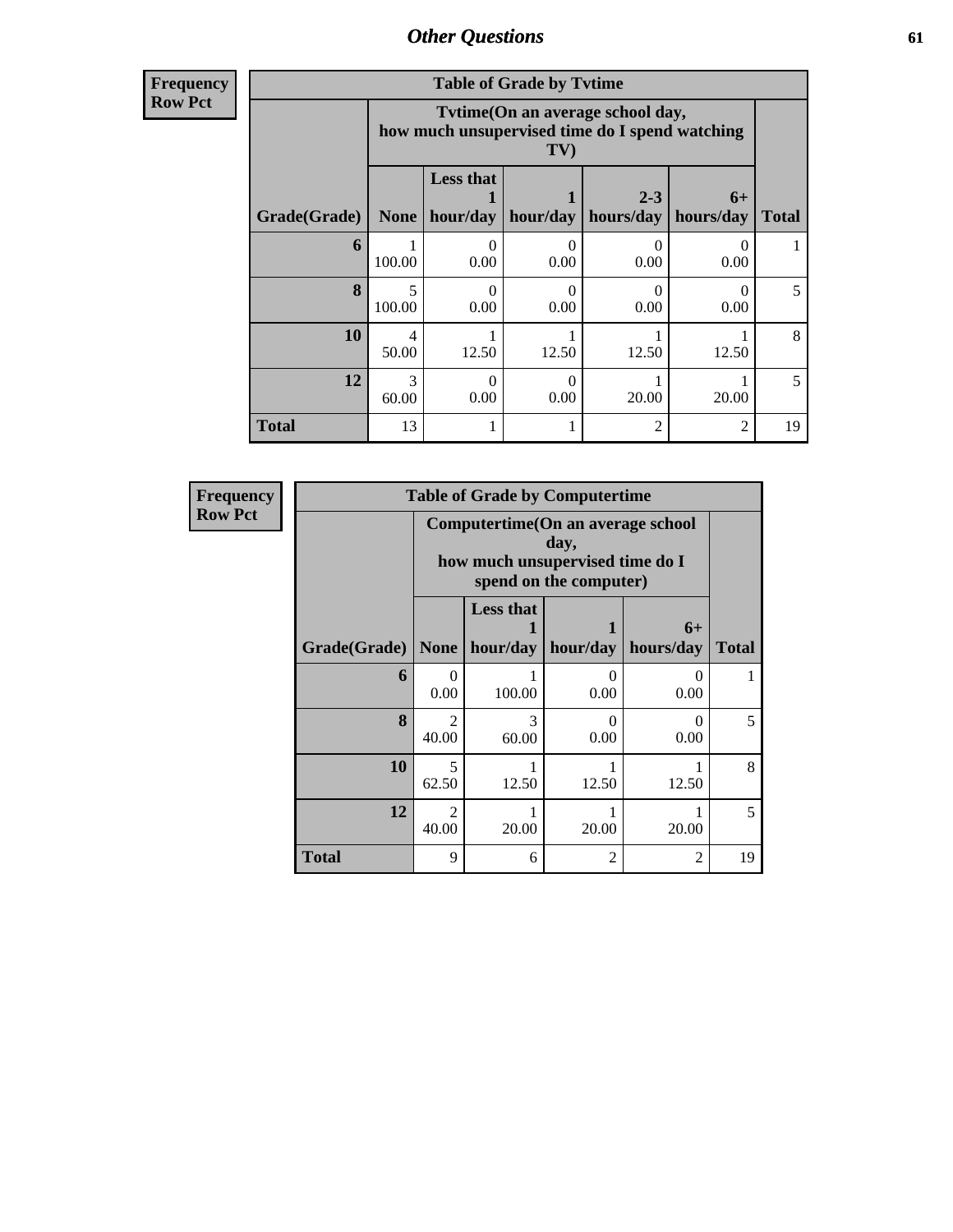### *Questions about Driving Laws* **62** *Driving Questions were asked only of high school students.*

| Frequency      |              | <b>Table of Grade by License1</b>                                                                                                            |                                       |                      |              |
|----------------|--------------|----------------------------------------------------------------------------------------------------------------------------------------------|---------------------------------------|----------------------|--------------|
| <b>Row Pct</b> |              | License1(During the first 6<br>months of driving with a<br>provisional license,<br>the only passengers who can<br>ride with the driver are:) |                                       |                      |              |
|                | Grade(Grade) | <b>Parent or</b>                                                                                                                             | Family<br><b>Guardian   Members  </b> | Don't<br><b>Know</b> | <b>Total</b> |
|                | 6            | 0                                                                                                                                            | 0                                     | 0                    | 0            |
|                | 8            | $\Omega$                                                                                                                                     | 0                                     | $\Omega$             | $\Omega$     |
|                | 10           | 3<br>37.50                                                                                                                                   | $\mathfrak{D}$<br>25.00               | 3<br>37.50           | 8            |
|                | 12           | 3<br>60.00                                                                                                                                   | $\theta$<br>0.00                      | 40.00                | 5            |
|                | <b>Total</b> | 6                                                                                                                                            | 2                                     | 5                    | 13           |
|                |              | <b>Frequency Missing = 6</b>                                                                                                                 |                                       |                      |              |

| Frequency      |              | <b>Table of Grade by License2</b>                                                                              |                         |                         |              |  |
|----------------|--------------|----------------------------------------------------------------------------------------------------------------|-------------------------|-------------------------|--------------|--|
| <b>Row Pct</b> |              | License2(17 yr old<br>drivers with a<br>provisional driver's<br>license cannot drive<br>between the hours of:) |                         |                         |              |  |
|                | Grade(Grade) | <b>Midnight</b><br>to 6am                                                                                      | 1am<br>to<br><b>6am</b> | Don't<br><b>Know</b>    | <b>Total</b> |  |
|                | 6            | $\theta$                                                                                                       | $\Omega$                | 0                       | $\Omega$     |  |
|                | 8            | $\Omega$                                                                                                       | $\Omega$                | $\theta$                | $\Omega$     |  |
|                | 10           | 3<br>37.50                                                                                                     | $\mathfrak{D}$<br>25.00 | 3<br>37.50              | 8            |  |
|                | 12           | 3<br>60.00                                                                                                     | 0<br>0.00               | $\overline{c}$<br>40.00 | 5            |  |
|                | <b>Total</b> | 6                                                                                                              | 2                       | 5                       | 13           |  |
|                |              | <b>Frequency Missing = 6</b>                                                                                   |                         |                         |              |  |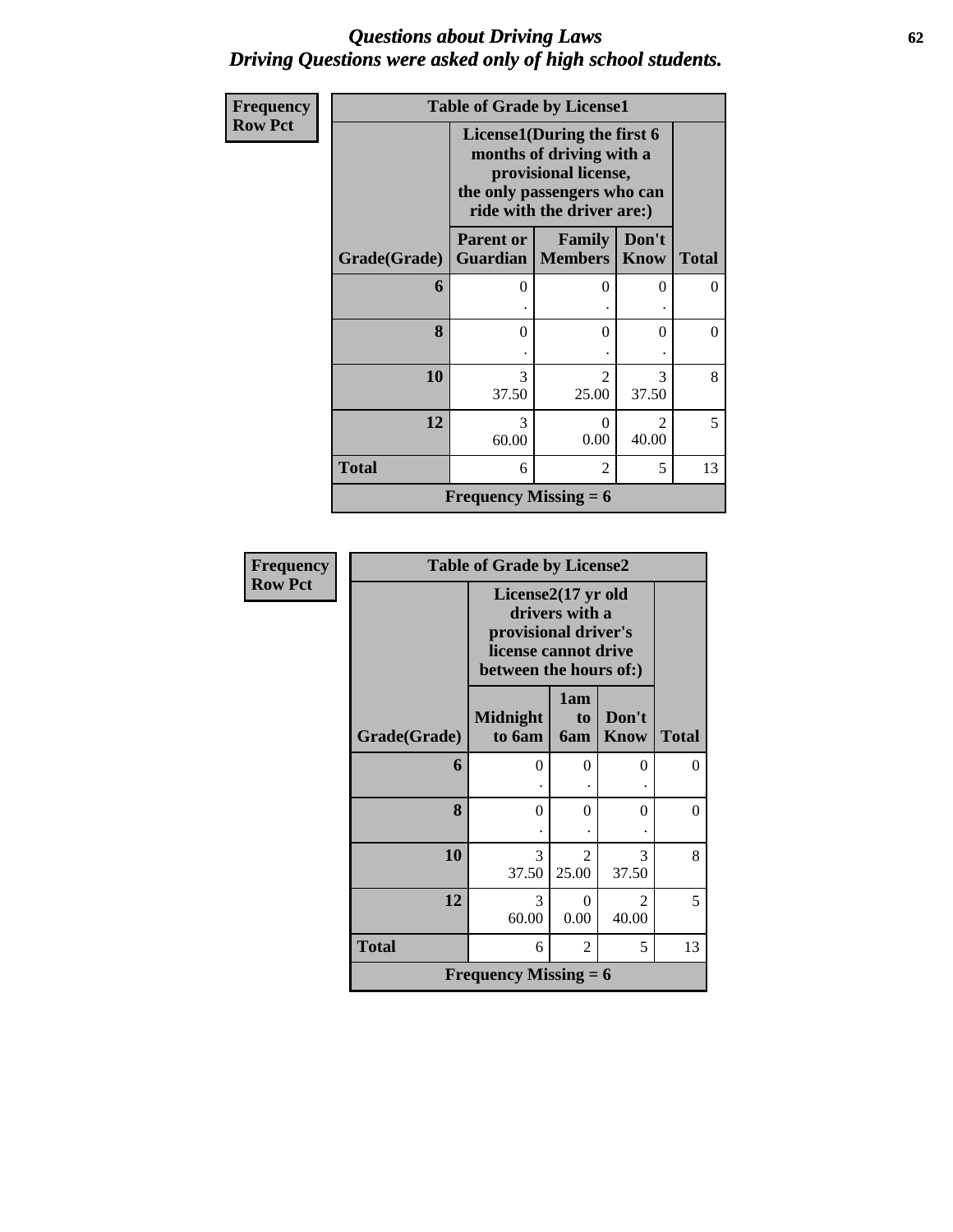### *Questions about Driving Laws* **63** *Driving Questions were asked only of high school students.*

| Frequency      | <b>Table of Grade by License3</b> |                                                                                                          |                         |              |  |  |
|----------------|-----------------------------------|----------------------------------------------------------------------------------------------------------|-------------------------|--------------|--|--|
| <b>Row Pct</b> |                                   | License3(For<br>drivers under<br>the age of 21,<br>what level of<br>alcohol is<br>considered<br>$DUI$ ?) |                         |              |  |  |
|                | Grade(Grade)                      | Any<br><b>Amount</b>                                                                                     | Don't<br>know           | <b>Total</b> |  |  |
|                | 6                                 | $\theta$                                                                                                 | 0                       | $\theta$     |  |  |
|                | 8                                 | $\overline{0}$                                                                                           | 0                       | $\theta$     |  |  |
|                | 10                                | $\mathfrak{D}$<br>25.00                                                                                  | 6<br>75.00              | 8            |  |  |
|                | 12                                | 3<br>60.00                                                                                               | $\mathfrak{D}$<br>40.00 | 5            |  |  |
|                | <b>Total</b>                      | 5                                                                                                        | 8                       | 13           |  |  |
|                |                                   | <b>Frequency Missing = 6</b>                                                                             |                         |              |  |  |

| Frequency      | <b>Table of Grade by License4</b> |                  |                                                                                                                         |                               |               |              |  |
|----------------|-----------------------------------|------------------|-------------------------------------------------------------------------------------------------------------------------|-------------------------------|---------------|--------------|--|
| <b>Row Pct</b> |                                   |                  | License4(A driver under 21<br>automatically loses his/her<br>license if caught exceeding<br>the posted speet limit by:) |                               |               |              |  |
|                | Grade(Grade)                      | $25+$<br>mph     | $35+$<br>mph                                                                                                            | <b>Depends</b><br>on<br>judge | Don't<br>know | <b>Total</b> |  |
|                | 6                                 | $\theta$         | $\Omega$                                                                                                                | $\Omega$                      | $\Omega$      | $\Omega$     |  |
|                | 8                                 | $\theta$         | 0                                                                                                                       | $\Omega$                      | $\Omega$      | $\Omega$     |  |
|                | 10                                | $\Omega$<br>0.00 | 12.50                                                                                                                   | $\mathfrak{D}$<br>25.00       | 5<br>62.50    | 8            |  |
|                | 12                                | 20.00            | $\Omega$<br>0.00                                                                                                        | $\Omega$<br>0.00              | 4<br>80.00    | 5            |  |
|                | <b>Total</b>                      | 1                |                                                                                                                         | $\overline{2}$                | 9             | 13           |  |
|                |                                   |                  |                                                                                                                         | <b>Frequency Missing = 6</b>  |               |              |  |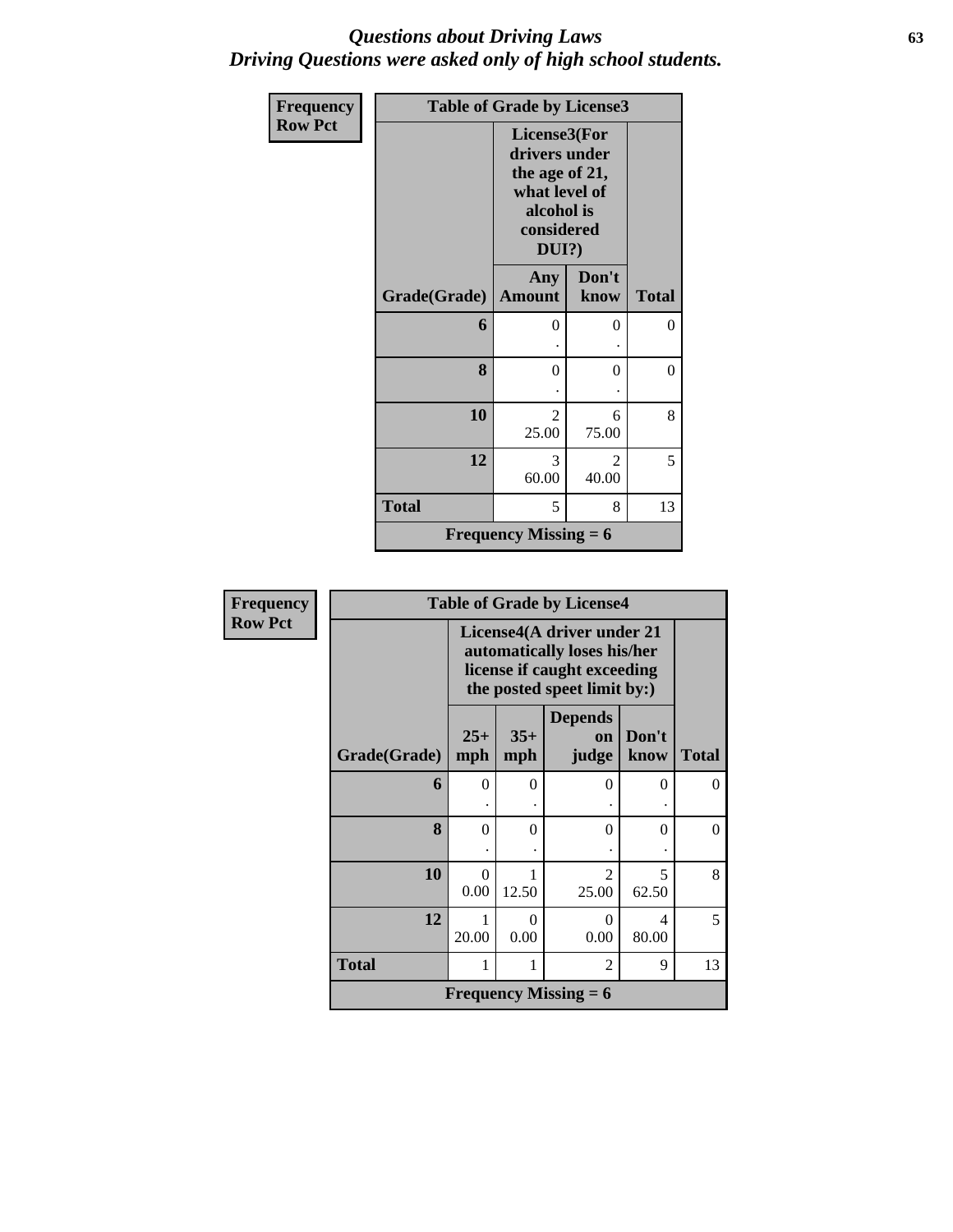### *Questions about Driving Laws* **64** *Driving Questions were asked only of high school students.*

| Frequency      | <b>Table of Grade by License5</b>         |                                                                                                                                             |                      |              |  |
|----------------|-------------------------------------------|---------------------------------------------------------------------------------------------------------------------------------------------|----------------------|--------------|--|
| <b>Row Pct</b> |                                           | License5(A<br>teenager<br>with family<br>connections<br>lawyer can<br>break a teen<br>driving law<br>and keep<br>their driver's<br>license) | Georgia<br>or a good |              |  |
|                | Grade(Grade)                              | N <sub>o</sub>                                                                                                                              | Don't<br>know        | <b>Total</b> |  |
|                | 6                                         | $\theta$                                                                                                                                    | 0                    | 0            |  |
|                | 8                                         | $\theta$                                                                                                                                    | 0                    | 0            |  |
|                | 10                                        | 5<br>62.50                                                                                                                                  | 3<br>37.50           | 8            |  |
|                | 12                                        | 1<br>20.00                                                                                                                                  | 4<br>80.00           | 5            |  |
|                | <b>Total</b>                              | 6                                                                                                                                           | 7                    | 13           |  |
|                | <b>Frequency Missing = <math>6</math></b> |                                                                                                                                             |                      |              |  |

| <b>Frequency</b> |              | <b>Table of Grade by License6</b>                                                                                                  |                                      |               |              |  |
|------------------|--------------|------------------------------------------------------------------------------------------------------------------------------------|--------------------------------------|---------------|--------------|--|
| <b>Row Pct</b>   |              | License6(I know a<br>friend or<br>classmate that<br>broke a teen<br>driving law,<br>but was allowed to<br>keep his/her<br>license) |                                      |               |              |  |
|                  | Grade(Grade) | Yes                                                                                                                                | N <sub>0</sub>                       | Don't<br>know | <b>Total</b> |  |
|                  | 6            | 0                                                                                                                                  | 0                                    | 0             | 0            |  |
|                  | 8            | 0                                                                                                                                  | $\Omega$                             | 0             | $\theta$     |  |
|                  | 10           | 1<br>12.50                                                                                                                         | $\overline{\mathcal{A}}$<br>50.00    | 3<br>37.50    | 8            |  |
|                  | 12           | $\theta$<br>0.00                                                                                                                   | $\mathcal{D}_{\mathcal{L}}$<br>40.00 | 3<br>60.00    | 5            |  |
|                  | <b>Total</b> | 1                                                                                                                                  | 6                                    | 6             | 13           |  |
|                  |              |                                                                                                                                    | <b>Frequency Missing = 6</b>         |               |              |  |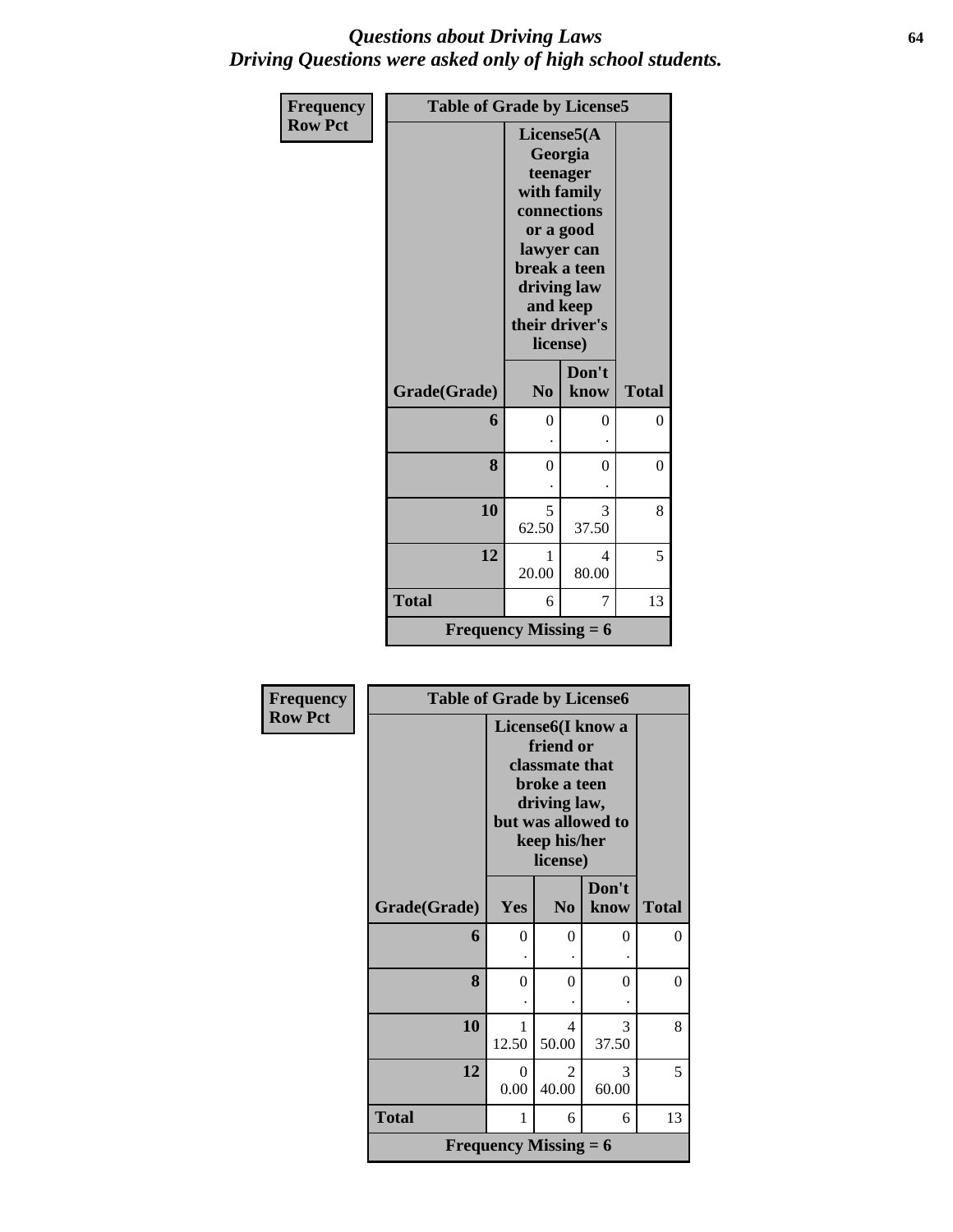### *Questions about Driving Laws* **65** *Driving Questions were asked only of high school students.*

| <b>Frequency</b> |              | <b>Table of Grade by License7</b>                                           |                                   |                                                                                               |                                      |              |  |  |  |
|------------------|--------------|-----------------------------------------------------------------------------|-----------------------------------|-----------------------------------------------------------------------------------------------|--------------------------------------|--------------|--|--|--|
| <b>Row Pct</b>   |              |                                                                             |                                   | License7(A student under the age of 18 cam loser<br>his/her driving privileges if he or she:) |                                      |              |  |  |  |
|                  | Grade(Grade) | <b>Have</b><br>more than<br>10<br>unexcused<br>absences<br>per school<br>yr | Drop out<br>without<br>graduating | <b>Bring</b><br>alcohol/drugs/weapon<br>to school                                             | All of<br>the<br>above               | <b>Total</b> |  |  |  |
|                  |              |                                                                             |                                   |                                                                                               |                                      |              |  |  |  |
|                  | 6            | $\Omega$                                                                    | 0                                 | 0                                                                                             | $\Omega$                             | $\left($     |  |  |  |
|                  | 8            | $\Omega$                                                                    | 0                                 | 0                                                                                             | $\Omega$                             | $\Omega$     |  |  |  |
|                  | 10           | $\mathfrak{D}$<br>25.00                                                     | 3<br>37.50                        | 12.50                                                                                         | $\mathfrak{D}$<br>25.00              | 8            |  |  |  |
|                  | 12           | $\Omega$<br>0.00                                                            | 3<br>60.00                        | $\Omega$<br>0.00                                                                              | $\mathcal{D}_{\mathcal{A}}$<br>40.00 | 5            |  |  |  |
|                  | <b>Total</b> | $\overline{2}$                                                              | 6                                 |                                                                                               | $\overline{4}$                       | 13           |  |  |  |
|                  |              |                                                                             | <b>Frequency Missing = 6</b>      |                                                                                               |                                      |              |  |  |  |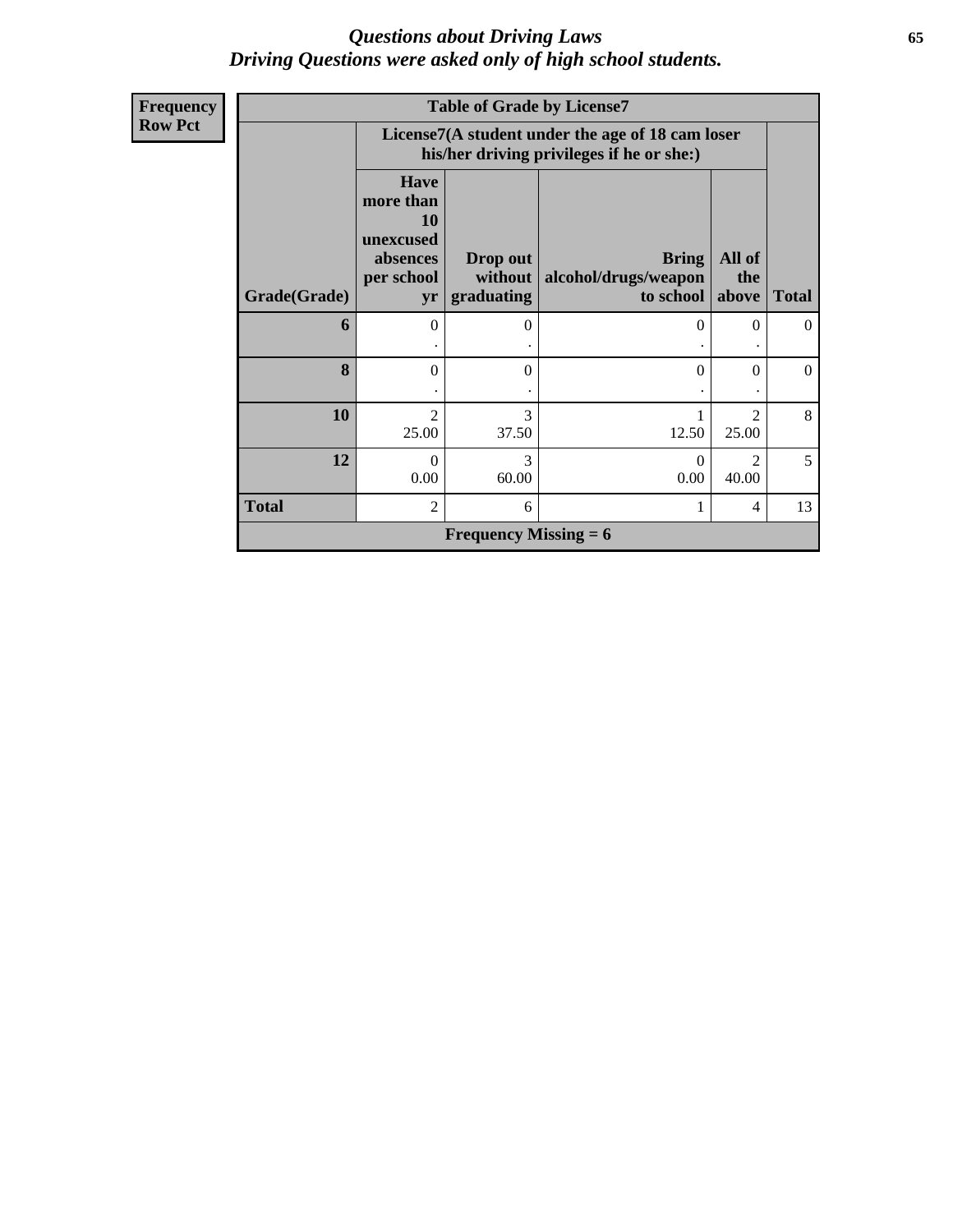## *Select Results by Gender* **66**

| Frequency      | <b>Table of SchoolClimate2 by Gender</b> |                |             |                |  |
|----------------|------------------------------------------|----------------|-------------|----------------|--|
| <b>Col Pct</b> | SchoolClimate2(I<br>feel successful at   | Gender(Gender) |             |                |  |
|                | school)                                  | <b>Female</b>  | <b>Male</b> | <b>Total</b>   |  |
|                | <b>Strongly Agree</b>                    | 100.00         | 4<br>33.33  | 11             |  |
|                | <b>Somewhat Agree</b>                    | 0.00           | 6<br>50.00  | 6              |  |
|                | <b>Somewhat Disagree</b>                 | 0.00           | 16.67       | $\overline{2}$ |  |
|                | <b>Total</b>                             |                | 12          | 19             |  |

| Frequency      | <b>Table of SchoolClimate6 by Gender</b>                 |                          |             |              |  |
|----------------|----------------------------------------------------------|--------------------------|-------------|--------------|--|
| <b>Col Pct</b> | <b>SchoolClimate6(Teachers</b><br>treat me with respect) | Gender(Gender)<br>Female | <b>Male</b> | <b>Total</b> |  |
|                | <b>Strongly Agree</b>                                    | 6<br>85.71               | 9<br>75.00  | 15           |  |
|                | <b>Somewhat Agree</b>                                    | 14.29                    | 16.67       | 3            |  |
|                | <b>Somewhat Disagree</b>                                 | 0<br>0.00                | 8.33        |              |  |
|                | <b>Total</b>                                             | 7                        | 12          | 19           |  |

| Frequency      | <b>Table of SchoolClimate8 by Gender</b>                                             |                                 |                                  |              |  |
|----------------|--------------------------------------------------------------------------------------|---------------------------------|----------------------------------|--------------|--|
| <b>Col Pct</b> | <b>SchoolClimate8(Students</b><br>are frequently<br>recognized for good<br>behavior) | Gender(Gender)<br><b>Female</b> | <b>Male</b>                      | <b>Total</b> |  |
|                | <b>Strongly Agree</b>                                                                | 5                               |                                  | 12           |  |
|                | <b>Somewhat Agree</b>                                                                | 71.43<br>2<br>28.57             | 58.33<br>$\mathfrak{D}$<br>16.67 | 4            |  |
|                | <b>Somewhat Disagree</b>                                                             | 0.00                            | 3<br>25.00                       | 3            |  |
|                | <b>Total</b>                                                                         | 7                               | 12                               | 19           |  |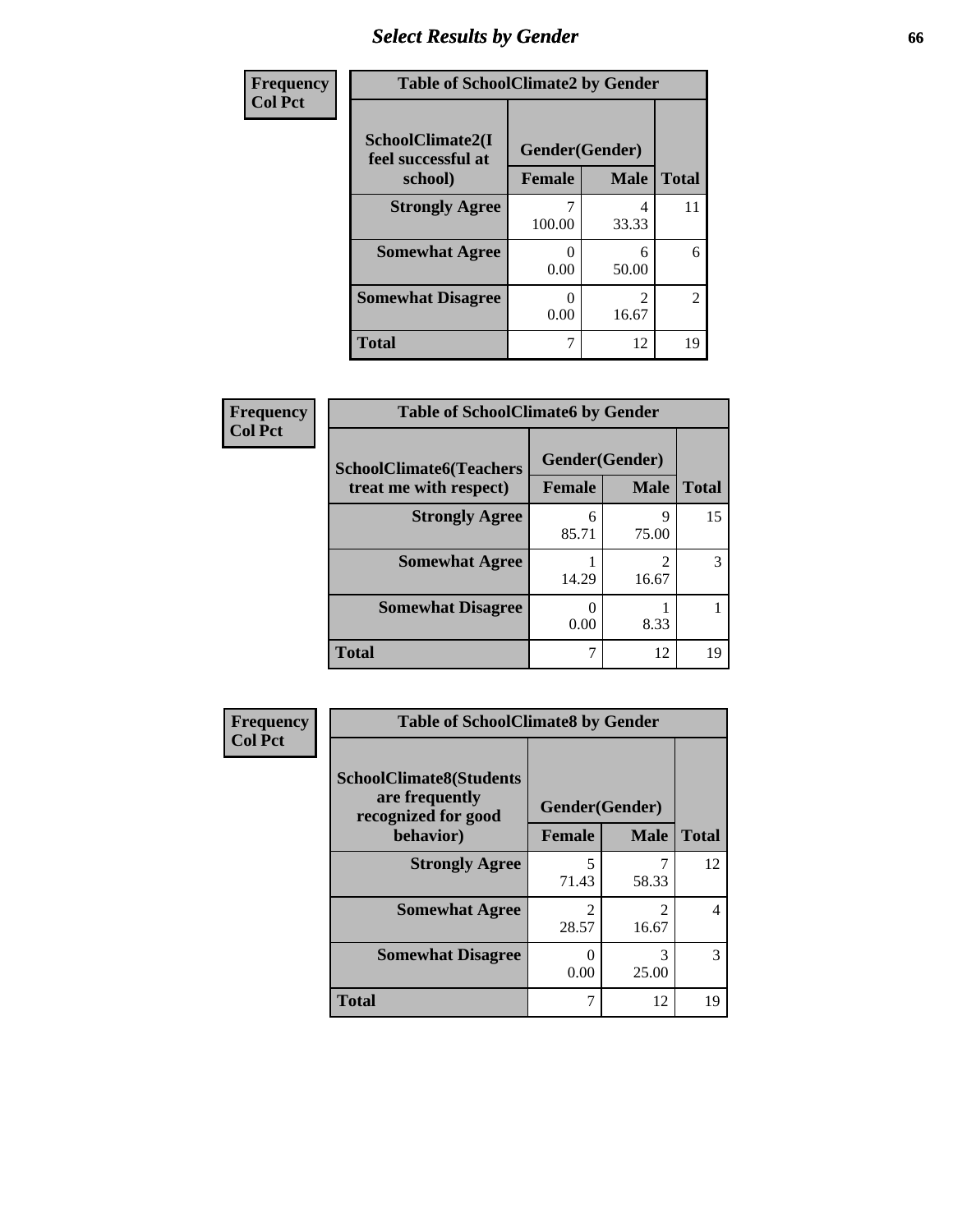## **Select Results by Gender 67**

| Frequency      | <b>Table of Gender by Dropout</b> |                                                                        |                |              |  |
|----------------|-----------------------------------|------------------------------------------------------------------------|----------------|--------------|--|
| <b>Row Pct</b> |                                   | Dropout(I<br>have<br>thought<br>about<br>dropping<br>out of<br>school) |                |              |  |
|                | Gender(Gender)                    | <b>Yes</b>                                                             | N <sub>0</sub> | <b>Total</b> |  |
|                | <b>Female</b>                     | 3<br>42.86                                                             | 4<br>57.14     | 7            |  |
|                | <b>Male</b>                       | 7<br>58.33                                                             | 5<br>41.67     | 12           |  |
|                | <b>Total</b>                      | 10                                                                     | 9              | 19           |  |

| Frequency      | <b>Table of Gender by Dropoutreason</b> |                                                                       |                       |                                |              |              |  |
|----------------|-----------------------------------------|-----------------------------------------------------------------------|-----------------------|--------------------------------|--------------|--------------|--|
| <b>Row Pct</b> |                                         | Dropoutreason(If I dropped<br>out the reason would most<br>likely be) |                       |                                |              |              |  |
|                | Gender(Gender)                          | Won't<br><b>Drop</b><br>out                                           | <b>Bored</b>          | <b>Being</b><br><b>Bullied</b> | <b>Other</b> | <b>Total</b> |  |
|                | <b>Female</b>                           | 4<br>57.14                                                            | $\mathcal{O}$<br>0.00 | $\mathbf{\Omega}$<br>0.00      | 3<br>42.86   |              |  |
|                | <b>Male</b>                             | 5<br>41.67                                                            | 3<br>25.00            | 8.33                           | 3<br>25.00   | 12           |  |
|                | <b>Total</b>                            | 9                                                                     | 3                     |                                | 6            | 19           |  |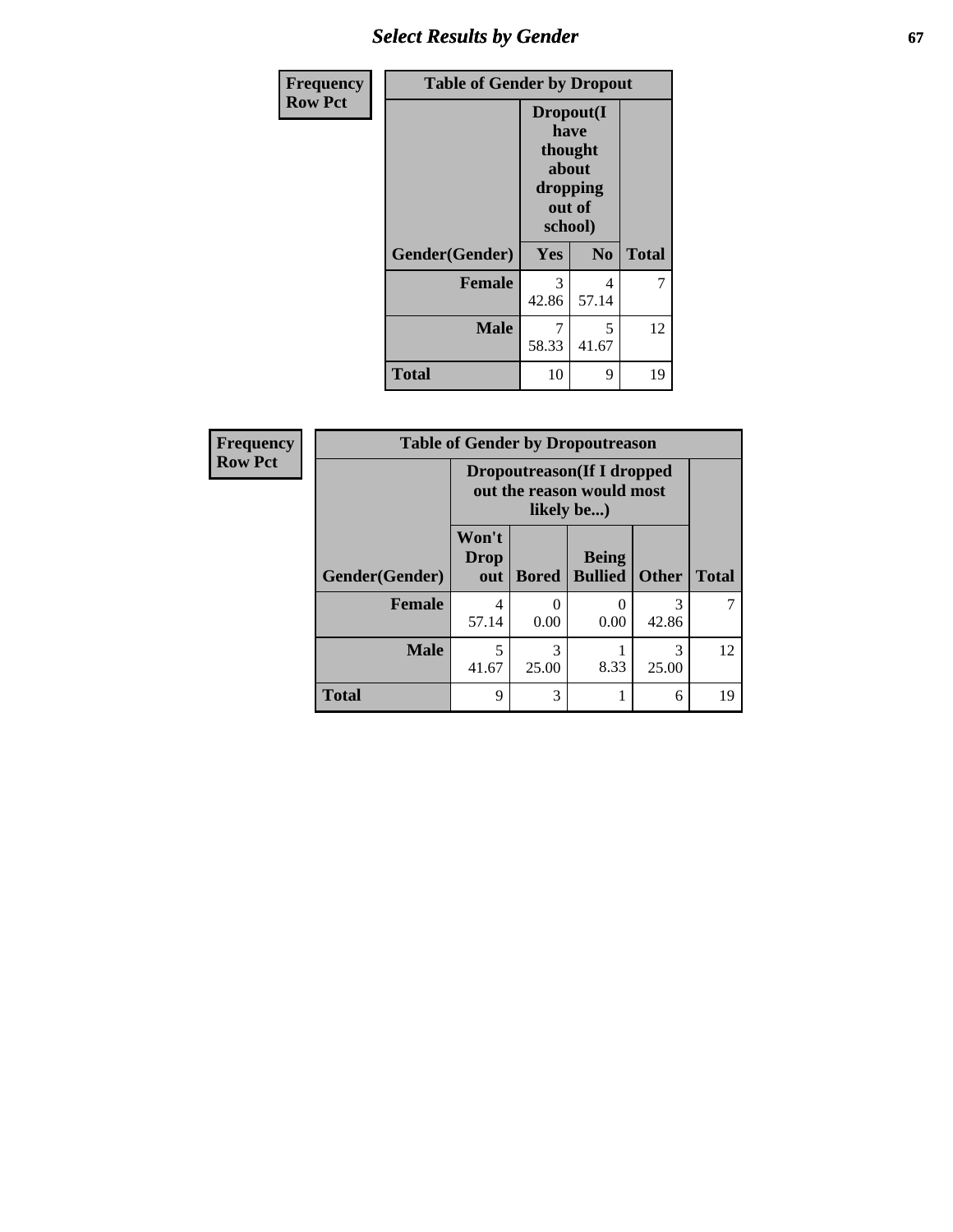*School Safety* **68**

| Frequency      |                | <b>Table of Gender by Bullied2</b> |                 |              |  |
|----------------|----------------|------------------------------------|-----------------|--------------|--|
| <b>Row Pct</b> |                |                                    | <b>Bullied2</b> |              |  |
|                | Gender(Gender) | Yes                                | N <sub>0</sub>  | <b>Total</b> |  |
|                | <b>Female</b>  | 42.86                              | 57.14           |              |  |
|                | <b>Male</b>    | 58.33                              | 41.67           | 12           |  |
|                | <b>Total</b>   | 10                                 | 9               | 19           |  |

| <b>Frequency</b> | <b>Table of Gender by Bulliedothers2</b> |                       |                |              |
|------------------|------------------------------------------|-----------------------|----------------|--------------|
| <b>Row Pct</b>   |                                          | <b>Bulliedothers2</b> |                |              |
|                  | Gender(Gender)                           | <b>Yes</b>            | N <sub>0</sub> | <b>Total</b> |
|                  | <b>Female</b>                            | 5<br>71.43            | 28.57          |              |
|                  | <b>Male</b>                              | 5<br>41.67            | 58.33          | 12           |
|                  | <b>Total</b>                             | 10                    | 9              | 19           |

| <b>Frequency</b> | <b>Table of Gender by Weaponschool2</b> |                      |              |  |
|------------------|-----------------------------------------|----------------------|--------------|--|
| <b>Row Pct</b>   |                                         | <b>Weaponschool2</b> |              |  |
|                  | Gender(Gender)                          | N <sub>0</sub>       | <b>Total</b> |  |
|                  | <b>Female</b>                           | 100.00               |              |  |
|                  | <b>Male</b>                             | 12<br>100.00         | 12           |  |
|                  | <b>Total</b>                            | 19                   |              |  |

| Frequency      | <b>Table of Gender by Absentunsafe2</b> |               |                |              |
|----------------|-----------------------------------------|---------------|----------------|--------------|
| <b>Row Pct</b> |                                         | Absentunsafe2 |                |              |
|                | Gender(Gender)                          | Yes           | N <sub>0</sub> | <b>Total</b> |
|                | Female                                  | 14.29         | 6<br>85.71     |              |
|                | <b>Male</b>                             | 8.33          | 11<br>91.67    | 12           |
|                | <b>Total</b>                            |               | 17             | 19           |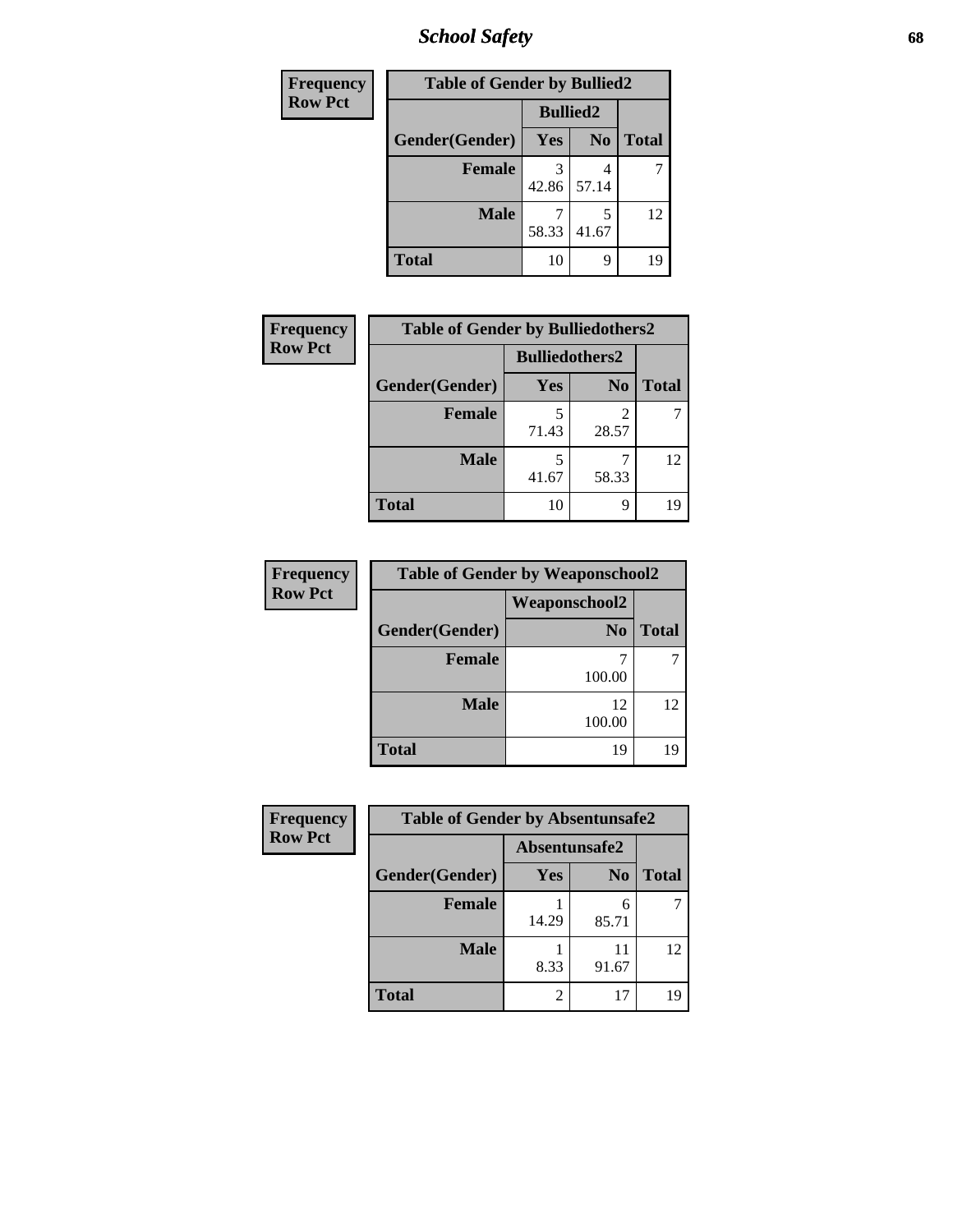*School Safety* **69**

| Frequency      | <b>Table of Gender by Gangself</b> |                                                                                                |                |              |
|----------------|------------------------------------|------------------------------------------------------------------------------------------------|----------------|--------------|
| <b>Row Pct</b> |                                    | Gangself(I<br>have<br>participated<br>in illegal gang<br>activities in<br>the past 30<br>days) |                |              |
|                | Gender(Gender)                     | Yes                                                                                            | N <sub>0</sub> | <b>Total</b> |
|                | <b>Female</b>                      | 14.29                                                                                          | 6<br>85.71     |              |
|                | <b>Male</b>                        | 2<br>16.67                                                                                     | 10<br>83.33    | 12           |
|                | <b>Total</b>                       | 3                                                                                              | 16             | 19           |

| Frequency      |                | <b>Table of Gender by Gangpeers</b>                                                                                 |                |              |  |
|----------------|----------------|---------------------------------------------------------------------------------------------------------------------|----------------|--------------|--|
| <b>Row Pct</b> |                | Gangpeers(I<br>have friends<br>who have<br>participated<br>in illegal gang<br>activities in<br>the past 30<br>days) |                |              |  |
|                | Gender(Gender) | Yes                                                                                                                 | N <sub>0</sub> | <b>Total</b> |  |
|                | <b>Female</b>  | 4<br>57.14                                                                                                          | 3<br>42.86     | 7            |  |
|                | <b>Male</b>    | 4<br>33.33                                                                                                          | 8<br>66.67     | 12           |  |
|                | <b>Total</b>   | 8                                                                                                                   | 11             | 19           |  |

| Frequency      | <b>Table of Gender by Pickedon2</b> |            |                |              |  |  |
|----------------|-------------------------------------|------------|----------------|--------------|--|--|
| <b>Row Pct</b> |                                     | Pickedon2  |                |              |  |  |
|                | Gender(Gender)                      | <b>Yes</b> | N <sub>0</sub> | <b>Total</b> |  |  |
|                | <b>Female</b>                       | 71.43      | 28.57          |              |  |  |
|                | <b>Male</b>                         | 8<br>66.67 | 33.33          | 12           |  |  |
|                | <b>Total</b>                        | 13         | 6              | 19           |  |  |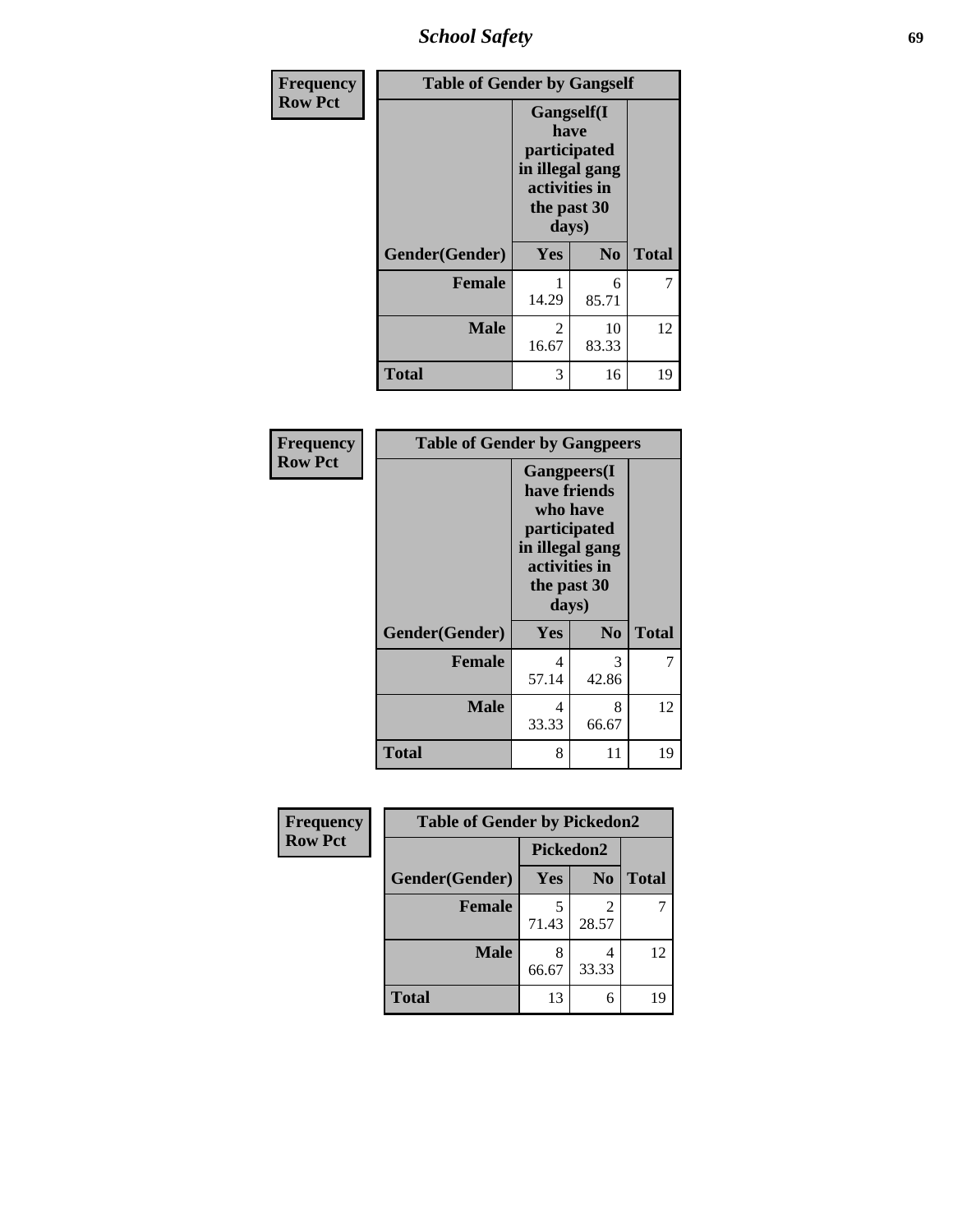*School Safety* **70**

| Frequency      | <b>Table of Gender by Safeschool2</b> |             |                |              |
|----------------|---------------------------------------|-------------|----------------|--------------|
| <b>Row Pct</b> |                                       | Safeschool2 |                |              |
|                | Gender(Gender)                        | <b>Yes</b>  | N <sub>0</sub> | <b>Total</b> |
|                | <b>Female</b>                         | 100.00      | 0.00           |              |
|                | <b>Male</b>                           | 11<br>91.67 | 8.33           | 12           |
|                | <b>Total</b>                          | 18          |                | 19           |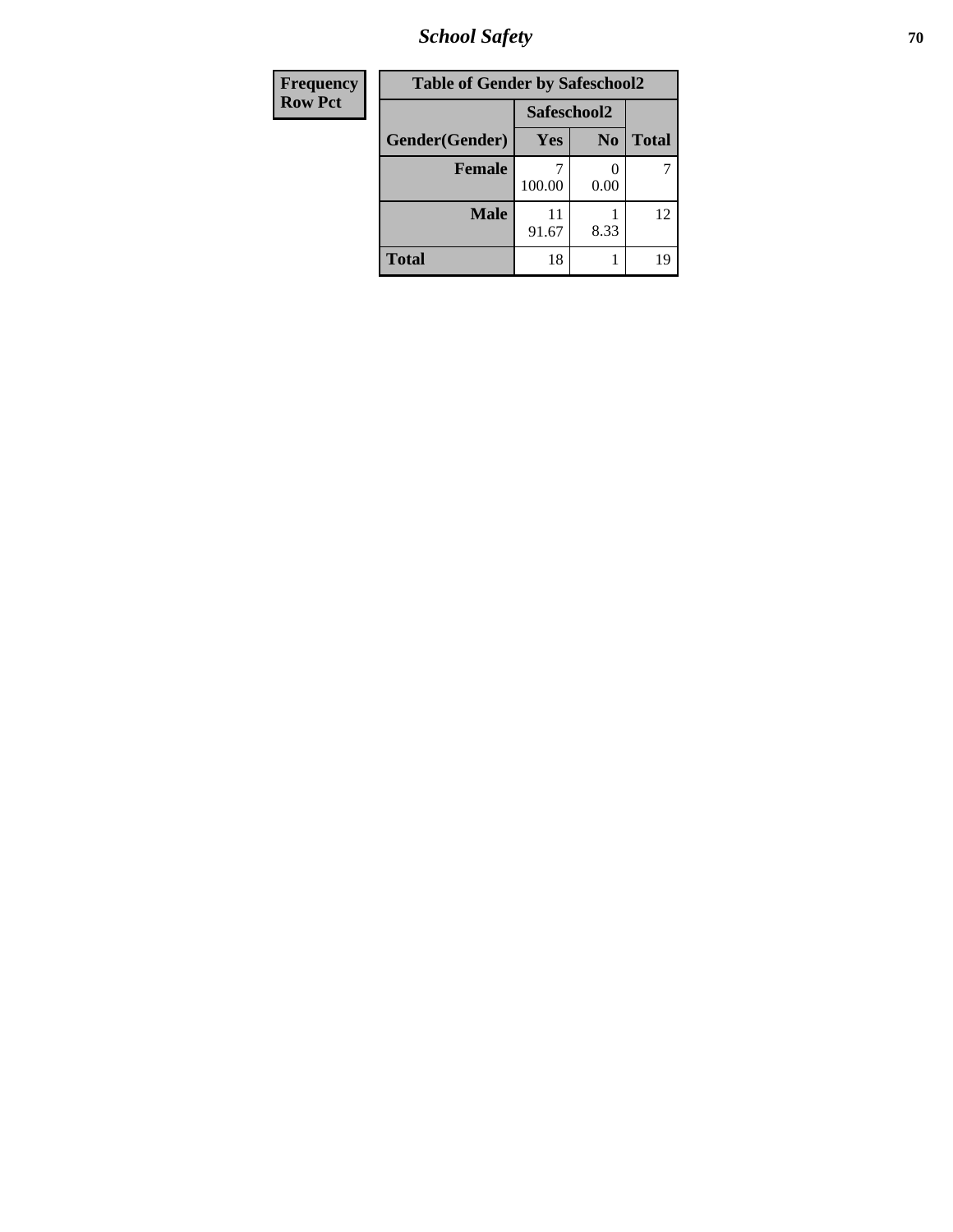## *Incidence of Drug Use* <sup>71</sup>

| Frequency      | <b>Table of Gender by AlcoholAlt</b> |                                          |                |              |
|----------------|--------------------------------------|------------------------------------------|----------------|--------------|
| <b>Row Pct</b> |                                      | AlcoholAlt(Alcohol<br>use, past 30 days) |                |              |
|                | Gender(Gender)                       | Yes                                      | N <sub>0</sub> | <b>Total</b> |
|                | <b>Female</b>                        | 14.29                                    | 6<br>85.71     |              |
|                | <b>Male</b>                          | 0.00                                     | 12<br>100.00   | 12           |
|                | <b>Total</b>                         |                                          | 18             | 19           |

| <b>Frequency</b> | <b>Table of Gender by TobaccoAny</b>     |                |              |  |  |
|------------------|------------------------------------------|----------------|--------------|--|--|
| <b>Row Pct</b>   | TobaccoAny(Tobacco<br>use, past 30 days) |                |              |  |  |
|                  | Gender(Gender)                           | N <sub>0</sub> | <b>Total</b> |  |  |
|                  | <b>Female</b>                            | 100.00         |              |  |  |
|                  | <b>Male</b>                              | 12<br>100.00   | 12           |  |  |
|                  | <b>Total</b>                             | 19             | 19           |  |  |

| <b>Frequency</b> |                | <b>Table of Gender by MarijuanaAlt</b>       |              |
|------------------|----------------|----------------------------------------------|--------------|
| <b>Row Pct</b>   |                | MarijuanaAlt(Marijuana<br>use, past 30 days) |              |
|                  | Gender(Gender) | N <sub>0</sub>                               | <b>Total</b> |
|                  | <b>Female</b>  | 100.00                                       |              |
|                  | <b>Male</b>    | 12<br>100.00                                 | 12           |
|                  | Total          | 19                                           | 19           |

| <b>Frequency</b> | <b>Table of Gender by OtherDrugAny</b> |                                                         |              |  |
|------------------|----------------------------------------|---------------------------------------------------------|--------------|--|
| <b>Row Pct</b>   |                                        | <b>OtherDrugAny(Other</b><br>drug use,<br>past 30 days) |              |  |
|                  | Gender(Gender)                         | N <sub>0</sub>                                          | <b>Total</b> |  |
|                  | <b>Female</b>                          | 100.00                                                  |              |  |
|                  | <b>Male</b>                            | 12<br>100.00                                            | 12           |  |
|                  | <b>Total</b>                           | 19                                                      | 19           |  |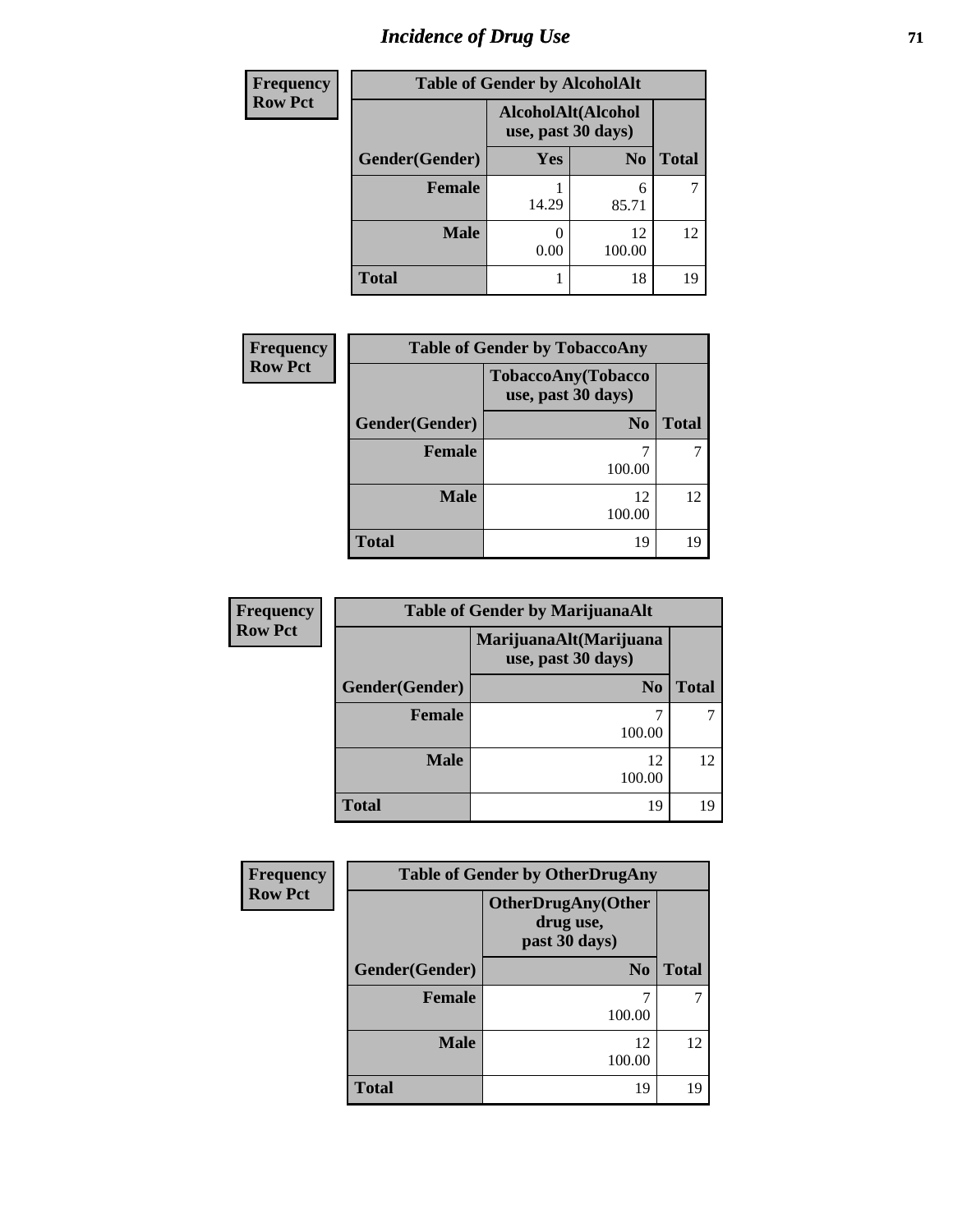### *Average Age at Onset of Use* **72** *Results for "Average Age at Onset of Use" questions exclude students who said they did not use that substance*

#### **Gender=Female**

| <b>Variable</b>    | <b>Label</b>                                                       | <b>Mean</b> |
|--------------------|--------------------------------------------------------------------|-------------|
| Alcoholinit2       | I started using alcohol when I was                                 | 12.00       |
| Cigarettesinit2    | I started smoking tobacco when I was                               | 10.33       |
| Smokelessinit2     | I started chewing tobacco when I was                               | 15.00       |
| Marijuanainit2     | I started using marijuana when I was                               | 13.50       |
| Cocaineinit2       | I started using cocaine when I was                                 |             |
| Inhalantsinit2     | I started using inhalants when I was                               | 10.00       |
| Steroidsinit2      | I started using steroids when I was                                |             |
| Ecstasyinit2       | I started using ecstasy when I was                                 |             |
| Methinit2          | I started using methamphetamines when I was                        |             |
| Hallucinogensinit2 | I started using hallucinogens when I was                           |             |
| Prescription in t2 | I started using prescription drugs not prescribed to me when I was | 13.00       |

#### **Gender=Male**

| <b>Variable</b>                 | Label                                                              | <b>Mean</b> |
|---------------------------------|--------------------------------------------------------------------|-------------|
| Alcoholinit2                    | I started using alcohol when I was                                 |             |
| Cigarettesinit2                 | I started smoking tobacco when I was                               | 10.50       |
| Smokelessinit2                  | I started chewing tobacco when I was                               |             |
| Marijuanainit2                  | I started using marijuana when I was                               |             |
| Cocaineinit2                    | I started using cocaine when I was                                 |             |
| Inhalantsinit2                  | I started using inhalants when I was                               |             |
| Steroidsinit2                   | I started using steroids when I was                                |             |
| Ecstasyinit2                    | I started using ecstasy when I was                                 |             |
| Methinit2                       | I started using methamphetamines when I was                        |             |
| Hallucinogensinit2              | I started using hallucinogens when I was                           |             |
| Prescription in it <sub>2</sub> | I started using prescription drugs not prescribed to me when I was |             |
|                                 |                                                                    |             |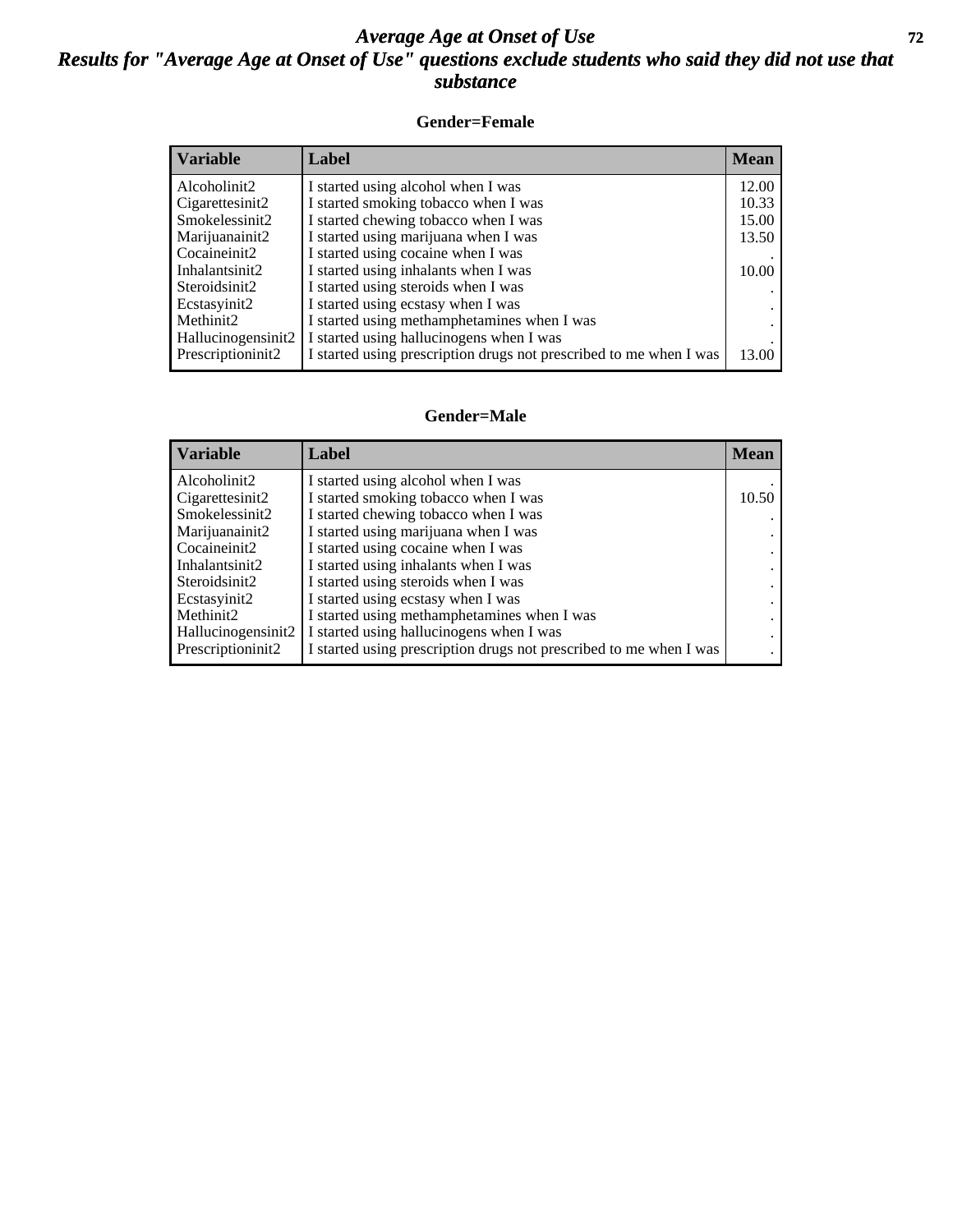# *I Think These Drugs are Harmful* **73**

| <b>Frequency</b> | <b>Table of Gender by Alcoholharmdich</b> |                                                   |                         |              |  |
|------------------|-------------------------------------------|---------------------------------------------------|-------------------------|--------------|--|
| <b>Row Pct</b>   |                                           | Alcoholharmdich(I<br>think alcohol is<br>harmful) |                         |              |  |
|                  | Gender(Gender)                            | <b>Yes</b>                                        | N <sub>0</sub>          | <b>Total</b> |  |
|                  | <b>Female</b>                             | 6<br>85.71                                        | 14.29                   |              |  |
|                  | <b>Male</b>                               | 10<br>83.33                                       | $\overline{c}$<br>16.67 | 12           |  |
|                  | <b>Total</b>                              | 16                                                | 3                       | 19           |  |

| Frequency      | <b>Table of Gender by Tobaccoharmdich</b> |                                                   |                                      |              |
|----------------|-------------------------------------------|---------------------------------------------------|--------------------------------------|--------------|
| <b>Row Pct</b> |                                           | Tobaccoharmdich(I<br>think tobacco is<br>harmful) |                                      |              |
|                | Gender(Gender)                            | Yes                                               | N <sub>0</sub>                       | <b>Total</b> |
|                | <b>Female</b>                             | 6<br>85.71                                        | 14.29                                |              |
|                | <b>Male</b>                               | 10<br>83.33                                       | $\mathcal{D}_{\mathcal{L}}$<br>16.67 | 12           |
|                | <b>Total</b>                              | 16                                                | 3                                    | 19           |

| Frequency      | <b>Table of Gender by Marijuanaharmdich</b> |                                                       |                         |              |  |
|----------------|---------------------------------------------|-------------------------------------------------------|-------------------------|--------------|--|
| <b>Row Pct</b> |                                             | Marijuanaharmdich(I<br>think marijuana is<br>harmful) |                         |              |  |
|                | Gender(Gender)                              | <b>Yes</b>                                            | N <sub>0</sub>          | <b>Total</b> |  |
|                | <b>Female</b>                               | 6<br>85.71                                            | 14.29                   |              |  |
|                | <b>Male</b>                                 | 10<br>83.33                                           | $\mathfrak{D}$<br>16.67 | 12           |  |
|                | <b>Total</b>                                | 16                                                    | 3                       | 19           |  |

| Frequency      | <b>Table of Gender by Otherdrugharmdich</b> |                                                          |                         |              |
|----------------|---------------------------------------------|----------------------------------------------------------|-------------------------|--------------|
| <b>Row Pct</b> |                                             | Otherdrugharmdich(I<br>think other drugs are<br>harmful) |                         |              |
|                | Gender(Gender)                              | <b>Yes</b>                                               | N <sub>0</sub>          | <b>Total</b> |
|                | <b>Female</b>                               | 100.00                                                   | 0<br>0.00               |              |
|                | <b>Male</b>                                 | 10<br>83.33                                              | $\overline{2}$<br>16.67 | 12           |
|                | <b>Total</b>                                | 17                                                       | $\overline{2}$          | 19           |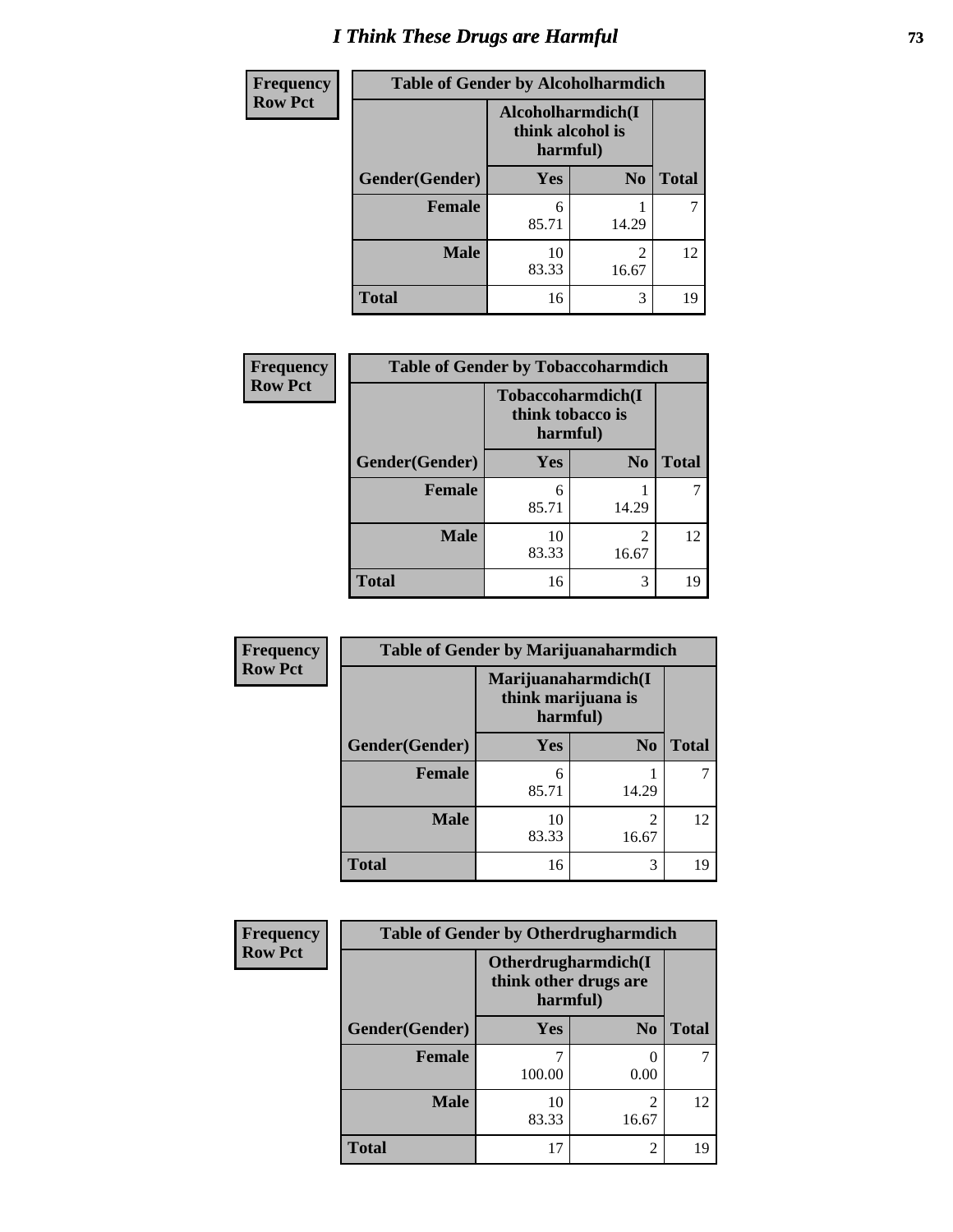| <b>Frequency</b> | <b>Table of Gender by Alcohollocation1</b> |                                                               |             |              |
|------------------|--------------------------------------------|---------------------------------------------------------------|-------------|--------------|
| <b>Row Pct</b>   |                                            | <b>Alcohollocation1(Places</b><br><b>Friends Use Alcohol)</b> |             |              |
|                  | Gender(Gender)                             |                                                               | Do Not Use  | <b>Total</b> |
|                  | <b>Female</b>                              | 71.43                                                         | 28.57       |              |
|                  | <b>Male</b>                                | ∍<br>16.67                                                    | 10<br>83.33 | 12           |
|                  | Total                                      |                                                               | 12          | 19           |

| <b>Frequency</b> | <b>Table of Gender by Alcohollocation2</b> |             |                                                               |              |
|------------------|--------------------------------------------|-------------|---------------------------------------------------------------|--------------|
| <b>Row Pct</b>   |                                            |             | <b>Alcohollocation2(Places</b><br><b>Friends Use Alcohol)</b> |              |
|                  | Gender(Gender)                             |             | <b>Home</b>                                                   | <b>Total</b> |
|                  | <b>Female</b>                              | 71.43       | 28.57                                                         |              |
|                  | <b>Male</b>                                | 10<br>83.33 | 16.67                                                         | 12           |
|                  | <b>Total</b>                               | 15          | 4                                                             | 19           |

| Frequency      | <b>Table of Gender by Alcohollocation3</b> |              |                                                               |              |
|----------------|--------------------------------------------|--------------|---------------------------------------------------------------|--------------|
| <b>Row Pct</b> |                                            |              | <b>Alcohollocation3(Places</b><br><b>Friends Use Alcohol)</b> |              |
|                | Gender(Gender)                             |              | <b>School</b>                                                 | <b>Total</b> |
|                | <b>Female</b>                              | 71.43        | 28.57                                                         |              |
|                | <b>Male</b>                                | 12<br>100.00 | 0.00                                                          | 12           |
|                | <b>Total</b>                               | 17           | $\overline{2}$                                                | 19           |

| Frequency      | <b>Table of Gender by Alcohollocation4</b> |              |                                                               |              |
|----------------|--------------------------------------------|--------------|---------------------------------------------------------------|--------------|
| <b>Row Pct</b> |                                            |              | <b>Alcohollocation4(Places</b><br><b>Friends Use Alcohol)</b> |              |
|                | Gender(Gender)                             |              | Car                                                           | <b>Total</b> |
|                | <b>Female</b>                              | 6<br>85.71   | 14.29                                                         |              |
|                | <b>Male</b>                                | 12<br>100.00 | 0.00                                                          | 12           |
|                | <b>Total</b>                               | 18           |                                                               | 19           |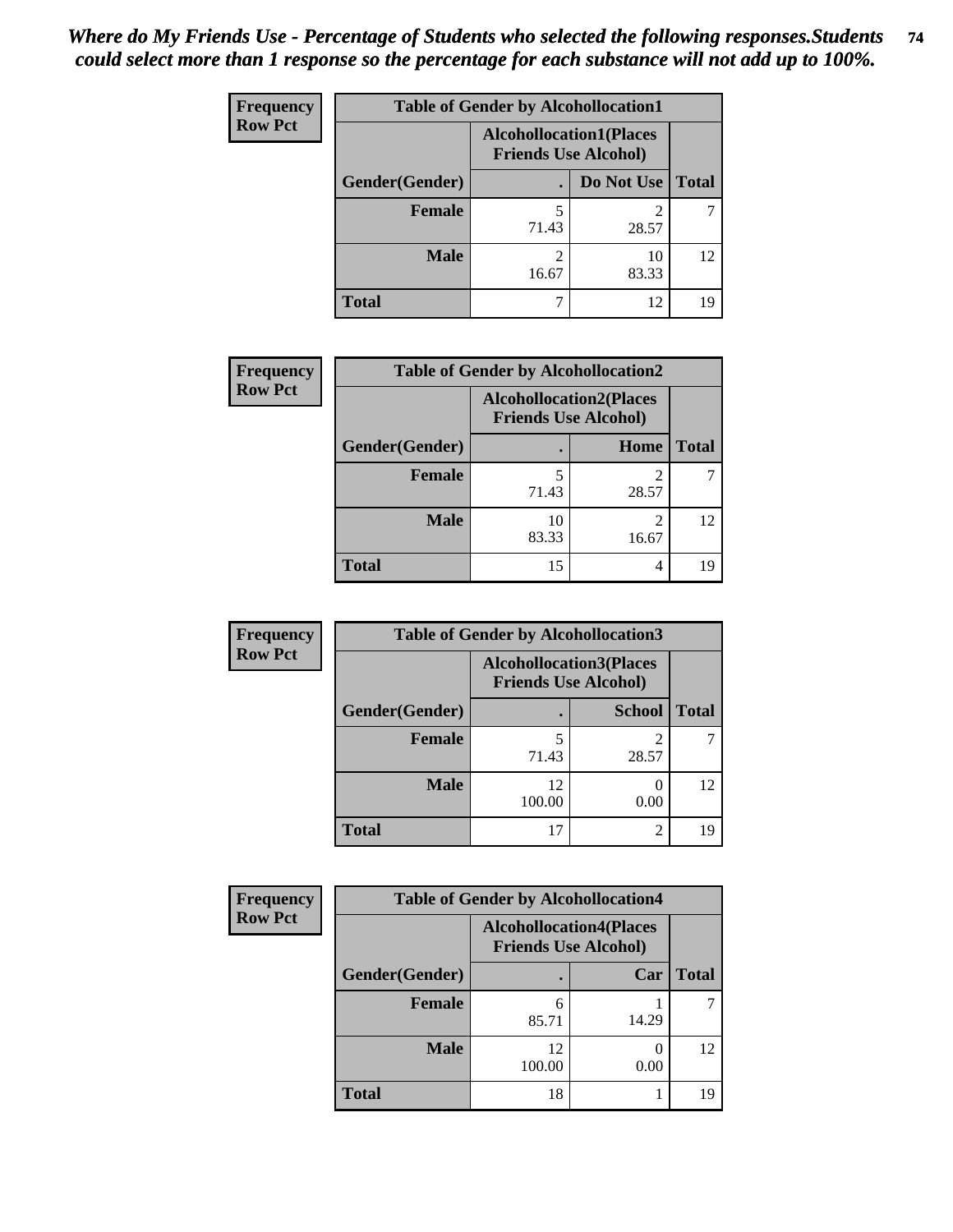| <b>Frequency</b> | <b>Table of Gender by Alcohollocation5</b> |                                                                |                                 |              |
|------------------|--------------------------------------------|----------------------------------------------------------------|---------------------------------|--------------|
| <b>Row Pct</b>   |                                            | <b>Alcohollocation5</b> (Places<br><b>Friends Use Alcohol)</b> |                                 |              |
|                  | Gender(Gender)                             |                                                                | <b>Friend's</b><br><b>House</b> | <b>Total</b> |
|                  | <b>Female</b>                              | 4<br>57.14                                                     | 3<br>42.86                      |              |
|                  | <b>Male</b>                                | 10<br>83.33                                                    | $\mathfrak{D}$<br>16.67         | 12           |
|                  | <b>Total</b>                               | 14                                                             | 5                               | 19           |

| Frequency      | <b>Table of Gender by Alcohollocation6</b> |                                                               |              |              |  |
|----------------|--------------------------------------------|---------------------------------------------------------------|--------------|--------------|--|
| <b>Row Pct</b> |                                            | <b>Alcohollocation6(Places</b><br><b>Friends Use Alcohol)</b> |              |              |  |
|                | Gender(Gender)                             |                                                               | <b>Other</b> | <b>Total</b> |  |
|                | <b>Female</b>                              | 4<br>57.14                                                    | 42.86        |              |  |
|                | <b>Male</b>                                | 12<br>100.00                                                  | 0.00         | 12           |  |
|                | <b>Total</b>                               | 16                                                            | 3            | 19           |  |

| Frequency      | <b>Table of Gender by Tobaccolocation1</b> |                                                               |             |              |  |
|----------------|--------------------------------------------|---------------------------------------------------------------|-------------|--------------|--|
| <b>Row Pct</b> |                                            | <b>Tobaccolocation1(Places</b><br><b>Friends Use Tobacco)</b> |             |              |  |
|                | Gender(Gender)                             |                                                               | Do Not Use  | <b>Total</b> |  |
|                | Female                                     | 71.43                                                         | 28.57       |              |  |
|                | <b>Male</b>                                | 16.67                                                         | 10<br>83.33 | 12           |  |
|                | <b>Total</b>                               |                                                               | 12          | 19           |  |

| <b>Frequency</b> | <b>Table of Gender by Tobaccolocation2</b> |                                                               |                         |              |
|------------------|--------------------------------------------|---------------------------------------------------------------|-------------------------|--------------|
| <b>Row Pct</b>   |                                            | <b>Tobaccolocation2(Places</b><br><b>Friends Use Tobacco)</b> |                         |              |
|                  | Gender(Gender)                             |                                                               | Home                    | <b>Total</b> |
|                  | Female                                     | 57.14                                                         | 42.86                   |              |
|                  | <b>Male</b>                                | 10<br>83.33                                                   | $\mathfrak{D}$<br>16.67 | 12           |
|                  | <b>Total</b>                               | 14                                                            | 5                       | 19           |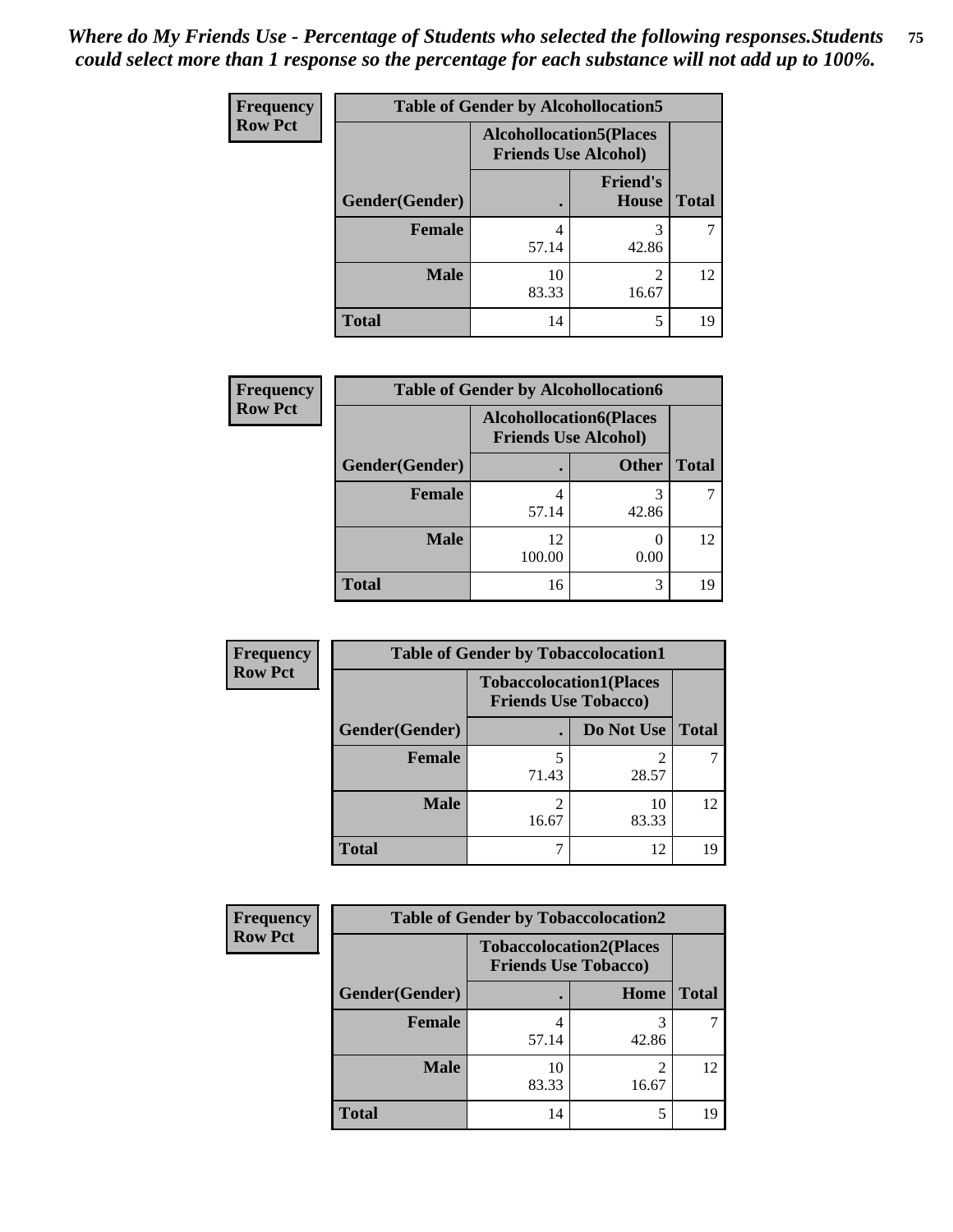| <b>Frequency</b> | <b>Table of Gender by Tobaccolocation3</b> |                                                               |                |              |  |
|------------------|--------------------------------------------|---------------------------------------------------------------|----------------|--------------|--|
| <b>Row Pct</b>   |                                            | <b>Tobaccolocation3(Places</b><br><b>Friends Use Tobacco)</b> |                |              |  |
|                  | Gender(Gender)                             |                                                               | <b>School</b>  | <b>Total</b> |  |
|                  | Female                                     | 71.43                                                         | 28.57          |              |  |
|                  | <b>Male</b>                                | 12.<br>100.00                                                 | 0.00           | 12           |  |
|                  | <b>Total</b>                               | רו                                                            | $\mathfrak{D}$ | 19           |  |

| <b>Frequency</b> | <b>Table of Gender by Tobaccolocation4</b> |                                                               |       |              |
|------------------|--------------------------------------------|---------------------------------------------------------------|-------|--------------|
| <b>Row Pct</b>   |                                            | <b>Tobaccolocation4(Places</b><br><b>Friends Use Tobacco)</b> |       |              |
|                  | Gender(Gender)                             |                                                               | Car   | <b>Total</b> |
|                  | <b>Female</b>                              | h<br>85.71                                                    | 14.29 |              |
|                  | <b>Male</b>                                | 91.67                                                         | 8.33  | 12           |
|                  | <b>Total</b>                               | 17                                                            | 2     |              |

| <b>Frequency</b> | <b>Table of Gender by Tobaccolocation5</b> |                                                               |                                 |              |
|------------------|--------------------------------------------|---------------------------------------------------------------|---------------------------------|--------------|
| <b>Row Pct</b>   |                                            | <b>Tobaccolocation5(Places</b><br><b>Friends Use Tobacco)</b> |                                 |              |
|                  | Gender(Gender)                             |                                                               | <b>Friend's</b><br><b>House</b> | <b>Total</b> |
|                  | Female                                     | 4<br>57.14                                                    | 3<br>42.86                      |              |
|                  | <b>Male</b>                                | 10<br>83.33                                                   | 16.67                           | 12           |
|                  | <b>Total</b>                               | 14                                                            | 5                               | 19           |

| <b>Frequency</b> | <b>Table of Gender by Tobaccolocation6</b> |                                                               |              |              |
|------------------|--------------------------------------------|---------------------------------------------------------------|--------------|--------------|
| <b>Row Pct</b>   |                                            | <b>Tobaccolocation6(Places</b><br><b>Friends Use Tobacco)</b> |              |              |
|                  | Gender(Gender)                             |                                                               | <b>Other</b> | <b>Total</b> |
|                  | <b>Female</b>                              | 57.14                                                         | 42.86        |              |
|                  | <b>Male</b>                                | 12<br>100.00                                                  | 0.00         | 12           |
|                  | <b>Total</b>                               | 16                                                            | 3            | 19           |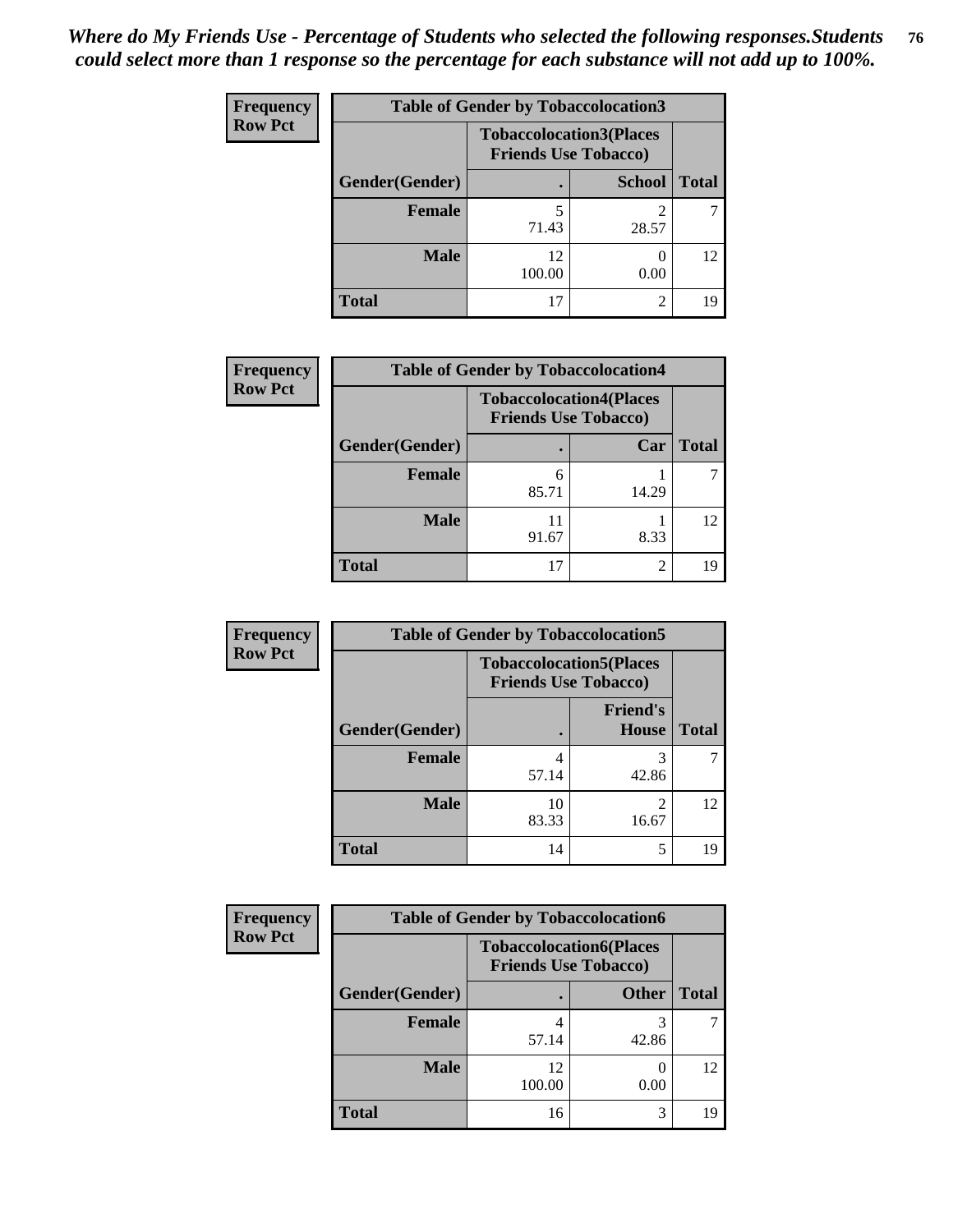| Frequency      | <b>Table of Gender by Marijuanalocation1</b> |                                                                    |            |              |  |
|----------------|----------------------------------------------|--------------------------------------------------------------------|------------|--------------|--|
| <b>Row Pct</b> |                                              | <b>Marijuanalocation1(Places</b><br><b>Friends Use Marijuana</b> ) |            |              |  |
|                | Gender(Gender)                               |                                                                    | Do Not Use | <b>Total</b> |  |
|                | <b>Female</b>                                | 71.43                                                              | 28.57      |              |  |
|                | <b>Male</b>                                  | 8.33                                                               | 91.67      | 12           |  |
|                | <b>Total</b>                                 | 6                                                                  | 13         | 19           |  |

| <b>Frequency</b> | <b>Table of Gender by Marijuanalocation2</b> |                                                                    |       |              |  |
|------------------|----------------------------------------------|--------------------------------------------------------------------|-------|--------------|--|
| <b>Row Pct</b>   |                                              | <b>Marijuanalocation2(Places</b><br><b>Friends Use Marijuana</b> ) |       |              |  |
|                  | Gender(Gender)                               |                                                                    | Home  | <b>Total</b> |  |
|                  | <b>Female</b>                                | 57.14                                                              | 42.86 |              |  |
|                  | <b>Male</b>                                  | 91.67                                                              | 8.33  | 12           |  |
|                  | <b>Total</b>                                 | 15                                                                 | 4     | 19           |  |

| Frequency      | <b>Table of Gender by Marijuanalocation3</b> |              |                                                                    |              |
|----------------|----------------------------------------------|--------------|--------------------------------------------------------------------|--------------|
| <b>Row Pct</b> |                                              |              | <b>Marijuanalocation3(Places</b><br><b>Friends Use Marijuana</b> ) |              |
|                | Gender(Gender)                               |              | <b>School</b>                                                      | <b>Total</b> |
|                | Female                                       | 71.43        | 28.57                                                              |              |
|                | <b>Male</b>                                  | 12<br>100.00 | 0.00                                                               | 12           |
|                | <b>Total</b>                                 | 17           | $\mathfrak{D}$                                                     | 19           |

| <b>Frequency</b> |                | <b>Table of Gender by Marijuanalocation4</b> |                                  |              |
|------------------|----------------|----------------------------------------------|----------------------------------|--------------|
| <b>Row Pct</b>   |                | <b>Friends Use Marijuana</b> )               | <b>Marijuanalocation4(Places</b> |              |
|                  | Gender(Gender) |                                              | Car                              | <b>Total</b> |
|                  | <b>Female</b>  | 85.71                                        | 14.29                            |              |
|                  | <b>Male</b>    | 12<br>100.00                                 | 0.00                             | 12           |
|                  | <b>Total</b>   | 18                                           |                                  | 19           |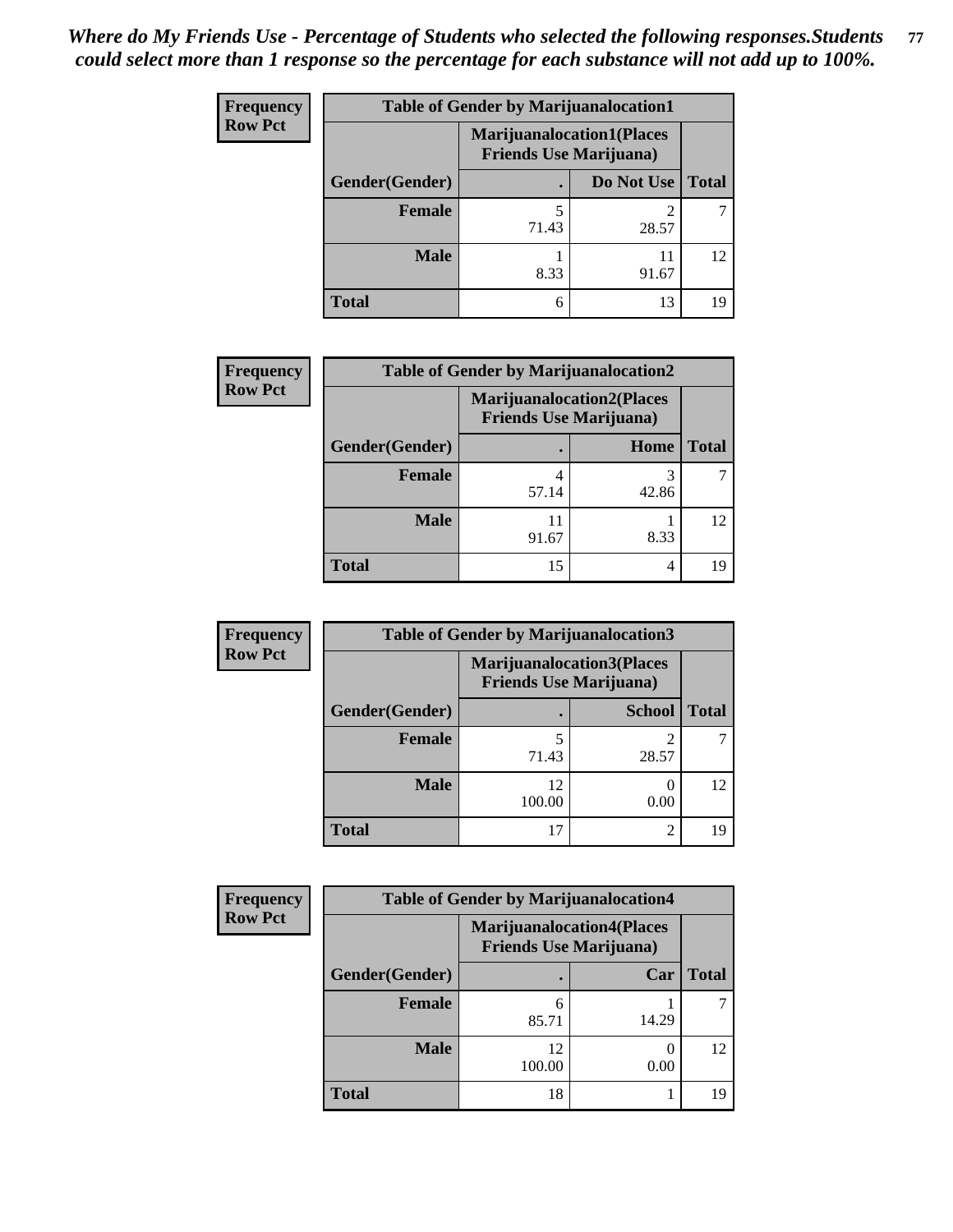| <b>Frequency</b> | <b>Table of Gender by Marijuanalocation5</b> |                                                                     |                          |              |
|------------------|----------------------------------------------|---------------------------------------------------------------------|--------------------------|--------------|
| <b>Row Pct</b>   |                                              | <b>Marijuanalocation5</b> (Places<br><b>Friends Use Marijuana</b> ) |                          |              |
|                  | Gender(Gender)                               |                                                                     | <b>Friend's</b><br>House | <b>Total</b> |
|                  | <b>Female</b>                                | 57.14                                                               | 3<br>42.86               |              |
|                  | <b>Male</b>                                  | 11<br>91.67                                                         | 8.33                     | 12           |
|                  | <b>Total</b>                                 | 15                                                                  | 4                        | 19           |

| <b>Frequency</b> | <b>Table of Gender by Marijuanalocation6</b> |                                                                    |              |              |
|------------------|----------------------------------------------|--------------------------------------------------------------------|--------------|--------------|
| <b>Row Pct</b>   |                                              | <b>Marijuanalocation6(Places</b><br><b>Friends Use Marijuana</b> ) |              |              |
|                  | Gender(Gender)                               |                                                                    | <b>Other</b> | <b>Total</b> |
|                  | <b>Female</b>                                | 57.14                                                              | 42.86        |              |
|                  | <b>Male</b>                                  | 12<br>100.00                                                       | 0.00         | 12           |
|                  | <b>Total</b>                                 | 16                                                                 | 3            | 19           |

| <b>Frequency</b> |                | <b>Table of Gender by Otherdruglocation1</b> |                                  |              |
|------------------|----------------|----------------------------------------------|----------------------------------|--------------|
| <b>Row Pct</b>   |                | <b>Friends Use Other Illegal</b><br>Drugs)   | <b>Otherdruglocation1(Places</b> |              |
|                  | Gender(Gender) |                                              | Do Not Use                       | <b>Total</b> |
|                  | Female         | 71.43                                        | 28.57                            |              |
|                  | <b>Male</b>    | 8.33                                         | 11<br>91.67                      | 12           |
|                  | <b>Total</b>   | 6                                            | 13                               | 19           |

| Frequency      | <b>Table of Gender by Otherdruglocation2</b> |                                                                                |       |              |
|----------------|----------------------------------------------|--------------------------------------------------------------------------------|-------|--------------|
| <b>Row Pct</b> |                                              | <b>Otherdruglocation2(Places</b><br><b>Friends Use Other Illegal</b><br>Drugs) |       |              |
|                | Gender(Gender)                               |                                                                                | Home  | <b>Total</b> |
|                | Female                                       | 57.14                                                                          | 42.86 |              |
|                | <b>Male</b>                                  | 11<br>91.67                                                                    | 8.33  | 12           |
|                | <b>Total</b>                                 | 15                                                                             | 4     | 19           |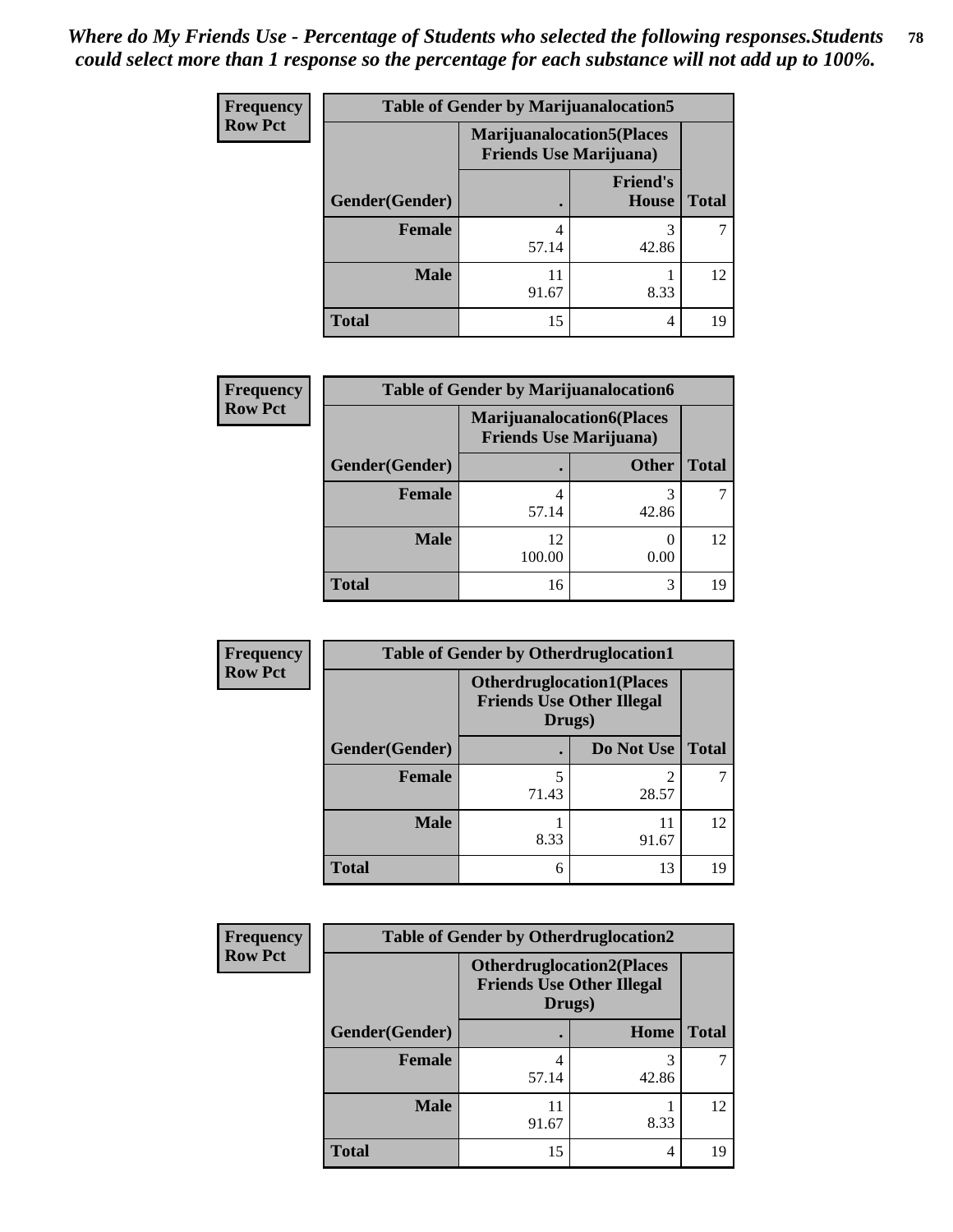| Frequency      | <b>Table of Gender by Otherdruglocation3</b> |                                                                                |               |              |
|----------------|----------------------------------------------|--------------------------------------------------------------------------------|---------------|--------------|
| <b>Row Pct</b> |                                              | <b>Otherdruglocation3(Places</b><br><b>Friends Use Other Illegal</b><br>Drugs) |               |              |
|                | Gender(Gender)                               |                                                                                | <b>School</b> | <b>Total</b> |
|                | Female                                       | 71.43                                                                          | 28.57         |              |
|                | <b>Male</b>                                  | 11<br>91.67                                                                    | 8.33          | 12           |
|                | <b>Total</b>                                 | 16                                                                             | 3             | 19           |

| Frequency      | <b>Table of Gender by Otherdruglocation4</b> |                                                                                |       |              |
|----------------|----------------------------------------------|--------------------------------------------------------------------------------|-------|--------------|
| <b>Row Pct</b> |                                              | <b>Otherdruglocation4(Places</b><br><b>Friends Use Other Illegal</b><br>Drugs) |       |              |
|                | Gender(Gender)                               |                                                                                | Car   | <b>Total</b> |
|                | Female                                       | 6<br>85.71                                                                     | 14.29 |              |
|                | <b>Male</b>                                  | 12<br>100.00                                                                   | 0.00  | 12           |
|                | <b>Total</b>                                 | 18                                                                             |       | 19           |

| Frequency      | <b>Table of Gender by Otherdruglocation5</b> |                                                                                |                                 |              |
|----------------|----------------------------------------------|--------------------------------------------------------------------------------|---------------------------------|--------------|
| <b>Row Pct</b> |                                              | <b>Otherdruglocation5(Places</b><br><b>Friends Use Other Illegal</b><br>Drugs) |                                 |              |
|                | Gender(Gender)                               |                                                                                | <b>Friend's</b><br><b>House</b> | <b>Total</b> |
|                | <b>Female</b>                                | 4<br>57.14                                                                     | 3<br>42.86                      |              |
|                | <b>Male</b>                                  | 11<br>91.67                                                                    | 8.33                            | 12           |
|                | <b>Total</b>                                 | 15                                                                             | 4                               | 19           |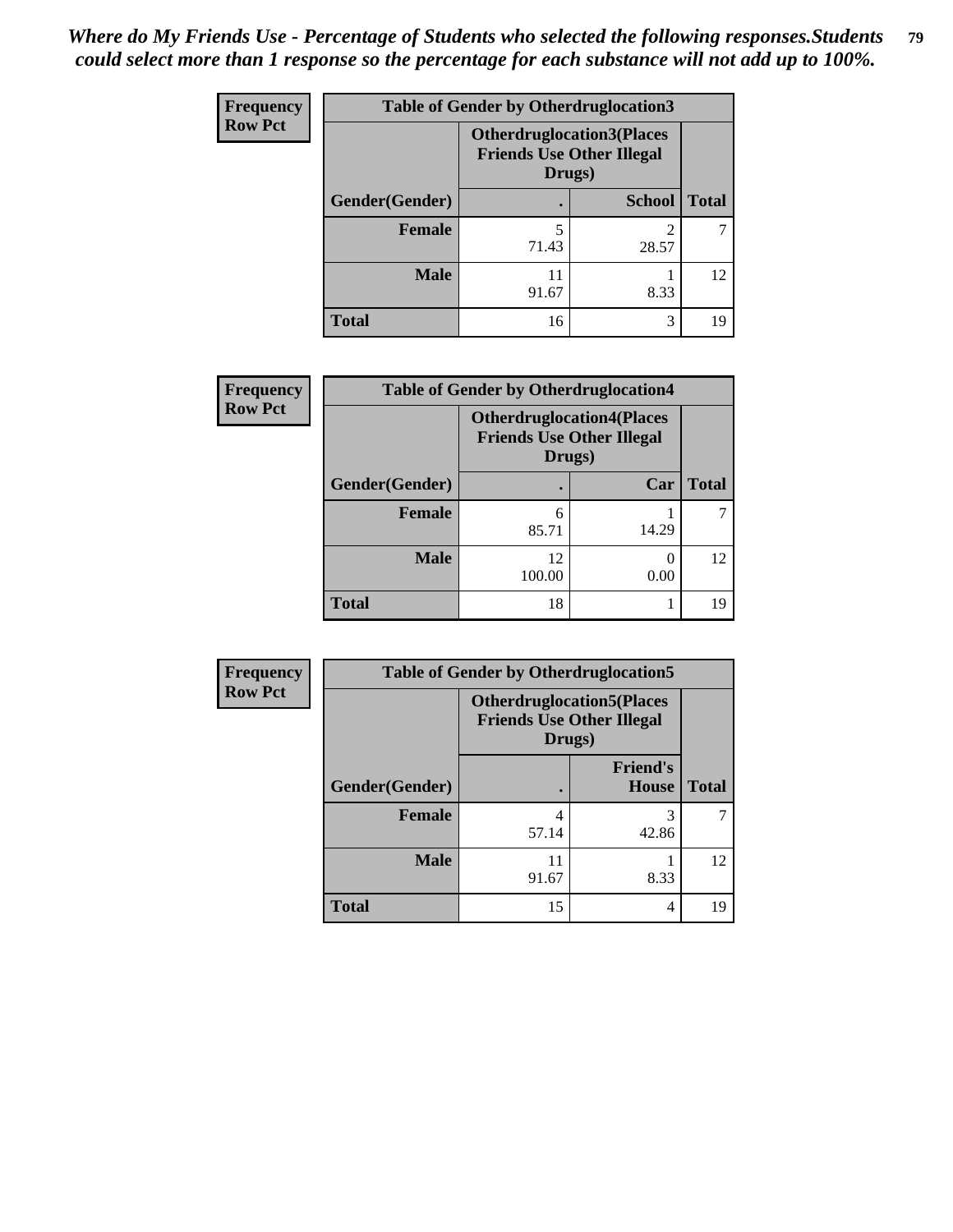| Frequency      | <b>Table of Gender by Otherdruglocation6</b> |                                                                                |              |              |
|----------------|----------------------------------------------|--------------------------------------------------------------------------------|--------------|--------------|
| <b>Row Pct</b> |                                              | <b>Otherdruglocation6(Places</b><br><b>Friends Use Other Illegal</b><br>Drugs) |              |              |
|                | Gender(Gender)                               |                                                                                | <b>Other</b> | <b>Total</b> |
|                | <b>Female</b>                                | 4<br>57.14                                                                     | 42.86        |              |
|                | <b>Male</b>                                  | 12<br>100.00                                                                   | 0.00         | 12           |
|                | <b>Total</b>                                 | 16                                                                             | 3            | 19           |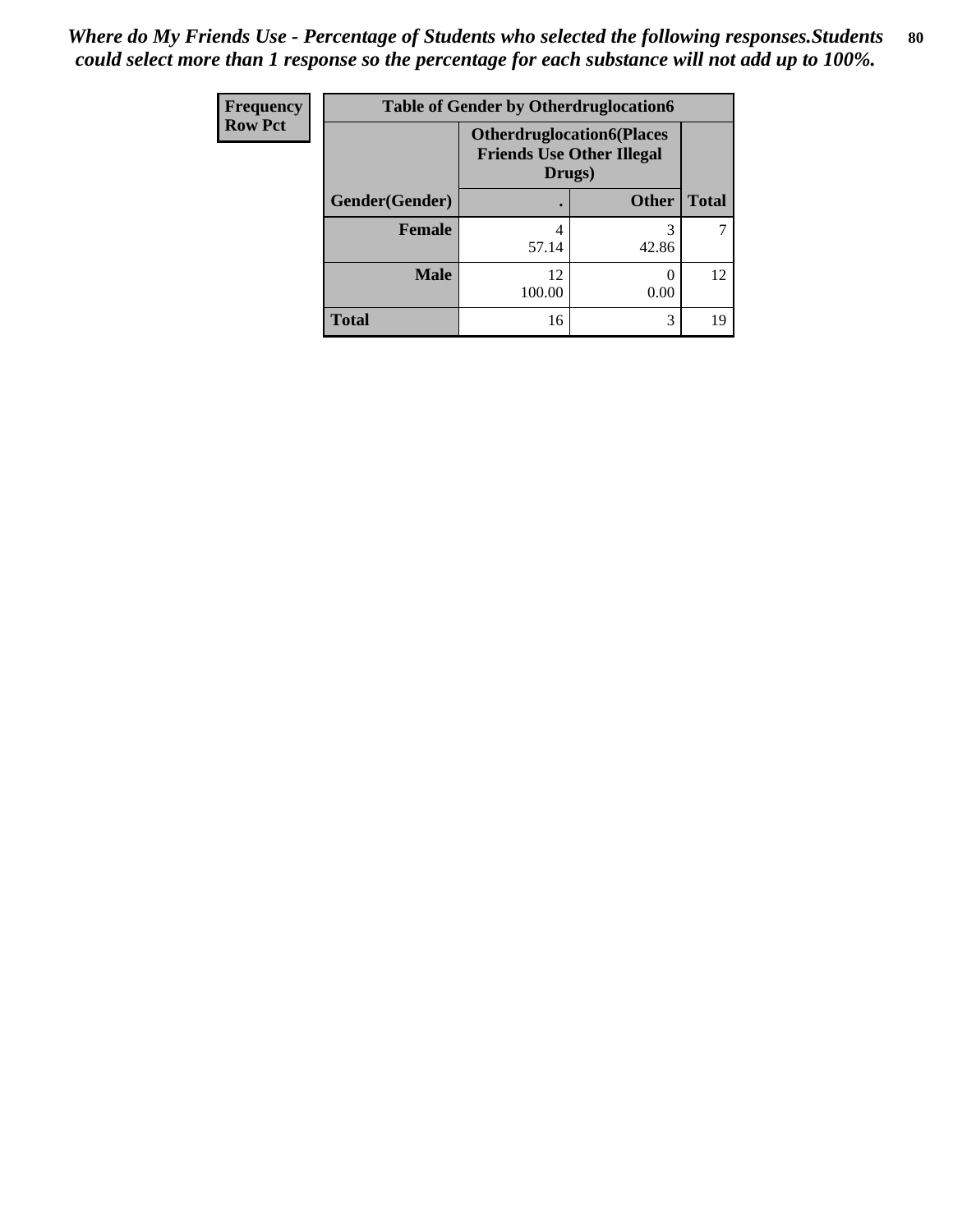| <b>Frequency</b> | <b>Table of Gender by Alcoholtime1</b> |                                                          |                      |              |
|------------------|----------------------------------------|----------------------------------------------------------|----------------------|--------------|
| <b>Row Pct</b>   |                                        | <b>Alcoholtime1(Times</b><br><b>Friends Use Alcohol)</b> |                      |              |
|                  | Gender(Gender)                         | $\bullet$                                                | Do Not<br><b>Use</b> | <b>Total</b> |
|                  | <b>Female</b>                          | 5<br>71.43                                               | 2<br>28.57           |              |
|                  | <b>Male</b>                            | 4<br>33.33                                               | 8<br>66.67           | 12           |
|                  | <b>Total</b>                           | 9                                                        | 10                   | 19           |

| <b>Frequency</b> | <b>Table of Gender by Alcoholtime2</b> |                                                          |                            |              |
|------------------|----------------------------------------|----------------------------------------------------------|----------------------------|--------------|
| <b>Row Pct</b>   |                                        | <b>Alcoholtime2(Times</b><br><b>Friends Use Alcohol)</b> |                            |              |
|                  | Gender(Gender)                         |                                                          | <b>On Way</b><br>to School | <b>Total</b> |
|                  | <b>Female</b>                          | 5<br>71.43                                               | 2<br>28.57                 |              |
|                  | <b>Male</b>                            | 12<br>100.00                                             | $\theta$<br>0.00           | 12           |
|                  | <b>Total</b>                           | 17                                                       | 2                          | 19           |

| <b>Frequency</b> | <b>Table of Gender by Alcoholtime3</b> |                                                          |                                |              |
|------------------|----------------------------------------|----------------------------------------------------------|--------------------------------|--------------|
| <b>Row Pct</b>   |                                        | <b>Alcoholtime3(Times</b><br><b>Friends Use Alcohol)</b> |                                |              |
|                  | Gender(Gender)                         |                                                          | <b>During</b><br><b>School</b> | <b>Total</b> |
|                  | Female                                 | 6<br>85.71                                               | 14.29                          |              |
|                  | <b>Male</b>                            | 12<br>100.00                                             | 0.00                           | 12           |
|                  | <b>Total</b>                           | 18                                                       |                                | 19           |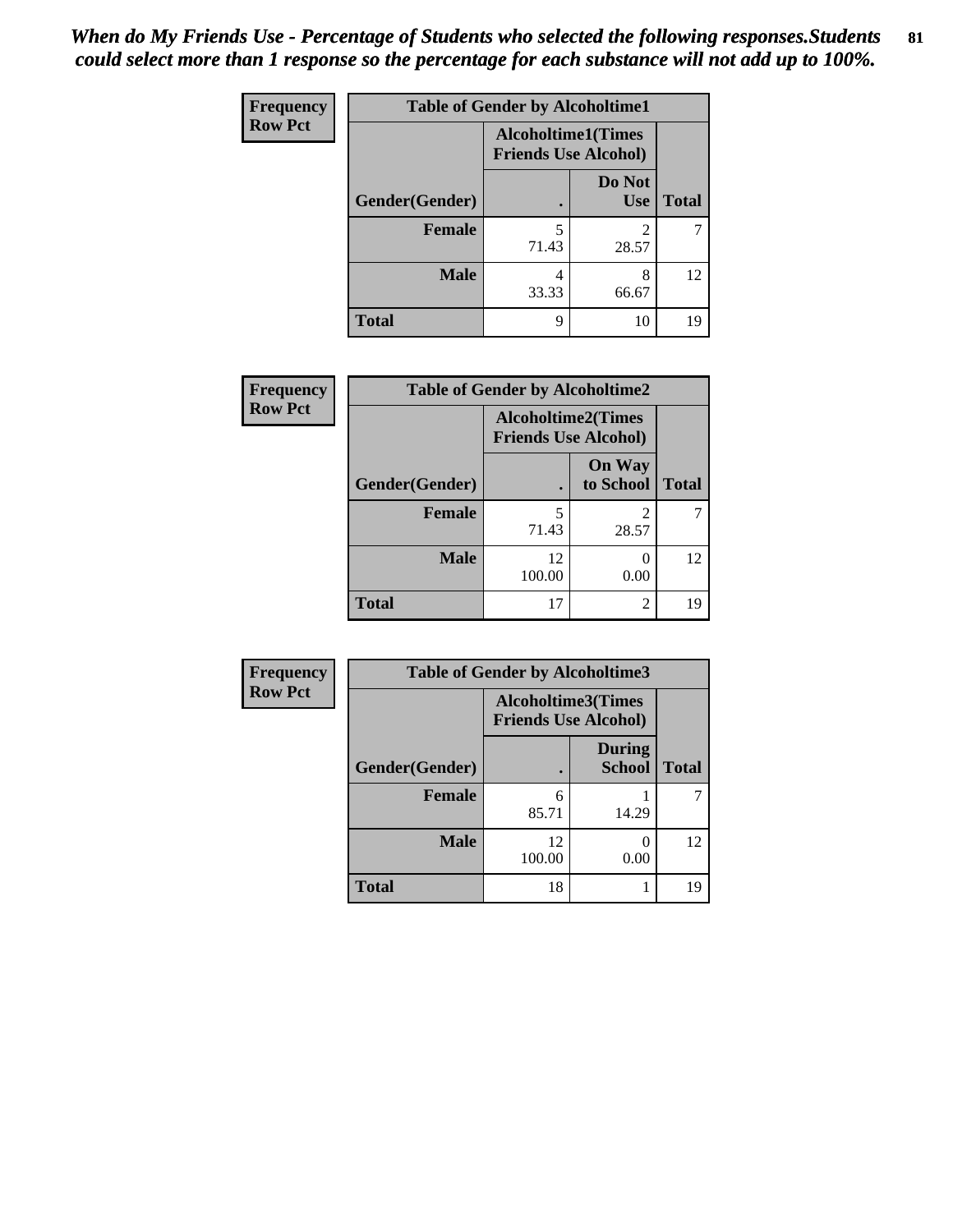*When do My Friends Use - Percentage of Students who selected the following responses.Students could select more than 1 response so the percentage for each substance will not add up to 100%.* **82**

| <b>Frequency</b> | <b>Table of Gender by Alcoholtime4</b> |                                                          |                                                |              |
|------------------|----------------------------------------|----------------------------------------------------------|------------------------------------------------|--------------|
| <b>Row Pct</b>   |                                        | <b>Alcoholtime4(Times</b><br><b>Friends Use Alcohol)</b> |                                                |              |
|                  | Gender(Gender)                         |                                                          | <b>On Way</b><br>Home<br>From<br><b>School</b> | <b>Total</b> |
|                  | <b>Female</b>                          | 6<br>85.71                                               | 14.29                                          | 7            |
|                  | <b>Male</b>                            | 11<br>91.67                                              | 8.33                                           | 12           |
|                  | <b>Total</b>                           | 17                                                       | $\overline{c}$                                 | 19           |

| <b>Frequency</b> | <b>Table of Gender by Alcoholtime5</b> |                                                          |                   |              |
|------------------|----------------------------------------|----------------------------------------------------------|-------------------|--------------|
| <b>Row Pct</b>   |                                        | <b>Alcoholtime5(Times</b><br><b>Friends Use Alcohol)</b> |                   |              |
|                  | Gender(Gender)                         |                                                          | <b>Weeknights</b> | <b>Total</b> |
|                  | <b>Female</b>                          | 4<br>57.14                                               | 3<br>42.86        |              |
|                  | <b>Male</b>                            | 10<br>83.33                                              | 2<br>16.67        | 12           |
|                  | <b>Total</b>                           | 14                                                       | 5                 | 19           |

| <b>Frequency</b> | <b>Table of Gender by Alcoholtime6</b> |                                                          |                 |              |
|------------------|----------------------------------------|----------------------------------------------------------|-----------------|--------------|
| <b>Row Pct</b>   |                                        | <b>Alcoholtime6(Times</b><br><b>Friends Use Alcohol)</b> |                 |              |
|                  | Gender(Gender)                         |                                                          | <b>Weekends</b> | <b>Total</b> |
|                  | Female                                 | 42.86                                                    | 4<br>57.14      |              |
|                  | <b>Male</b>                            | 10<br>83.33                                              | 2<br>16.67      | 12           |
|                  | <b>Total</b>                           | 13                                                       | 6               | 19           |

| <b>Frequency</b> | <b>Table of Gender by Tobaccotime1</b> |                                                          |                         |              |
|------------------|----------------------------------------|----------------------------------------------------------|-------------------------|--------------|
| <b>Row Pct</b>   |                                        | <b>Tobaccotime1(Times</b><br><b>Friends Use Tobacco)</b> |                         |              |
|                  | Gender(Gender)                         |                                                          | Do Not<br><b>Use</b>    | <b>Total</b> |
|                  | <b>Female</b>                          | 5<br>71.43                                               | $\mathfrak{D}$<br>28.57 |              |
|                  | <b>Male</b>                            | 4<br>33.33                                               | 8<br>66.67              | 12           |
|                  | <b>Total</b>                           | 9                                                        | 10                      | 19           |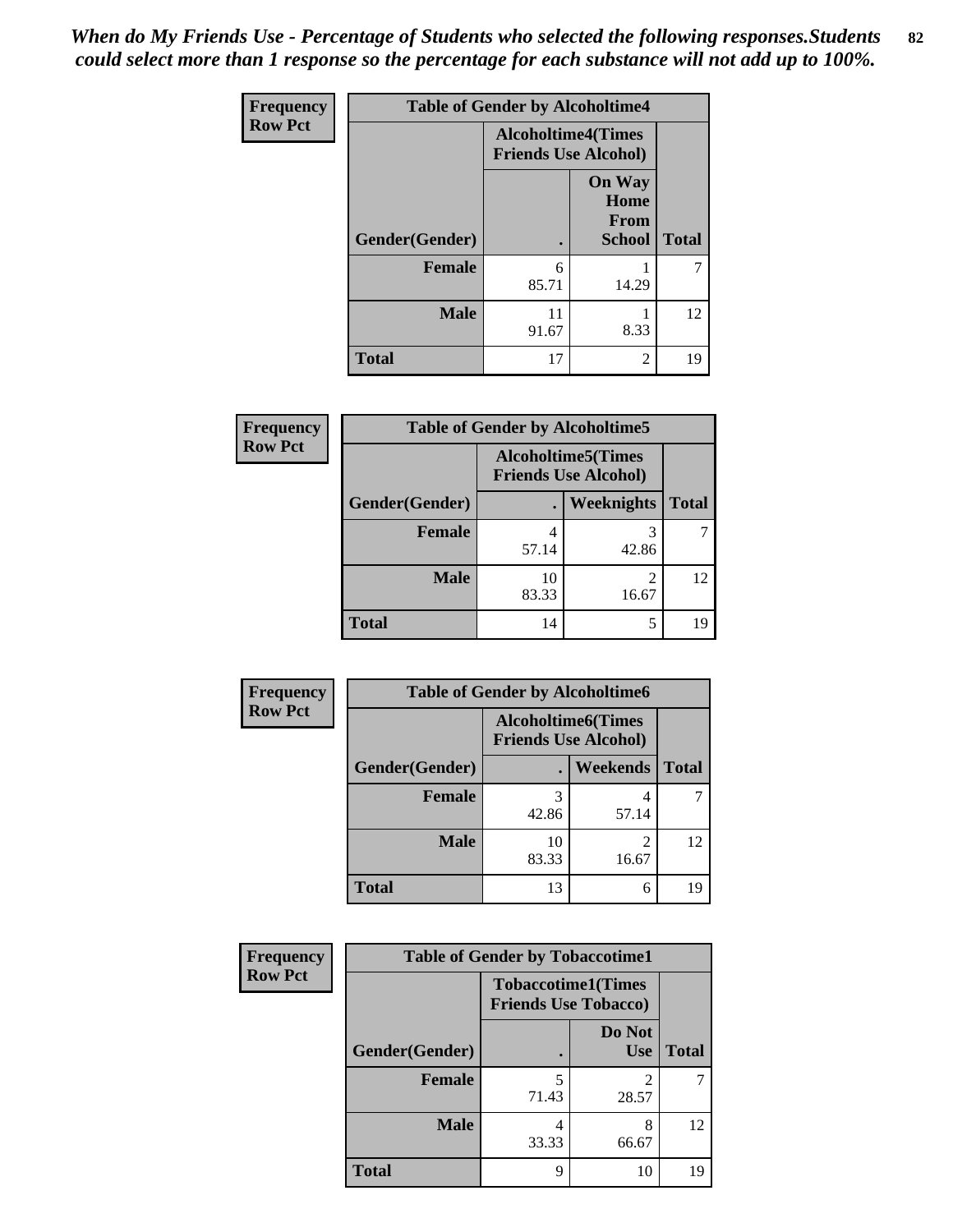*When do My Friends Use - Percentage of Students who selected the following responses.Students could select more than 1 response so the percentage for each substance will not add up to 100%.* **83**

| <b>Frequency</b> | <b>Table of Gender by Tobaccotime2</b> |                                                          |                            |              |
|------------------|----------------------------------------|----------------------------------------------------------|----------------------------|--------------|
| <b>Row Pct</b>   |                                        | <b>Tobaccotime2(Times</b><br><b>Friends Use Tobacco)</b> |                            |              |
|                  | Gender(Gender)                         | $\bullet$                                                | <b>On Way</b><br>to School | <b>Total</b> |
|                  | Female                                 | 5<br>71.43                                               | 2<br>28.57                 |              |
|                  | <b>Male</b>                            | 11<br>91.67                                              | 8.33                       | 12           |
|                  | <b>Total</b>                           | 16                                                       | 3                          | 19           |

| Frequency      | <b>Table of Gender by Tobaccotime3</b> |                                                          |                                |              |
|----------------|----------------------------------------|----------------------------------------------------------|--------------------------------|--------------|
| <b>Row Pct</b> |                                        | <b>Tobaccotime3(Times</b><br><b>Friends Use Tobacco)</b> |                                |              |
|                | Gender(Gender)                         |                                                          | <b>During</b><br><b>School</b> | <b>Total</b> |
|                | Female                                 | 5<br>71.43                                               | 2<br>28.57                     |              |
|                | <b>Male</b>                            | 12<br>100.00                                             | 0.00                           | 12           |
|                | <b>Total</b>                           | 17                                                       | $\mathfrak{D}$                 | 19           |

| <b>Frequency</b> | <b>Table of Gender by Tobaccotime4</b> |                                                          |                                                |              |
|------------------|----------------------------------------|----------------------------------------------------------|------------------------------------------------|--------------|
| <b>Row Pct</b>   |                                        | <b>Tobaccotime4(Times</b><br><b>Friends Use Tobacco)</b> |                                                |              |
|                  | <b>Gender</b> (Gender)                 | ٠                                                        | <b>On Way</b><br>Home<br>From<br><b>School</b> | <b>Total</b> |
|                  | Female                                 | 6<br>85.71                                               | 14.29                                          |              |
|                  | <b>Male</b>                            | 11<br>91.67                                              | 8.33                                           | 12           |
|                  | <b>Total</b>                           | 17                                                       | $\overline{c}$                                 | 19           |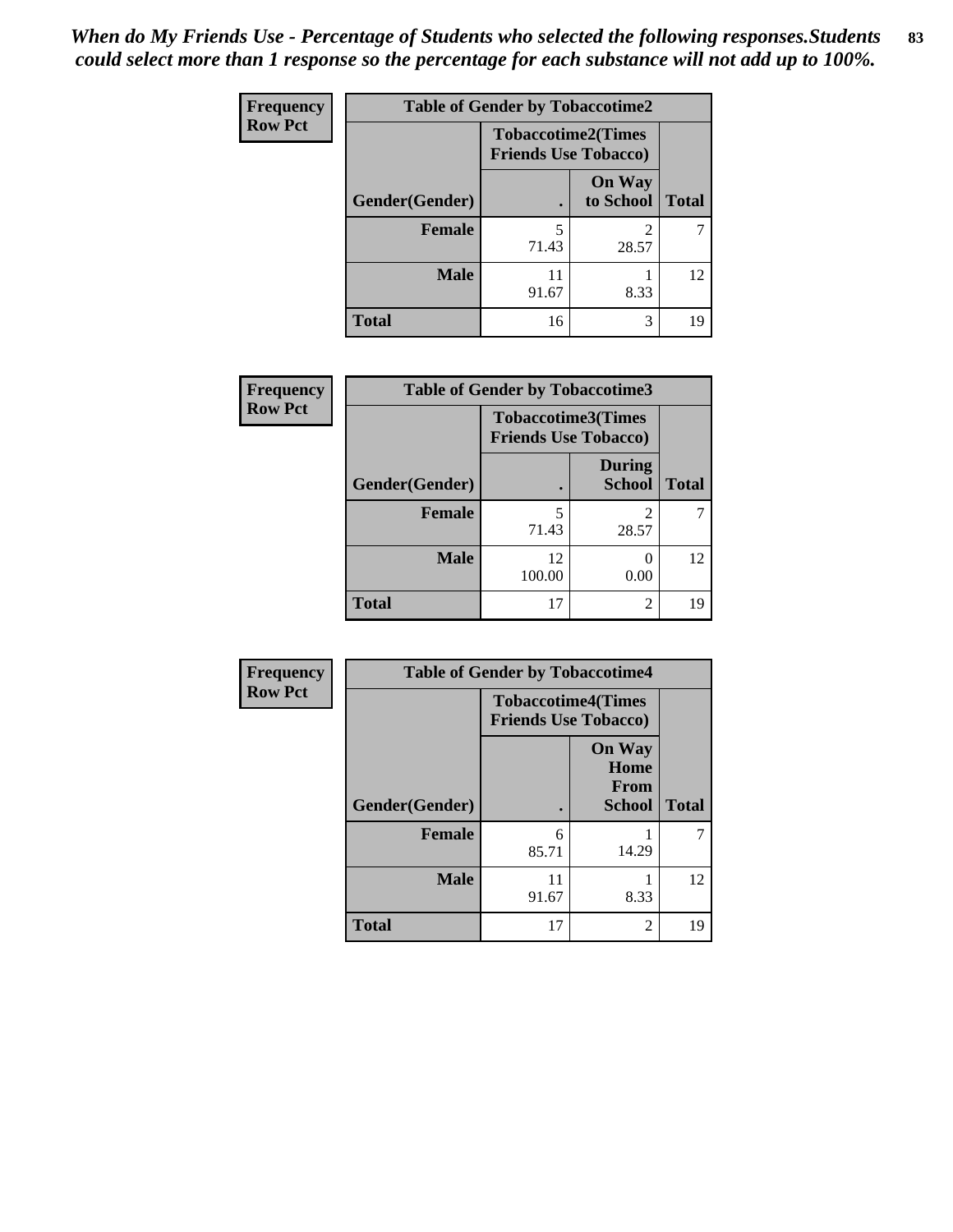| <b>Frequency</b> | <b>Table of Gender by Tobaccotime5</b> |             |                                                           |              |  |
|------------------|----------------------------------------|-------------|-----------------------------------------------------------|--------------|--|
| <b>Row Pct</b>   |                                        |             | <b>Tobaccotime5</b> (Times<br><b>Friends Use Tobacco)</b> |              |  |
|                  | Gender(Gender)                         |             | Weeknights                                                | <b>Total</b> |  |
|                  | <b>Female</b>                          | 57.14       | 3<br>42.86                                                |              |  |
|                  | <b>Male</b>                            | 10<br>83.33 | 2<br>16.67                                                | 12           |  |
|                  | <b>Total</b>                           | 14          | 5                                                         | 19           |  |

| Frequency      | <b>Table of Gender by Tobaccotime6</b> |                                                          |            |              |
|----------------|----------------------------------------|----------------------------------------------------------|------------|--------------|
| <b>Row Pct</b> |                                        | <b>Tobaccotime6(Times</b><br><b>Friends Use Tobacco)</b> |            |              |
|                | Gender(Gender)                         |                                                          | Weekends   | <b>Total</b> |
|                | Female                                 | 3<br>42.86                                               | 57.14      |              |
|                | <b>Male</b>                            | 9<br>75.00                                               | 3<br>25.00 | 12           |
|                | <b>Total</b>                           | 12                                                       |            | 19           |

| Frequency      | <b>Table of Gender by Marijuanatime1</b> |       |                                                               |              |
|----------------|------------------------------------------|-------|---------------------------------------------------------------|--------------|
| <b>Row Pct</b> |                                          |       | <b>Marijuanatime1(Times</b><br><b>Friends Use Marijuana</b> ) |              |
|                | Gender(Gender)                           |       | Do Not Use                                                    | <b>Total</b> |
|                | <b>Female</b>                            | 71.43 | 2<br>28.57                                                    |              |
|                | <b>Male</b>                              | 8.33  | 11<br>91.67                                                   | 12           |
|                | <b>Total</b>                             | 6     | 13                                                            | 19           |

| <b>Frequency</b> | <b>Table of Gender by Marijuanatime2</b> |                                                        |                            |              |
|------------------|------------------------------------------|--------------------------------------------------------|----------------------------|--------------|
| <b>Row Pct</b>   |                                          | Marijuanatime2(Times<br><b>Friends Use Marijuana</b> ) |                            |              |
|                  | Gender(Gender)                           |                                                        | On Way to<br><b>School</b> | <b>Total</b> |
|                  | Female                                   | 71.43                                                  | 2<br>28.57                 |              |
|                  | <b>Male</b>                              | 12<br>100.00                                           | ∩<br>0.00                  | 12           |
|                  | <b>Total</b>                             | 17                                                     | 2                          | 19           |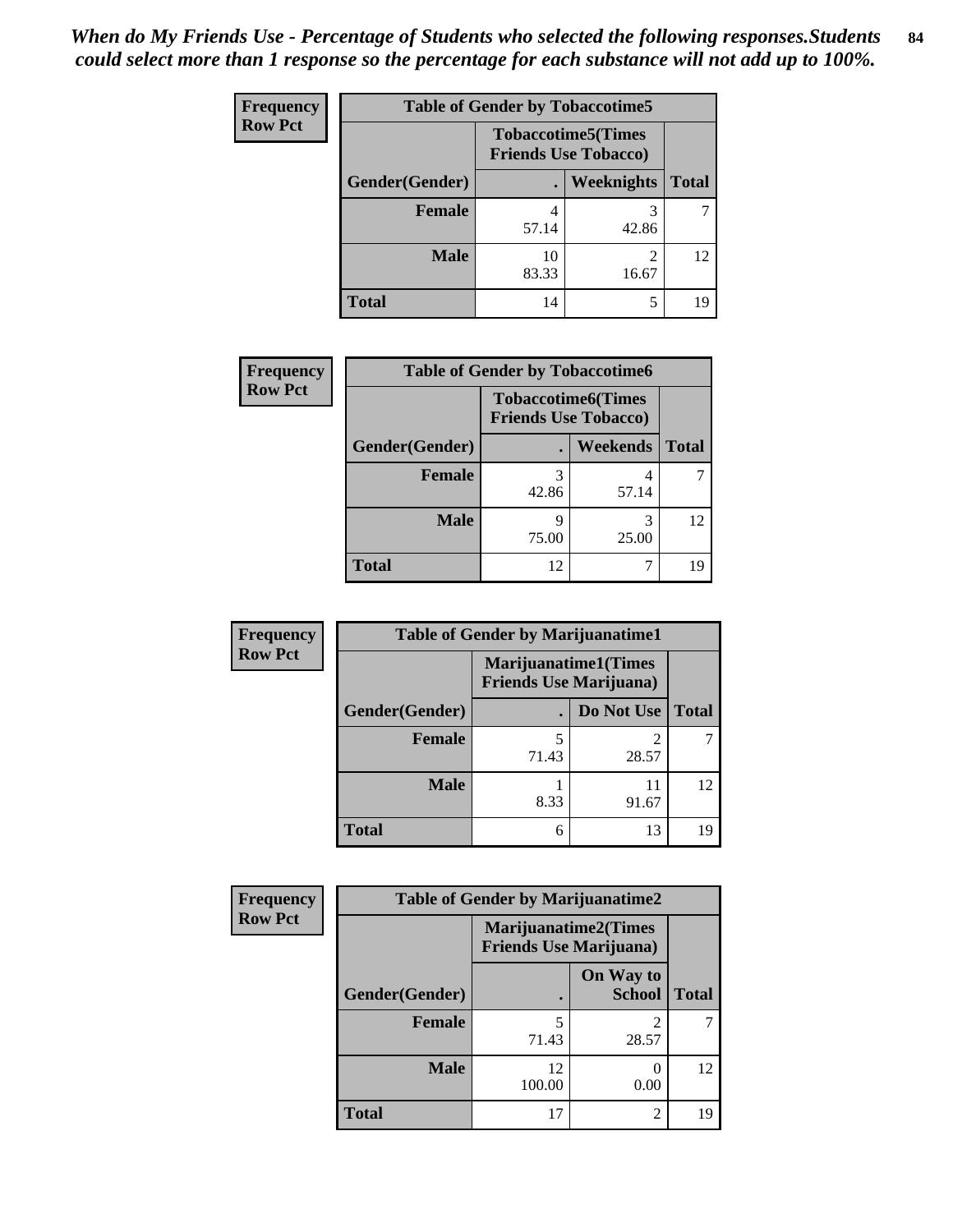| <b>Frequency</b> | <b>Table of Gender by Marijuanatime3</b> |                                                        |                                |              |
|------------------|------------------------------------------|--------------------------------------------------------|--------------------------------|--------------|
| <b>Row Pct</b>   |                                          | Marijuanatime3(Times<br><b>Friends Use Marijuana</b> ) |                                |              |
|                  | Gender(Gender)                           |                                                        | <b>During</b><br><b>School</b> | <b>Total</b> |
|                  | <b>Female</b>                            | 5<br>71.43                                             | $\mathfrak{D}$<br>28.57        |              |
|                  | <b>Male</b>                              | 12<br>100.00                                           | ∩<br>0.00                      | 12           |
|                  | <b>Total</b>                             | 17                                                     | $\mathfrak{D}$                 | 19           |

| Frequency      | <b>Table of Gender by Marijuanatime4</b> |                                                                |                                                       |              |
|----------------|------------------------------------------|----------------------------------------------------------------|-------------------------------------------------------|--------------|
| <b>Row Pct</b> |                                          | <b>Marijuanatime4</b> (Times<br><b>Friends Use Marijuana</b> ) |                                                       |              |
|                | Gender(Gender)                           |                                                                | <b>On Way</b><br>Home<br><b>From</b><br><b>School</b> | <b>Total</b> |
|                | <b>Female</b>                            | 5<br>71.43                                                     | $\mathfrak{D}$<br>28.57                               |              |
|                | <b>Male</b>                              | 12<br>100.00                                                   | 0.00                                                  | 12           |
|                | <b>Total</b>                             | 17                                                             | 2                                                     | 19           |

| <b>Frequency</b> | <b>Table of Gender by Marijuanatime5</b> |                                                                |                   |              |  |
|------------------|------------------------------------------|----------------------------------------------------------------|-------------------|--------------|--|
| <b>Row Pct</b>   |                                          | <b>Marijuanatime5</b> (Times<br><b>Friends Use Marijuana</b> ) |                   |              |  |
|                  | Gender(Gender)                           |                                                                | <b>Weeknights</b> | <b>Total</b> |  |
|                  | <b>Female</b>                            | 57.14                                                          | 42.86             |              |  |
|                  | <b>Male</b>                              | 91.67                                                          | 8.33              | 12           |  |
|                  | <b>Total</b>                             | 15                                                             | 4                 | 19           |  |

| Frequency      | <b>Table of Gender by Marijuanatime6</b> |                                                               |          |              |  |
|----------------|------------------------------------------|---------------------------------------------------------------|----------|--------------|--|
| <b>Row Pct</b> |                                          | <b>Marijuanatime6(Times</b><br><b>Friends Use Marijuana</b> ) |          |              |  |
|                | Gender(Gender)                           |                                                               | Weekends | <b>Total</b> |  |
|                | Female                                   | 42.86                                                         | 57.14    |              |  |
|                | <b>Male</b>                              | 91.67                                                         | 8.33     | 12           |  |
|                | <b>Total</b>                             | 14                                                            | 5        | 19           |  |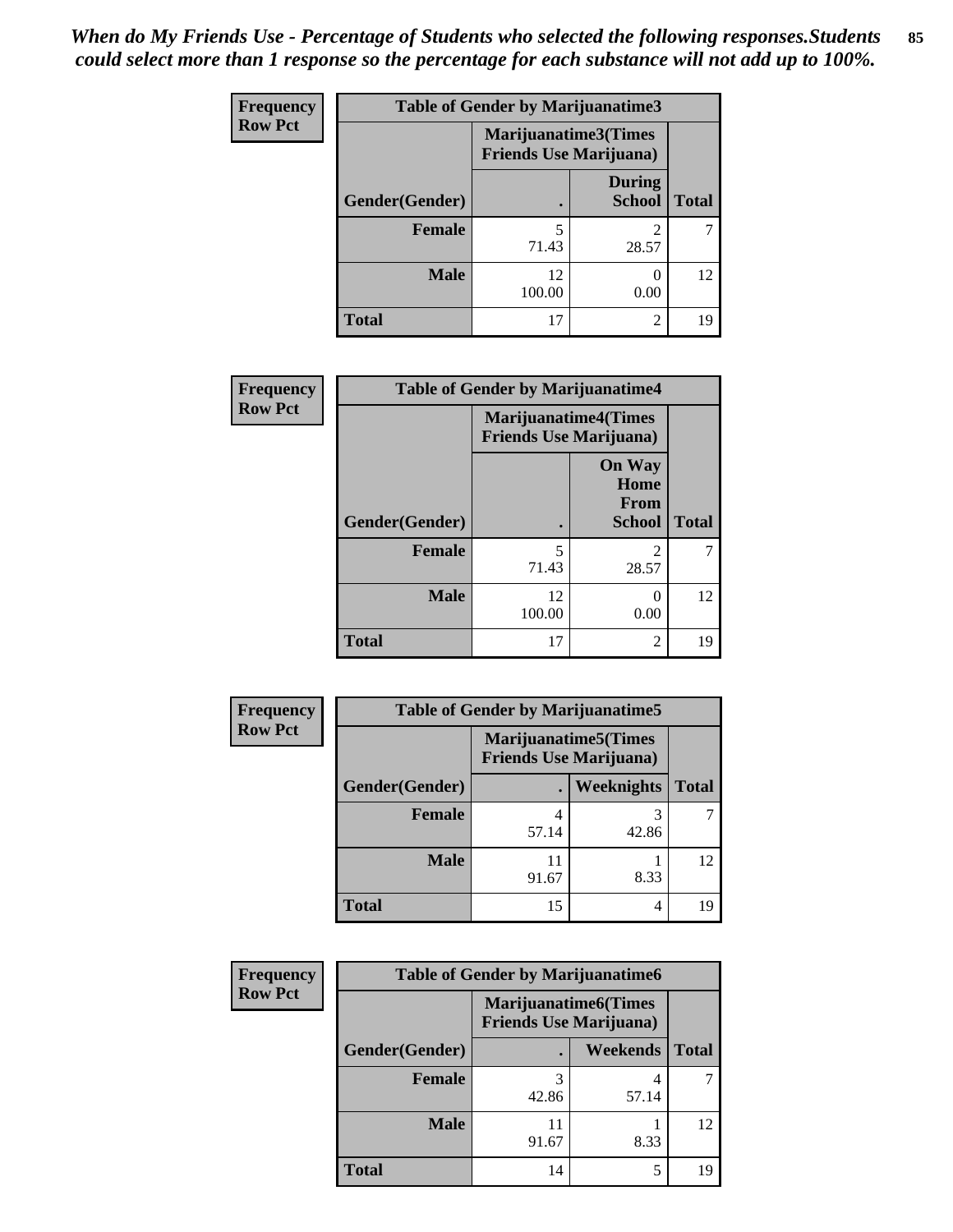| <b>Frequency</b> | <b>Table of Gender by Otherdrugtime1</b> |                                                                                   |                    |    |  |
|------------------|------------------------------------------|-----------------------------------------------------------------------------------|--------------------|----|--|
| <b>Row Pct</b>   |                                          | <b>Otherdrugtime1</b> (Times<br><b>Friends Use Other</b><br><b>Illegal Drugs)</b> |                    |    |  |
|                  | Gender(Gender)                           |                                                                                   | Do Not Use   Total |    |  |
|                  | <b>Female</b>                            | 5<br>71.43                                                                        | 28.57              |    |  |
|                  | <b>Male</b>                              | 8.33                                                                              | 11<br>91.67        | 12 |  |
|                  | <b>Total</b>                             | 6                                                                                 | 13                 | 19 |  |

| Frequency      | <b>Table of Gender by Otherdrugtime2</b> |                                                                                   |                                      |              |
|----------------|------------------------------------------|-----------------------------------------------------------------------------------|--------------------------------------|--------------|
| <b>Row Pct</b> |                                          | <b>Otherdrugtime2(Times</b><br><b>Friends Use Other</b><br><b>Illegal Drugs</b> ) |                                      |              |
|                | Gender(Gender)                           |                                                                                   | On Way to<br><b>School</b>           | <b>Total</b> |
|                | <b>Female</b>                            | 5<br>71.43                                                                        | $\mathcal{D}_{\mathcal{A}}$<br>28.57 |              |
|                | <b>Male</b>                              | 12<br>100.00                                                                      | 0.00                                 | 12           |
|                | <b>Total</b>                             | 17                                                                                | $\overline{2}$                       | 19           |

| Frequency      | <b>Table of Gender by Otherdrugtime3</b> |                        |                                                  |              |
|----------------|------------------------------------------|------------------------|--------------------------------------------------|--------------|
| <b>Row Pct</b> |                                          | <b>Illegal Drugs</b> ) | Otherdrugtime3(Times<br><b>Friends Use Other</b> |              |
|                | Gender(Gender)                           |                        | <b>During</b><br><b>School</b>                   | <b>Total</b> |
|                | <b>Female</b>                            | 5<br>71.43             | $\overline{c}$<br>28.57                          | ℸ            |
|                | <b>Male</b>                              | 12<br>100.00           | 0<br>0.00                                        | 12           |
|                | <b>Total</b>                             | 17                     | $\overline{c}$                                   | 19           |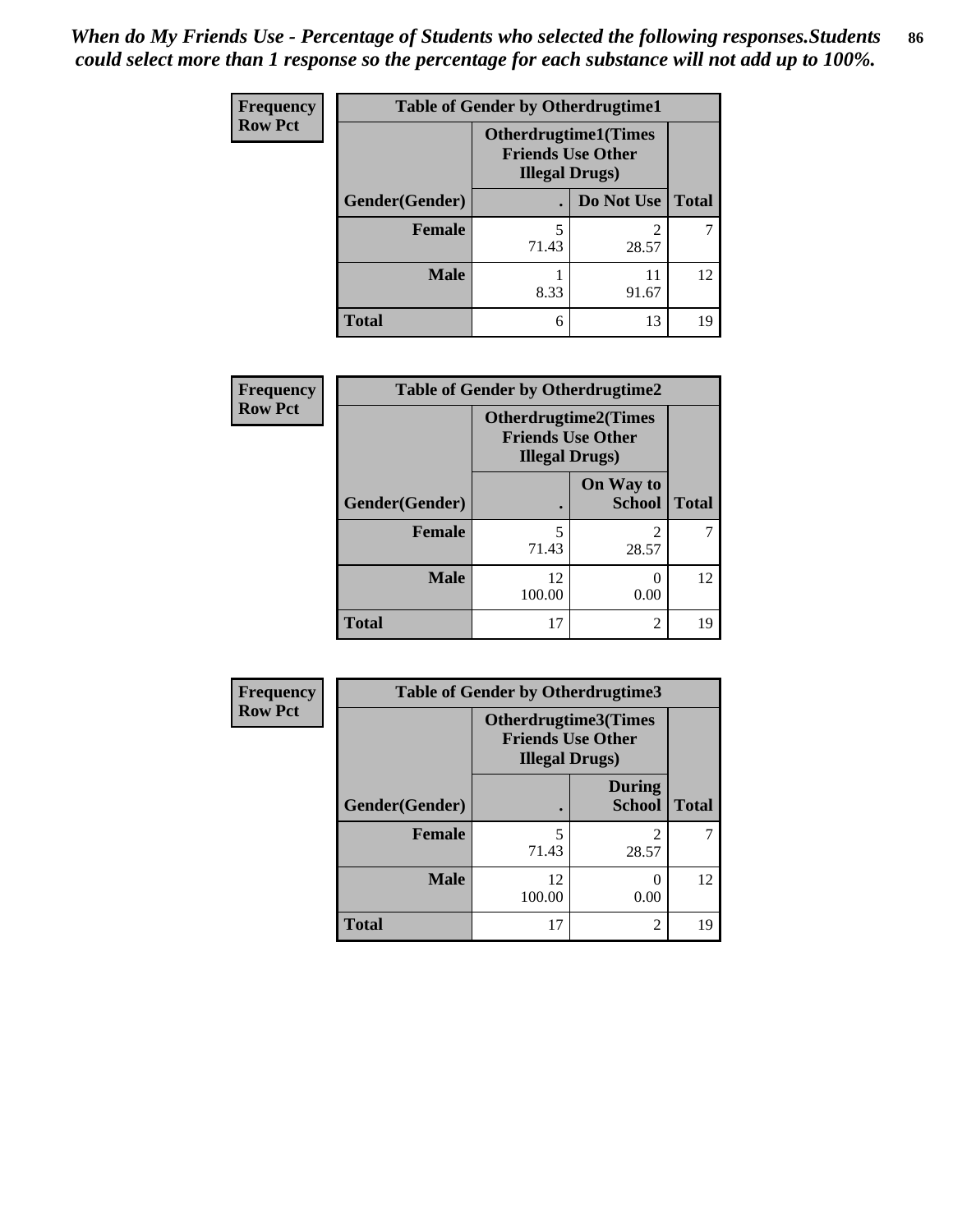*When do My Friends Use - Percentage of Students who selected the following responses.Students could select more than 1 response so the percentage for each substance will not add up to 100%.* **87**

| <b>Frequency</b> | <b>Table of Gender by Otherdrugtime4</b> |                                                    |                                                       |              |
|------------------|------------------------------------------|----------------------------------------------------|-------------------------------------------------------|--------------|
| <b>Row Pct</b>   |                                          | <b>Friends Use Other</b><br><b>Illegal Drugs</b> ) | <b>Otherdrugtime4(Times</b>                           |              |
|                  | Gender(Gender)                           |                                                    | <b>On Way</b><br>Home<br><b>From</b><br><b>School</b> | <b>Total</b> |
|                  | Female                                   | 5<br>71.43                                         | っ<br>28.57                                            |              |
|                  | <b>Male</b>                              | 12<br>100.00                                       | 0.00                                                  | 12           |
|                  | <b>Total</b>                             | 17                                                 | $\mathfrak{D}$                                        | 19           |

| <b>Frequency</b> | <b>Table of Gender by Otherdrugtime5</b> |                                                                                    |            |              |
|------------------|------------------------------------------|------------------------------------------------------------------------------------|------------|--------------|
| <b>Row Pct</b>   |                                          | <b>Otherdrugtime5</b> (Times<br><b>Friends Use Other</b><br><b>Illegal Drugs</b> ) |            |              |
|                  | Gender(Gender)                           |                                                                                    | Weeknights | <b>Total</b> |
|                  | <b>Female</b>                            | 4<br>57.14                                                                         | 42.86      |              |
|                  | <b>Male</b>                              | 11<br>91.67                                                                        | 8.33       | 12           |
|                  | <b>Total</b>                             | 15                                                                                 | 4          | 19           |

| <b>Frequency</b> | <b>Table of Gender by Otherdrugtime6</b> |                                                                                   |            |              |
|------------------|------------------------------------------|-----------------------------------------------------------------------------------|------------|--------------|
| <b>Row Pct</b>   |                                          | <b>Otherdrugtime6(Times</b><br><b>Friends Use Other</b><br><b>Illegal Drugs</b> ) |            |              |
|                  | Gender(Gender)                           |                                                                                   | Weekends   | <b>Total</b> |
|                  | <b>Female</b>                            | 3<br>42.86                                                                        | 4<br>57.14 |              |
|                  | <b>Male</b>                              | 11<br>91.67                                                                       | 8.33       | 12           |
|                  | <b>Total</b>                             | 14                                                                                | 5          | 19           |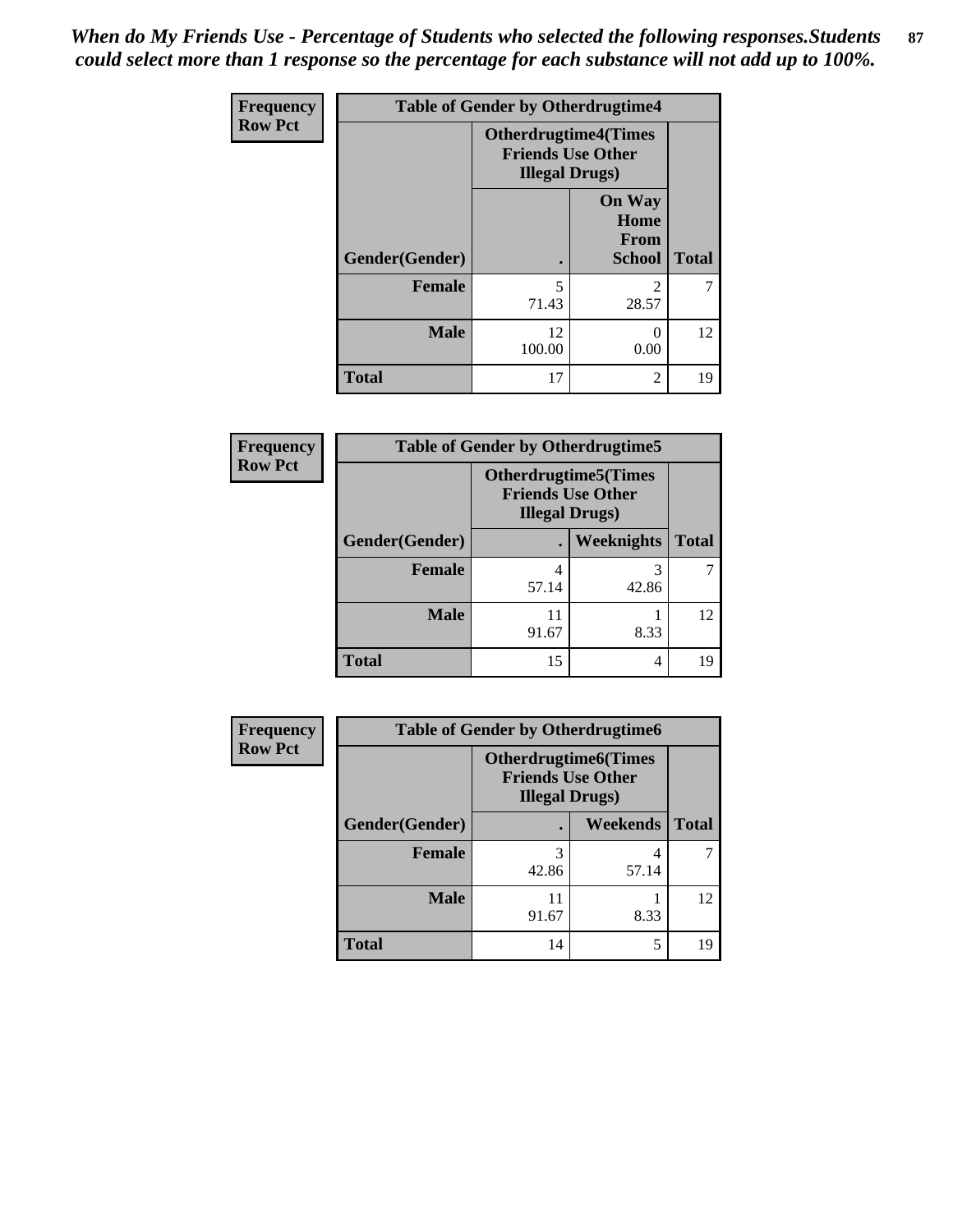### *Other Questions* **88**

| Frequency<br><b>Row Pct</b> |                | <b>Table of Gender by Educationalcohol</b>                                                                                            |                |              |  |
|-----------------------------|----------------|---------------------------------------------------------------------------------------------------------------------------------------|----------------|--------------|--|
|                             |                | <b>Educationalcohol</b> (I<br>have been taught<br>about alcohol,<br>tobacco,<br>and other drugs<br>within the last year<br>at school) |                |              |  |
|                             | Gender(Gender) | Yes                                                                                                                                   | N <sub>0</sub> | <b>Total</b> |  |
|                             | <b>Female</b>  | 7<br>100.00                                                                                                                           | $_{0}$<br>0.00 | 7            |  |
|                             | <b>Male</b>    | 6<br>50.00                                                                                                                            | 6<br>50.00     | 12           |  |
|                             | <b>Total</b>   | 13                                                                                                                                    | 6              | 19           |  |

| Frequency      | <b>Table of Gender by Rodedrinking</b> |                                                                                                                        |              |  |
|----------------|----------------------------------------|------------------------------------------------------------------------------------------------------------------------|--------------|--|
| <b>Row Pct</b> |                                        | Rodedrinking(In<br>the past 30 days<br>I have ridden in<br>a car with a<br>driver who had<br>been drinking<br>alcohol) |              |  |
|                | Gender(Gender)                         | N <sub>0</sub>                                                                                                         | <b>Total</b> |  |
|                | <b>Female</b>                          | 100.00                                                                                                                 | 7            |  |
|                | <b>Male</b>                            | 12<br>100.00                                                                                                           | 12           |  |
|                | <b>Total</b>                           | 19                                                                                                                     | 19           |  |

| Frequency      | <b>Table of Gender by Drugsschool</b> |                                                                                                                                     |                |              |
|----------------|---------------------------------------|-------------------------------------------------------------------------------------------------------------------------------------|----------------|--------------|
| <b>Row Pct</b> |                                       | <b>Drugsschool</b> (During<br>the past 12 months,<br>I have been offered,<br>sold,<br>or given illegal drugs<br>on school property) |                |              |
|                | Gender(Gender)                        | Yes                                                                                                                                 | N <sub>0</sub> | <b>Total</b> |
|                | <b>Female</b>                         | 14.29                                                                                                                               | 6<br>85.71     | 7            |
|                | <b>Male</b>                           | 0<br>0.00                                                                                                                           | 12<br>100.00   | 12           |
|                | <b>Total</b>                          |                                                                                                                                     | 18             | 19           |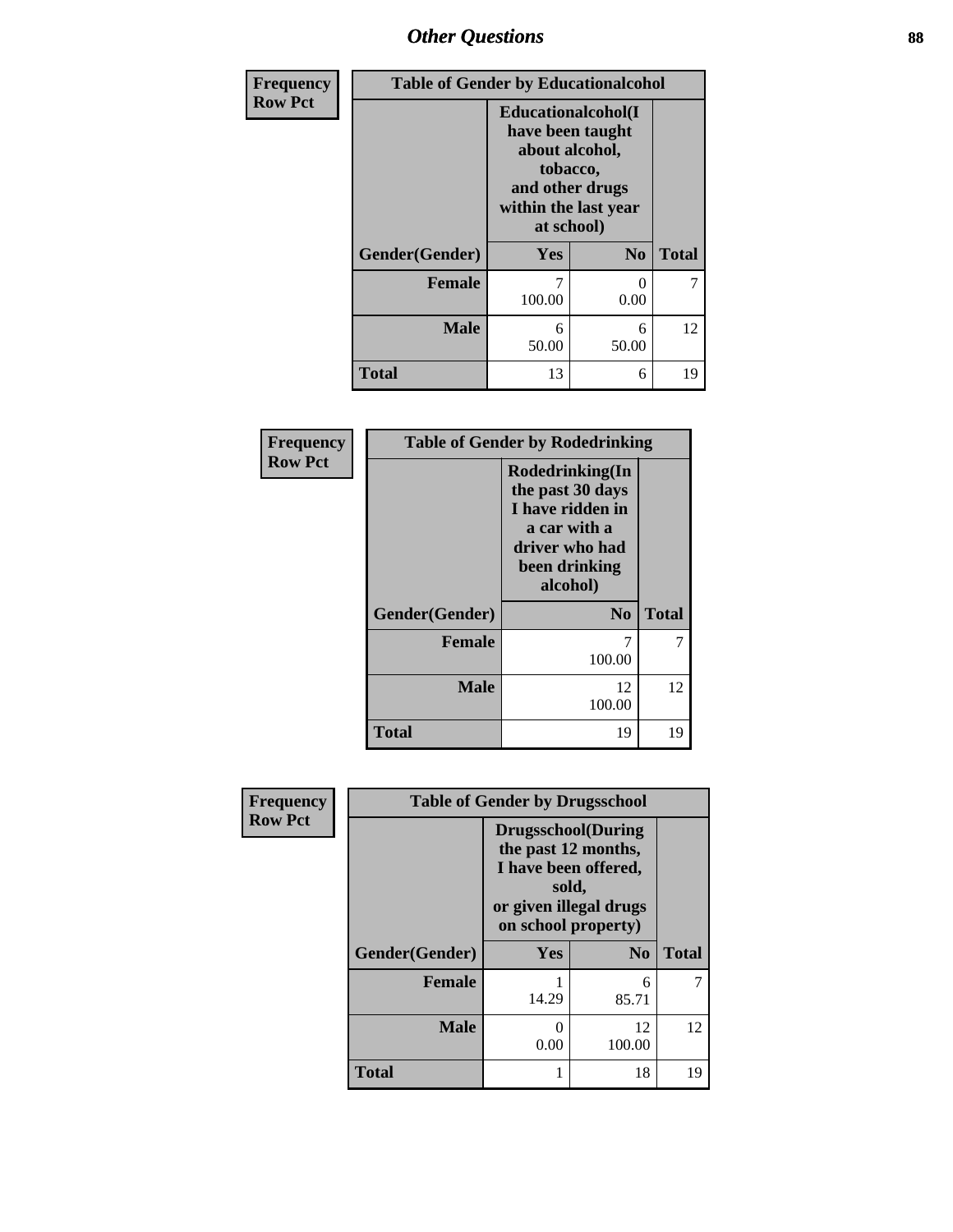*Other Questions* **89**

| Frequency      | <b>Table of Gender by Bingedrinking</b> |                                                                                                                             |              |  |
|----------------|-----------------------------------------|-----------------------------------------------------------------------------------------------------------------------------|--------------|--|
| <b>Row Pct</b> |                                         | <b>Bingedrinking</b> (I<br>have drunk five<br>or more drinks<br>of alcohol at<br>one sitting<br>during the last<br>30 days) |              |  |
|                | Gender(Gender)                          | 0 Days                                                                                                                      | <b>Total</b> |  |
|                | <b>Female</b>                           | 100.00                                                                                                                      | 7            |  |
|                | <b>Male</b>                             | 12<br>100.00                                                                                                                | 12           |  |
|                | <b>Total</b>                            | 19                                                                                                                          | 19           |  |

| Frequency      | <b>Table of Gender by Educationaids</b> |                                                                                                 |                |              |
|----------------|-----------------------------------------|-------------------------------------------------------------------------------------------------|----------------|--------------|
| <b>Row Pct</b> |                                         | <b>Educationaids</b> (I<br>have been taught<br>about HIV/AIDS<br>at school in the<br>past year) |                |              |
|                | Gender(Gender)                          | Yes                                                                                             | N <sub>0</sub> | <b>Total</b> |
|                | <b>Female</b>                           | 100.00                                                                                          | 0<br>0.00      | 7            |
|                | <b>Male</b>                             | q<br>75.00                                                                                      | 3<br>25.00     | 12           |
|                | <b>Total</b>                            | 16                                                                                              | 3              | 19           |

| Frequency      | <b>Table of Gender by Suicideconsider</b> |                 |                |              |
|----------------|-------------------------------------------|-----------------|----------------|--------------|
| <b>Row Pct</b> |                                           | Suicideconsider |                |              |
|                | Gender(Gender)                            | Yes             | N <sub>0</sub> | <b>Total</b> |
|                | <b>Female</b>                             | 14.29           | 6<br>85.71     |              |
|                | <b>Male</b>                               | 0.00            | 12<br>100.00   | 12           |
|                | <b>Total</b>                              |                 | 18             | 19           |